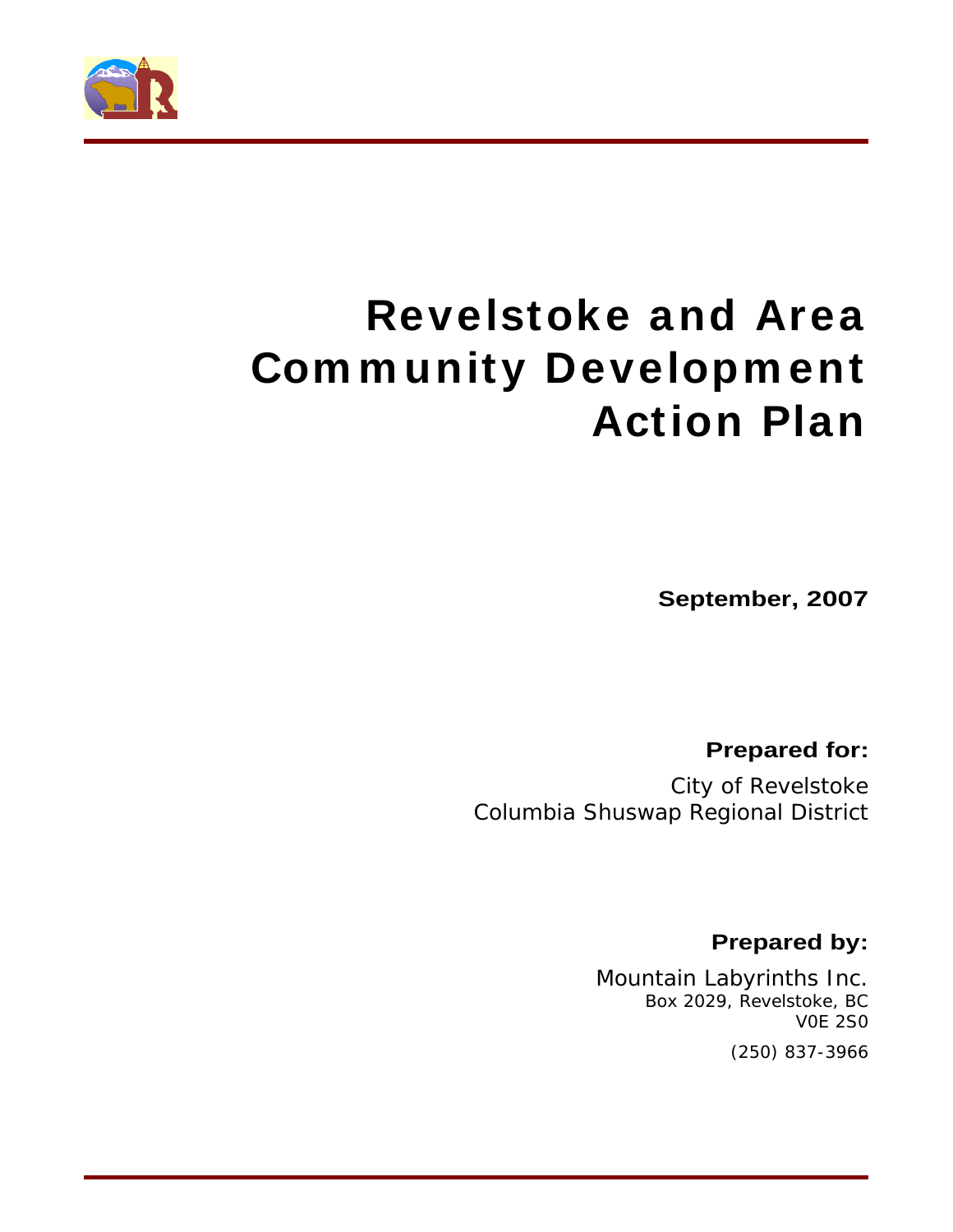

Revelstoke and Area Community Development Action Plan - September 2007

## **Table of Contents**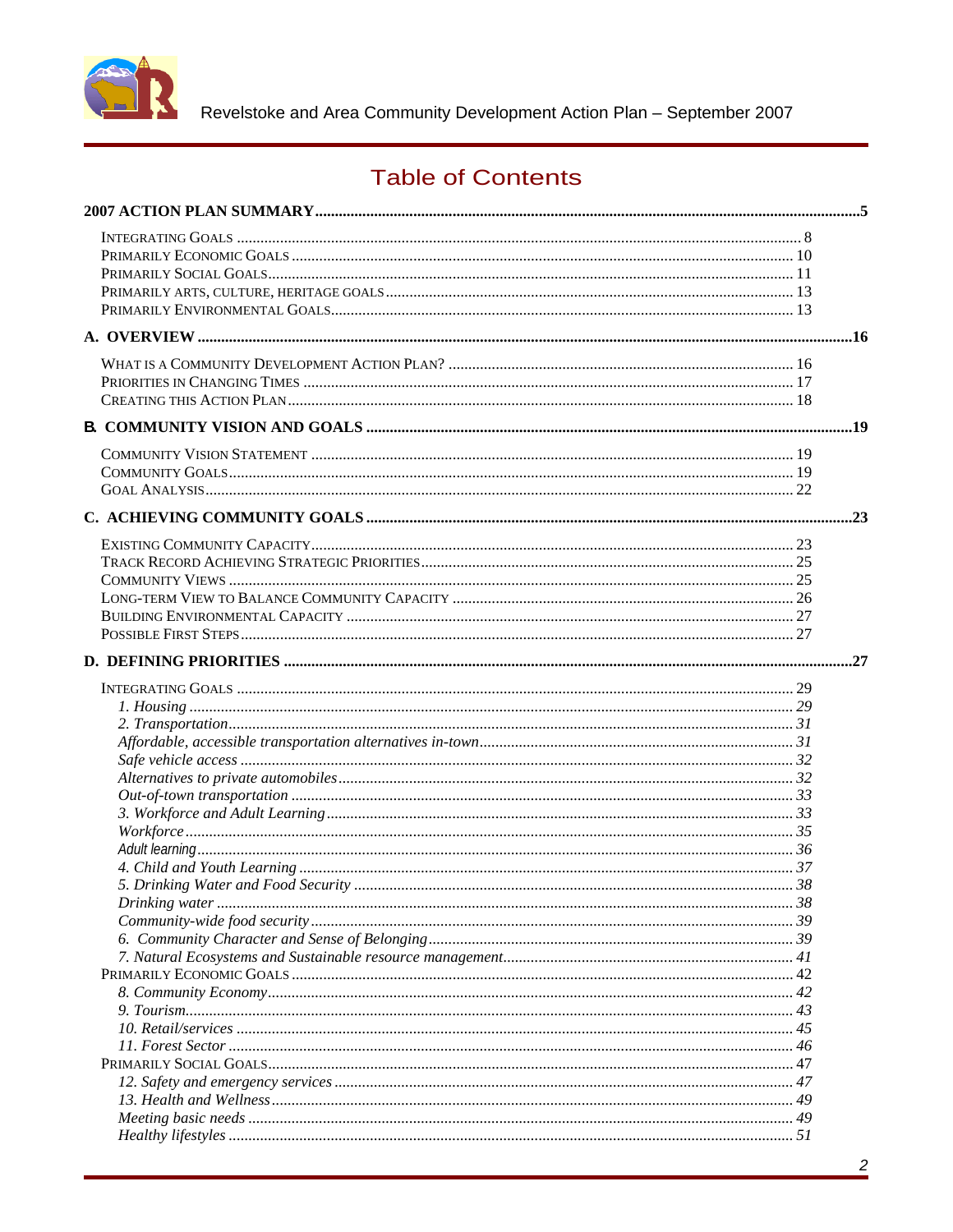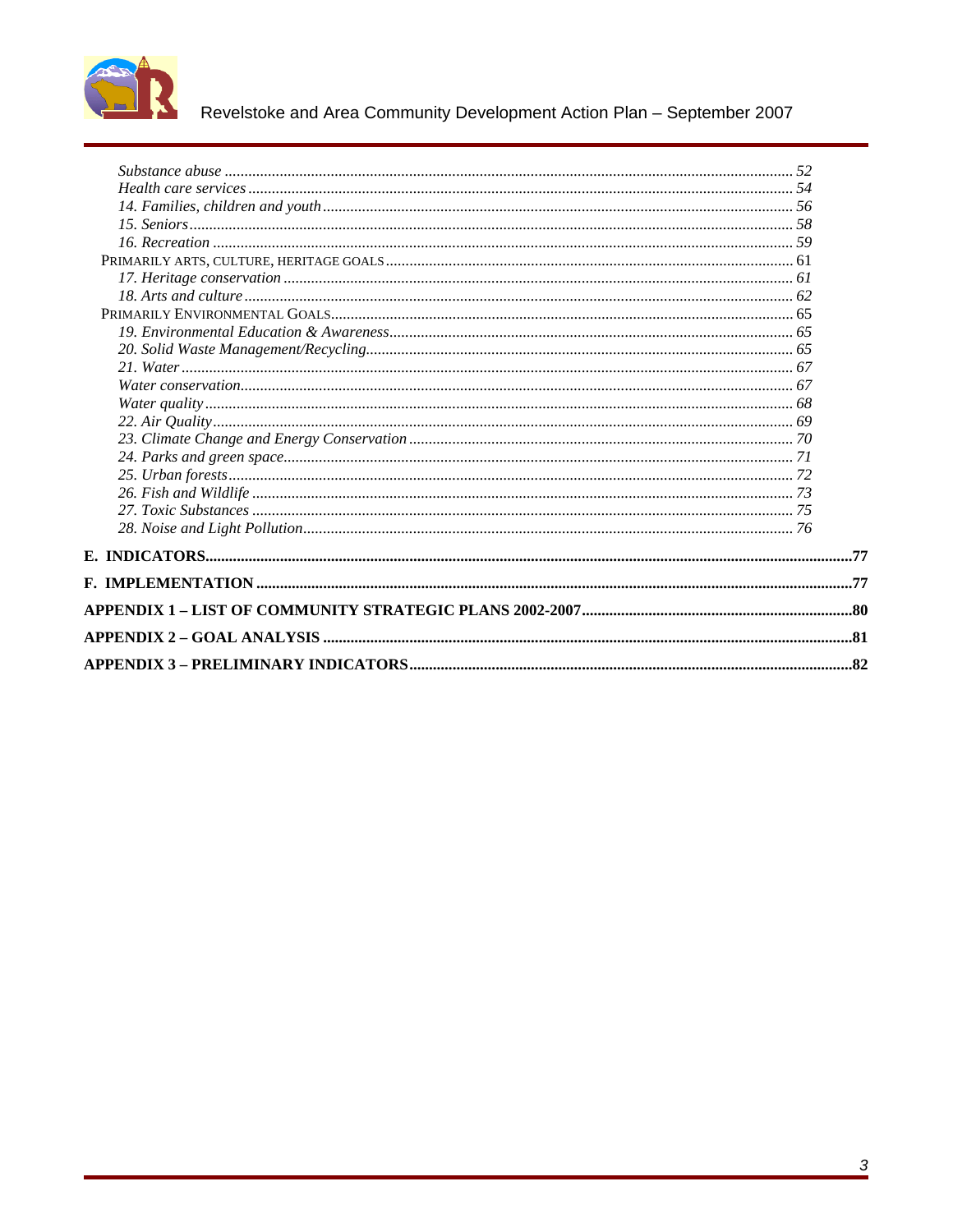

## **Acknowledgements**

Our thanks to the Project Steering Committee for the wise guidance, insights and time they contributed to this project. A thank you also to the many community members who completed the community survey – we hope this Portrait captures your views of our community.

Thanks to Alan Mason, City of Revelstoke Director of Community Economic Development for supporting this detailed collection of community information.

Cindy Pearce and Jill Zacharias

### **Steering Committee Members**

Jim Cook, Community Futures Development Corporation/ Community Connections representative (Chair) Corin Flood, Citizen Jennifer Gorman, Citizen Sarah Newton, North Columbia Environmental Society representative Loni Parker, Regional Director Christine Parsons, Citizen Nicole Power, Citizen Nelli Richardson, Councilor Matt Singh, Councilor Thom Tischik, Chamber of Commerce representative

#### **Resource Supports**

Debra Wozniak Margaret Pacaud Jane McNab Tracy Spannier

The Government of Canada has contributed funding to this initiative.  $\emph{Canada}$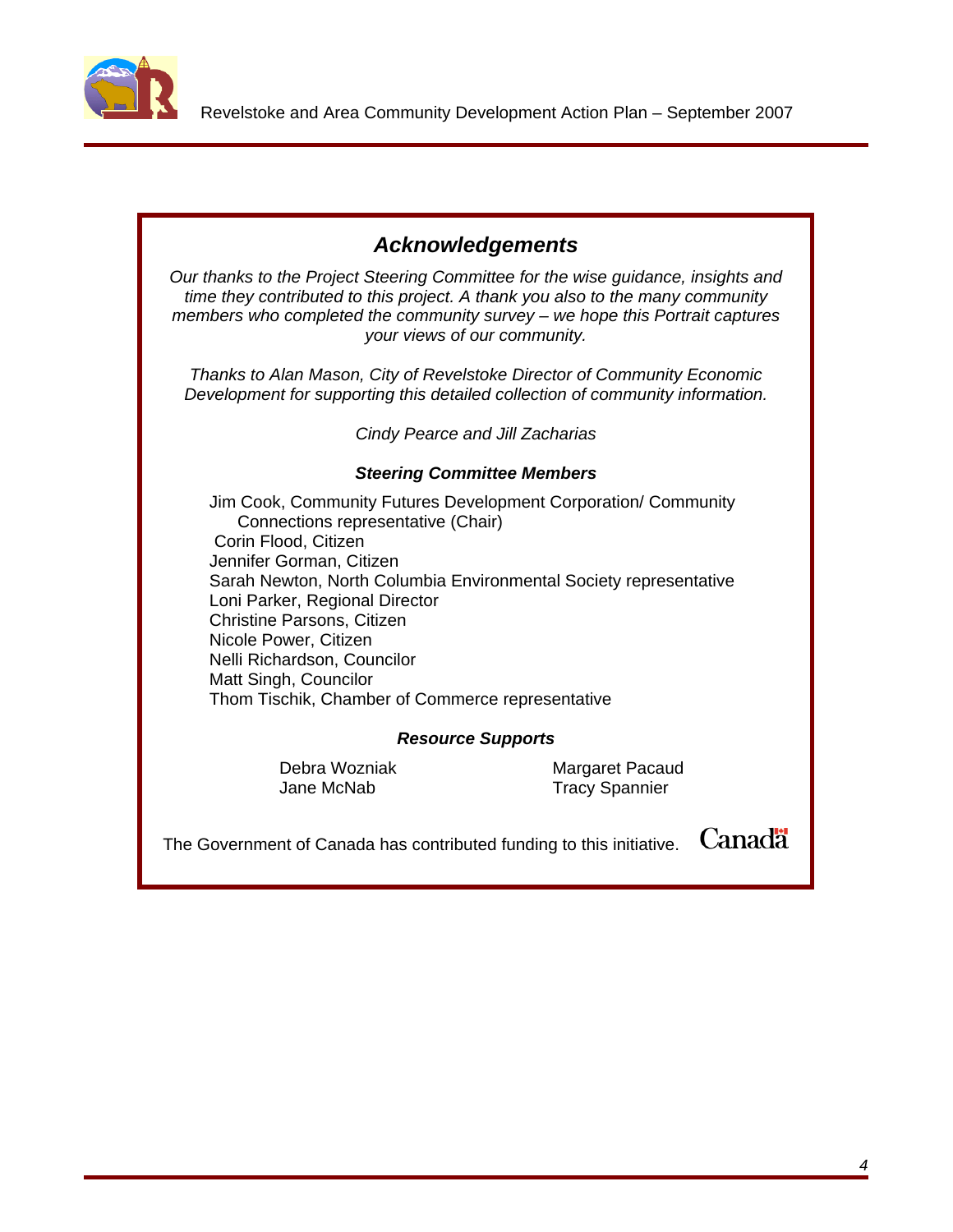

## Revelstoke and Area Community Development 2007 Action Plan Summary

#### **Background**

Creating a Community Development Action Plan is a process where community members come together to decide how to address community issues and take advantage of opportunities. This plan is for the area within the municipal boundaries of the City of Revelstoke as well as the rural areas surrounding the City. **This is not a plan for City and Columbia Shuswap Regional District (CSRD) operations only – it is a community plan that provides guidance to citizens, community**  organizations and federal and provincial agencies, as well as the City and the Regional District.<br>Our community has a long history of community planning. Initially focused on economic development, the focus has shifted to

include social, environmental and cultural dimensions of community life. This is the first plan that spans the economic, environmental, social and cultural dimensions of Revelstoke and area. It is grounded in the 1994 Community Vision Statement and compiles the 20 strategic plans and impact assessments that have been prepared for specific aspects of the community since the 2001 Action Plan was completed (see Appendix 1). Priorities are based on responses to a community survey and input from individuals and community organizations at a number of discussion forums.

#### **Context**

While this Action Plan was being prepared, the long awaited development of the Mount MacKenzie ski area became a reality. It now appears that the resort will develop quickly over a number of years. However, the exact implications for community life, and community priorities remain hazy. Both the City and the CSRD have embarked on Official Community Planning processes which may significantly shift community directions and priorities. At the same time, the community must learn to adjust to a warming climate. Given the rapid rate of change, the term for this plan is three years, not five years as for past plans.

#### **Community Goals**

Twenty eight community goals were compiled from the existing strategy reports. These community goals are broad directions for closing the gap between where the community is now, and where we want to be in the long-term. An analysis of the interactions between these goals revealed that the majority have no interaction and therefore no impact on one another. Most of the remaining goals are either very complimentary or somewhat complimentary to one another. A small number, housing and transportation particularly, have potential for uncomplimentary interactions, but even these can be avoided with adequate planning and education. Community goals are listed in the tables at the end of this summary.

#### **Achieving Community Goals**

Transforming strategic plans into action to achieve community goals is the challenge of community development. In a community the size of Revelstoke, partnerships, communication and cooperation between the municipality, government agencies, community organizations, the private sector and volunteers are essential to achieve the greatest outcomes efficiently.

Compared to other similar-sized BC communities, community capacity is relatively rich in Revelstoke, an attribute the community has worked hard to create. However, there are striking differences between the sectors and their capacity to take action collectively. The community has an admirable history of working together to address economic development priorities. Unfortunately this is not the case with social, environmental and cultural priorities. Citizens have called on the municipality to hire staff to coordinate each of these sectors to expedite action. As this is not currently feasible, an alternative model is suggested. The contract of the contract of the contract of the contract of the contract of the contract of the contract of the contract of the contract of the contract of the contract of the contract of the contract of the

It is recommended that the City adopt an organizational structure with one Department (possibly titled Community Development, Community Actions or Community Life Department) responsible for community development activities across all sectors, with strong linkages to other City departments so integration of community action planning and implementation can occur on a day-to-day basis. It is expected that more than one staff as well as adequate project funds will be required. The roles of this department would be to: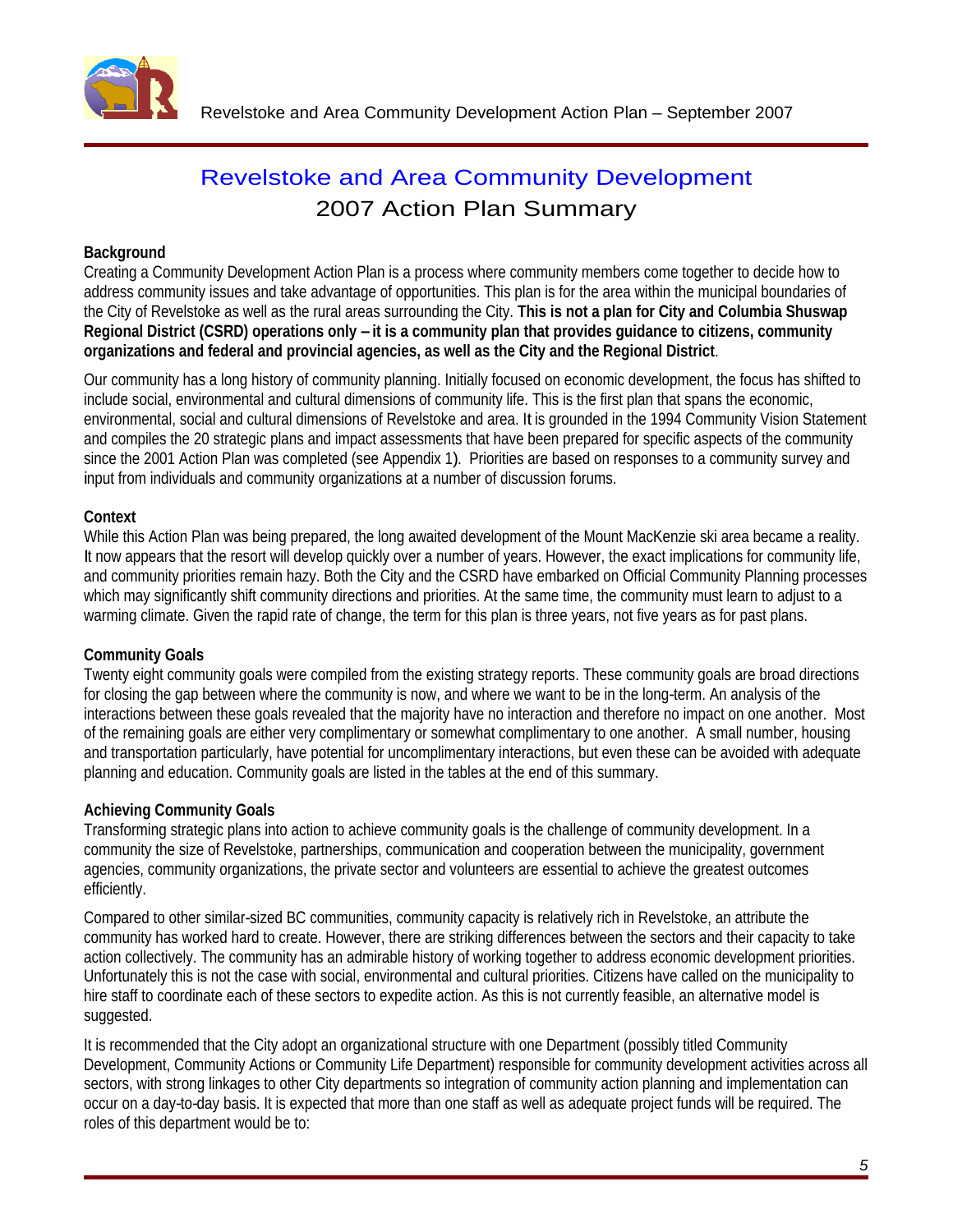

- provide staff support to the Economic and Cultural/Social Committees of Council,
- convene and act on directions of the existing Economic Development Commission, a new Social Action Council and a new Environmental Action Network, and support these groups to create new Community Development Actions Plans roughly every three years,
- attend Arts Council meetings and provide support as feasible including assistance with priority actions and facilitating cultural sector involvement in creating new Community Development Action Plans,
- liaise with Planning, Public Works and Parks/Recreation departments to craft community strategic plans ,
- monitor progress on implementing Community Development Action Plans including collecting information and reporting on indicators,
- facilitate and when appropriate initiate action on priority tasks within Action Plans when governments and community organizations do not take leadership, and
- host an annual plan review and update.

#### **Defining Priorities**

Objectives, possible and priority actions and community leadership organizations for most actions are identified for each of the goals. Priorities have been determined through the community survey responses and discussion forums. For most of the highest and high priorities, community organizations have offered to take leadership. The tables at the end of this summary list the goals and the high and highest priority actions.

#### **Indicators**

Monitoring progress on achievement of goals is an essential task in the implementation of any plan. This is accomplished by defining indicators – information that tells us whether we are moving towards or away from the goal. Defining indicators is a relatively new tool in community development. It requires a commitment of resources and attention to detail over time to yield fruitful results.

A preliminary listing of indicators for each community goal has been compiled. The relevant components of this list should be reviewed with the Economic Development Commission, the recommended Social Action Council, the recommended Environmental Action Network and the Arts Council, as well as committees which specific knowledge such as for Affordable Housing, Health Services and Air Quality to confirm the highest priority indicators and secure commitments to collect and report this information over time.

### **Implementation**

Any plan, and particularly a plan such as this which spans the entire community during times of change, should be considered a 'living document' which is updated and refined as new information becomes available and as conditions change. The recommendations below recognize the need to revisit this Action Plan frequently to incorporate new information and priorities:

- 1. Plan refinement and updating There is less detail and somewhat dated actions for sectors where recent plans have not been prepared, particularly some segments of the social sector and the environmental topics, where the 2003 Environmental Strategy has not been updated. Further consultation and refinement of these sections with the recommended Social Action Council and Environmental Action Network is advised. A master copy of the plan should be retained where all revisions and updated information is compiled. Every effort should be made to make sector strategies readily available on the City's website.
- 2. Indicator monitoring approach Once the preliminary indicators have been confirmed or revised through the recommendations above, the City will need to document baselines for the final indicators, and develop a monitoring plan which identifies responsibilities, timelines and resources for accessing, storing, reporting and updating indicator information
- 3. Incorporating 2006 census results and new directions from the new Official Community Plans –The City and CSRD OCPs are scheduled to be completed by the fall of 2008, and the 2006 census information will be available at that time. The Community Portrait and Action Plan should be updated to reflect this new information and any changes in priorities.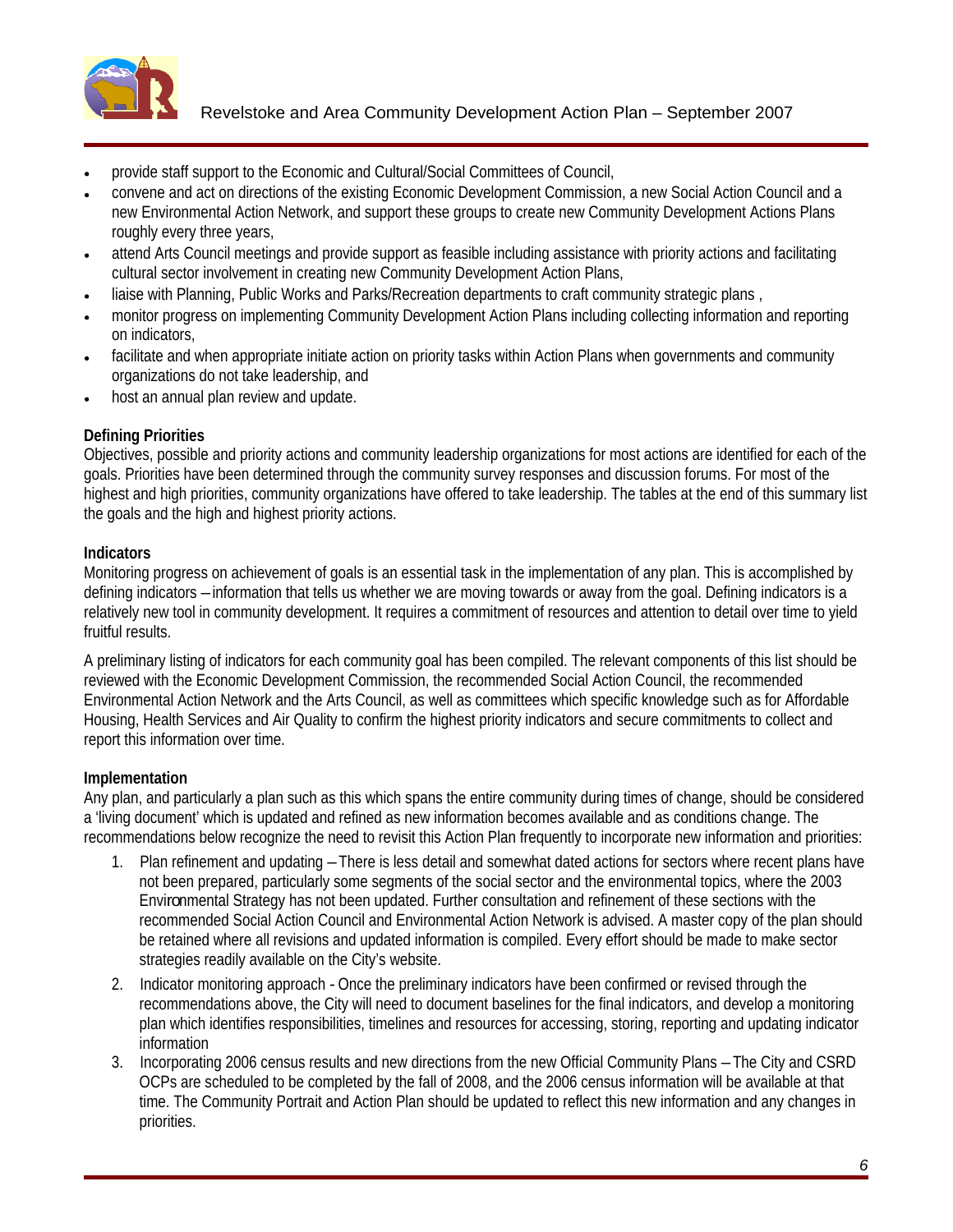

- 4. Annual updates The City should continue the past practices of hosting an annual review of the Action Plan to report achievements and invite input to add new actions and reprioritize actions.
- 5. Facilitate integration of new strategies The structure and format of new strategies for specific sectors or topics should facilitate integration into the overall Action Plan.

This Action Plan includes a large number of priority actions that are critical if the community is to achieve its vision and goals during the upcoming period of substantial change. By expanding the municipal role to support collective action across all sectors, the City can continue to support community organizations and citizens to create and enjoy the high quality of life that we cherish in Revelstoke.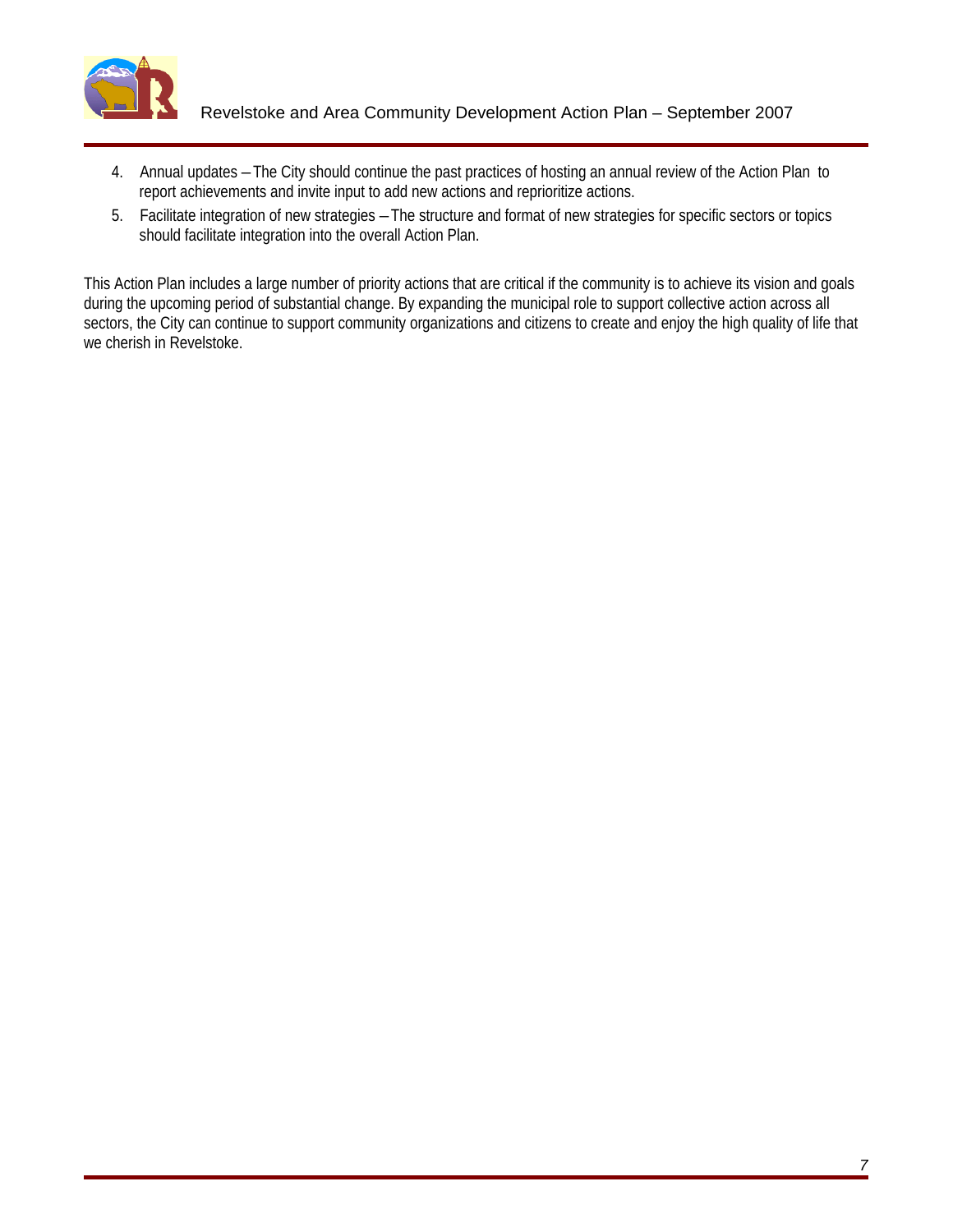

## **2007 Action Plan Summary Community Goals and Priority Actions**

Note: This list contains the high and highest priority actions only. The full report lists all suggested actions. Actions in gray tones are a continuation of ongoing activities.

## **Integrating Goals**

| <b>Housing</b>        | GOAL - Increase the availability of affordable, suitable, adequate, safe and environmentally sound                                                                                                     |
|-----------------------|--------------------------------------------------------------------------------------------------------------------------------------------------------------------------------------------------------|
|                       | housing that enables all citizens to choose to live their entire lives in the community and shelters our                                                                                               |
|                       | workforce.                                                                                                                                                                                             |
|                       |                                                                                                                                                                                                        |
|                       | Continue the Affordable Housing Committee and increase the City's capacity to address housing issues.                                                                                                  |
|                       | Expedite expansion of legal secondary suites and detached dwellings.                                                                                                                                   |
|                       | Establish zoning, land and funding for a mix of affordable housing.                                                                                                                                    |
|                       | Create a range of affordable housing for a mix of residents, including families and seniors, throughout the                                                                                            |
|                       | community, including rental, subsidized, ownership and employee housing.                                                                                                                               |
|                       | Address issues associated with seasonal/part-time homeowners, absentee landlords and housing for short-                                                                                                |
|                       | term workers that may affect the social conditions of neighbourhoods.                                                                                                                                  |
|                       |                                                                                                                                                                                                        |
| <b>Transportation</b> | <b>IN-TOWN GOALS</b>                                                                                                                                                                                   |
|                       | • Create more affordable, accessible transportation alternatives for seniors and citizens living with disabilities                                                                                     |
|                       | or on low incomes.                                                                                                                                                                                     |
|                       | Maintain safe, efficient, affordable and environmentally sound access throughout the community, including                                                                                              |
|                       | to the south side of the Illecillewaet River and the resort.                                                                                                                                           |
|                       | Encourage use of alternatives to private automobiles, especially non-motorized transportation, as part of                                                                                              |
|                       | healthy lifestyles, to reduce congestion as the community grows, and reduce greenhouse gas emissions.                                                                                                  |
|                       | Continue the handi-pass program and re-create the Handi-dart service for wheelchair users.                                                                                                             |
|                       | Continue the BC Transit bus service, and expand as demand allows.                                                                                                                                      |
|                       | Continue to monitor the safety and efficiency of the western City access.                                                                                                                              |
|                       | Establish a reliable taxi service.                                                                                                                                                                     |
|                       | Complete an assessment to identify accessibility issues for persons with disabilities.                                                                                                                 |
|                       | Monitor traffic patterns to identify when improvements are needed to safely access the south side of the                                                                                               |
|                       | Illecillewaet River and the resort.                                                                                                                                                                    |
|                       |                                                                                                                                                                                                        |
|                       | Promote reduced vehicle use by expanding the bike/walking trails; creating walkable neighbourhoods;<br>promoting transit use, the car share co-op and carpooling; and initiating a commuter challenge. |
|                       |                                                                                                                                                                                                        |
|                       | OUT-OF-TOWN GOAL - Enhance existing highway, railway and air transportation options to improve the                                                                                                     |
|                       | safety, reliability and cost of transportation to Revelstoke.                                                                                                                                          |
|                       | Continue to support innovative snow removal and avalanche control practices on local highways, enhanced                                                                                                |
|                       | policing at high accident locations and lobbying to reduce safety hazards on Highway 1.                                                                                                                |
|                       | Continue communications with CPR and explore rail passenger options.                                                                                                                                   |
|                       | Continue airport operations, with plans to expand as demand requires.                                                                                                                                  |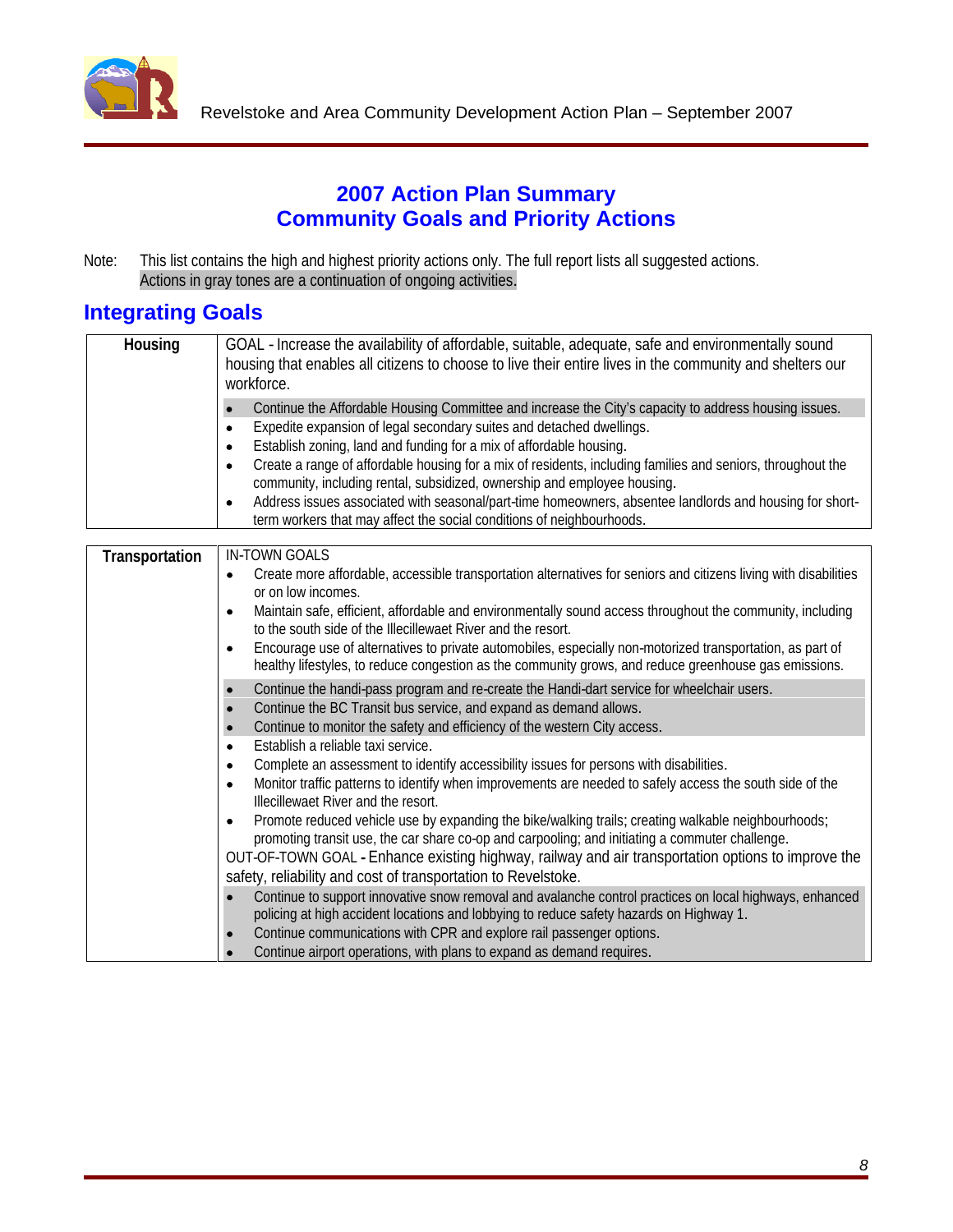

| <b>Workforce and</b><br>adult learning | WORKFORCE GOAL - Alleviate workforce shortages by collective actions focused on employment of<br>local residents, particularly by reducing the barriers faced by youth, women and the working poor and<br>by attracting new residents to fill jobs that cannot be filled by residents.                                           |
|----------------------------------------|----------------------------------------------------------------------------------------------------------------------------------------------------------------------------------------------------------------------------------------------------------------------------------------------------------------------------------|
|                                        | Continue the employment supports in the community.<br>Create a workforce partnership with community groups involved in business, employment and training and<br>major employers to prepare a workforce strategy.                                                                                                                 |
|                                        | Reduce barriers for local workers seeking employment (e.g. affordable housing, training, transportation,<br>child care, substance abuse, literacy).<br>Increase employment of people with disabilities.<br>Attract and retain workers from other provinces and countries to fill gaps that cannot be filled by local<br>workers. |
|                                        | ADULT LEARNING GOAL - Strengthen the adult education system to support local residents to access<br>available employment and support continuous learning.                                                                                                                                                                        |
|                                        | Continue the local trades training opportunities, expand to provide introductory construction labourer<br>training and advocate for reasonable trades training entrance criteria.<br>Continue community partnerships to maintain and expand learning opportunities, including responding to<br>changing needs.                   |
|                                        | Expand literacy and numeracy learning opportunities.<br>• Reduce barriers to training (e.g. transportation, child care, funding).                                                                                                                                                                                                |
| <b>Child and Youth</b><br>Learning     | GOAL - Support the current high quality formal education for children and youth, and provide informal<br>learning opportunities.                                                                                                                                                                                                 |
|                                        | Continue the early childhood development and early literacy strategies and activities, bullying prevention<br>program, programs leading to improvements in academic and social results, opportunities for youth and<br>seniors to learn together, age appropriate sex education, and the Screen Smart program.                   |
|                                        | Complete the evaluation of elementary school consolidation options, implement decisions and explore<br>community opportunities for use of surplus facilities.                                                                                                                                                                    |
| <b>Drinking Water</b><br>and Food      | DRINKING WATER GOAL - Maintain safe and secure sources of drinking water for all residents of the<br>City of Revelstoke and area.                                                                                                                                                                                                |
| <b>Security</b>                        | • Protect Greeley and Dolan Creek watersheds.<br>• Provide public education on protecting wells and surface water sources.                                                                                                                                                                                                       |
|                                        | FOOD SECURITY GOAL - Community members are aware of food security issues.<br>• Develop and implement a long-term plan.                                                                                                                                                                                                           |
| Community                              | COMMUNITY CHARACTER GOAL - Retain the friendly, beautiful, safe, clean small-town community                                                                                                                                                                                                                                      |
| <b>Character and</b><br>Sense of       | character in this historic mountain setting where a diverse mix of people live as respectful neighbours<br>enjoying a high quality of life.                                                                                                                                                                                      |
| <b>Belonging</b>                       | • Citizens continue to welcome new neighbours, informing them about community norms.<br>• Zoning limits vacation rental properties within residential neighbourhoods.<br>• Community Handbook/Directory is completed and updated as needed.                                                                                      |
|                                        | SENSE OF BELONGING GOAL - Continue the high level of participation, volunteerism and involvement<br>of citizens in community activities and decisions, which leads to the current high sense of belonging.                                                                                                                       |
|                                        | Continue the City services website survey, seeking community input on strategic and development plans<br>and the Volunteer Revelstoke Group (consider establishing a volunteer coordinator/point of contact).                                                                                                                    |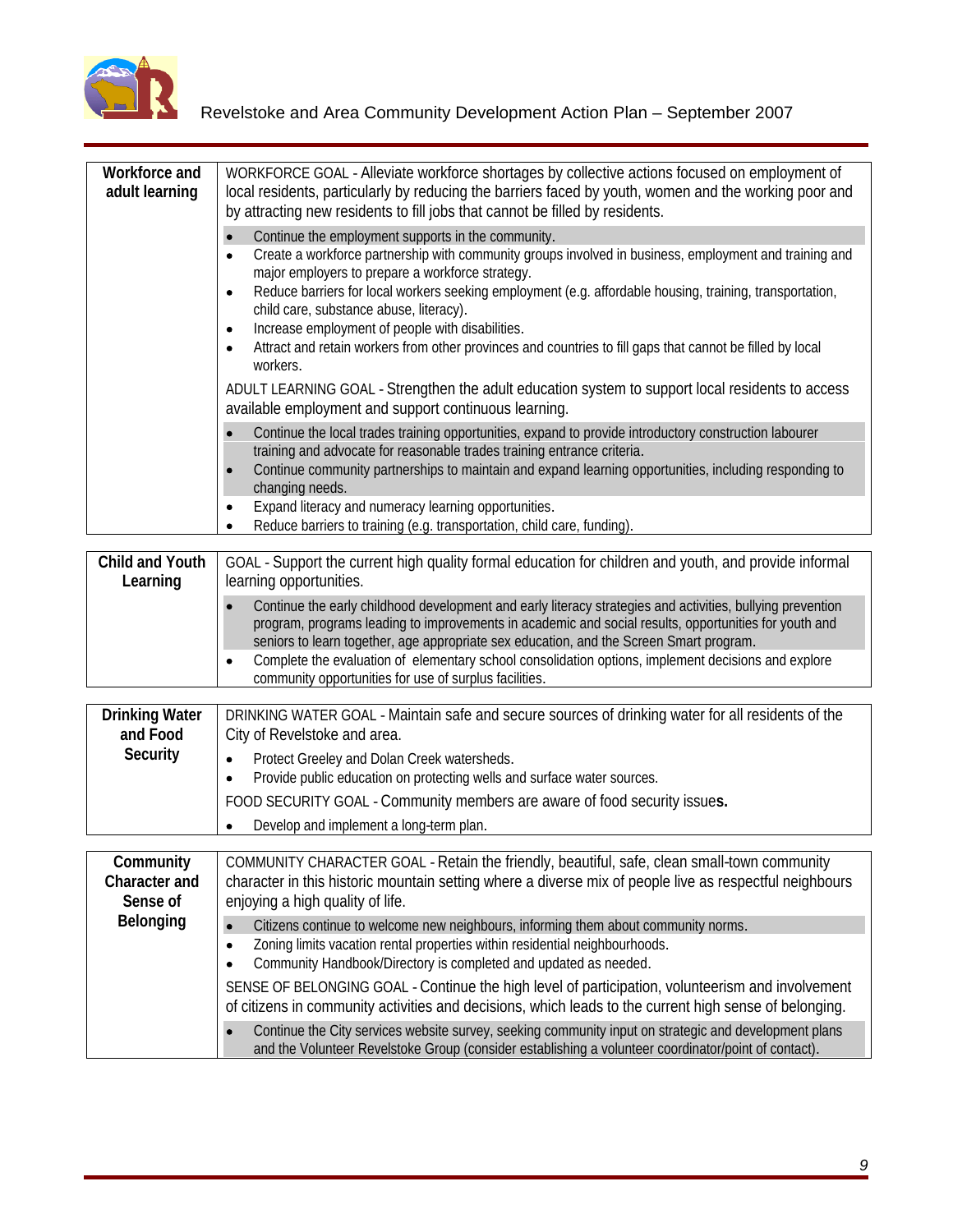

| <b>Natural</b>     | GOAL - Continue to be involved in land management processes and decisions for the North Columbia                                 |
|--------------------|----------------------------------------------------------------------------------------------------------------------------------|
|                    | <b>Ecosystems and</b>   Mountains to retain the biodiversity, connectivity and habitats in the area, while allowing for economic |
| <b>Sustainable</b> | and recreational uses.                                                                                                           |
| <b>Resource</b>    | Continue to implement the Drawdown Zone Management Plan.                                                                         |
| <b>Management</b>  | Develop and implement a management plan for the Illecillewaet wetlands and other wetlands/riparian                               |
|                    | habitats within and adjacent to developed areas.                                                                                 |
|                    | Implement the Columbia River Water Use Plan.                                                                                     |
|                    | Develop and implement a backcountry recreation plan.                                                                             |
|                    | Develop a Sustainable Resource Management Plan for the North Columbia Mountains.                                                 |

## **Primarily Economic Goals**

| Communit <sup>®</sup> | IL - Maintain a diverse and strong economy.                                                          |
|-----------------------|------------------------------------------------------------------------------------------------------|
| Economy               | Continue business supports, ongoing improvements to the City's business and development friendliness |
|                       | and open lines of communication with the largest employers.                                          |
|                       | Develop an inventory of community members with specific business skills.                             |

| Tourism | GOAL - Build on the growing tourism sector by expanding marketing and promotion, improving<br>infrastructure, developing new opportunities and increasing shoulder season visitation.                                                                                                                                              |  |  |  |
|---------|------------------------------------------------------------------------------------------------------------------------------------------------------------------------------------------------------------------------------------------------------------------------------------------------------------------------------------|--|--|--|
|         | Marketing and promotion                                                                                                                                                                                                                                                                                                            |  |  |  |
|         | Continue the funding plan for tourism marketing, multi-level winter/summer promotion and packaging<br>(including the shoulder season), communications between the industry and the community, profiling<br>Revelstoke as a festival and events destination, while managing noise pollution, and extended summer<br>business hours. |  |  |  |
|         | Explore joint promotion activities with Revelstoke Mountain Resort.                                                                                                                                                                                                                                                                |  |  |  |
|         | Encourage increased diversity in tourism activities.                                                                                                                                                                                                                                                                               |  |  |  |
|         | Infrastructure                                                                                                                                                                                                                                                                                                                     |  |  |  |
|         | • Create and implement a tourism infrastructure development strategy for spending the accommodation tax<br>revenues.                                                                                                                                                                                                               |  |  |  |
|         | Extend Grizzly Plaza.                                                                                                                                                                                                                                                                                                              |  |  |  |
|         | Expand walking/cycling trails based on a comprehensive plan.                                                                                                                                                                                                                                                                       |  |  |  |
|         | Upgrade the Community Centre to better serve as a conference centre.                                                                                                                                                                                                                                                               |  |  |  |
|         | Explore opportunities for a multi-purpose facility at Centennial Park.                                                                                                                                                                                                                                                             |  |  |  |
|         | Westside Road and Lake Revelstoke                                                                                                                                                                                                                                                                                                  |  |  |  |
|         | • Maintain communications with provincial agencies.                                                                                                                                                                                                                                                                                |  |  |  |
|         | • OCP zoning to permit tourism uses.                                                                                                                                                                                                                                                                                               |  |  |  |

| <b>Retail/Services</b> | GOAL - Implement the 2006 retail strategy recommendations.                                                                                                                                                                                                                                       |
|------------------------|--------------------------------------------------------------------------------------------------------------------------------------------------------------------------------------------------------------------------------------------------------------------------------------------------|
|                        | Implement the recommendations of the 2006 Retail Strategy.                                                                                                                                                                                                                                       |
|                        |                                                                                                                                                                                                                                                                                                  |
| <b>Forest Sector</b>   | GOAL - Retain a strong forest sector by continuing to implement safe, sustainable forest practices and<br>explore opportunities to add value to products.                                                                                                                                        |
|                        | Continue to maintain high attention to safety, to participate in mountain caribou recovery planning, to seek<br>certification of forest practices, to explore opportunities to use hemlock and other under-utilized materials<br>(eg. for bioenergy) and to maintain high wildfire preparedness. |
|                        | Encourage use of local wood products in local construction projects.                                                                                                                                                                                                                             |
|                        | Ensure road infrastructure and use is suitable for extreme weather events.                                                                                                                                                                                                                       |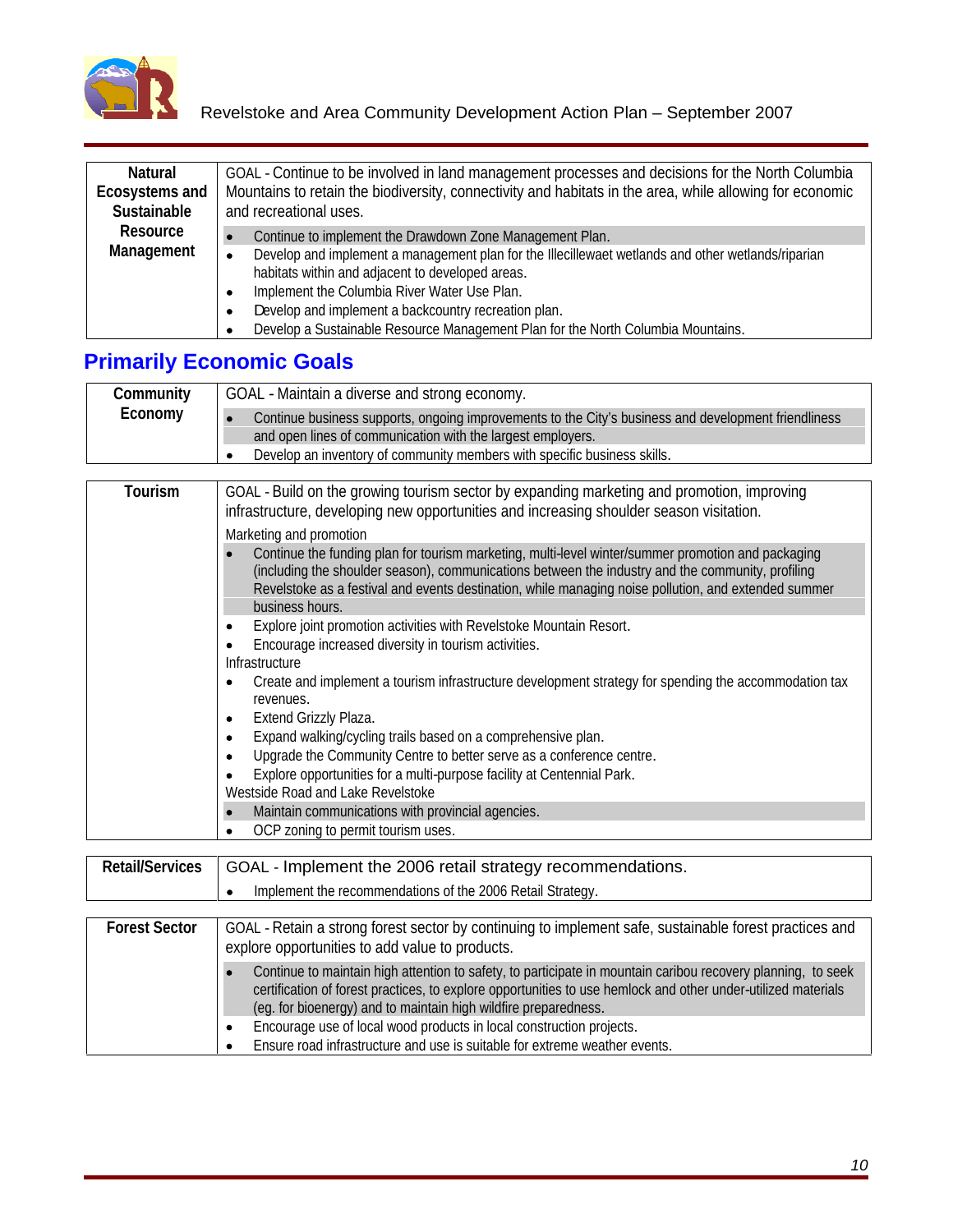

## **Primarily Social Goals**

| <b>Safety and</b> | GOAL - Improve on the current high sense of safety in the community by continuing to address               |
|-------------------|------------------------------------------------------------------------------------------------------------|
| <b>Emergency</b>  | conditions that lead to violence and crime and providing emergency services and services to support        |
| <b>Services</b>   | victims.                                                                                                   |
|                   | Continue policing, fire protection and search and rescue services to meet existing needs.                  |
|                   | Continue counseling services for children and families experiencing violence, victim support services,     |
|                   | Women's Shelter and the Community Response Network.                                                        |
|                   | Establish additional fire protection services for the resort area.                                         |
|                   | Stabilize paramedic staffing and establish a permanent base location.                                      |
|                   | Monitor population growth and visitor levels, and crime incidents to identify and implement needed service |
|                   | expansion.                                                                                                 |
|                   | Revitalize the emergency preparedness program.                                                             |
|                   | Implement the community wildfire protection plan.                                                          |
|                   | Encourage households to practice emergency preparedness.                                                   |
|                   | Re-establish the dating anti-violence program.                                                             |

| <b>Health and</b><br>Wellness | MEETING BASIC NEEDS GOAL - Increase the wellness and sense of belonging of citizens coping with<br>poverty, mental health challenges or social isolation.                                                                                                                                                                                                                                                                  |
|-------------------------------|----------------------------------------------------------------------------------------------------------------------------------------------------------------------------------------------------------------------------------------------------------------------------------------------------------------------------------------------------------------------------------------------------------------------------|
|                               | Continue the community food bank/garden/kitchen and outreach program, church sponsored soup/lunch<br>programs, Meals on Wheels/Seniors Helping Seniors/Helping Hands programs, programs and services for<br>developmentally disabled citizens, awareness and outreach program for citizens with mental health<br>challenges, hospital-based life-skills worker, free summer entertainment in the plaza.                    |
|                               | Expand school breakfast/lunch programs to all schools.<br>Monitor opportunities to relocate the food bank to a permanent site with universal accessibility, and take<br>action when appropriate.<br>Provide points of contact for citizen concerns about government services.<br>Explore ways to offer free entertainment in non-summer seasons.<br>Develop local collective solutions to meet short-term emergency needs. |
|                               | HEALTHY LIFESTYLES GOAL - Promote and encourage healthy lifestyles to improve the health of all<br>citizens.                                                                                                                                                                                                                                                                                                               |
|                               | Continue the Screen Smart Committee to promote alternative family activities to 'screen time'.<br>Inform the community about the highest preventable sources of mortality, and prevention options.<br>Raise the profile and broaden the Community Health Fair.<br>Limit junk food sales in community and school facilities.                                                                                                |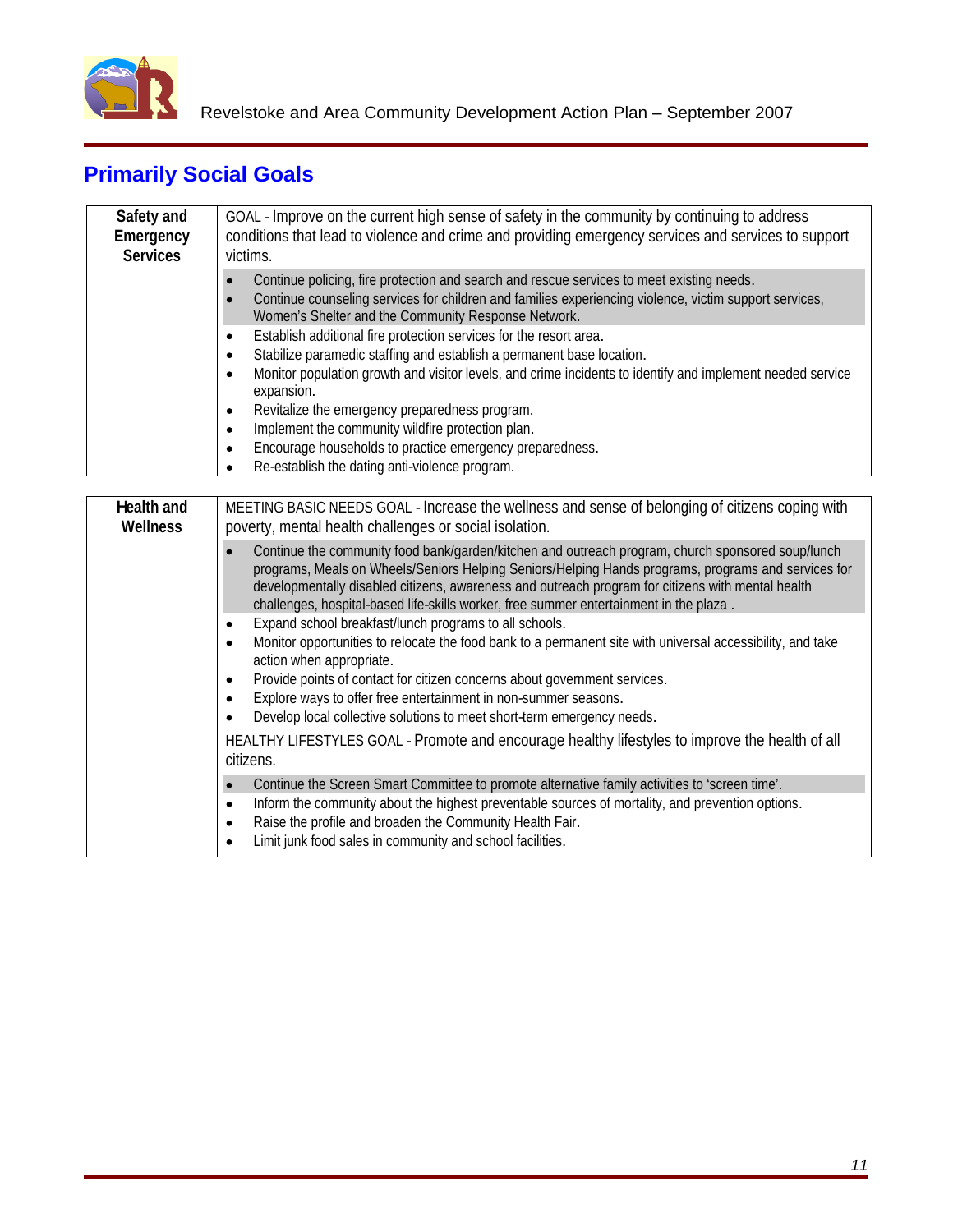

| <b>Health and</b><br>Wellness<br>(continued) | SUBSTANCE ABUSE GOAL - Recognize substance abuse as a major factor limiting the social and<br>economic life of individuals, families and the community and act collectively to reduce abuse and<br>support treatment.                                                                                                                                                                                                                                                                                                   |
|----------------------------------------------|-------------------------------------------------------------------------------------------------------------------------------------------------------------------------------------------------------------------------------------------------------------------------------------------------------------------------------------------------------------------------------------------------------------------------------------------------------------------------------------------------------------------------|
|                                              | Continue the full-time school based prevention program with expansion to elementary schools, the crystal<br>meth prevention program, drug and alcohol counseling services in the community, advocacy for access to<br>regional detox and treatment services, municipal policy on sales of alcoholic beverages at community<br>events, community based awareness program on affects of alcohol and drugs during pregnancy.                                                                                               |
|                                              | Community-wide communication about substance abuse levels, effects and available treatment.<br>Inform employers about the local situation and resources available.<br>Create community events around drug awareness week.<br>Encourage enhanced policing of drug and alcohol related activities.                                                                                                                                                                                                                        |
|                                              | Substance abuse related offenders to enter intervention programs and pay fines to local programs.<br>Information campaign to increase awareness of barriers to access to detox and treatment services.<br>Hospital staff to be trained to handle detox and mental health patients.<br>Life skills support to be available for individuals involved in substance abuse counseling.<br>Tuberculosis test available more frequently to expedite access to regional detox services.                                         |
|                                              | Encourage designated driver system at events.<br>HEALTH CARE SERVICES GOAL - Encourage enhancement of local health care services and<br>assistance to citizens to access out-of-town care when needed.                                                                                                                                                                                                                                                                                                                  |
|                                              | Maintain the Mayor's Health Services Advisory Committee and the out-of -town medical bus service.<br>Improve the responsiveness and access to the medical equipment/aids loan cupboard.<br>Develop a shared understanding of the need for medical services expansion as the resort develops.<br>Reinforce medi-vac services to ensure teams are available as needed and air transport is facilitated.<br>Monitor 'no refusal' protocol for hospital transfers.<br>Clarify the future use of the Moberly Manor building. |

| Families,<br><b>Children and</b><br>Youth | GOAL - Continue to demonstrate that our community cares about our children, youth, and families by So<br>expanding childcare services and maintaining diverse recreational, cultural, educational and<br>employment opportunities.                             |
|-------------------------------------------|----------------------------------------------------------------------------------------------------------------------------------------------------------------------------------------------------------------------------------------------------------------|
|                                           | Continue the Community Child Care Resource and Referral program; existing support services for all<br>families, including recreation, prevention counseling and crisis supports; Youth Program Coordinator and<br>events; S.A.F.E.R. walk-in sexuality clinic. |
|                                           | Encourage a full complement of child care options within the community.<br>Develop ways to involve teens and youth in community processes.                                                                                                                     |
| <b>Seniors</b>                            | GOAL - Support seniors to enjoy a high quality of life within the community.                                                                                                                                                                                   |

| <b>Seniors</b> | GOAL - Support seniors to enjoy a high quality of life within the community.                     |
|----------------|--------------------------------------------------------------------------------------------------|
|                | Continue and expand seniors programs and services.                                               |
|                | Expand seniors' participation in programs and services.                                          |
|                | Provide ongoing learning opportunities about personal safety and avoiding abuse.                 |
|                | Explore options to reduce the cost of lifeline services so more seniors can afford this service. |
|                | Develop supports for seniors to purchase medical supplies and services.                          |
|                | Re-establish the fall prevention program.                                                        |
|                | Expand snow removal, yard and handyman services.                                                 |
|                | Pharmacist support to help sort out and dispose of old medications.                              |
|                | Expand home care nurse support.                                                                  |
|                | Monitor opportunities to relocate the Seniors Centre.                                            |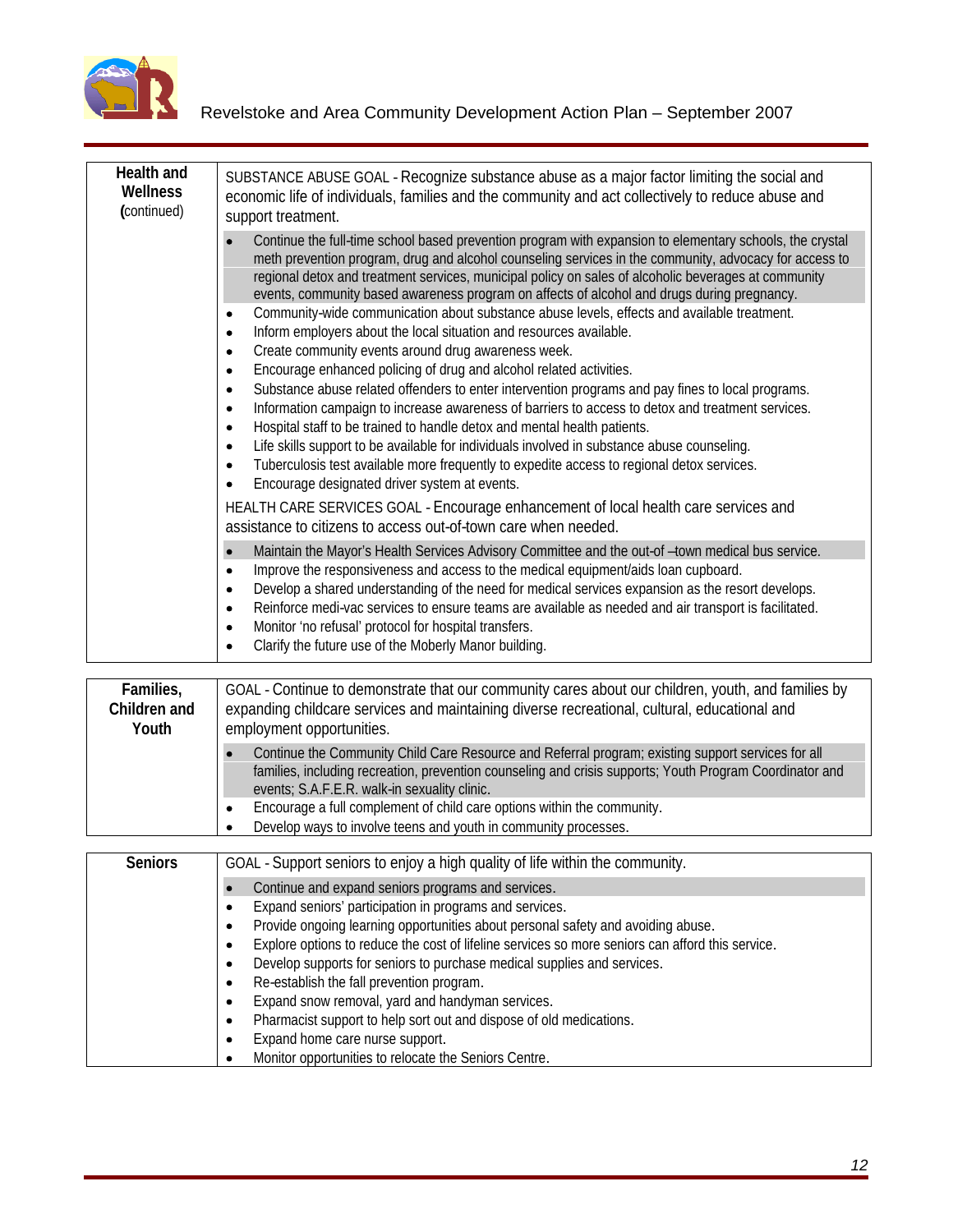

| Recreation   GOAL - Retain the broad range of recreation opportunities and support accessibility for all citizens. |
|--------------------------------------------------------------------------------------------------------------------|
| $\bullet$ Continue to upgrade community park equipment.                                                            |
| Examine and implement feasible and affordable options to upgrade the Forum rinks and to replace the                |
| aging grandstand at Centennial Park.                                                                               |
| • Develop permanent bocce and lawn bowling facilities.                                                             |

## **Primarily arts, culture, heritage goals**

| Heritage<br><b>Conservation</b> | GOAL - Showcase and celebrate our rich community heritage by promoting our museums and<br>retaining heritage buildings and natural heritage areas.                                                                                                                                                                                 |
|---------------------------------|------------------------------------------------------------------------------------------------------------------------------------------------------------------------------------------------------------------------------------------------------------------------------------------------------------------------------------|
|                                 | Continue and expand joint marketing and joint programming to increase awareness and attendance at<br>museums and galleries, and sharing resources and expertise.<br>Continue the City Heritage Commission and awards.                                                                                                              |
|                                 | Develop the Forestry Museum as funds and capacity allow by securing Crown land for an expanded site,<br>rebrand and refocus on interpretation for broader appeal, and acquiring capital development funds to build<br>infrastructure.<br>Explore heritage conservation area designation for appropriate portions of the community. |

| <b>Arts and Culture</b> | GOAL - Maintain a rich array of cultural activities and establish adequate facilities to present the<br>community's cultural offerings.                                                             |
|-------------------------|-----------------------------------------------------------------------------------------------------------------------------------------------------------------------------------------------------|
|                         | Continue to support and create cross-community projects where diverse members of the community work<br>side-by-side; continue the Festival and Events Committee.                                    |
|                         | Develop one reliable, closely managed, well-publicized, and easily accessible community cultural calendar<br>available online and in hard copy downtown and in the local newspaper.                 |
|                         | Broaden cultural programming to encourage those segments of the local population that do not usually<br>participate in cultural activity to become engaged.                                         |
|                         | Recognize that a cultural program is supportive of the overall City Vision Statement and therefore is a core<br>municipal responsibility.                                                           |
|                         | Designate the Revelstoke Arts Council as the primary community organization for delivering cultural<br>services.                                                                                    |
|                         | Alleviate volunteer 'burnout' by boosting volunteerism across all age groups.<br>Assist community cultural organizations to increase board capacity through workshops and accessible<br>literature. |
|                         | Build on the ingrained philanthropy and pride of the community to garner support for adequate facilities.<br>Locate a temporary home and storage for the Theatre Company.                           |
|                         | Secure a community performance venue that seats $150 - 250$ people with adequate rehearsal space,<br>lobby, greenroom and scene shop.                                                               |
|                         | Develop another feasibility study for an interdisciplinary Arts Centre.<br>Look for opportunities to partner with developers including Revelstoke Mountain Resort on events and<br>marketing.       |

## **Primarily Environmental Goals**

| <b>Environmental</b>                     | GOAL- Increase ecological and environmental literacy amongst citizens, businesses, and government. '                                  |
|------------------------------------------|---------------------------------------------------------------------------------------------------------------------------------------|
| <b>Education and</b><br><b>Awareness</b> | Continue to deliver school curriculum on environmental issues and sustainability. Support existing<br>curriculum with new materials.  |
|                                          | Continue Eco-facts and other initiatives to inform the public and businesses about local environmental<br>values and green practices. |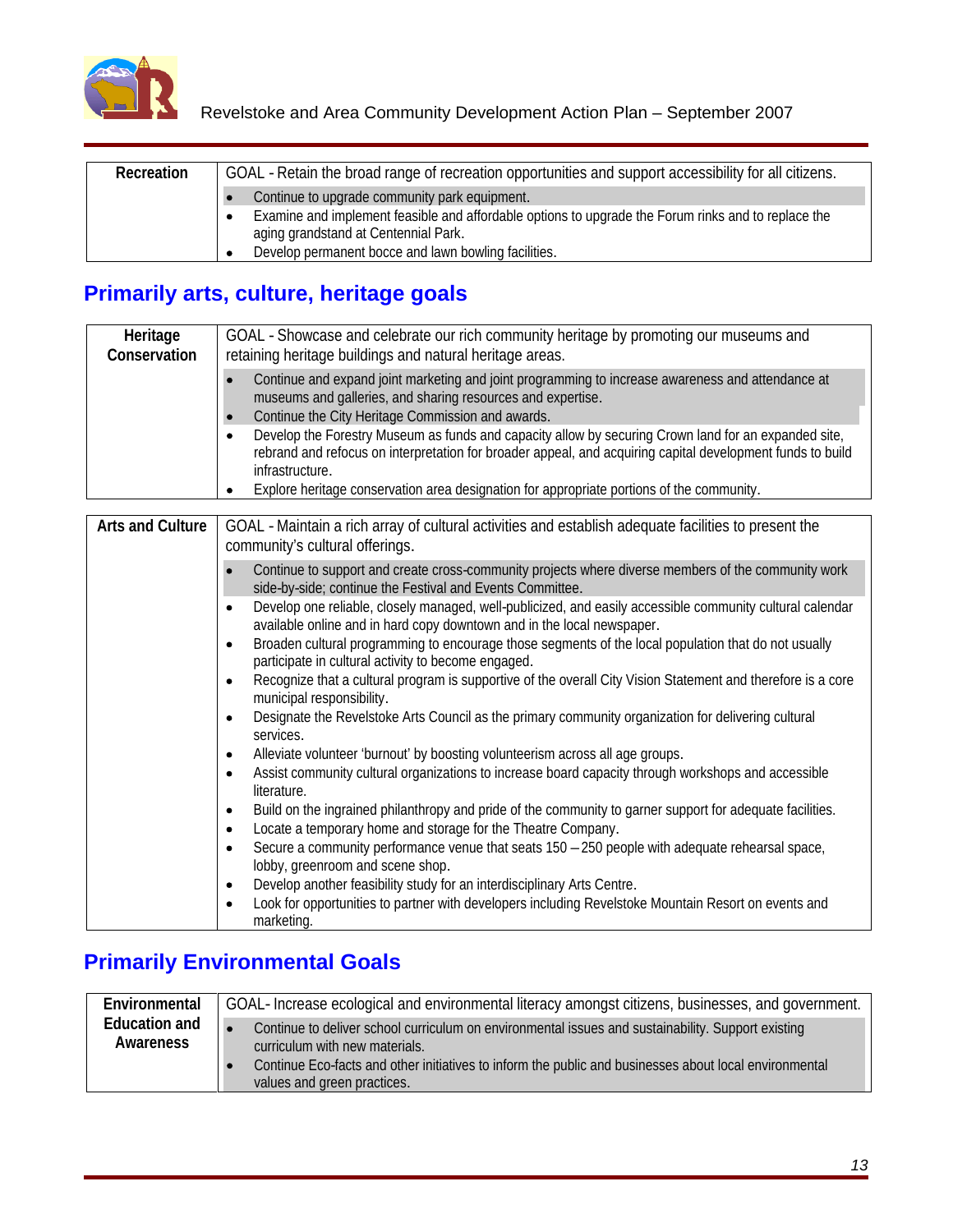

| <b>Solid Waste</b>       | GOAL - Reduce the amount of solid waste produced and increase recycling.                                                                                                                                                  |
|--------------------------|---------------------------------------------------------------------------------------------------------------------------------------------------------------------------------------------------------------------------|
| Management/<br>Recycling | Continue the community septage / composting facility; license to permit community reuse and explore<br>options to expand to include kitchen waste.                                                                        |
|                          | • Complete updated Solid Waste Management Plans which address the frequent overfull conditions of the<br>recycling depot bins by the arena, ongoing plastic recycling needs and curb-side household recycling<br>options. |
|                          | Expand the current CSRD recycling information to a broad based, community-wide awareness program for<br>the 3Rs (Reduce, Re-use, Recycle) including the range of materials and locations where items can be<br>recycled.  |
|                          | Establish a community "free store" for reusable disposables.                                                                                                                                                              |
|                          | Update the City's solid waste bylaw, policies and management practices to encourage and support broader<br>and more comprehensive reduction and re-use initiatives.                                                       |
|                          | Implement mandatory separation of recyclable building materials as part of the building / demolition permit<br>system                                                                                                     |
|                          | • Work with and encourage the Recycling Council of British Columbia to increase the range of items that<br>have a deposit / return levy (e.g. the current deposit and cash return for beverage containers).               |
|                          | Encourage Bear-Aware household composting.                                                                                                                                                                                |
|                          | Implement an eco-procurement policy for the City.                                                                                                                                                                         |
|                          | • Explore expanded business and government recycling options.                                                                                                                                                             |

| Water                             | GOAL - The potential for limited sources of clean water over the long-term is recognized and acted on<br>through water conservation and maintaining high water quality in local waterways.                                                                                                                                                                                                                                                                                                                                                                                                                                                                                                                                                                                                          |
|-----------------------------------|-----------------------------------------------------------------------------------------------------------------------------------------------------------------------------------------------------------------------------------------------------------------------------------------------------------------------------------------------------------------------------------------------------------------------------------------------------------------------------------------------------------------------------------------------------------------------------------------------------------------------------------------------------------------------------------------------------------------------------------------------------------------------------------------------------|
|                                   | Water conservation                                                                                                                                                                                                                                                                                                                                                                                                                                                                                                                                                                                                                                                                                                                                                                                  |
|                                   | Continue public education to enhance water conservation and implementing City landscape planning and<br>maintenance programs to reduce water use.                                                                                                                                                                                                                                                                                                                                                                                                                                                                                                                                                                                                                                                   |
|                                   | Fully implement the Water Conservation Strategy.                                                                                                                                                                                                                                                                                                                                                                                                                                                                                                                                                                                                                                                                                                                                                    |
|                                   | Develop a long-term water metering implementation plan (voluntary initially).                                                                                                                                                                                                                                                                                                                                                                                                                                                                                                                                                                                                                                                                                                                       |
|                                   | • In conjunction with the updated Provincial Building Codes, enforce mandatory water conservation in new<br>buildings as part of Building Permit Issuance and Inspection (use of water efficient devices).                                                                                                                                                                                                                                                                                                                                                                                                                                                                                                                                                                                          |
|                                   | Water quality                                                                                                                                                                                                                                                                                                                                                                                                                                                                                                                                                                                                                                                                                                                                                                                       |
|                                   | • Complete required upgrades to the sewage treatment plant and updating the City Liquid Waste<br>Management Plan.                                                                                                                                                                                                                                                                                                                                                                                                                                                                                                                                                                                                                                                                                   |
|                                   | In conjunction with the water conservation strategy, implement a public awareness program to educate<br>residents about decreasing water usage and thus water treatment costs, and the effects of disposing toxic<br>substances into the waste water treatment system.                                                                                                                                                                                                                                                                                                                                                                                                                                                                                                                              |
|                                   | Separate the storm water and sewage lines so storm water doesn't inadvertently enter treatment plant,<br>increasing costs.                                                                                                                                                                                                                                                                                                                                                                                                                                                                                                                                                                                                                                                                          |
|                                   | Retain storm water on site through new storm water practices.                                                                                                                                                                                                                                                                                                                                                                                                                                                                                                                                                                                                                                                                                                                                       |
|                                   | Place oil/chemical separators in new storm sewers, especially in high use parking areas, as a building<br>permit requirement.                                                                                                                                                                                                                                                                                                                                                                                                                                                                                                                                                                                                                                                                       |
| <b>Climate Change</b>             | GOAL - Strive for carbon neutral lifestyles and commercial/institutional practices.                                                                                                                                                                                                                                                                                                                                                                                                                                                                                                                                                                                                                                                                                                                 |
| and Energy<br><b>Conservation</b> | Develop a greenhouse gas emission reduction action plan including:<br>- a greenhouse gas inventory and forecast. (Note: should be done in conjunction with the air quality<br>emissions inventory)<br>identifying the most effective approaches to reduce emissions and energy use in municipal buildings and<br>operations (including lighting), and in the community broadly, including public education and awareness.<br>establishing baselines for emission sources and procedures to monitor changes<br>Develop and implement a Green Building bylaw for public, and if feasible, private buildings.<br>Explore and distribute information on incentives for ownership of fuel efficient vehicles.<br>Encourage homeowners to follow "Energuide for Houses" (to cut greenhouse gas emissions. |

Promote "Green Homes Visit" program to provide tips on how to improve home energy efficiency.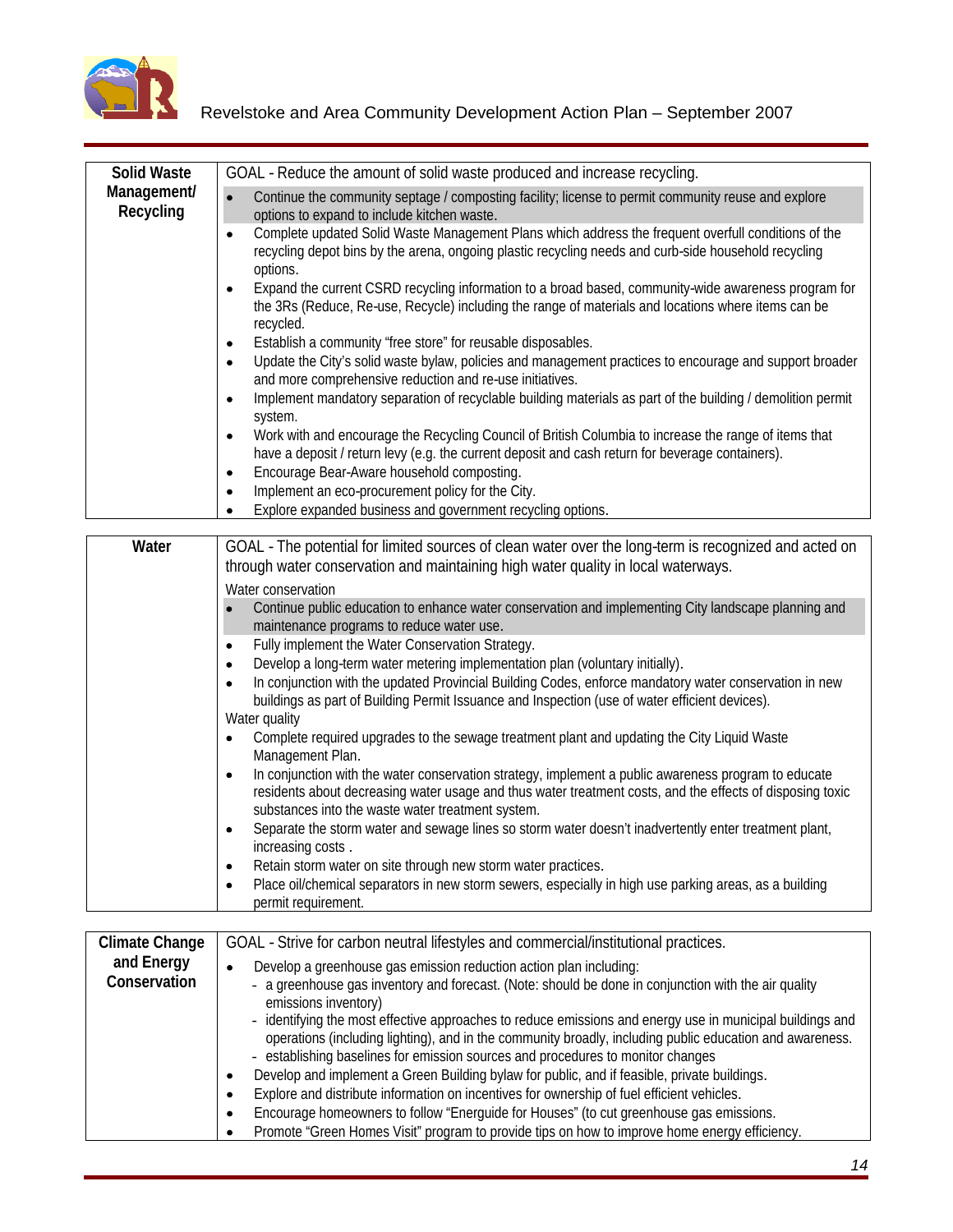

| <b>Air Quality</b>     | GOAL- Improve air quality.                                                                                          |
|------------------------|---------------------------------------------------------------------------------------------------------------------|
|                        | • Maintain the City's Air Quality Committee and continue to support the Air Quality Monitoring Program.             |
|                        | Complete an air quality emissions inventory (including greenhouse gas emissions).                                   |
|                        | Institute a "Clean Air" bylaw to reduce the amount of particulate and CO <sub>2</sub> emissions from industry, wood |
|                        | burning stoves/furnaces for the purposes of home heating.                                                           |
|                        | Access federal and provincial incentives to retro-fit and/or upgrade to more efficient furnaces and                 |
|                        | woodstoves.                                                                                                         |
|                        | • Provide more education about impacts on air quality and ways to reduce air pollution.                             |
| <b>Parks and Green</b> | GOAL - Maintain, or expand and improve on the scale, diversity and management of parks and green                    |
| Space                  | space.                                                                                                              |
|                        | Adopt and implement the 2005 draft Parks Master Plan including:                                                     |
|                        | - As feasible, add to parks, including neighbourhood parks in Central Revelstoke and Southside, and within          |
|                        | Revelstoke Mountain Resort development where an additional 33.2 hectares of public community park                   |
|                        | area and 16.6 hectares of neighbourhood parks will be needed                                                        |
|                        | - Individual park management plans                                                                                  |
|                        | - improvements in general policies for tree management and noxious weed control, and                                |
|                        | upgrading conditions in specific parks (bear proof containers, mature tree replacement, more shade<br>trees)        |
|                        | Support school ground greening programs (Note: On hold while school consolidation planning is                       |
|                        | completed).                                                                                                         |
|                        | • Retain parks/green space associated with schools.                                                                 |
| <b>Urban Forests</b>   |                                                                                                                     |
|                        | GOAL - Improve the long-term planning and management of trees and forest areas in the community.                    |
|                        | Continue to implement the Tree Preservation policy and bylaw, including during pruning for powerline<br>protection. |
|                        | • Utilize the Urban Forestry Plan Feasibility Study as guidelines for completing an Urban Forestry/Tree             |
|                        | Preservation Strategy.                                                                                              |
|                        | Plant food trees species that are consistent with Bear Aware practices (mainly nuts) as part of the food            |
|                        | security strategy.                                                                                                  |
|                        | • Increase community awareness and involvement in urban forestry in Revelstoke.                                     |
|                        | Fish and Wildlife   GOAL - Maintain healthy fish and wildlife populations by reducing the number of human-wildlife  |
|                        | conflicts, retaining habitats and taking actions to recover species at risk.                                        |
|                        | Continue support and funding for the Revelstoke Bear Aware Program and actively participate in provincial           |
|                        | caribou recovery activities.                                                                                        |
|                        | Strive to become classified as a Bear Smart community by implementing the outstanding required action of            |
|                        | developing and maintaining a bear-proof municipal solid waste management system.                                    |
|                        | Prior to implementation, all activities and projects supported or approved by the city should be examined to        |
|                        | identify potential human-wildlife conflicts and appropriate mitigation actions.                                     |
| Toxic                  | GOAL - Reduce the amount of toxins used and provide for proper disposal.                                            |
| <b>Substances</b>      | Continue practices to reduce reliance on pesticides on City property.                                               |
|                        | • Public education information about toxic substances, alternatives and disposal options.                           |
|                        | Expand the opportunities for toxic waste disposal.                                                                  |
|                        | • Develop and implement city bylaws that restrict the use of pesticides and herbicides within City boundaries.      |
|                        |                                                                                                                     |
|                        | <b>Noise and Light</b>   GOAL - Minimize unwarranted noise and light pollution.                                     |
| <b>Pollution</b>       | Continue to use low wattage bulbs in the decorative city entrance portals.                                          |
|                        | Revise/update and enforce the City of Revelstoke Noise Bylaw to deal with new recognized noise                      |
|                        | standards.                                                                                                          |
|                        | • Develop and implement a Dark Night Sky by-law and policy.                                                         |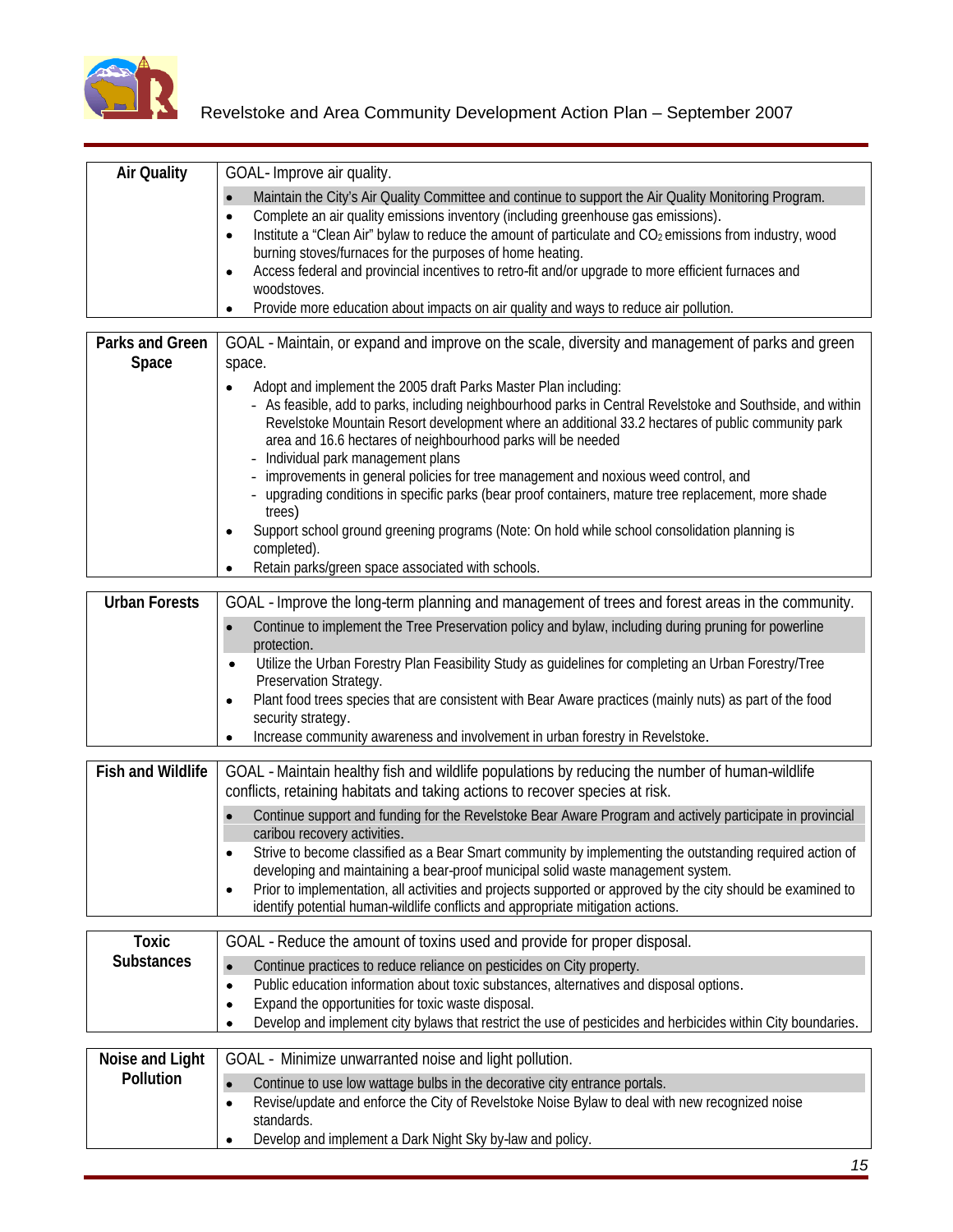

## A. Overview

## **What is a Community Development Action Plan?**

Creating a Community Development Action Plan is a process where community members come together to decide how to address community issues and take advantage of opportunities. **This is not a plan for City and Columbia Shuswap Regional District (CSRD) operations only – it is a community plan that provides guidance to citizens, community organizations and federal and provincial agencies, as well as the City and the Regional District**. As well as building community capacity and finding common ground, this action plan will guide community priorities for the next three years. The plan identifies the most practical and effective economic, environmental and social initiatives our community should complete to meet defined community goals and objectives. A key part of the action plan is the involvement of as many citizens as possible to identify community views and preferences.

Our community has a long history of economic development planning beginning in 1985. In 2001, a strategic action plan was completed which wove economic and social planning together, as a first step towards embracing the full range of planning for long-term sustainability. Based on a strong recommendation from citizens participating in that plan, in 2003 an environmental strategy was prepared. As well, since 2001 20 strategic plans or impact assessments have been prepared for specific aspects of the community (see Appendix A). This plan brings all community goals and priorities from these reports and other sources together in one document.

This section of the Action Plan provides the context for the more detailed information that follows. The rapid changes in the community as Revelstoke Mountain Resort is developed create significant challenges for setting priorities at the community level. These challenges and how they have been handled in this project are described. This is followed by a description of how this action plan was created – who was involved, what information was reviewed, and who decided on the priorities that are identified.

Section B includes our Community Vision Statement, community goals which provide the broad directions for moving the community from where we are to where we want to be, and an analysis to identify complementary and potentially conflicting goals.

Implementing actions to achieve community social, environmental and arts/culture/heritage goals has proven to be difficult. Section C reviews the community's track record in achieving goals, describes existing community capacity and provides suggestions for balancing capacity to improve the achievement of the range of goals.

In Section D, priority community actions are identified. For each community goal, background information, objectives, indicators, potential projects/tasks, priority, leader(s) and order of magnitude costs are detailed. The background information in this Action Plan is brief; the Revelstoke and Area Community Portrait – September 2007, a companion document to this Action Plan, contains a full description of the social, environmental and economic dimensions of the community.

Monitoring achievement of goals through indicators is a new aspect of this Action Plan. Preliminary indicators are identified in Section E.

The final section provides recommendations on implementing this plan including tracking progress, designing community strategies to fit within this Action Plan and annually refining priorities.

**Pick up a copy of the Revelstoke and Area Community Portrait at the Business Information Centre or from the City of Revelstoke website (**[www.cityofrevelstoke.com](http://www.cityofrevelstoke.com)**).**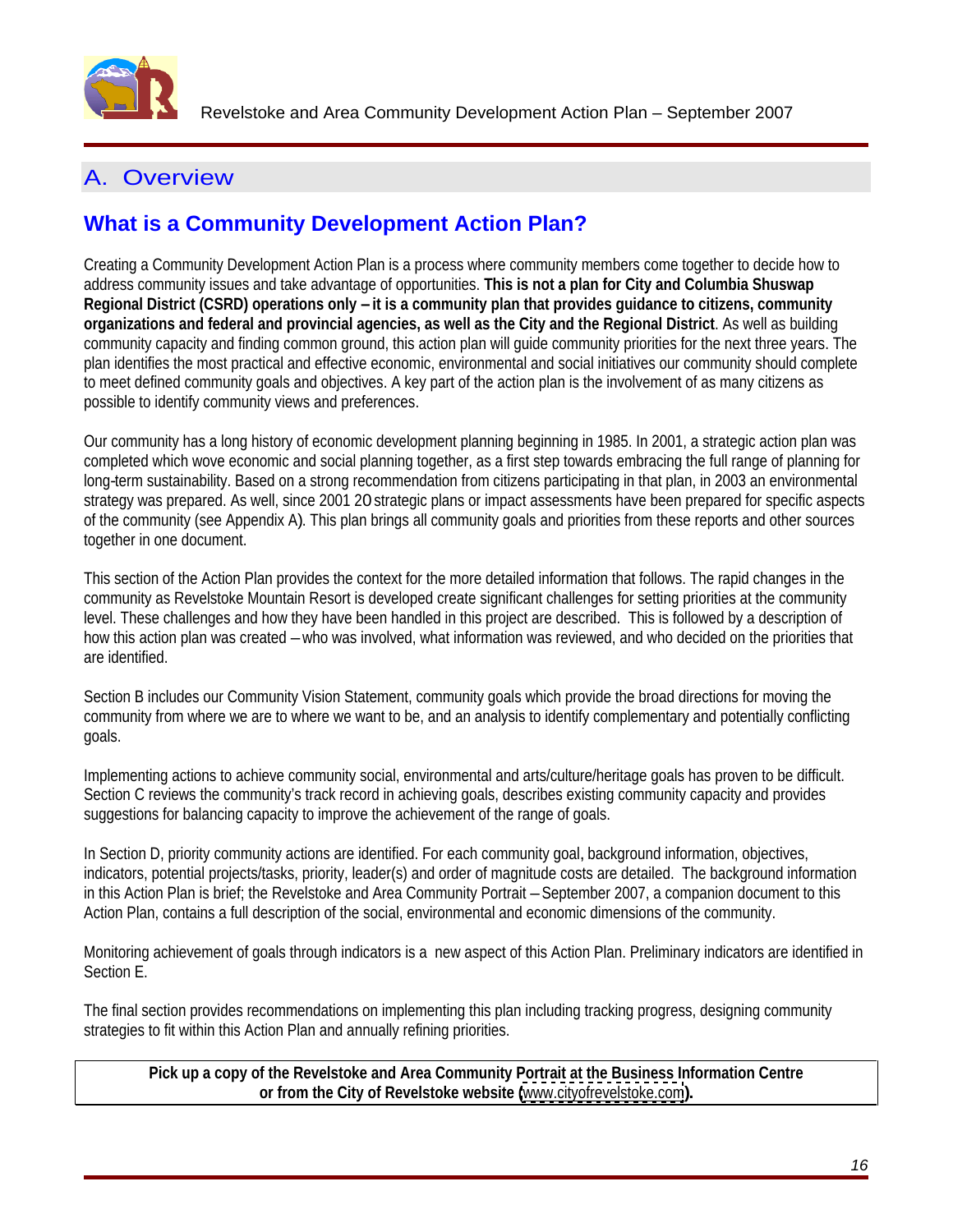

## **Priorities in Changing Times**

In 2001 when the most recent Community Development Action Plan was completed for Revelstoke and area, the declining population was a deep concern for the community. 'Halting the decline' was a first order priority. Persistent, sustained marketing of the community as an affordable lifestyle alternative, and tourism development slowly brought more new citizens and visitors to the community, over a number of years.

How fast times change! In a few short months the slow pace of increasing activity has escalated to the frenzied pace of international resort development. The potential of a resort development on nearby Mt. MacKenzie has existed for at least 20 years. During that time community members have watched development processes gain steam, then fizzle repeatedly. Many citizens have expected the recent efforts would likely have a similar outcome – and some still do.

However, the world has discovered Revelstoke. At this point, while it appears the resort will develop quickly over a number of years, the exact implications for community life, and community priorities remain hazy.

In support of the resort development, the City has embarked on a much-needed overhaul of our out-of-date Official Community Plan (OCP), and the Columbia-Shuswap Regional District (CSRD) is completing a separate OCP for the adjacent Electoral Area 'B'. These plans define appropriate land uses and identifies supporting bylaws and policies for the City and the CSRD to implement. They are founded on a community sustainability framework which encompasses most aspects of community life. When these plans are completed – expected in December 2007 for the Area 'B' plan,and late 2008 for the City plan - they will influence community priorities.

At the same time, the community must learn to adjust to a changing climate. The climate in the Columbia Basin has warmed in the last century, with the greatest change in the last 30 years. Further warming is predicted, with the potential for more frequent and more extreme weather events. A warmer climate will change many aspects of life in Revelstoke, with the need to reorder community priorities.

Setting community priorities across economic, environmental, social and cultural/heritage dimensions is a complex task without the challenges of accounting for rapid, large-scale resort development, potentially transformative OCPs and climate change. While preparing this plan we explicitly discerned 'community-based' priorities that would exist without the resort development or climate change, then examined how these factors exacerbated, or lessened the urgency or importance of these priorities. In this way, if the resort or climate change don't materialize as estimated, it will still be possible to identify original community priorities.

With regards to the OCP, it is recommended that in the fall of 2008, after the Plan is completed, and before the annual review of community priorities, a comprehensive review of the OCP be completed to align this action plan with the OCP. Community goals, objectives, projects/tasks and priorities may need to be revisited in some cases. This new information can then be considered in the annual review, where updated priorities will be set. Finally, given the rapid rate of change, the term for this plan is three years, not five years as for past plans. This reflects the expected rate of change, and speed of implementation of priorities.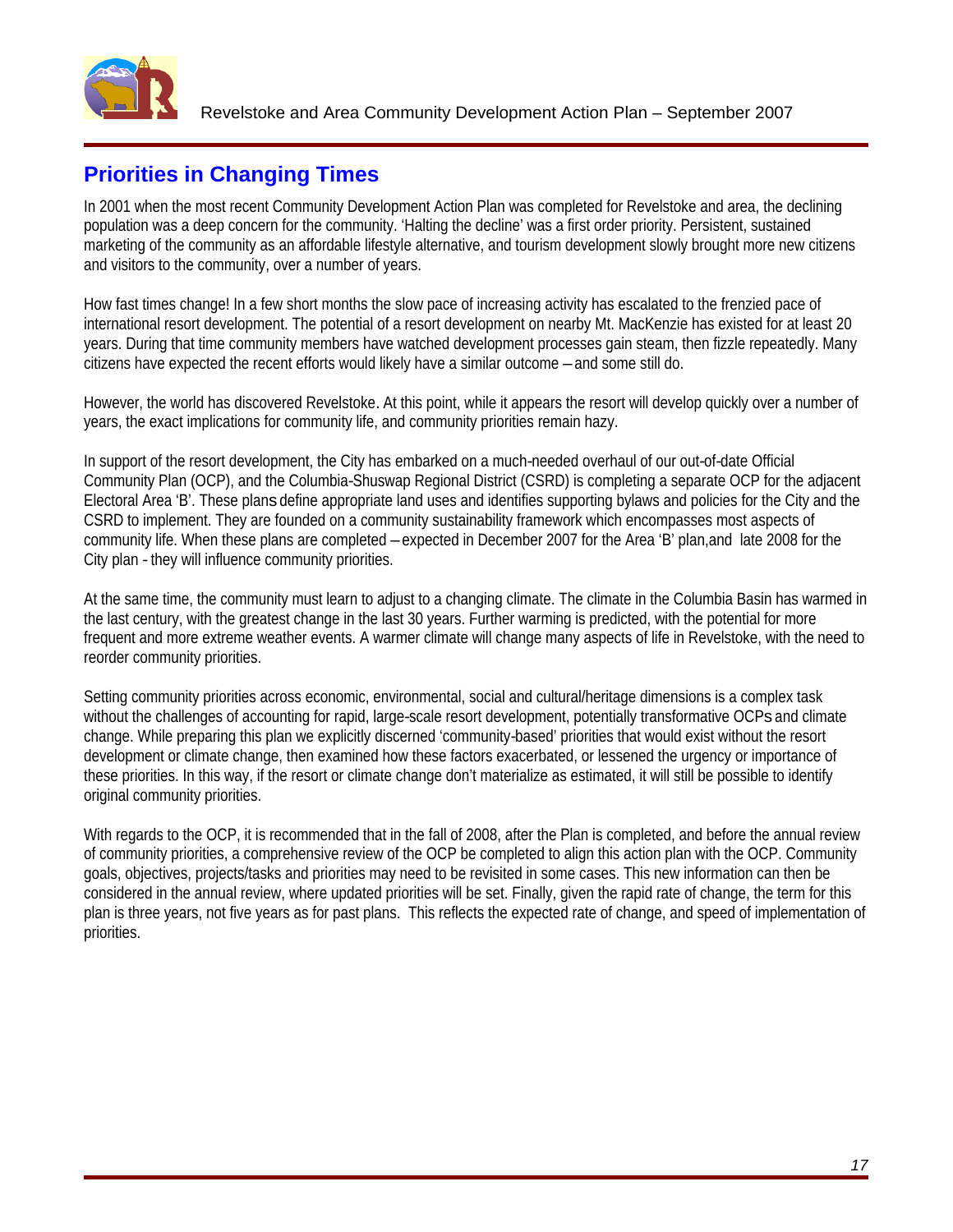

## **Creating this Action Plan**

This project included three phases:

- 1. Information collection, including a speaker series and workshops on three current issues (workforce shortages, climate change and resort development in mountain communities).
- 2. Compilation of recommendations from 20 strategic plans (see Appendix 1) for specific sectors that have been prepared since 2001, and interviews and workshops with knowledgeable individuals about priority sectors/issues where recent strategies were not available.
- 3. Crafting the action plan including goals, objectives and priority projects, with public review and input.

During each phase community members were consulted to test the accuracy of the available information, evaluate the current situation in the community and measure community support for suggested goals, objectives and priorities.

A number of sources of information have been combined to create the accompanying Community Portrait, and this Action Plan:

- a compilation of reports and surveys completed since 2001
- suggestions from 55 participants of 3 workshops with expert speakers on workforce challenges, climate change and resort development in mountain communities
- workshop with social service providers
- interviews with services providers
- responses to a community survey distributed in February 2007
- input from the Steering Committee members (see second page for list of members)

The information compiled for this project is available at the Business Information Centre and the City of Revelstoke website ([www.cityofrevelstoke.com](http://www.cityofrevelstoke.com)). Copies of the Community Portrait, which provides a summary of the key information collected for this project, are also available from these sources.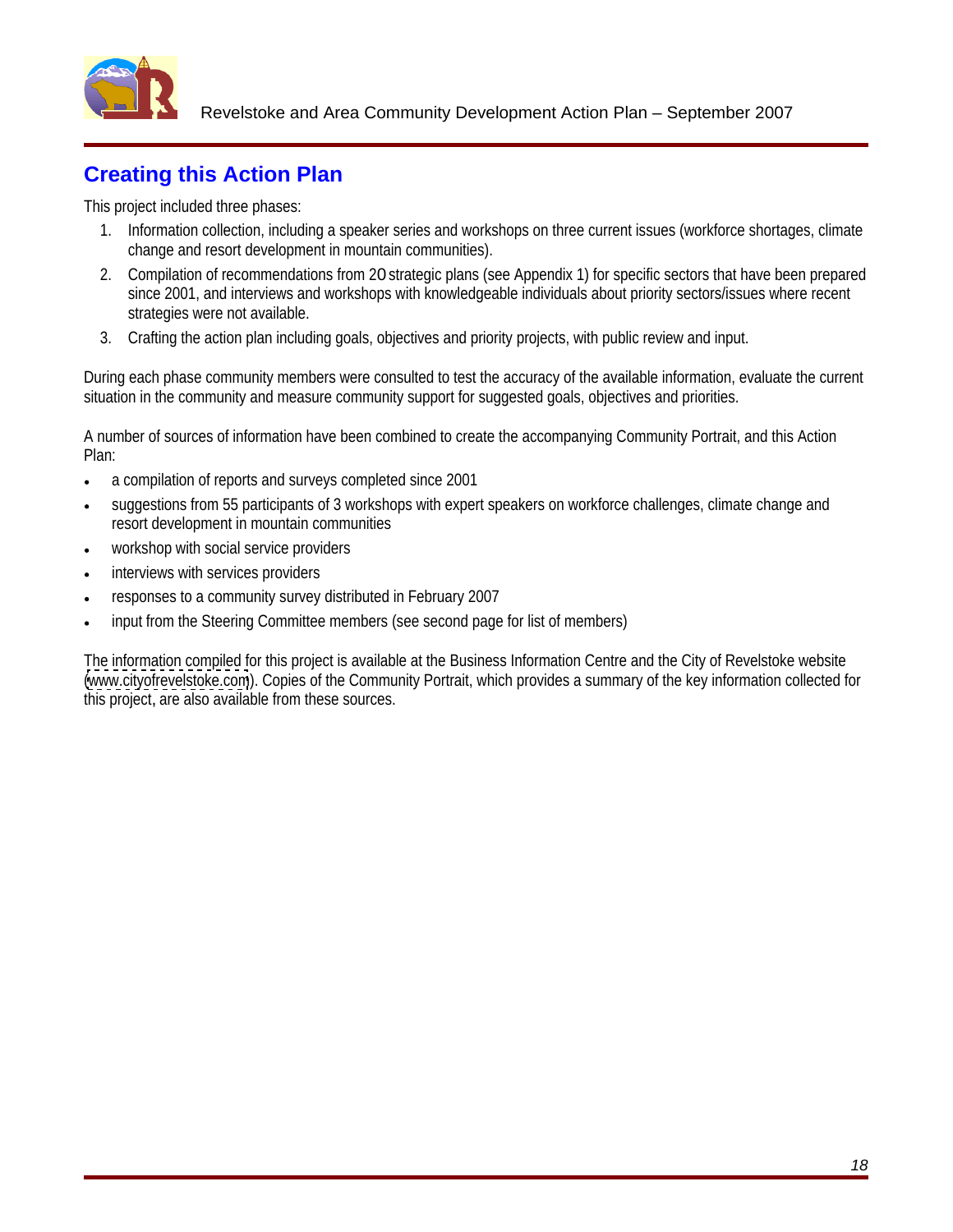

## **B**. Community Vision and Goals

## **Community Vision Statement**

The 1994 Community Vision Statement below has guided this project. Though created some years ago, 85% of respondents to the 2007 community survey reaffirmed this vision as reflecting their desires for Revelstoke in the future. Comments indicated the following aspects of community life might not be fully reflect: affordability; environmental protection rather than just citizenship; inclusive of all citizens and support for diversity -old, very young, rich, poor, etc.; act locally/think globally; and architectural heritage conservation. Plenty of comments also questioned "Are we doing it"?

### **Community Vision Statement**

Revelstoke will be a leader in achieving a sustainable community by balancing environmental, social and economic values within a local, regional and global context.

Building on its rich heritage and natural beauty this historic mountain community will pursue quality and excellence. Revelstoke is seen as vibrant, healthy, clean, hospitable, resilient and forward thinking. It will be committed to exercising its rights with respect to decisions affecting the North Columbia Mountain region.

Community priorities include: opportunities for youth; economic growth and stability; environmental citizenship; personal safety and security; a responsible and caring social support system; a first class education system and local access to life-long learning; spiritual and cultural values, and diverse forms of recreation.

All residents and visitors shall have access to the opportunities afforded by this community.

1994

## **Community Goals**

In this plan, community goals are **broad directions for closing the gap between where the community is now, and where we want to be**. They are based on long-term community values expressed in the Community Vision Statement and some of the strategic reports, and current issues gathered during the process.

While economic, environmental and social dimensions of community life have traditionally been considered to be largely independent, over time these boundaries are blurring. For example, housing is now the highest priority from both economic and social perspectives, with environmental implications in terms of energy use and water conservation. Community character and sense of belonging, transportation, workforce and education and sustainable resource management also have strong cross-sector interest.

Other aspects of community life are primarily economic, environmental or social, with some links to other sectors. For example, strengthening health and wellness is seen as a social, but they significantly affect workforce readiness; or reducing toxins is an environmental goal, but it has health and wellness implications.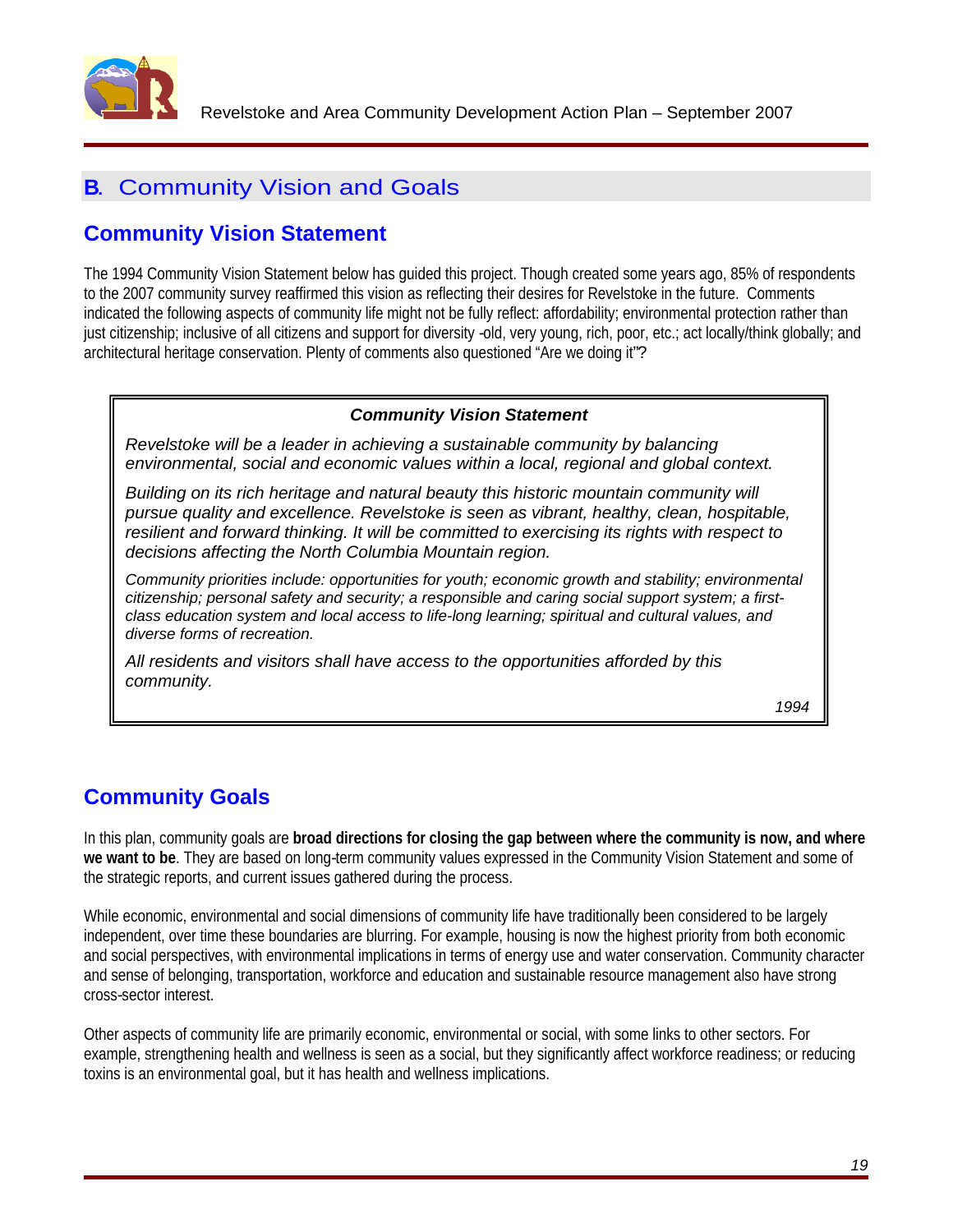

## Revelstoke and Area Community Development Action Plan **Community Goals Community Goals**

### **Integrating Goals**

Increase the availability of affordable, suitable, adequate, safe and environmentally sound housing that enables all citizens to choose to live their entire lives in the community<br>and shalter are unuslighted.

- Create more affordable, accessible transportation alternatives for seniors and citizens living with disabilities or **1998** Mater and food security
- Maintain safe, efficient, affordable and environmentally sound access throughout the community, including to the south side of the Illecillewaet River and the resort.
- Encourage use of alternatives to private automobiles, **6. Community character and sense of belonging** especially non-motorized transportation, as part of healthy lifestyles, to reduce congestion as the community grows,
- Enhance existing highway, railway and air transportation

workforce and addit learning<br>Alleviate workforce shortages by collective actions focused on employment of local residents, particularly by reducing the barriers faced by youth, women and the working poor

- **1. Housing** Strengthen the adult education system to support local residents to access available employment and support continuous learning.
	- **4. Child and youth education**
- and shelters our workforce.<br>Support the current high quality formal education for<br>All the current high quality formal education for **2. Transportation** children and youth, and provide informal learning opportunities.
	- **5. Water and food security**
	- on low incomes.<br>Maintain safe and secure sources of drinking water for all<br>Maintain safe and secure sources of drinking water for all residents of the City of Revelstoke and area.
		- Community members are aware of food security issues.

- lifestyles, to reduce congestion as the community grows, community character in this historic mountain setting where and reduce greenhouse gas emissions. a diverse mix of people live as respectful neighbours Retain the friendly, beautiful, safe, clean small-town enjoying a high quality of life.
- options to improve the safety, reliability and cost of Continue the high level of participation, volunteerism and transportation to Revelstoke. involvement of citizens in community activities and **3. Workforce and adult learning** decisions, which leads to the current high sense of belonging.

#### **7. Sustainable resource management**

and by attracting new residents to fill jobs that cannot be and decisions for the North Columbia Mountains to retain filled by residents. the biodiversity, connectivity and habitats in the area, while Continue to be involved in land management processes allowing for economic and recreational uses.

### **Primarily Economic Goals**

#### **8. Community economy**

developing new opportunities and increasing shoulder season visitation.

#### **10. Retail and Services**

Maintain a diverse and strong economy. Implement the 2006 retail strategy recommendations.

#### **9. Tourism 11. Forest Sector**

Build on the growing tourism sector by expanding Retain a strong forest sector by continuing to implement marketing and promotion, improving infrastructure, safe, sustainable forest practices and explore opportunities to add value to products.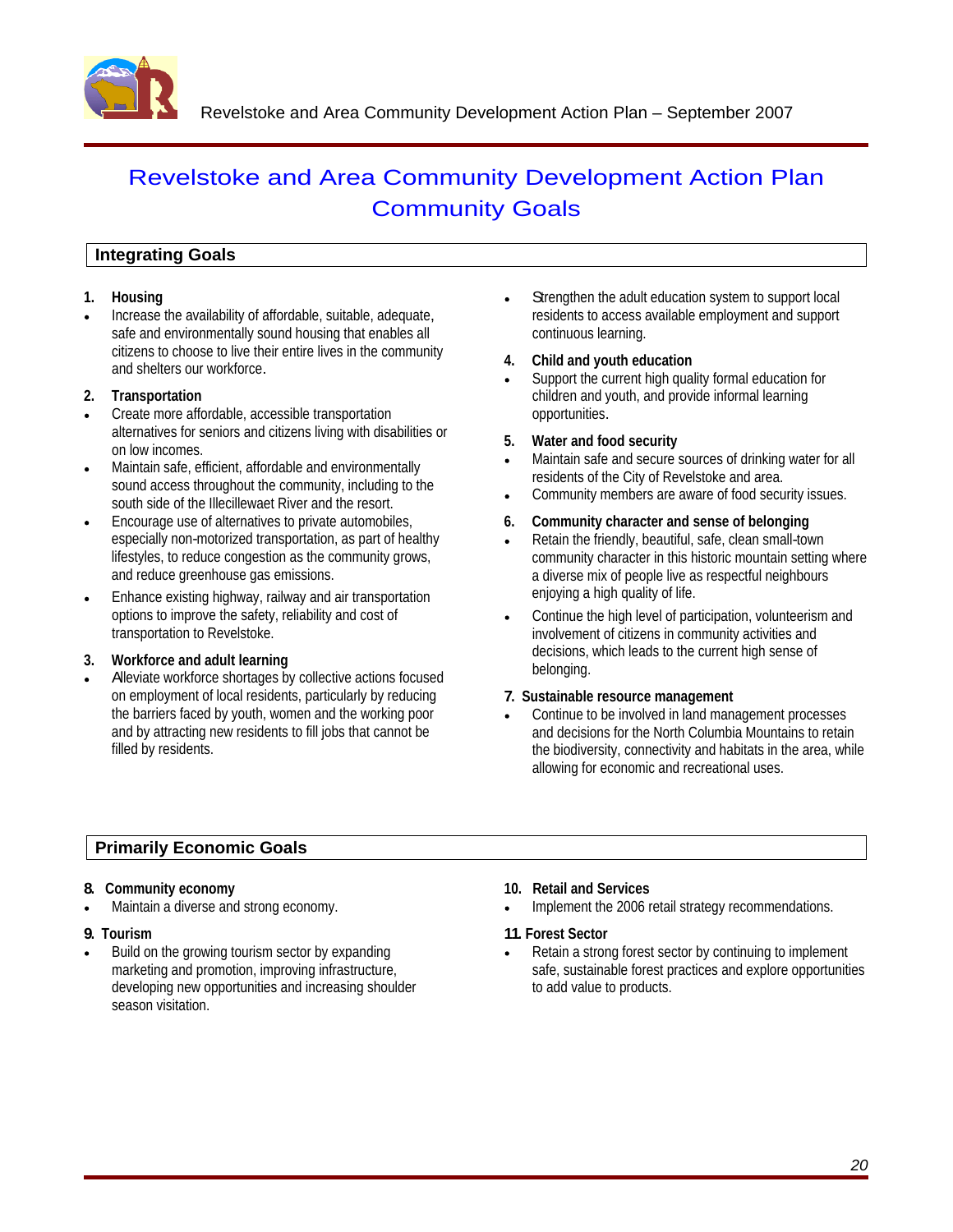

#### **Primarily Social Goals**

Improve on the current high sense of safety in the community by continuing to address conditions that lead to violence and crime and providing emergency services and<br>
14. Families, children and youth

- Increase the wellness and sense of belonging of citizens coping with poverty, mental health challenges or social isolation. The contract of the contract of the contract of the contract of the contract of the contract of the contract of the contract of the contract of the contract of the contract of the contract of the contract of the
- Promote and encourage healthy lifestyles to improve the
- Recognize substance abuse as a major factor limiting the **16. Recreation** social and economic life of individuals, families and the community and act collectively to reduce abuse and support treatment.

### **Primarily Cultural Goals**

#### **17. Heritage conservation**

Showcase and celebrate our rich community heritage by promoting our museums and retaining heritage buildings

### **Primarily Environmental Goals**

#### **19. Environmental education and awareness**

#### **20. Solid waste management/recycling**

conservation and maintaining high water quality in local waterways. The contract of the contract of the contract of the contract of the contract of the contract of the contract of the contract of the contract of the contract of the contract of the contract of the contract of the

Improve air quality. The contract of the contract of the contract of the contract of the contract of the contract of the contract of the contract of the contract of the contract of the contract of the contract of the contr

#### **23. Climate change and energy conservation**

commercial/institutional practices.

**12. Safety and emergency services** Encourage enhancement of local health care services and assistance to citizens to access out-of-town care when needed.

#### **14. Families, children and youth**

services to support victims.<br>  $\bullet$  Continue to demonstrate that our community cares about **13. Health and wellness 13. Health and wellness our children, youth, and families by expanding childcare** services and maintaining diverse recreational, cultural, educational and employment opportunities.

#### **15. Seniors**

health of all citizens. The community of all citizens of the community of the community of the community of the state of the community of the state of the state of the state of the state of the state of the state of the st Support seniors to enjoy a high quality of life within the community.

#### **16. Recreation**

Retain the broad range of recreation opportunities and support accessibility for all citizens.

**18. Art and culture**<br>
Showcase and celebrate our rich community heritage by **18. Art and culture**<br> **9. Promoting our museums and retaining heritage buildings**<br> **9. Promoting serves and natural heritage areas.**<br> **9. Promot** Maintain a rich array of cultural activities and establish adequate facilities to present the community's cultural offerings. **Example 20** is a set of the set of the set of the set of the set of the set of the set of the set of the set of the set of the set of the set of the set of the set of the set of the set of the set of the set of

#### **24. Parks and green space**

Increase ecological and environmental literacy amongst Maintain, or expand and improve on the scale, diversity citizens, businesses, and government. and management of parks and green space.

#### **25. Urban forests**

Reduce the amount of solid waste produced and increase **by a set of the long-term** planning and management of trees recycling. and forest areas in the community.

#### **21. Water 26. Fish and wildlife**

The potential for limited sources of clean water over the Maintain healthy fish and wildlife populations by reducing long-term is recognized and acted on through water **the end on the number of human-wildlife conflicts**, retaining habitats and taking actions to recover species at risk.

#### **27. Toxic substances**

**22. Air quality** and the amount of toxins used and provide for proper disposal.

#### **28. Noise and light pollution**

Strive for carbon neutral lifestyles and Minimize unwarranted noise and light pollution.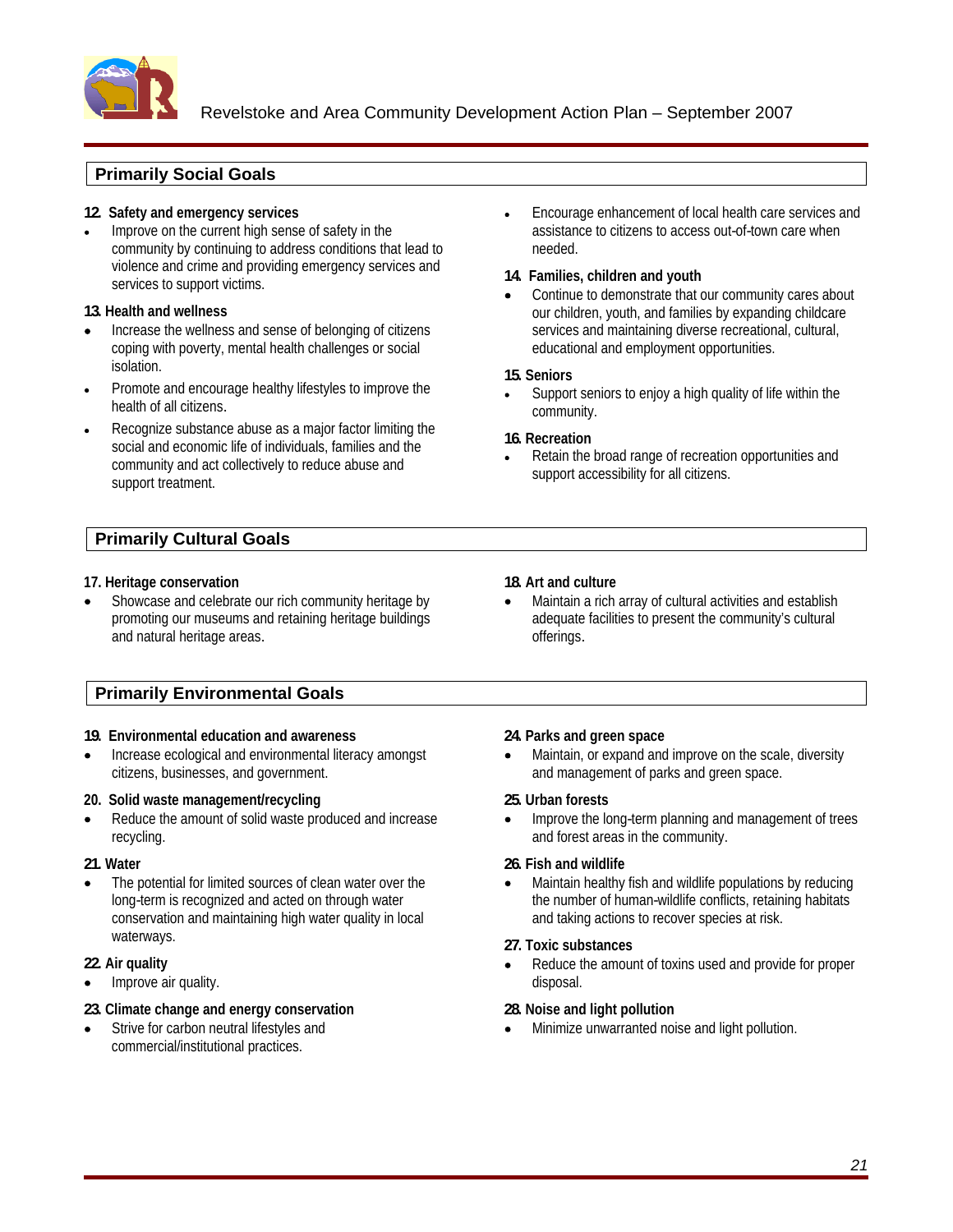

 $\mathsf{r}$ 

## **Goal Analysis**

To identify the potential for complementary and uncomplimentary actions, the implications of each of the goals were examined against one another. This type of analysis identifies potential incongruities between goals, and highlights opportunities to creatively develop approaches to avoid conflicts. It also highlights complementary goals, where actions could have multiple benefits. The contract of the contract of the contract of the contract of the contract of the contract of the contract of the contract of the contract of the contract of the contract of the contract of the contract of the

The goal analysis tables are included in Appendix 2.

The majority of the goals have no interaction and therefore no impact on one another. Most of the remaining goals are either very complimentary or somewhat complimentary to one another. A small number of goals have potential for uncomplimentary interactions, but even these can be avoided with adequate planning and education.

The highlights of this analysis reveal the following:

| All of the integrating goals complement the economic<br>and social goals.                                                                                                                                                                                                                                                                 | The housing goal may complement or be uncomplementary to the<br>toxic substance, noise and light, solid waste/recycling, air quality,                                                                                                                                                                                                                                                           |  |
|-------------------------------------------------------------------------------------------------------------------------------------------------------------------------------------------------------------------------------------------------------------------------------------------------------------------------------------------|-------------------------------------------------------------------------------------------------------------------------------------------------------------------------------------------------------------------------------------------------------------------------------------------------------------------------------------------------------------------------------------------------|--|
| Housing goals will need to be planned to avoid the<br>potential for uncomplimentary outcomes in terms of<br>safety/emergency services such as fire protection and<br>emergency access.                                                                                                                                                    | climate change/energy, water, urban forest and wildlife goals.<br>Thoughtful siting, planning, construction, operation and<br>maintenance of housing initiatives will be needed to achieve<br>community goals.                                                                                                                                                                                  |  |
| All of the environmental goals support the community<br>character and health and wellness goals which reflect<br>the importance citizens place on the contributions of a<br>healthy environment to quality of life.                                                                                                                       | • The transportation goal may complement or be uncomplementary<br>to the noise and light, air quality, climate change/energy, water<br>and urban forest goals. Incorporating environmental goals in the<br>design and construction of transportation systems, and in the<br>choice of transportation modes will potentially avoid unnecessary                                                   |  |
| The environmental education and awareness objective<br>is consistent with the housing, transportation,<br>workforce/adult education community character, health<br>and wellness and arts, culture and heritage objectives.<br>The environmental education and awareness goal may<br>not complement the economy goals if residents come to | environmental impacts.<br>As the current sewage treatment system is operating at its<br>maximum level, the water goal, which encourages improvements<br>to the system, complement the economic, employment and<br>population objectives.                                                                                                                                                        |  |
| see existing economic sectors and businesses as<br>environmentally unfriendly. However, inaction on<br>environmental issues can have consequences as well,<br>and with proper planning and education,<br>environmentally sound businesses can also be<br>economically sound businesses.                                                   | • The environmental goals for solid waste/recycling and climate<br>change/energy may create workforce/adult education and<br>economic opportunities, depending on the actions taken.<br>• The interactions between several environmental objectives,<br>particularly for sustainable resource management, noise and light,<br>air quality, climate change/energy and fish and wildlife, and the |  |
| The parks and green space goal complements the goals<br>for community character, health and wellness, families,<br>children, youth and families and arts, culture and<br>heritage.                                                                                                                                                        | economy goals depend, to a large degree, on the actions taken -<br>actions that achieve environmental objectives, but may have<br>negative impacts on the economy and employment should be<br>avoided in favour of more complementary approaches.                                                                                                                                               |  |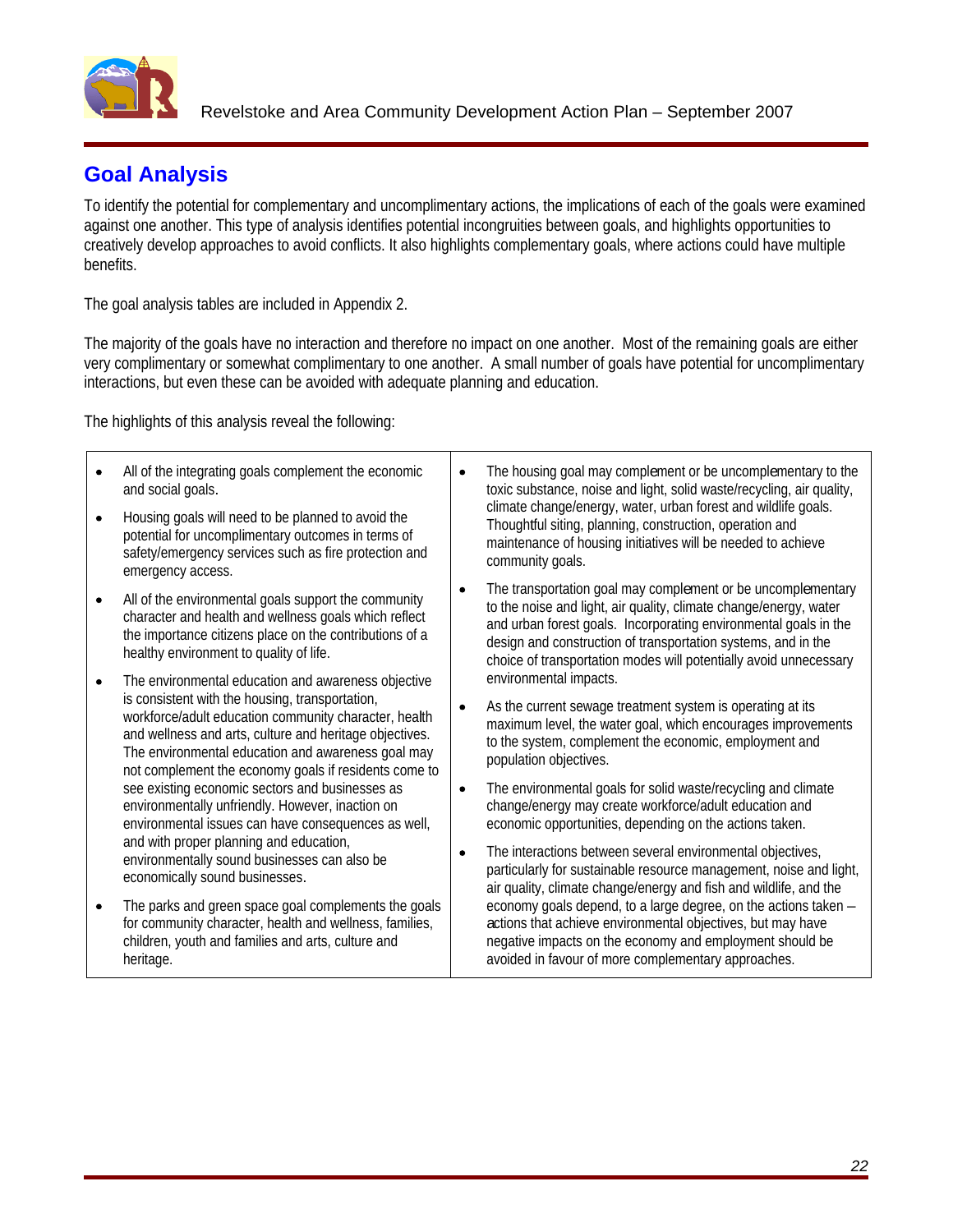

## C. Achieving Community Goals

Transforming strategic plans into action to achieve community goals is the challenge of community development. In a community the size of Revelstoke, partnerships, communication and cooperation between the municipality, government agencies, community organizations, the private sector and volunteers are essential to achieve the greatest outcomes efficiently.

This section provides an overview of the existing community capacity, reviews the community's success in taking action on economic, social, environmental and cultural goals over the past five years, and provides suggestions for strengthening collective capacity.

## **Existing Community Capacity**

Compared to other similar-sized BC communities, community capacity is relatively rich in Revelstoke, an attribute the community has worked hard to create. There are many government agencies, community organizations, businesses and individuals who work together in a variety of ways to achieve community goals. This depth of capacity has contributed to the community's success in many ways such as the creation of the Railway Museum and the District Energy Corporation and the recent activities of the Early Childhood Development, Literacy Now and Screen Smart Committees.

However, there are striking differences between the sectors within the community as shown on the table below.

| Characteristic                   |                                                                                                                                   |                                                                                    | Sector                                                  |                                                                            |
|----------------------------------|-----------------------------------------------------------------------------------------------------------------------------------|------------------------------------------------------------------------------------|---------------------------------------------------------|----------------------------------------------------------------------------|
|                                  | Economic                                                                                                                          | Social                                                                             | <b>Cultural</b>                                         | Environmental                                                              |
| Number organizations<br>involved | City<br>2 non-profit<br>organizations                                                                                             | 4 provincial agencies<br>6 non-profit<br>organizations<br>Many volunteer groups    | 14 non-profit societies                                 | 2 provincial agencies/1<br>federal office<br>5 non-profit<br>organizations |
| Combined annual<br>budget        | \$1 million                                                                                                                       | government funding for<br>health, education and<br>other services                  | \$3 million plus provincial   Approximately \$1 million | Approximately \$360,000<br>for non-profits                                 |
| Combined staffing                | $City - 1$<br>Non-profits - 7 full-time/7<br>part-time                                                                            | Public services - ~230<br>Non-profits - ~110<br>(many part-time)                   | Non-profits - 9 full-time;<br>Several seasonal          | Public services - ~ 150<br>Non-profits - 3 full-time/<br>Several seasonal  |
| City role                        | <b>Council Committee</b><br><b>Community Economic</b><br><b>Development Director</b><br><b>Economic Development</b><br>Commission | 2 Council Committees<br>Several committees with<br>citizen reps                    | <b>Council Committee</b>                                | <b>Council Committee</b>                                                   |
| <b>Coordinating Groups</b>       | Not needed as groups<br>are co-located with<br>strong working<br>relationships                                                    | Early Childhood<br>Development<br>Committee<br><b>Literacy Action</b><br>Committee | Arts Council                                            | None                                                                       |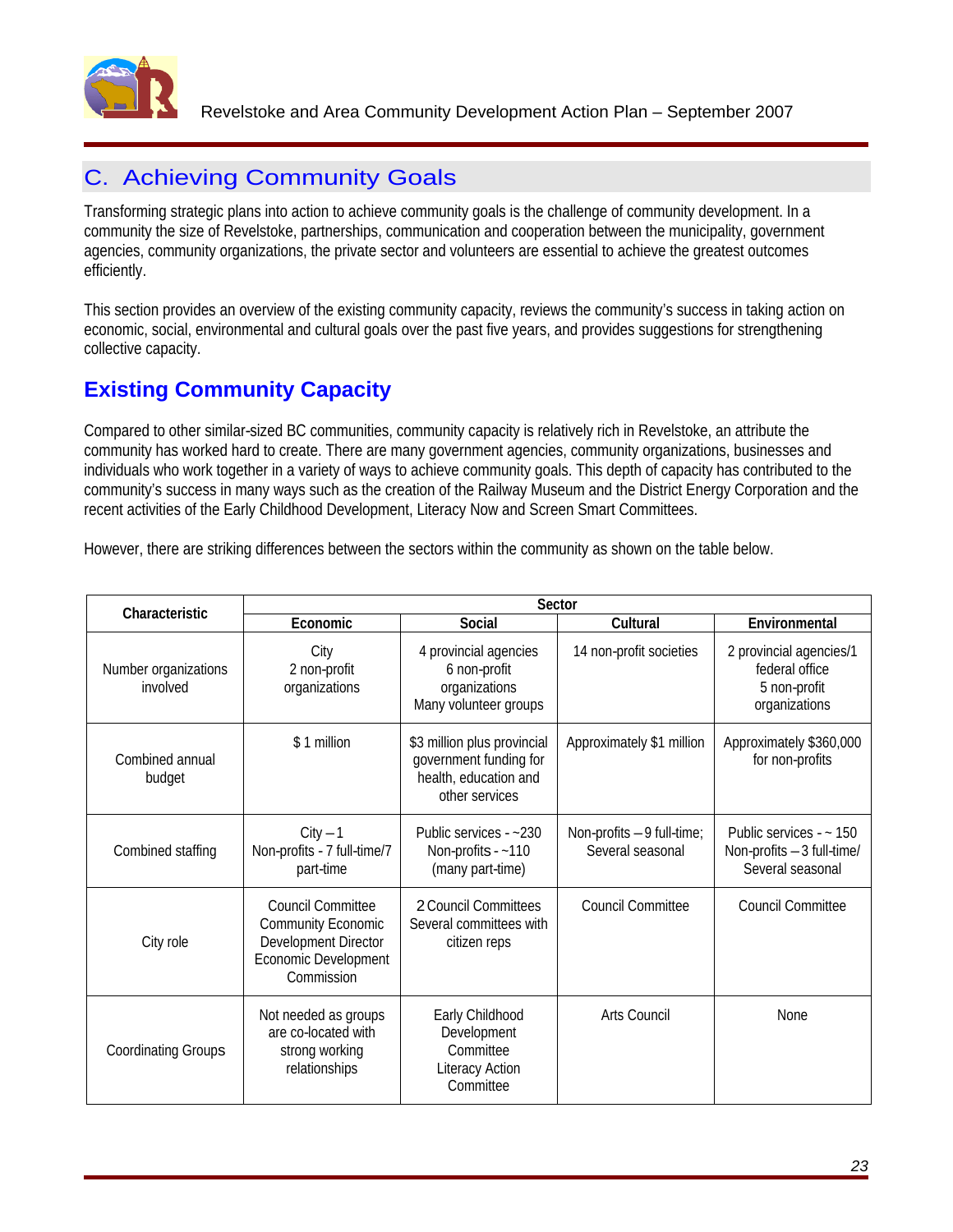

For over 20 years the City has been actively involved in economic development through the Community Economic Development Department working in partnership with community organizations. These organizations are tightly partnered, well-resourced and highly cooperative, which has been recognized with a provincial award.

For more than a decade the social sector has asked for City staff support to develop strategic plans and facilitate action on community priorities that don't clearly fall within the jurisdiction of existing organizations. The City does support the social sector by funding activities (e.g. Victim's Assistance), hosting committees (e.g. Advisory Committee on Health Care Services, Housing Committee), and supporting planning by including social goals and actions in the 2001 Community Development Strategic Action Plan. However, no City staff is designated to support community organizations to achieve social priorities.

Most of the cultural endeavors in the community are lead by volunteers. The volunteer Arts Council provides some coordinating functions and the Museums and Gallery Collective (who include members of the Arts Council) has implemented joint marketing and other activities. Both the 2001 Community Development Strategic Action Plan and the 2007 Cultural Strategy recommends municipal staffing to coordinate and take action on cultural priorities. The loss of the Mountain Arts Festival in 2007 due to lack of volunteer capacity highlights the capacity issue for this sector.

Organizations in the environmental sector are relatively new, and are also primarily made up of volunteers. There are no formal connections amongst these groups, or with the City. The 2003 Community Environmental Strategy examined possible approaches to support and coordinate implementation of the large number of highest and high priority actions identified in the strategy. The strategy recommended an environmental coordinator be hired by the City.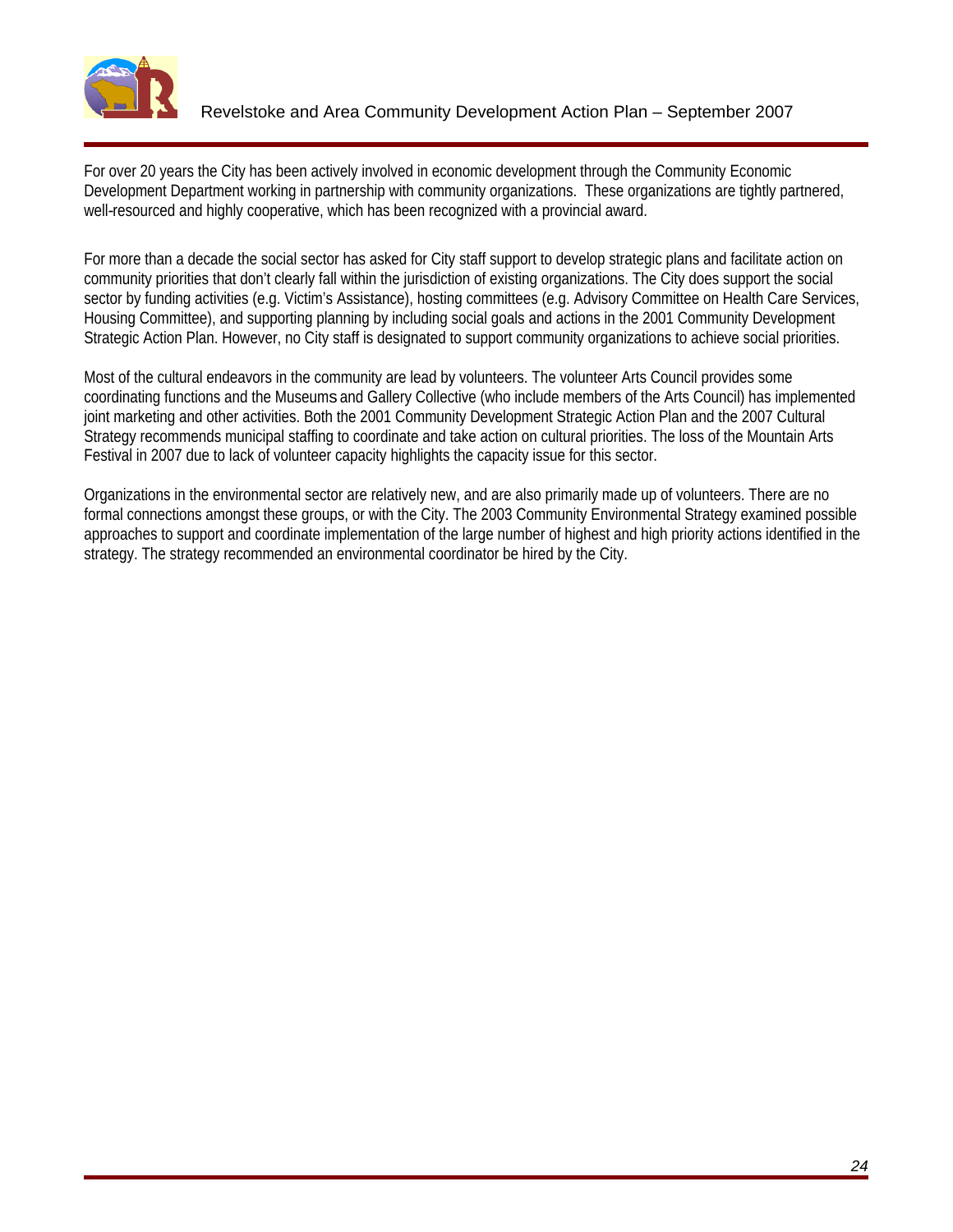

## **Track Record Achieving Strategic Priorities**

It is informative to examine how effective the existing community capacity has been in achieving strategic priorities. The table below enumerates the highest and high priorities and the portion that were achieved from the 2001 Community Development Action Plan and the 2003 Community Environmental Strategy. While this does not account for new priorities that came up and were acted on since these plans were prepared.

|               |        |                      | <b>Priority Actions from Recent Community Plans</b> |           |                |               |
|---------------|--------|----------------------|-----------------------------------------------------|-----------|----------------|---------------|
| Sector        |        | والممواطر            |                                                     |           |                |               |
|               | Number | Number               | % imnleme                                           | `   Numbe | Numher         | % implemented |
|               |        |                      |                                                     | in plar   | <u>Impleme</u> |               |
| Economic      |        |                      |                                                     |           |                |               |
| Social        |        | 5 fully $-1$ in part |                                                     |           |                |               |
| Cultural      |        |                      |                                                     |           |                |               |
| Environmental |        | A fully/2 in nart    |                                                     |           | 6 fully/5 in   |               |

This analysis shows the community does have capacity to implement actions across all sectors. It also provides a picture of the disparate activity within the community, and perhaps illuminates reasons for the frustration within the social, cultural and environmental sectors. The outstanding priorities that these sectors seek support to implement include:

- **Social** funded service coordination entity, housing, transportation, substance abuse
- **Cultural** funded event coordination and support, marketing, performance centre
- **Environmental** –funded coordinator position, energy conservation/greenhouse gas emission reduction, recycling, water conservation

Several of these outstanding priorities are going to become more critical as the resort develops, and more difficult to implement through volunteer efforts if volunteerism continues to decline.

## **Community Views**

The 2007 community survey asked how important is it for the City to take leadership to address the full range of community issues. Responses are shown below.

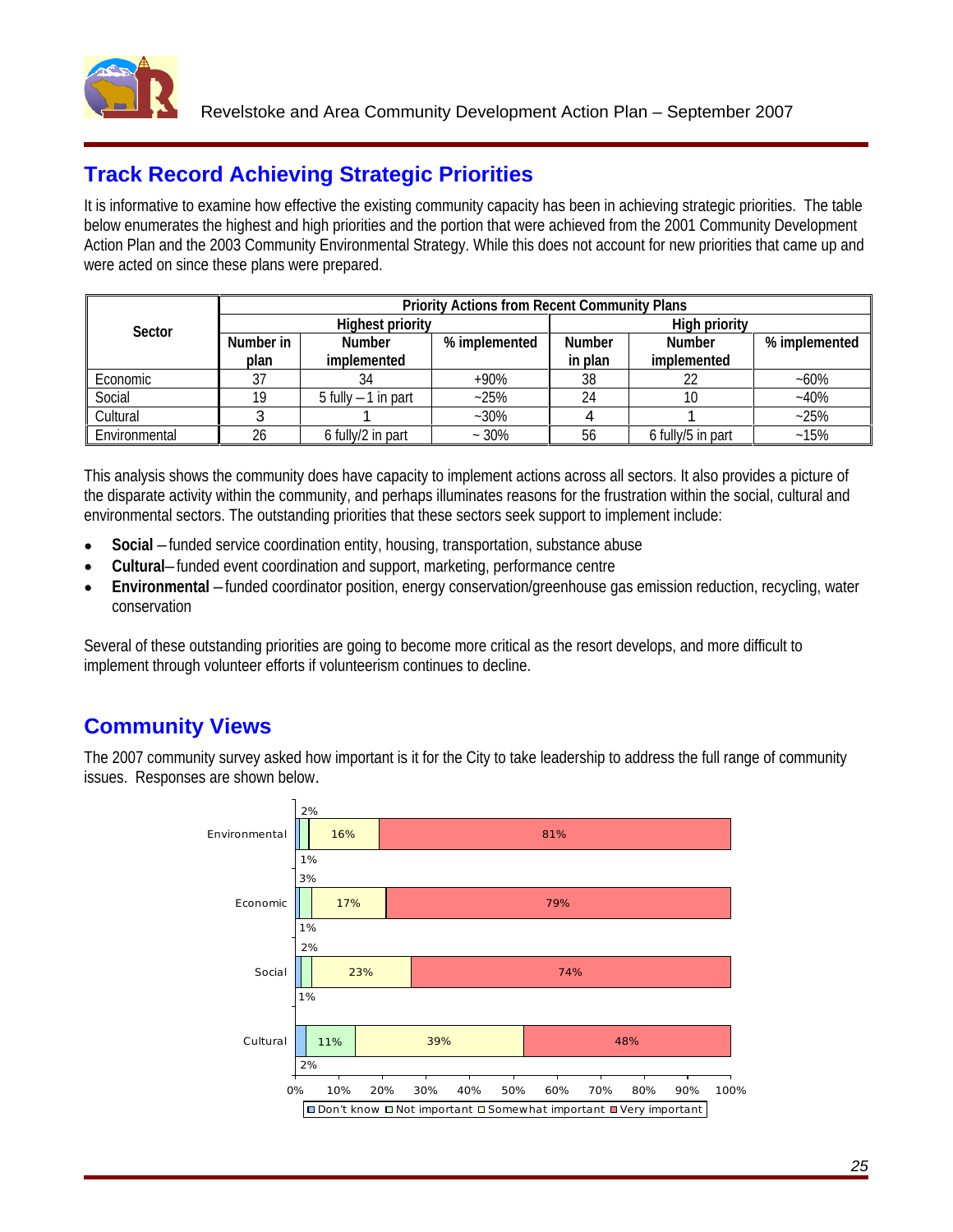

These responses clearly indicate that citizens expect the City to be involved in all aspects of the community, with leadership particularly important in the environmental, economic and social dimensions of community life. This is in contrast to the current situation where there is a designated City staff person explicitly assigned to supporting action on economic priorities, but no assignment of staff to social, cultural or environmental priorities.

## **Long-term View to Balance Community Capacity**

Recent discussions about bolstering community capacity have focused on the social sector. The City has approved an amount of funding in the 2007 budget to begin to meet this need, in partnership with funds provided by Revelstoke Mountain Resort.<br>However, there is a growing need to create links between the City and environmental organizations sector, whose volunteers organize many of the activities citizens and visitors have come to expect, is facing steep declines in volunteers.

It is suggested that the City define long-term goals and a structure for a department with staff who work with community organizations across the sectors to take action on community priorities, just as the Director of Community Economic Development does for economic priorities currently.

Suggested initial goals for the City for this initiative are:

- 1. Ensuring municipal and regional district resources are adequate to address community priorities.
- 2. Maintain the efficient working relationships and high level of coordination within the economic sector to continue to act swiftly on economic priorities.
- 3. Strengthen the social support system to develop a coordinated, accessible, responsible and caring network, with enhanced leadership, partnerships, capacity and services, and a focus on identified community priorities.
- 4. Create an environmental network to enhance community ecological and environmental literacy and collectively take action on community priorities.
- 5. Support the existing arts, culture and heritage organizations to extend partnerships and expand organizational capacity and act on priorities.

These goals could be achieved by assigning responsibility to existing City departments (e.g. goal. 3 regarding an environmental network and achievement of environmental priorities could be assigned to Public Works). Alternatively, one department could be responsible for these goals.

It is recommended that the City adopt an organizational structure to meet these goals that would retain these functions in one Department (possibly titled Community Development, Community Actions or Community Life Department), with strong linkages to other City departments so integration of community action planning and implementation can occur on a day-to-day basis. It is expected that more than one staff as well as adequate project funds will be required to meet these goals.

The roles of this department would be to:

- provide staff support to the Economic and Cultural/Social Committees of Council,
- convene and act on directions of the Economic Development Commission, a new Social Action Council and Environmental Action Network, and support these groups to create new Community Development Actions Plans roughly every three years, which is a state of the state of the state of the state of the state of the state of the state of the state of the state of the state of the state of the state of the state of the state of the state of t
- attend Arts Council meetings and provide support as feasible including assistance with priority actions and facilitating cultural sector involvement in creating new Community Development Action Plans,
- liaise with Planning, Public Works and Parks/Recreation departments to craft community strategic plans ,
- monitor progress on implementing Community Development Action Plans including collecting information and reporting on indicators,
- facilitate and when appropriate initiate action on priority tasks within Action Plans when governments and community organizations do not take leadership, and
- host an annual plan review and update.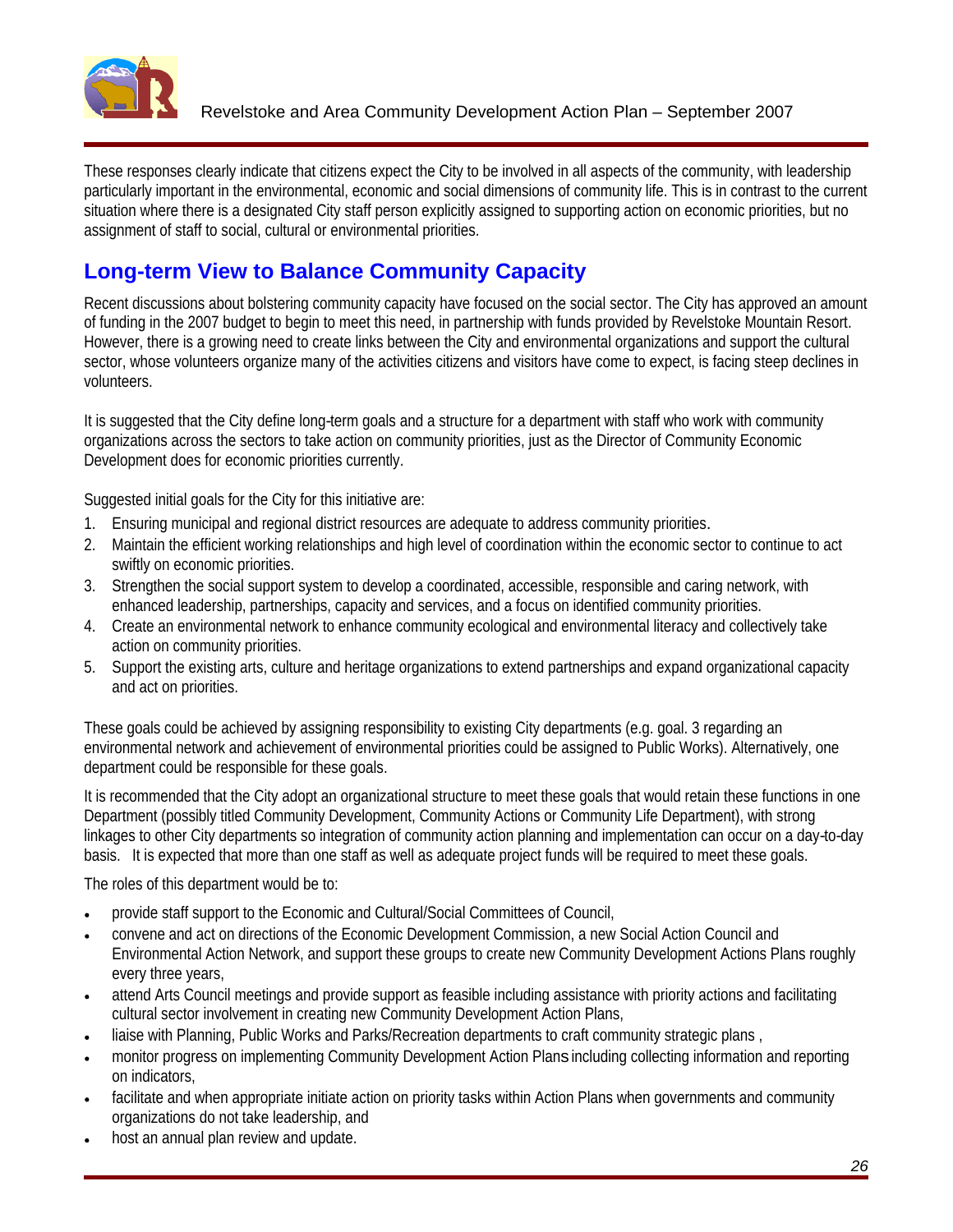

## **Building Environmental Capacity**

Unlike the economic and social sectors where there are a number of long-standing community organizations and provincial agencies to take leadership on priorities, and leadership tasks are spread amongst these organizations, most of the environmental priorities fall the to City or Regional District. Recognizing this, the 2003 Environmental Strategy recommended that an environmental coordinator be hired by the City to implement many of the tasks in the Strategy.

During the development of this Action Plan, the concept of 'embedding' environmental responsibility within all local government staff and operations was adopted, rather than focusing this perspective in one position.

To implement this concept it is recommended that the City access 'green' funds from senior governments, or foundations to retain a municipal environmental specialist to guide the City, and where appropriate the Regional District, to implement key environmental priorities including:

- reduce, reuse, recycle practices,  $\bullet$
- greenhouse gas inventory and reduction plan,
- municipal energy conservation practices,
- 'green' building bylaws

## **Possible First Steps**

This long-term structure could be initiated by:

- renaming the Community Economic Development department to better reflect current activities,
- build on the involvement in the crafting of this Community Action Plan to create a Social Action Council and an Environmental Action Network,
- develop a three year workplan for the department based on input from the Economic Development Commission, the recommended Social Action Council and Environmental Action Network, as well as the Arts Council,
- implement staffing and contracted projects to achieve the workplan, including a municipal environmental specialist contracted to support City staff to implement key environmental tasks.

In the interim it is essential that reasonable priorities be set, reflecting the existing capacity of community organizations, volunteers and City staff. Priorities that should be acted upon based on the potential benefits should continue to be ranked as high, however it is equally important to indicate those that can be acted upon with available community resources and capacity. Continuing to identify high priority actions that cannot be acted upon with available community resources and capacity creates unrealistic expectations. However, discerning high priorities that cannot be acted on from those that are likely to be achieved alerts the community to important actions that will remain unachieved.

Following this approach, priorities have been set in this plan based on the importance of each action. City leadership is indicated based on the assumption that municipal staff will be increased in a manner that results in achievement of the goals and roles described above over three years. The existing capacity of the 'clusters' of community organizations who work collectively on goals is reflected by whether a 'leader' has stepped forward to take leadership on particular actions. High priority actions may be identified in this plan which are not acted upon because no community organization has the capacity or interest to lead its achievement.

## D. Defining Priorities

This Action Plan is expected to guide community initiatives over the next three years, with annual updates to recognize achievement, add new information and refine priorities.

The following information is provided for each of the community goals: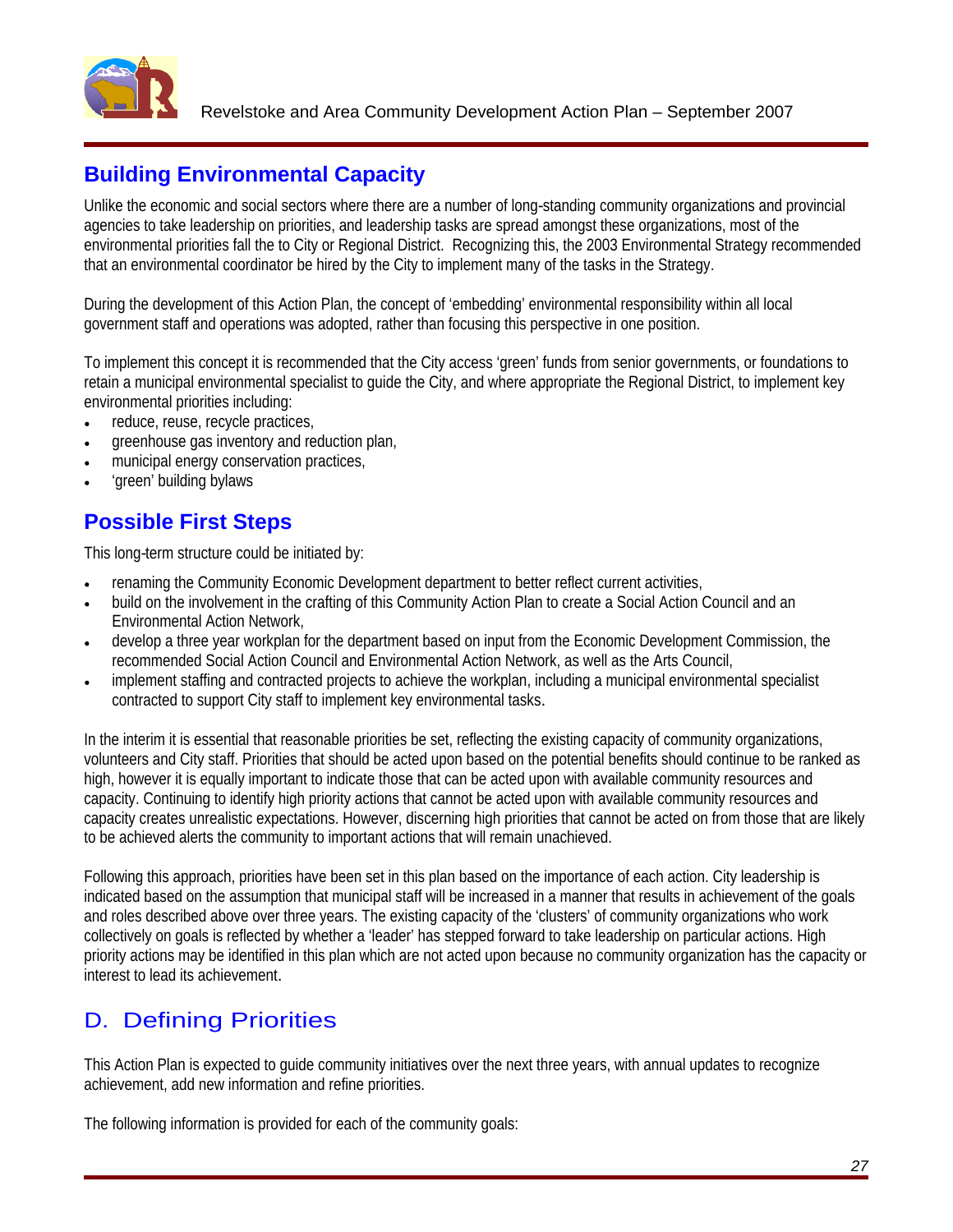

- **Brief background** A short review of information about the goal to provide an understanding of the current situation. This information highlights current issues - full details on the community are provided in the Community Portrait.
- **Community goals -** Broad directions for closing the gap between where the community is now, and where we want to be in 3 years. These goals are based on long-term community values expressed in the Community Vision Statement and some of the strategic reports, and current issues gathered during the process.
- **Objectives –**Specific measurable benchmarks to serve as milestones against which progress can be assessed.
- **Possible projects/tasks** Specific actions that, if implemented successfully, will lead toward the achievement of the objective. For each project/task, priority, leader and costs have been assigned.

**Priority** – Priorities have been established for each project/task to assist in determining which projects should move ahead first. Priorities have been determined through the community survey responses and workshop input. Priority indicates the relative importance of each project/task in achievement of the objective, and thus the relative timing of implementation.

The following **principles** have guided the selection and prioritization of objectives and possible projects/tasks in this action plan:

- 1. Broad community input and support.
- 2. Local community organizations exist who can take responsibility for actions, including advocacy to provincial and federal governments, and other groups and organizations to address priorities within their jurisdiction and/or the public interest.
- 3. Measurable criteria to gauge the success of actions taken.
- 4. Timelines for completion or significant implementation of actions is within the 3 year term of the plan.
- 5. Affordable, technically feasible approaches exist to support implementation, monitoring and reporting.
- 6. Forward thinking by accounting for emerging challenges.

Leader - Ideally leaders are identified for each project/task to define which organization will take leadership to action on each priority. These leaders are not solely responsible for implementation, but would spearhead the project and engage others as appropriate. Entries in the leader column are coded as shown below.

| <b>Leader Code</b>   | $M_{\alpha\alpha\mu}$                                     |
|----------------------|-----------------------------------------------------------|
| No entr <sup>.</sup> | o possible leader identified - implementation is unlikely |
| Leader in brackets)  | Suggested leader                                          |
| Leader in plain text | Listed leader has agreed to act on this priority          |
| Leader starred*      | Leader has taken action on this priority                  |

**Cost categories** – An attempt has been made to identify 'order of magnitude' costs for implementing each project/task. While not necessarily an over-riding factor, costs often significantly affect the ability to implement projects/tasks. The following cost categories are used (annual if an ongoing project/task; one-time if not):

| $\mathbf{r}$<br>៴៴៰៲ | P <sub>other</sub>           |
|----------------------|------------------------------|
| ሮስ ሮስሰሰ<br>. ທລລລ    | <br>LUWUJI                   |
| \$1,000 - \$9,999    |                              |
| $$10,000 - $49,999$  | $M$ odium<br><u>ivicului</u> |
| $$50,000 - $99,999$  |                              |
| > \$100,000          | Highest                      |

**Note:** A listing of the abbreviations for the organizations in these tables is provided on the back page.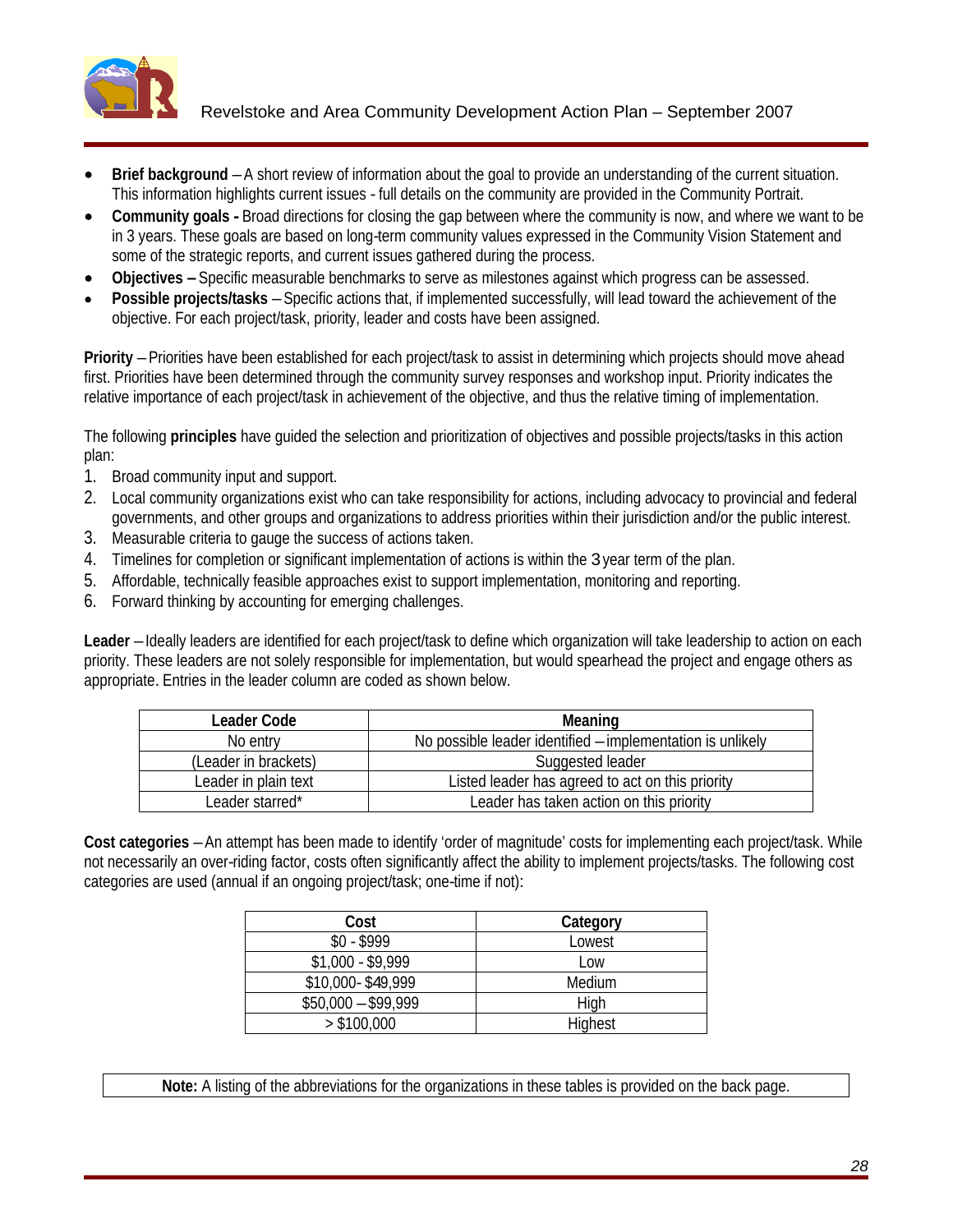

## **Integrating Goals**

#### **1. Housing**

### **What We Know About our Community**

- In 2006 there were 3,275 private dwellings in Revelstoke 5.3% were owned by non-residents.
- Dwellings and rental stock are aging with 90% constructed prior to 1991 and 50% prior to 1965.
- Most dwellings are single family detached houses with an average assessed value of over \$200,000 in 2006 assessed values have doubled over the past five years.
- Since 2003, vacancy rates have dropped annually families are currently having difficulty finding suitable rental accommodation.
- A 2005 Affordable Housing Study identified the following issues:
	- a lack of community awareness of housing issues,
	- lack of information about homelessness,
	- aging, deteriorating housing stock,
	- a depleted rental housing stock,
	- rising housing ownership costs,
	- rising rental housing costs,
	- increasing numbers of residents in 'core housing need'.
	- unsuitable rental stock for families.
	- insufficient subsidized (non-market) housing, and
	- a significant increase in the wait-list for social housing in the past two years.
- A 2006 Affordable Housing Strategy researched impacts specific to resort communities and found that:
	- an 'affordability gap' occurs when housing prices significantly outpace wages,
	- lack of affordable housing is the primary reason cited by employers in resort communities for labour shortages.
	- and non-resident home ownership compromises the social integrity of neighbourhoods, increases vulnerability to crime, reduces long term rental stock and creates competition for local buyers.
- 86% of respondents to the 2007 community survey identified affordable housing as the most important economic and employment issue, and 85% viewed it as the most important social issue. The resort development was perceived to influence housing through reduced low cost housing availability, increased property taxes, higher house prices and increased non-resident homeowners.

### **What We Are Doing**

- The City has convened a Housing Committee for many years.
- Housing for seniors includes the new residential cottages next to Queen Victoria Hospital (three units with 15 beds each) and 11 subsidized assisted-living suites at the Moberly Manor site. Private facilities include Herbert House (private shared home with 8 rooms ) and Wintergreen Inn (private facility with 10 rooms) – both are on the market.
- Subsidized housing is provided at Mt. Begbie Manor (75 units for seniors) and Monashee Court Apartments (49 units for seniors and people with disabilities) Both have waiting lists.
- Recently City Council has adopted a housing vision statement and several goals.
- The City planning department has drafted standard of maintenance and secondary suit/carriage cottage construction  $\bullet$ bylaws.
- Existing City-owned lands are being considered and reserved for affordable housing.
- RMR is required to allocate 10% of total bed units at the resort to employee housing.

**Community goal** - Increase the availability of affordable, suitable, adequate and safe housing that shelters our workforce and enables citizens to choose to live their entire lives in the community.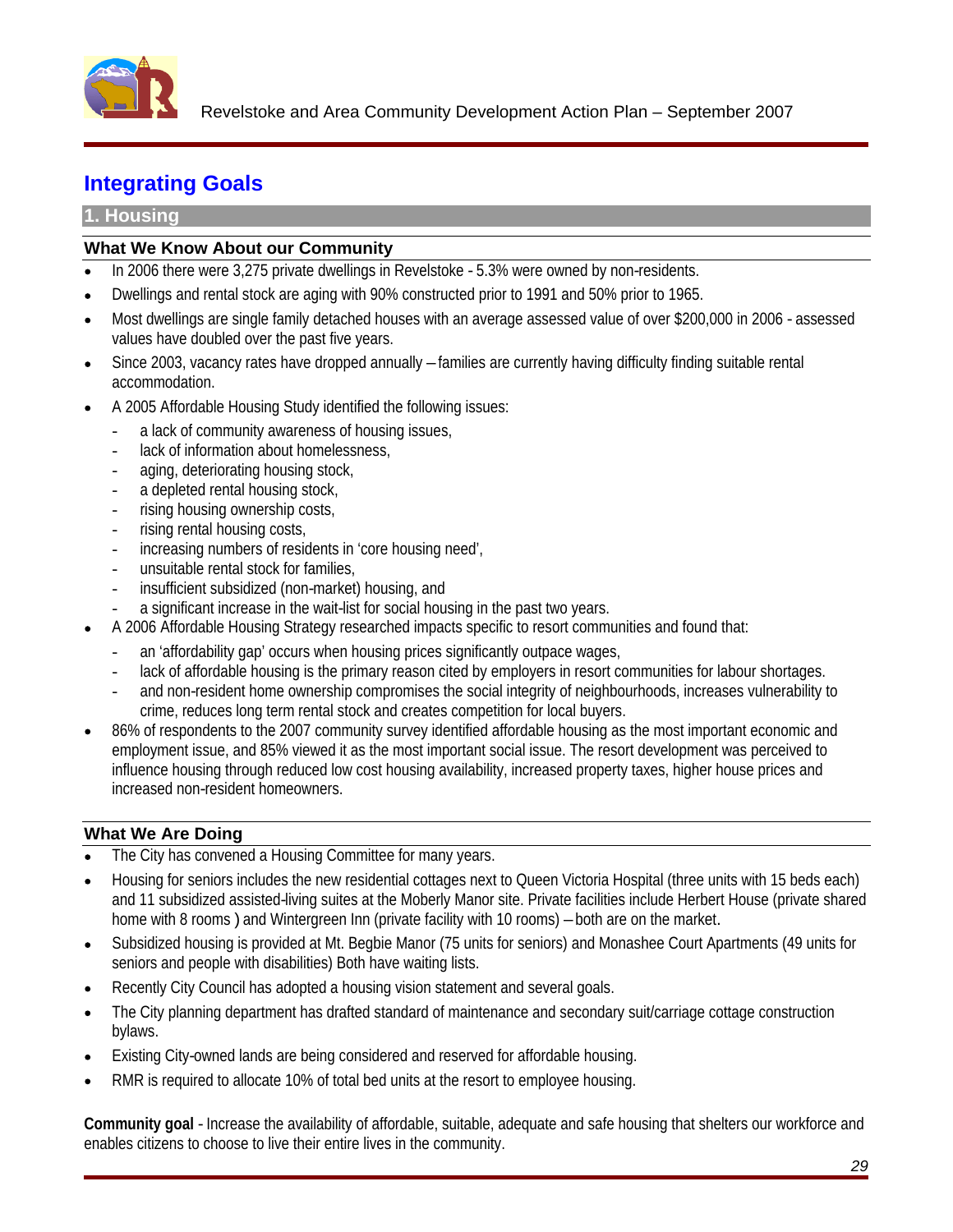

#### **Objective:** Improve City and community capacity to actively address housing issues.

| <b>Projects/Tasks</b>                                                                     | Priority Leader Cost         |     |
|-------------------------------------------------------------------------------------------|------------------------------|-----|
| Maintain the Affordable Housing Committee                                                 | Highest City ED* Lowest      |     |
| Improve community understanding of affordable housing issues and opportunities through    | Highest   Committee   Lowest |     |
| community forums, publications, etc.                                                      |                              |     |
| Create a non-profit housing corporation similar to RCFC/RCEC to direct the affordable     | City ED High                 |     |
| housing initiative                                                                        |                              |     |
| Create a staff position to manage the housing corporation and act on housing initiatives. |                              |     |
| Include a Housing Resource Centre as part of the corporation's mandate                    |                              |     |
| Create a Dwelling Accounting system to track housing options and set targets              | City ED                      | Low |

#### **Objective:** Expedite expansion of legal secondary suites and detached (carriage house) dwellings.

| <b>Projects/Tasks</b>                                                                              |               | Leader            | Cost   |
|----------------------------------------------------------------------------------------------------|---------------|-------------------|--------|
| Continue to communicate the requirements of the new secondary suite and 'carriage                  | <b>Highes</b> | City Plan*/       | Lowest |
| house' bylaws to homeowners and construction businesses                                            |               | $\cap$ m $\cap$ * |        |
| Provide adequate building inspection services to fast-track approval of these dwellings   Highest  |               | City Plan         | Medium |
| <sup>7</sup> Create a source of information for homeowners to access landlord/tenant information 1 |               | (City, CC)        | Low    |
| and to advertise rental opportunities and provide relocation advice (until the housing             |               |                   |        |
| corporation is in place) :                                                                         |               |                   |        |

#### **Objective:** Establish zoning, land and funding for affordable housing in the community.

| <b>Projects/Tasks</b>                                                                               | Driar   | Leader     | Cost    |
|-----------------------------------------------------------------------------------------------------|---------|------------|---------|
| Allow for higher density zoning and encourage creative design to maximize land use                  | Hiahest | City Plan* | Lowest  |
| through the OCP                                                                                     |         |            |         |
| Reserve and contribute City-owned land for affordable housing, including the former                 | Highest | (City E∟   | Highest |
| "Co-op" property                                                                                    |         |            |         |
| 0. Establish a contribution policy for all developers for affordable housing units or cash- Highest |         | (City ED)  | Lowest  |
|                                                                                                     |         |            |         |
| Research other means of generating funds for affordable housing (eg. non-resident                   |         | City ED    |         |
| purchase tax)                                                                                       |         |            |         |

**Objective:** Create a range of affordable housing for a mix of residents, including families and seniors, in a variety of geographic settings throughout the community, including a variety of options for rental, subsidized, ownership and employee housing.

| Projects/Tasks                                                                            | Leader                |        |
|-------------------------------------------------------------------------------------------|-----------------------|--------|
| 2. Construct/create housing via the housing authority including subsidized housing for    | City ED*              | Highes |
| families, seniors and people with disabilities, transition housing for women and families |                       |        |
| leaving the Shelter                                                                       |                       |        |
| 13. Developers to construct units or provide cash-in-lieu                                 | Developers   Highest  |        |
| 14. Create affordable long-term parking solutions for recreational vehicles/small mobile  | Committee/            | Lowest |
| homes used by transient workers                                                           | <b>Private Sector</b> |        |
| 5. Continue to explore options for affordable housing via non-profit organizations        | Committee             | Lowes  |

**Objective:** Address issues associated with seasonal/part-time homeowners, absentee landlords and housing for short-term workers that may affect the social conditions of neighbourhoods.

| <b>Projects/Tasks</b>                                                              |              | <u>Leader</u> | ⊡∩s<br>$\bullet\bullet\bullet\bullet$ |
|------------------------------------------------------------------------------------|--------------|---------------|---------------------------------------|
| . Explore means to encourage occupation of empty homes by full-time residents (eg. | المطاط المنا |               |                                       |
| property maintenance bylaw for non-resident homes, higher tax rates for resident   |              |               |                                       |
| versus non-resident home ownership)                                                |              |               |                                       |
| Explore means to control vacation rentals in residential neighbourhoods            |              |               |                                       |

Note: This objective is linked to Goal 6. Community Character and Sense of Belonging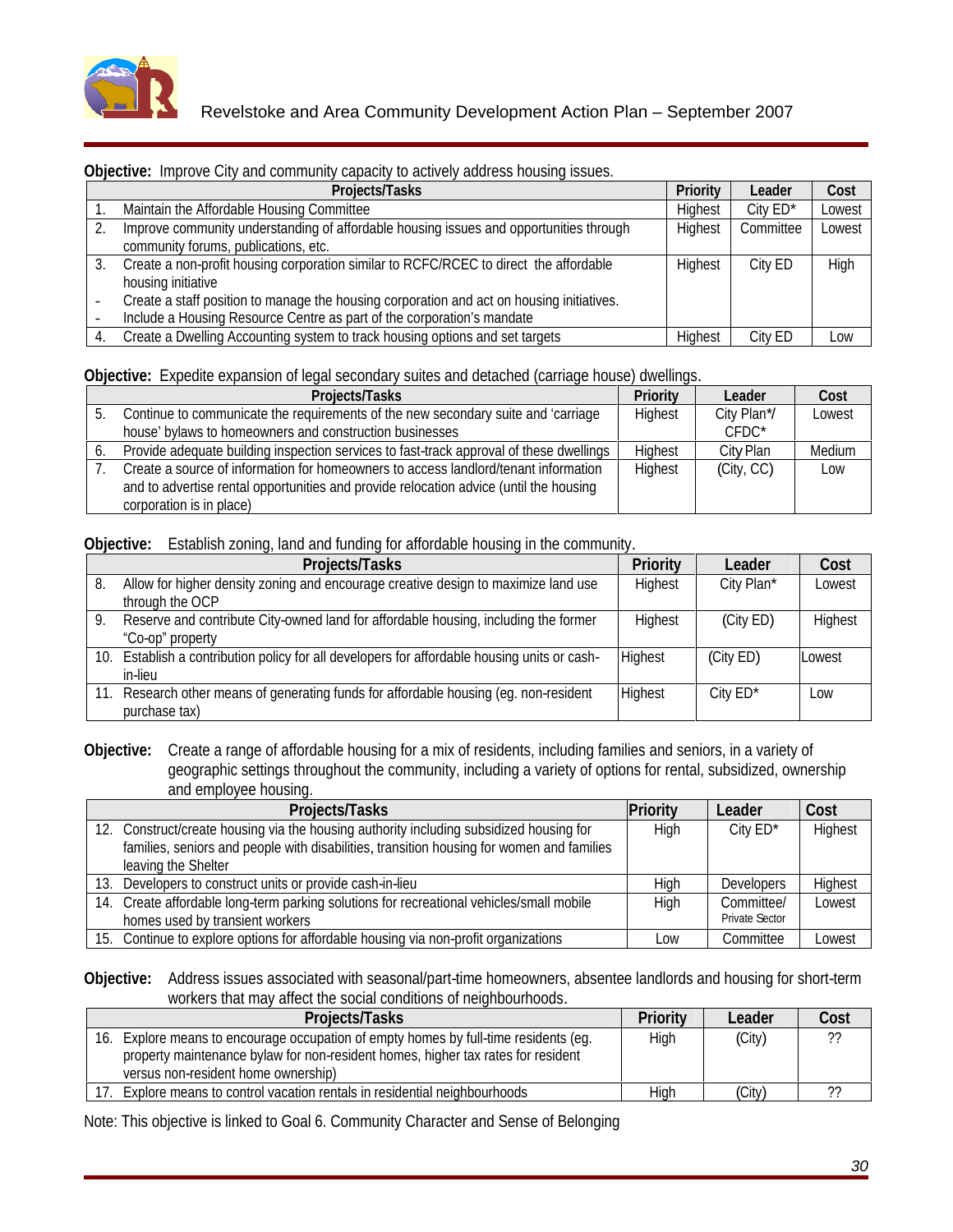

Revelstoke and Area Community Development Action Plan – September 2007

#### **2. Transportation**

#### **What We Know About our Community**

#### **Within the community**

- Citizens who responded to the 2007 community survey rely largely (50% in winter/60% in summer) on vehicles, mostly with single passengers to travel to work. About 20% walk in winter and 30% walk summer when 20% bicycle as well. Citizens have expressed an interest in walking and biking more often.
- A taxi company and BC Transit bus service are available. There is a high level of satisfaction with the transit service. Issues are cited with the taxi service. Neither are wheelchair accessible.
- Transportation options are not adequate for seniors, people with disabilities, and those on low incomes, creating social isolation and making it difficult for these citizens to be employed and to access services.
- Increased traffic is already being experienced with the Revelstoke Mountain Resort development.

#### **Outside the community**

- The Trans-Canada Highway (TCH) and Highway23S provide east-west and north-south access. Both roads experience closures during winter and spring months for avalanche control, avalanches and mud slides. There is a high incidence of motor vehicle accidents on the TCH.
- The main line of the Canadian Pacific Railway runs through the centre of the community but is not available for passenger service.
- Greyhound bus, charter bus and freight services are available. The taxi service can be unreliable.
- A full service airport is owned and operated by the Columbia Shuswap Regional District Scheduled air service to Calgary began in 2007. The resort will likely drive further improvements to facilitate more and larger aircraft.

#### **What We Are Doing**

- The City develops and maintains the road networks within City limits. The City convenes the community Transit Committee to provide advice on transit use and services, and a Biking Trail Committee to provide advice on expanding trail networks, including construction of a pedestrian bridge across the Illecillewaet River.
- A 'handi-pass' system is in place that subsidizes 20 one-way taxi rides for people with disabilities.
- IHA and BC Transit have partnered to provide a 'health bus' which makes trips to Kamloops and Kelowna weekly for people with medical appointments.
- Maintenance of out-of-town roads is the responsibility of a private company under contract with the provincial government.
- CSRD is preparing a 10 year airport management plan to accommodate additional use.

#### **Affordable, accessible transportation alternatives in-town**

**Community goal -** Create more affordable, accessible transportation alternatives for seniors and citizens living with disabilities or on low incomes.

#### **Objective:** Transportation does not unduly restrict citizen access to basic needs, or cause isolation.

| <b>Projects / Tasks</b>                                                                                  | <b>Priority Leader</b>   | Cost   |
|----------------------------------------------------------------------------------------------------------|--------------------------|--------|
| $^1$ 18. Continue the Handi-pass program. Evaluate accessibility issues created by having $\overline{a}$ | Highest<br>Transit Comm. | Lowest |
| the application process at the hospital.                                                                 |                          |        |
| 9. Recreate a Handi-dart service that is wheel-chair accessible for Handi-pass users                     |                          | Medium |
| and others                                                                                               | $\sim$<br>C0MM. SCA      |        |
|                                                                                                          |                          |        |
| 20. Establish a reliable taxi service                                                                    |                          | Lowest |
|                                                                                                          |                          |        |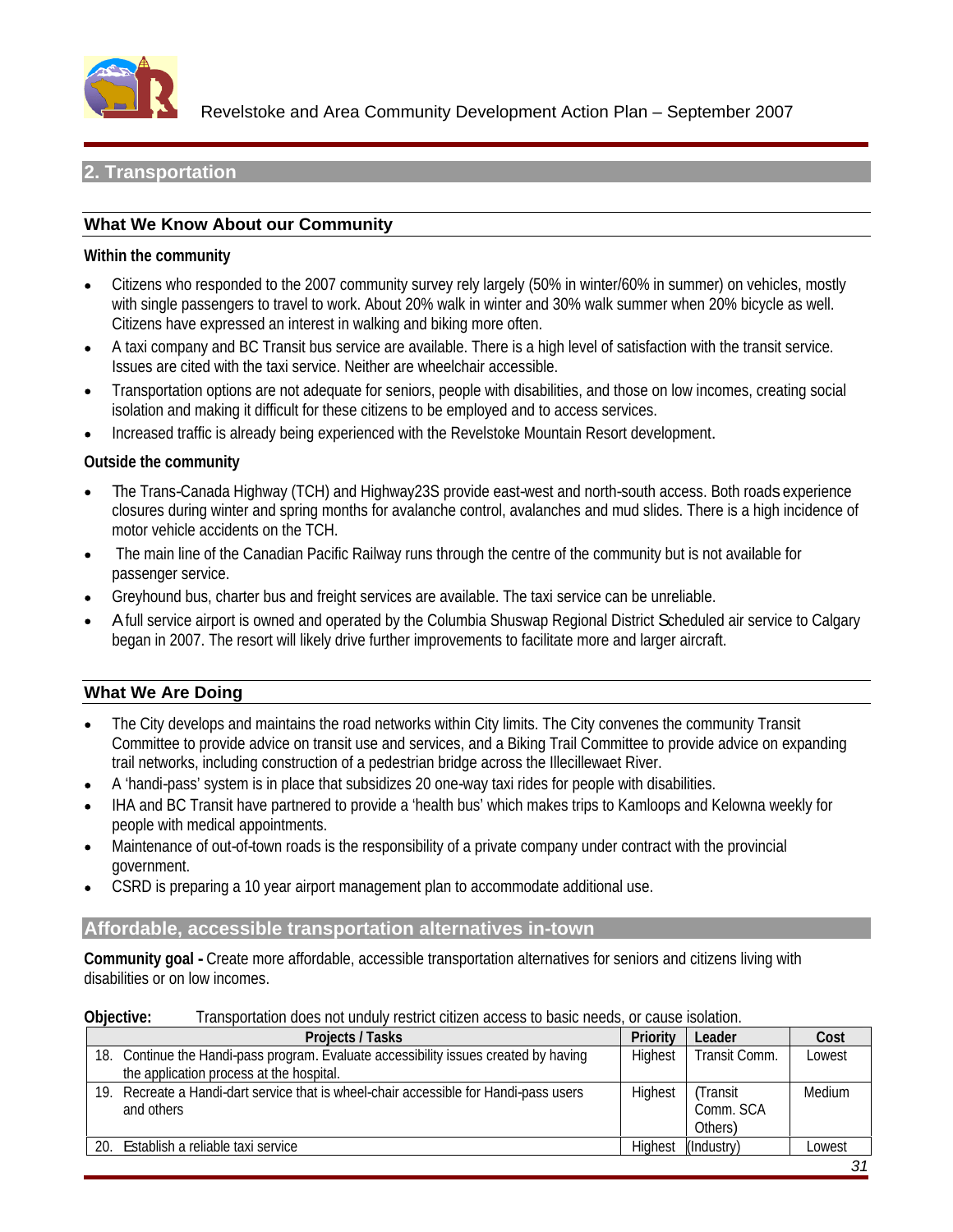

|                                                                                     |               | Transit Comm.*,<br>CFDC, SCA and |        |
|-------------------------------------------------------------------------------------|---------------|----------------------------------|--------|
|                                                                                     |               |                                  |        |
| 21. Continue the BC Transit bus service and expand as demand allows                 | High Transit  | ∣ Comm*/ P <sup>∽</sup>          |        |
| 22. Complete a Community Accessibility Assessment to identify further accessibility | $High$ $CC^*$ |                                  | Medium |
| 23. Consider expanding access to bus passes for people living in poverty.           |               | Mediu (TransitComm               | Low    |
| 24. Investigate grants to provide access to the Car Share Coop                      |               | Mediu   Car share<br>n ∣Coop     | Lowest |

Note: Continuing the 'medical bus' service is included in the Health services section.

#### **Safe vehicle access**

**Community goal** – Maintain safe, efficient, affordable and environmentally sound access throughout the community, including to the south side of the Illecillewaet River and the resort.

#### **Objective:** Ensure safe, efficient access to the City off Highway 1 at the western entrance

| <b>Projects / Tasks</b>                                                            | Priority | <b>Example 2</b> Leader        | $ $ Cost          |  |
|------------------------------------------------------------------------------------|----------|--------------------------------|-------------------|--|
| 25. Continue to monitor the safety and efficiency of the western City access route | Highe    |                                | CE & PW*   Medium |  |
|                                                                                    |          | $M$ $\cap$ T $\sqcup$<br>171 U |                   |  |

**Objective:** When needed, create new routes to the south side of the Illecillewaet River and the resort to alleviate growing congestion on Victoria and 4<sup>th</sup> Street and create a second emergency exit route.

| <b>Contract Contract Contract Contract Contract Contract Contract Contract Contract Contract Contract Contract Contract Contract Contract Contract Contract Contract Contract Contract Contract Contract Contract Contract Contr</b><br><b>Cost</b><br>المتحامل والمستنبذ<br><b>Projects / Ta</b><br>$\blacksquare$ Priority $\blacksquare$ Leader<br>таэл. |  |
|-------------------------------------------------------------------------------------------------------------------------------------------------------------------------------------------------------------------------------------------------------------------------------------------------------------------------------------------------------------|--|
| CE & PW* Medium<br>26. Monitor traffic patterns to identify needed improvements                                                                                                                                                                                                                                                                             |  |
| CE & PW Highest<br>27. Construct new access                                                                                                                                                                                                                                                                                                                 |  |

### **Alternatives to private automobiles**

**Community goal** - Encourage use of alternatives to private automobiles, especially non-motorized transportation, as part of healthy lifestyles, to reduce congestion as the community grows, and reduce greenhouse gas emissions.

| Decrease the use of motor vehicles. |  |
|-------------------------------------|--|
|-------------------------------------|--|

| <b>Projects / Tasks</b>                                                                  |      | Priority Leader        | $\csc$ |
|------------------------------------------------------------------------------------------|------|------------------------|--------|
| 28. Implement approaches which promote reduced vehicle use:                              | High |                        |        |
| complete the planning and implementation a system of bikeways on city streets            |      | City ED/Plan*   Medium |        |
| (including painting of bike lanes, providing end-of-trip facilities with more bike racks |      |                        |        |
| with secure locking capacity and plowing snow on the river trail)                        |      | (CE/PW)                | Low    |
| revise municipal subdivision control bylaws to provide for sidewalks, bikeways and       |      |                        |        |
| pathways to be constructed as part of new subdivisions                                   |      | City*/ CSRD* Lowest    |        |
| encourage walkable neighbourhoods through zoning in OCPs                                 |      |                        |        |
| 29. Implement strategies to increase transit ridership, including:                       | High | i ransit               | Medium |
| promotional campaign and incentives                                                      |      | Comm.*                 |        |
| major service additions,                                                                 |      |                        |        |
| extended hours                                                                           |      |                        |        |
| addition of Sunday service                                                               |      |                        |        |
| business use incentives (eg. coupons)                                                    |      |                        |        |
| 30. Support reduced vehicle use by expanding:                                            | High | Citizens*              | Lowest |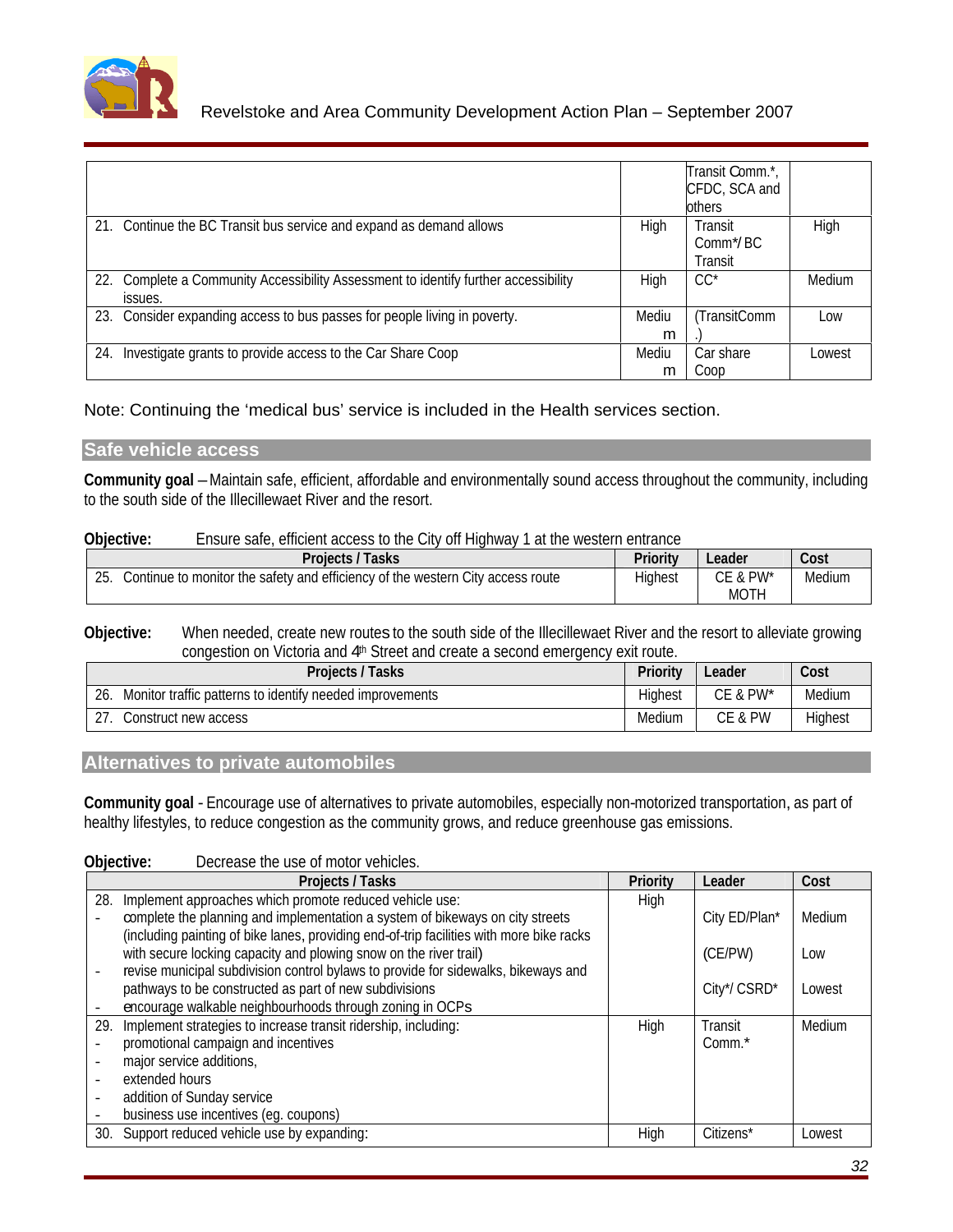

| use of the car share co-op.                                     |  |             |        |
|-----------------------------------------------------------------|--|-------------|--------|
| carpooling including using the ride share (carpooling) website  |  |             |        |
| Initiate a commuter challenge or 'Leave Your Car At Home Week'. |  | (Car Share) | Lowest |
|                                                                 |  | Coop, NCES) |        |

#### **Out-of-town transportation**

**Community goal** – Enhance existing highway, rail and air transportation options to improve the safety, reliability and cost of transportation to Revelstoke.

#### **Objective:** Improve the safety and accessibility of the highway system serving the community to reduce the number of accidents and the number of road closures

| Projects                                                                                        | Priority | Leader                                          | Cost    |
|-------------------------------------------------------------------------------------------------|----------|-------------------------------------------------|---------|
| Continue to support innovative snow removal and avalanche control practices                     | Highes,  | <b>MOTH</b>                                     | Highest |
| Continue the enhanced policing at high accident locations.                                      |          | RCMP*                                           | Highest |
| . Continue to lobby federal and provincial government to to reduce safety hazards<br>on Highway | וועווכאו | Citizens for a<br>Safe Highway 1*;<br>City; CoC | Low     |

#### **Objective:** Maintain the existing rail system and business in the community, and enhance passenger rail transport when feasible. The contract of the contract of the contract of the contract of the contract of the contract of the contract of the contract of the contract of the contract of the contract of the contract of the contract of

| <b>Projects</b>                                                                                                          | <b>Driority</b><br><b>FIJOHU</b> | ەلەم ا<br>$-0.99$                                                                | Cost<br>- - - - |
|--------------------------------------------------------------------------------------------------------------------------|----------------------------------|----------------------------------------------------------------------------------|-----------------|
| R, the City and Chamber of Commerce<br>$\sim$ $-$<br>$\cdot$ hotwoon ( $\cdot$ ).<br>Continue communication links betwee |                                  | $CDD^*$                                                                          | Lowest          |
| $\sim$<br>Explore options for rail passenger transport<br>JU.                                                            |                                  | City ED/<br>$\sim$ $\sim$ $\sim$ $\sim$ $\sim$ $\sim$ $\sim$<br><b>UUU/KIVII</b> | Lowest          |

#### **Objective :** Implement feasible and appropriate airport development, recognizing the terrain and weather limitations of this area

| <b>Projects</b>                                                        | <b>Priority</b> | Leader                      | <b>Cost</b> |
|------------------------------------------------------------------------|-----------------|-----------------------------|-------------|
| 37. Continue to operate the airport for a range of users               |                 | CSRD*                       | Highest     |
|                                                                        |                 | $\sim$ $\sim$ $\sim$ $\sim$ |             |
| 38. Complete the 10 year management plan to accommodate additional use |                 | CSRD*                       | Low         |

### **3. Workforce and Adult Learning**

### **What We Know About our Community**

- In 2004 4,700 individuals earned employment income, with 2,470 being men and 2,210 women. In 2001, the most recent year information is readily available the average labour force participation rate in Revelstoke was 69%. Men had a higher participation rate (74%) than women (63.8%). Overall, the city's labour force participation rate was slightly higher than the provincial average of 65.2%.
- Since 2001 unemployment rates have declined, though the rate locally remains higher due of seasonal work in tourism, retail, service and forestry, with the summer and winter months being the high demand seasons. In September 2006 the annual average Employment Insurance (EI) recipient level was 4.5% of all workers - higher than the provincial average of 2.7.
- Responses to the 2007 community survey identified lack of training for the jobs available and people not wanting to work as the main reasons for unemployment, with no jobs, drug or alcohol abuse and lack of daycare and transportation less important. This is a big change from 2000 when 70% of responses cited 'no jobs' as the main reason.
- There are about 100 unfilled positions chronically advertised at the Employment Centre for a variety of jobs from housekeepers to trades people. Skilled labour/trades represent about 25% of these vacancies. Most local trades employers are already experiencing shortages and anticipate this to increase.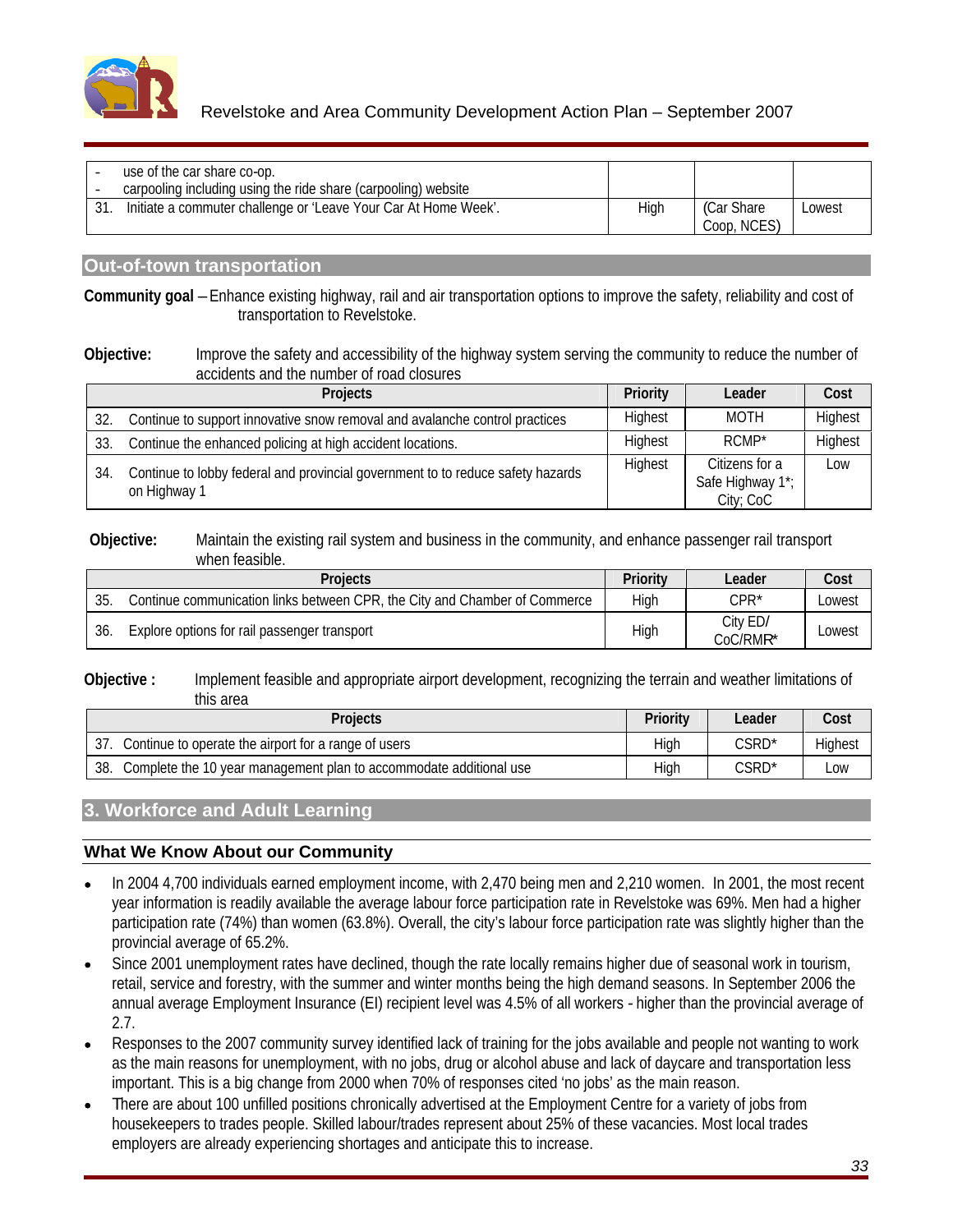

Revelstoke and Area Community Development Action Plan – September 2007

- From December 2006 to May 2007, workers seeking employment support at the Employment Services Centre had the following characteristics:
	- more younger people than older: 40% 15-29 years, 25% 30-39 years, 20% 40-49 years, 15% 50 plus years
	- more women (56%) than men  $(44%)$
	- most with grade 12 education (46%), 25% with post secondary training, and approximately 15% with Grade 11 or Grade 9 and 10
	- a wide range of work preferences, with labourer, equipment operator, truck driver and carpenter being most frequent.
- Most individuals who are not working experience multiple barriers to being successful full-time employees, including weak life skills, substance abuse, mental health issues, lack of experience or training and limited transportation and childcare options. Employers are seeking work-ready employees – creating a challenge to placing local unemployed individuals into local positions.
- Over the last year 38 disabled individuals have sought support to achieve employment. Wheel chair accessibility, particularly downtown, as well as barriers experienced by others limit employment options for these individuals.
- There are 25% fewer people aged 15 to 29 years compared to those who are 45 to 65 years old, signaling a growing labour shortage without new workers coming to the community.
- The Revelstoke Mountain Resort development will require a significant number of workers, as will BC Hydro's fifth turbine installation and potentially new school construction and/or renovations.
- Paying a living wage with rising housing costs and competing with higher-pay jobs elsewhere, particularly in nearby Alberta are challenges. 66% of 2007 community survey respondents listed higher wages as the primary reason they or someone they knew has or is working out-of-town rather than in Revelstoke. Better benefits and training followed at 32% and 30%.
- Some employers have not realized that the shift to a very competitive employee job market will require them to adopt 'employer of choice' practices including placing a high value on employees by showing sincere respect and appreciation, providing perks and offering opportunities to contribute to work decisions and share rewards.
- Immigration may be one possible solution. While two thirds of 2007 survey respondents thought Revelstoke is welcoming to people of all cultures, only 55% thought it was a good idea to consider immigration as one possible solution if Canadians cannot be found to fill available jobs, with younger respondents being especially unsupportive.
- Adult education levels in 2001 compare well with provincial levels, with more 35 to 44 year olds with high school graduation and trades training, with the following exceptions:
	- a higher portion of 20 to 34 year olds and 45 to 64 year olds have not achieved high school graduation which suggest literacy challenges, and
	- for all age groups half as many individuals have university level education.
- Interest in adult education is strong, with almost 60% of survey respondents having participated in training.
- Based on community surveys, citizens were satisfied with both the quality and access to education and training services in Revelstoke. Barriers to participation cited in 2007 include lack of time/too busy, cost, courses offered but not run due to low registration of participants, no training available in field or to suit needs, and cost of travel/accommodation for out of town programs.
- In the 2007 community survey education and training was the top priority economic and employment sector that the community should develop.

### **What We Are Doing**

- The total annual budget for the organizations providing adult learning and employment services in the community is approximately \$2.5 million. Currently approximately 25 people are employed full-time, and 55 people are part-time employees of these organizations.
- The Revelstoke Employment Services Centre and Stepping Stones Consulting offer employment and pre-employment support services for workers and recruitment support for employers. Goshen Consulting provides employment supports to residents with disabilities. Revelstoke Community Futures Corporation hosts the Self Employment Benefit program. These services are funded primarily by Service Canada. The City assists employers with workforce issues.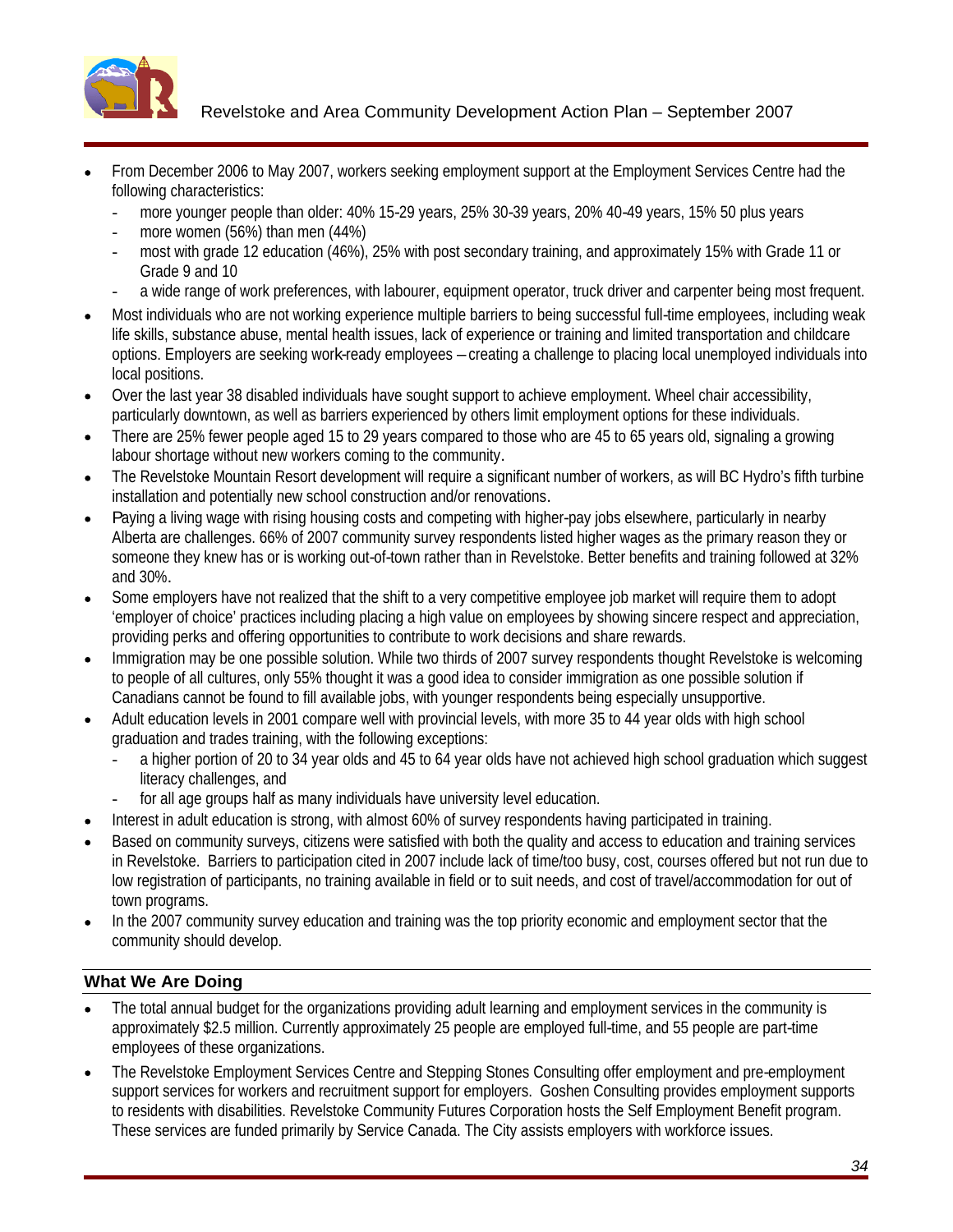

- Okanagan College runs basic adult education, employment training, English as a second language and literacy tutoring through classroom sessions, a Distance Learning Centre and one-on-one activities.
- The Literacy Action Committee is the advisory body for the Columbia Basin Alliance for Literacy, the Okanagan College volunteer adult literacy tutoring program, and the Literacy Now implementation plan. The college continues to expand literacy work for both adults through strong community partnerships.
- The Columbia Mountains Institute and the Canadian Avalanche Centre provide ecological and avalanche safety and  $\bullet$ management activities for citizens and non-residents.

#### **Workforce**

**Community goal -** Alleviate workforce shortages by collective actions focused on employment of local residents, particularly by reducing the barriers faced by youth, women, older workers and the working poor and by attracting new residents to fill jobs that cannot be filled by residents.

#### **Objective:** Community organizations work together on an ongoing basis to meet the workforce needs of local employers and workers.

|                                                                                                                                                                                                                                                                                                                                    | Priority | Leader Cost     |     |
|------------------------------------------------------------------------------------------------------------------------------------------------------------------------------------------------------------------------------------------------------------------------------------------------------------------------------------|----------|-----------------|-----|
| Create a 'Workforce Partnership' including the City, Community Futures, the<br>Employment Services Centre, Okanagan College, Stepping Stones Consulting, the<br>School District/high school, Literacy Action Committee, Childcare Society and major                                                                                | Highest  | City ED* Lowest |     |
| Expedite the involvement of youth (14-29 year olds) in local employment (e.g. via<br>Encourage older workers to extend their working lives (care for aging parents may be<br>Address barriers for citizens to be successful in the workforce<br>Expand linkage with cooperative work/learning programs at educational institutions | Highest  | Partner-        | Low |
| 1. Explore options for employers to test and implement feasible approaches to reduce<br>the number of employees needed in some operations (e.g. automated check-                                                                                                                                                                   | Medium   |                 | Low |

**Objective:** Enrich the employment experience to attract and retain workers.

#### **Objective:** Provide supports for residents to reduce their employment barriers so they are able to join the workforce and earn an adequate income.

| <b>Projects / Tasks</b>                                                                                                   | <b>Priority</b> | Leader            | Cost   |  |
|---------------------------------------------------------------------------------------------------------------------------|-----------------|-------------------|--------|--|
| . Continue the community-based employment supports, including job postings,                                               | Highes          | OC*/              | Medium |  |
| employment coaching and support for workers with multi-barriers.                                                          |                 | Service Canada    |        |  |
| 45. Develop and implement strategies to address identified barriers (affordable housing,                                  | Highest         | RESC*, OC*,       |        |  |
| training, transportation, child care, substance abuse, literacy) for local workers, being                                 |                 | Stepping Stones*, |        |  |
| mindful of the potential differences in barriers for young workers (under 30 years)                                       |                 | RLAC*, RCCS*      |        |  |
| 16. Develop and implement strategies for employment of workers with disabilities to                                       |                 | (Goshon           |        |  |
| $\scriptstyle\rm 6$ increase in employment of people $\scriptstyle\rm 1$<br>achieve the provincial '10 by 10' challenge ( |                 | Consultina)*      |        |  |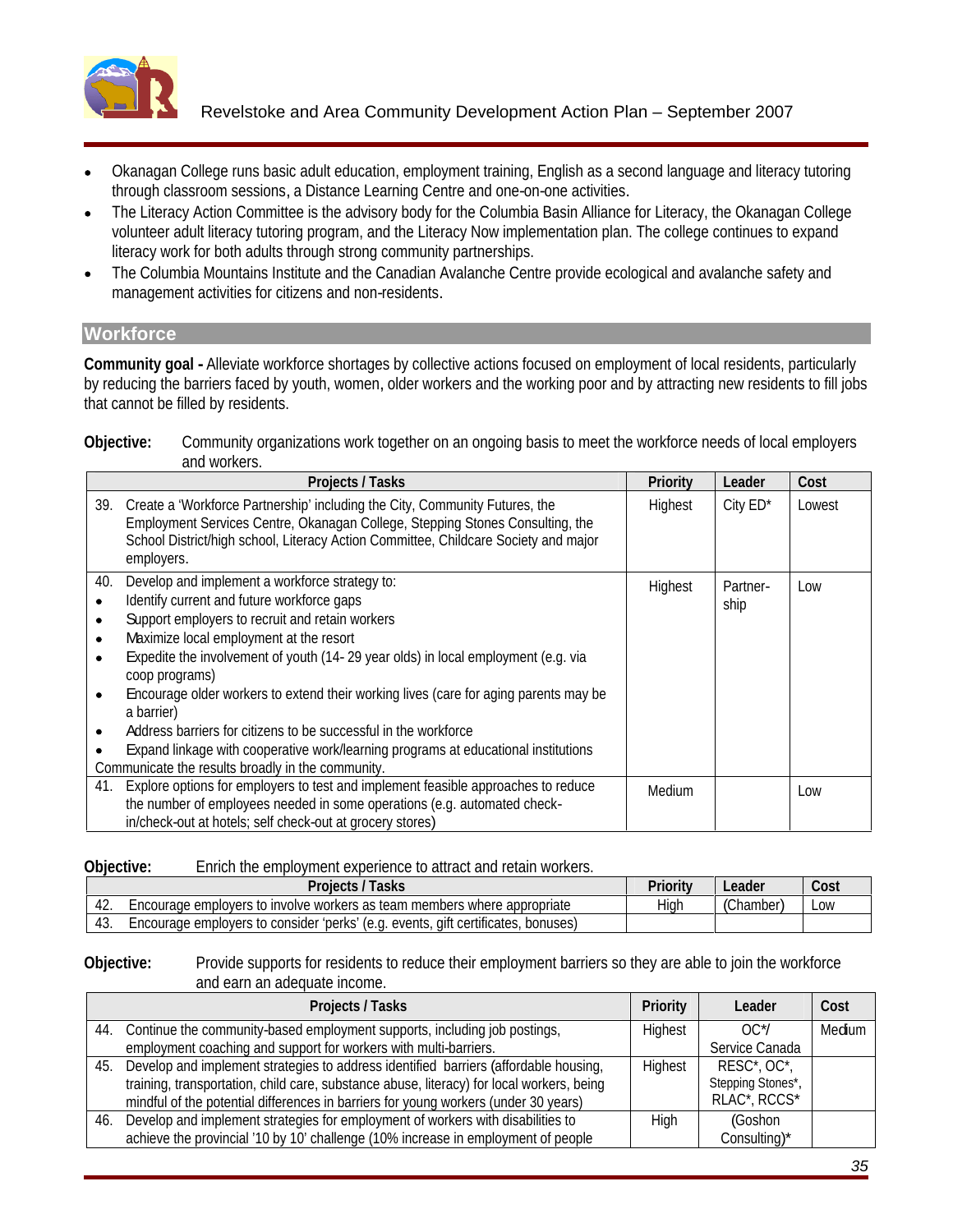

Revelstoke and Area Community Development Action Plan – September 2007

| , RESC |
|--------|

#### **Objective:** Attract and retain workers from other provinces to fill gaps that cannot be filled by local workers.

|                                                                                        |          | Leader               |  |
|----------------------------------------------------------------------------------------|----------|----------------------|--|
| 47. Learn from other communities who are successfully attracting Canadian workers      |          |                      |  |
| 48. Advertise in strategic locations to attract workers based on community assets (eg. | Llighoot | Partnership   Medium |  |
| skihill, outdoor adventure opportunities, early childhood learning supports)           |          |                      |  |

#### **Objective:** Attract and retain workers from other countries to fill employment gaps that cannot be filled by local workers.

| <b>Projects / Tasks</b>                                                                                                                   | <b>Priority</b> | Leader             | $\vert$ Cost |
|-------------------------------------------------------------------------------------------------------------------------------------------|-----------------|--------------------|--------------|
| Designate a community contact for immigration information for employers and                                                               | Highest         | City ED*           | Lowest       |
| potential new workers, including information about the START Canada hospitality<br>immigration program and the provincial nominee program |                 | (OC)               |              |
| . Recruit recent graduates from resort management programs by participating in career $\, \,$                                             | High            |                    |              |
| fairs and coop learning programs                                                                                                          |                 |                    |              |
| Improve the experience of settling in the community                                                                                       | Hiah            | $\bigcap_{\alpha}$ |              |
| Continue to provide English as a second language training for adults and expand the $\left  \right $<br>Host program                      |                 |                    | Low          |
| Complete the community handbook/directory and produce in multiple languages                                                               |                 | City ED*           | Medium       |
| Create a 'language bank' of trained volunteer interpreters<br>Community services available in multiple languages                          |                 |                    |              |
| Establish and maintain links with immigration settlement services in Vancouver and<br>Calgary, including job board links.                 | High            | City ED<br>RESC    | Low          |
| Develop and implement targeted attraction campaigns based on employment gaps<br>and potential employee sources.                           | Medium          | City ED            |              |
| Encourage the Union of BC Municipalities to advocate for swifter review of immigrant<br>credentials                                       | Medium          | (City)             |              |

#### **Adult learning**

**Community goal -** Strengthen the adult education system to support local residents to access available employment and support continuous learning.

#### **Objective:** Residents have reasonable access to education and training so they are ithe first choice for hiring by local employers.

| <b>Projects / Tasks</b>                                                                                                                         | <b>Priority</b> | <b>Leader</b>   |                    |
|-------------------------------------------------------------------------------------------------------------------------------------------------|-----------------|-----------------|--------------------|
| 55. Continue local trades training opportunities and expand as needed                                                                           |                 | SD19*/OC*       | l Medium           |
| $6.$ Offer introductory construction labourer training to support local workers to get jobs in $\;\; \mid$<br>the local construction boom.      |                 |                 |                    |
| 7. Expand literacy and numeracy learning opportunities/ tutoring to minimize<br>employment barriers for residents.                              |                 |                 | OC*/RLAC*   Medium |
| 3. Develop and implement strategies to address identified barriers to training for local<br>citizens (eg. transportation, child care, funding). |                 | (OC / RLAC) Low |                    |
| . Advocate for reasonable trades training entrance criteria, and adequate funding to<br>create more training spots.                             |                 | Chamber         | Lowest             |

#### **Objective:** Provide life-long learning opportunities for all adult community members.

| $\overline{\phantom{a}}$<br><b>Projects / Tasks</b>                         | <b>Data and</b><br> | Leader              | Cost.<br><b>OVU.</b> |
|-----------------------------------------------------------------------------|---------------------|---------------------|----------------------|
| 60.<br>Community organizations continue partnerships to maintain and expand | <b>Highes</b>       | RLAC*, OC*,         | Lowest               |
| arning opportunities.                                                       |                     | CBAL <sup>*</sup> , |                      |
|                                                                             |                     | RESC*, SSC*         |                      |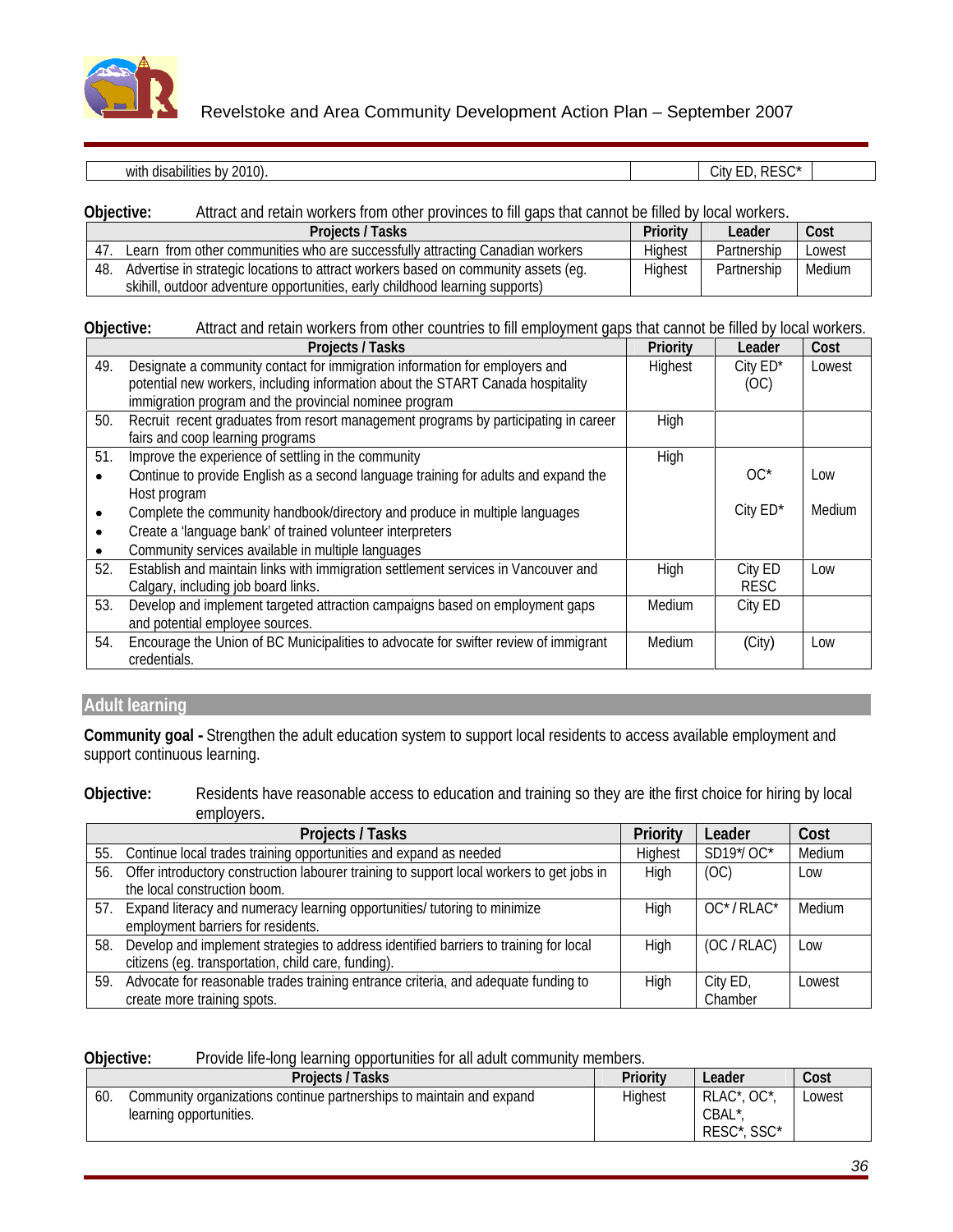

Revelstoke and Area Community Development Action Plan – September 2007

| Hiahe<br>المنافذ ويتمسمون والمستمالة والمشارب<br>As ahov<br>مباعاته المتبدعين<br>changing learning needs. |                                             |        |
|-----------------------------------------------------------------------------------------------------------|---------------------------------------------|--------|
|                                                                                                           |                                             |        |
|                                                                                                           |                                             |        |
| $\sim$ $\sim$                                                                                             | would to m<br>g neeas within the community. | Lowest |

# **4. Child and Youth Learning**

### **What We Know About our Community**

- School District 19 runs four elementary schools and one secondary school in the community with provincial government  $\bullet$ funding. About 150 people (120 full-time equivalents) are employed by the School District.
- School enrollment has declined steadily since 1994 to 1,200 students.
- An independent assessment of the District recognized '…the District, like the entire community…, is focused on the well being of their children. The district and community epitomize the idea that "it takes a village to raise a child".'
- Assessment results of grade four reading, writing, and math levels found Revelstoke students exceed provincial standards, with Revelstoke 2<sup>nd</sup> highest in the province in reading.
- One measure of scholastic achievement indicates that since l997, the graduation rate of grade 8 students entering Revelstoke Secondary School has improved from 71%, 10% below the provincial average, to 83%, 5% above the average.. In 2005, RSS graduated 100% of eligible students, with 40% graduating with honours.
- Based on the 2007 survey responses, parents are generally satisfied with the school system, though there is room for continued improvement at the high school. Respondents cited the need for programs for gifted children, increased communication with parents, French Immersion, and more physical education in the elementary schools.
- School facilities are aging, and declining enrollment has prompted the need to examine further elementary school closures. The contract of the contract of the contract of the contract of the contract of the contract of the contract of the contract of the contract of the contract of the contract of the contract of the contract of the
- The Revelstoke Christian school began operation in September 2005 and now has 48 children enrolled from kindergarten to grade nine, with plans to offer grade 10 next year. The school employs nine staff.

# **What We Are Doing**

- The District has set and generally achieved or exceeded goals for reading, math and social responsibility. The social responsibility initiatives have greatly increased students' sense of safety in schools.
- 
- The District is exploring the feasibility of running an elementary French Immersion program. The consolidation of the two downtown elementary schools with construction of a new school, and
- construction/renovation of the high school is being planned. The district participates actively in community child and youth development and learning initiatives. Early learning initiatives include the StrongStart Centre, a free parent and child drop-in program for children 5 years and under and Baby Steps, a free drop-in program for first time parents and babies to 12 months, which the District offers in collaboration with Community Connections. As well, there are plans to open a licensed pre-school.
- The Early Childhood Development Committee is a cross-sectoral volunteer committee which acknowledges, values and supports the shared responsibility of investing in young children (0-6 years) so that they may live, learn, play and dream in safe and healthy surroundings. It facilitates community-wide early learning and care, supports parents and providers through information and resources, and encourages family-friendly initiatives.
- The Literacy Action Committee is an advisory body for the Columbia Basin Alliance for Literacy and the Literacy Now implementation plan. Schools continue to expand literacy work for children through strong community partnerships.

**Community goal** – Support the current high quality formal education for children and youth, and provide informal learning opportunities.

**Objective:** Continue to enhance the extensive early childhood development activities, the already high quality of education in the school system and the community-wide literacy programs.

| _____<br><b>Project</b>                                             | $B = 1$<br> | <u>Leader</u><br>$-$ | $\Gamma$ net<br>ovv. |
|---------------------------------------------------------------------|-------------|----------------------|----------------------|
| . Continue the early childhood development strategy and activities. | Hiaher      | $CCDC*$<br>∼         | مانت ال              |
|                                                                     |             | $C010*$<br>0010      |                      |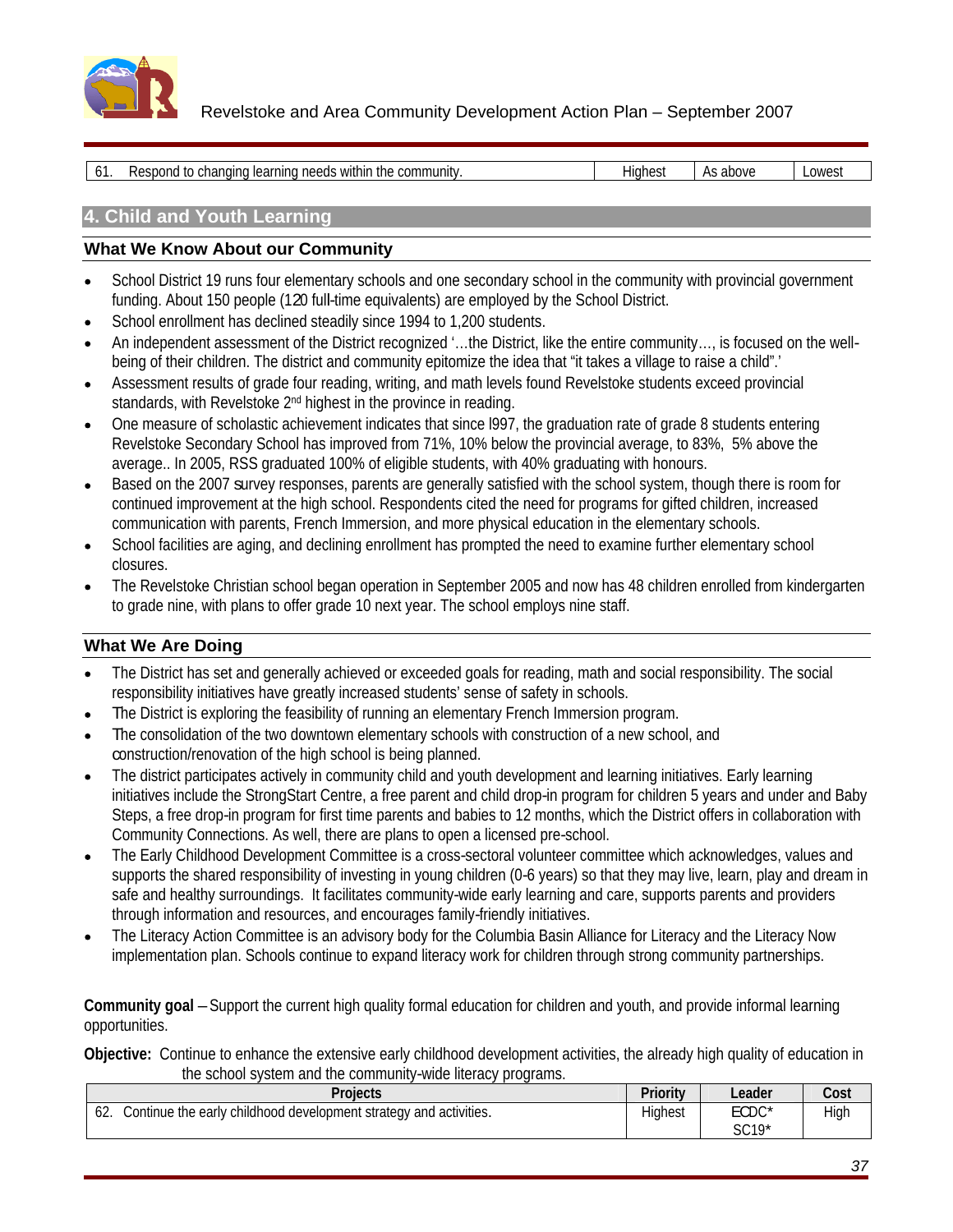

# Revelstoke and Area Community Development Action Plan – September 2007

| 63. Continue early literacy activities through the literacy strategy                                                                                             | Highest      | RLAC*,<br>ECDC*,<br>CBAL*, SD19*          | High         |
|------------------------------------------------------------------------------------------------------------------------------------------------------------------|--------------|-------------------------------------------|--------------|
| 64. Continue bullying prevention programs in all schools                                                                                                         | Highest      | $SD19*$                                   | Low          |
| 35. Continue existing programs that are leading to improvements in academic and social                                                                           | Hiah         | SD19 <sup>*</sup> , CBAL <sup>*</sup> Low |              |
| 66. Continue opportunities for youth and seniors to learn together                                                                                               |              | SD19*, SCA.*                              | Lowest       |
| 37. Continue consistent, age appropriate sex education throughout a student's career                                                                             | <b>Lliah</b> | Schools*;<br>Public health;<br>SAFER      | Medium       |
| 68. Continue Screen Smart program                                                                                                                                |              |                                           | Low          |
| 69. Complete the evaluation of elementary school consolidation options, implement<br>decisions and explore opportunities for community use of surplus facilities |              | $SD19*$                                   | Very<br>hiah |

# **5. Drinking Water and Food Security**

### **Drinking water**

Note: See the Water section under Primarily Environmental Goals for information on water conservation

# **What We Know About our Community**

- Drinking water is provided through three systems:
	- Greeley Creek watershed/treatment plant This system serves the needs of the majority of the community. Unfortunately the watershed is not explicitly protected from timber harvesting or other development. A City-operated state-of-the-art plant located 10 km east of town treats this water before distribution to all City residents excepting the Big Eddy area, some properties along Highway 23 North and in Upper Arrow Heights. Water from this source well exceeds mandatory provincial safe drinking water standards in all categories.
	- Big Eddy water system Surface water and well-sourced water is not disinfected and is under a permanent boil water advisory.
	- Outside the City limits Wells or surface sources, also vulnerable to contamination, provide water.
- 2007 community survey respondents ranked quality drinking water was the third most important environmental issue with 40% flagging it as important.

# **What We Are Doing**

- The City is responsible for the water treatment plant which provides water to most of City residents.
- The City has begun to implement a Water Conservation Strategy which includes irrigation water restrictions and monitoring, repair of water main leaks and a water metering trial. This has helped reduce the amount of water used for irrigation by an estimated 30%.
- A back-up well has been drilled at the City golf course and provides irrigation water to the course. A reservoir has also been added in Arrow Heights.
- A local water purveyor group oversees the Big Eddy water system.

**Community goal -** Maintain safe and secure sources of drinking water for all residents of the City of Revelstoke and area.

**Objective:** Watersheds that provide drinking water for the community are protected and water safety issues related to the City's water system are resolved.

| Projects / Tasks                                                                                              |        | ملممہ                            | Cost                          |
|---------------------------------------------------------------------------------------------------------------|--------|----------------------------------|-------------------------------|
| , either including the area<br>∪reek and Dolan Creek Watersheds by either in <sup>1</sup><br>rotect the Greel | Highes | $\sim$ $\sim$ $\sim$<br>(CE& PW, | $M$ odiu<br><b>INICUIUIII</b> |
| , or enhance land-use management practices in<br>v of Revelstoke citv li<br>гше сло                           |        | Provincial                       |                               |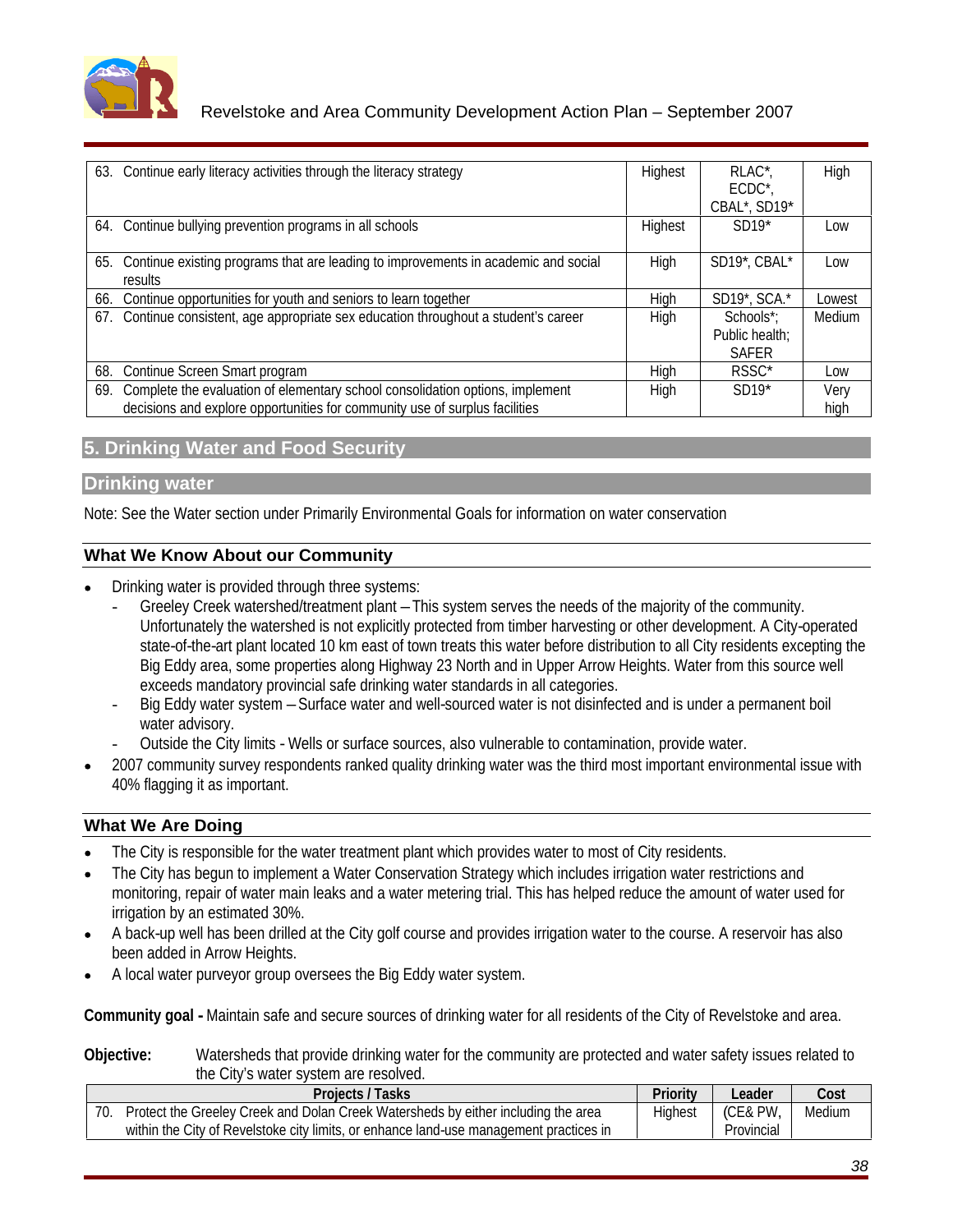

**Community-wide food security**

Note: For chronic food needs and emergency food services see the Health section, under Meeting Basic Needs

### **What We Know About our Community**

- In the early years of the community, local businesses and families met a large portion of their food needs locally through gardening, hunting and agricultural businesses which provided produce, dairy and meat**.** Farming was a significant component of the economy, particularly to the south of Revelstoke.
- The creation of the reservoir for the Keenleyside dam flooded much of the arable, valley bottom land around the community and to the south.
- Currently there are two small lots of land totaling less than 5 acres/2 hectares within the Agriculture Land Reserve within the City boundaries. The Regional District lands in South Revelstoke include significant areas within the Agricultural Land Reserve, however some of these lands may be eligible for exclusion.
- Most citizens have come to rely on grocery stores for their food.
- Food supply has been disrupted locally because of our isolated geographical location and frequent highway/rail closures. There are concerns about global food distribution disruptions from environmental or political upheavals, or energy shortages. The contract of the contract of the contract of the contract of the contract of the contract of the contract of the contract of the contract of the contract of the contract of the contract of the contract of the

### **What We Are Doing**

- Citizens currently have access to local foods (defined as from within 100 miles of the community) through the weekly summer Farmers Market and winter fairs, as well as from a private sector household 'basket' service and health food store. The contract of the contract of the contract of the contract of the contract of the contract of the contract of the contract of the contract of the contract of the contract of the contract of the contract of the con
- Some citizens continue to garden, hunt and preserve foods, thus supplying a portion their own needs.
- Community Connections Outreach Program has taken the lead in a new initiative with interested community members to educate, create awareness about food security issues and generate enthusiasm for possible solutions.

**Community goal –**Community members are aware of food security issues.

**Objective:** Increase community member awareness of local food security issues.

| <b>Projects / Tasks</b>                                                      | <b>Priority</b> | Leader | Cost |  |
|------------------------------------------------------------------------------|-----------------|--------|------|--|
| 72. Develop and implement a long-term plan.                                  |                 |        |      |  |
| 73. Document historical agricultural land uses in the area                   | Madium          | $CC^*$ | Low  |  |
| 74. Map available community food sources.                                    | Medium          | $CC^*$ | Low  |  |
| 75. Explore options to implement local gardening and agriculture activities. | Medium          | $CC^*$ | Low  |  |

# **6. Community Character and Sense of Belonging**

- The 2007 survey results describe the current community character and sense of belonging:
	- The five words most often cited to describe the community were: friendly, beautiful, safe, scenic, and clean.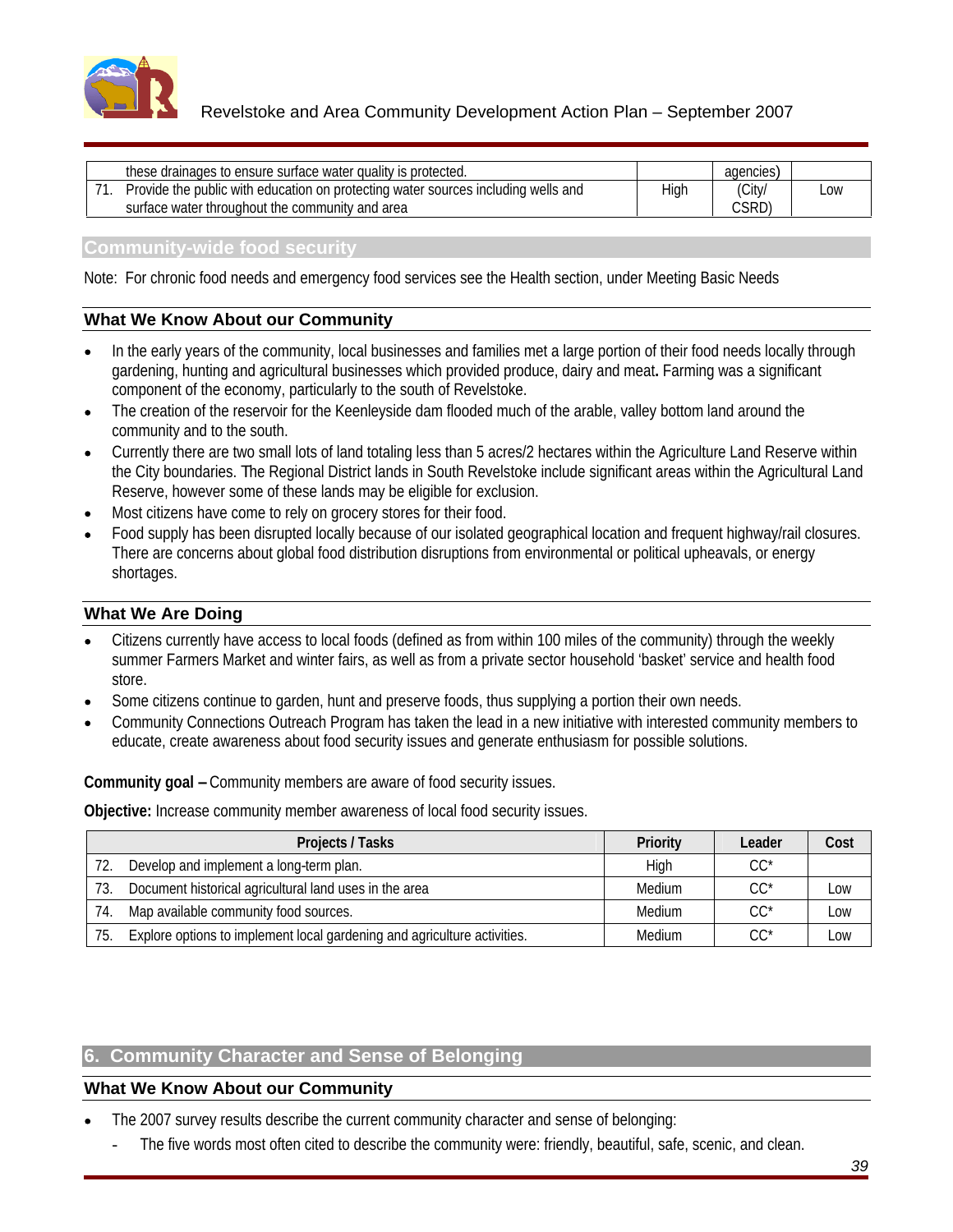

- Most citizens are proud of Revelstoke 78% of survey respondents answered "yes" (up from 60% in 2000) and 21% "somewhat" when asked this question. Almost all survey respondents invited people to vacation in the area - over 44% regularly (up from 18% in 2000), and almost 50% occasionally.
- There is a strong sense of belonging almost 90% of respondents indicated a very strong or somewhat strong sense of belonging, about 15% more than in 2000.
- There is optimism about the future of the community almost 90% of responses were 'yes' to this question about 10% higher than the 2000 survey.
- Revelstoke citizens are active volunteers 64% of respondents indicated they volunteer their time and talents to the community.
- Citizens take an active role in community decisions as in 2000, almost half of the respondents indicated they had provided input on a major community decision in the past year. Younger respondents were less likely to have provided input - only 19% under the age of 30 responded "yes", compared to 50 - 55% of those older than 30. Reasons for not providing input included the perception that their voice would not be heard (52% of respondents thought that public input influences major decisions, 22% were not convinced and 26% didn't know), being too busy, and lack of interest.
- Service providers have identified social isolation as an issue for some seniors, people with disabilities and people living on low incomes.

- The City, CSRD and community organizations provide avenues and mechanisms for the public to provide input into key decisions. The contract of the contract of the contract of the contract of the contract of the contract of the contract of the contract of the contract of the contract of the contract of the contract of the contract of the
- Many volunteer groups take active roles in the economic, recreational and social dimensions of the community and have been responsible for key initiatives.
- Despite high participation, finding enough volunteers is limiting some groups. The City and the local Community Futures Development Corporation has started a new committee to recognize and attract volunteers.
- The Senior's Association, IHA funded Adult Day Program for seniors with certain needs, Community Connections Outreach Program and the Awareness and Outreach Program for people with mental disabilities are providing opportunities for socially isolated individuals to engage in activities.

**Community goal -** Retain the friendly, beautiful, safe, clean small-town community character in this historic mountain setting where a diverse mix of people live as respectful neighbours enjoying a high quality of life.

Many of the elements of this goal are covered in other sections of this plan. This section addresses the friendly, small-town, neighbourly aspect of community life.

#### **Objective:** Residential neighbourhoods retain a high sense of safety and quality of life.

| <b>Projects / Tasks</b>                                                                                          | $D = 1$<br>Priori | Leader      | Cost   |
|------------------------------------------------------------------------------------------------------------------|-------------------|-------------|--------|
| $\overline{z}$<br>J. Citizens continue to welcome new neighbours and inform them about community<br>norms        | Highes.           | (Citizens)  | Lowest |
| Zoning to limit vacation rental properties within residential neighbourhoods.<br>(duplicated in Housing section) | Highes.           | (City Plan) | Lowest |

#### **Objective:** New residents and visitors are welcomed to the community and are invited to respect and participate in community life

| <b>Projects / Tasks</b>                                                                                       | Priority | Leader                      | Cost |
|---------------------------------------------------------------------------------------------------------------|----------|-----------------------------|------|
| 78. Complete the Community Handbook/Directory describing services and small-town<br>customs; update as needed |          | City ED <sup>*</sup> Medium |      |
| 79. Familiarization (Fam) tours offered to new residents, hosted by long-time residents                       |          |                             |      |
| 80. Host community events to welcome new residents                                                            |          |                             |      |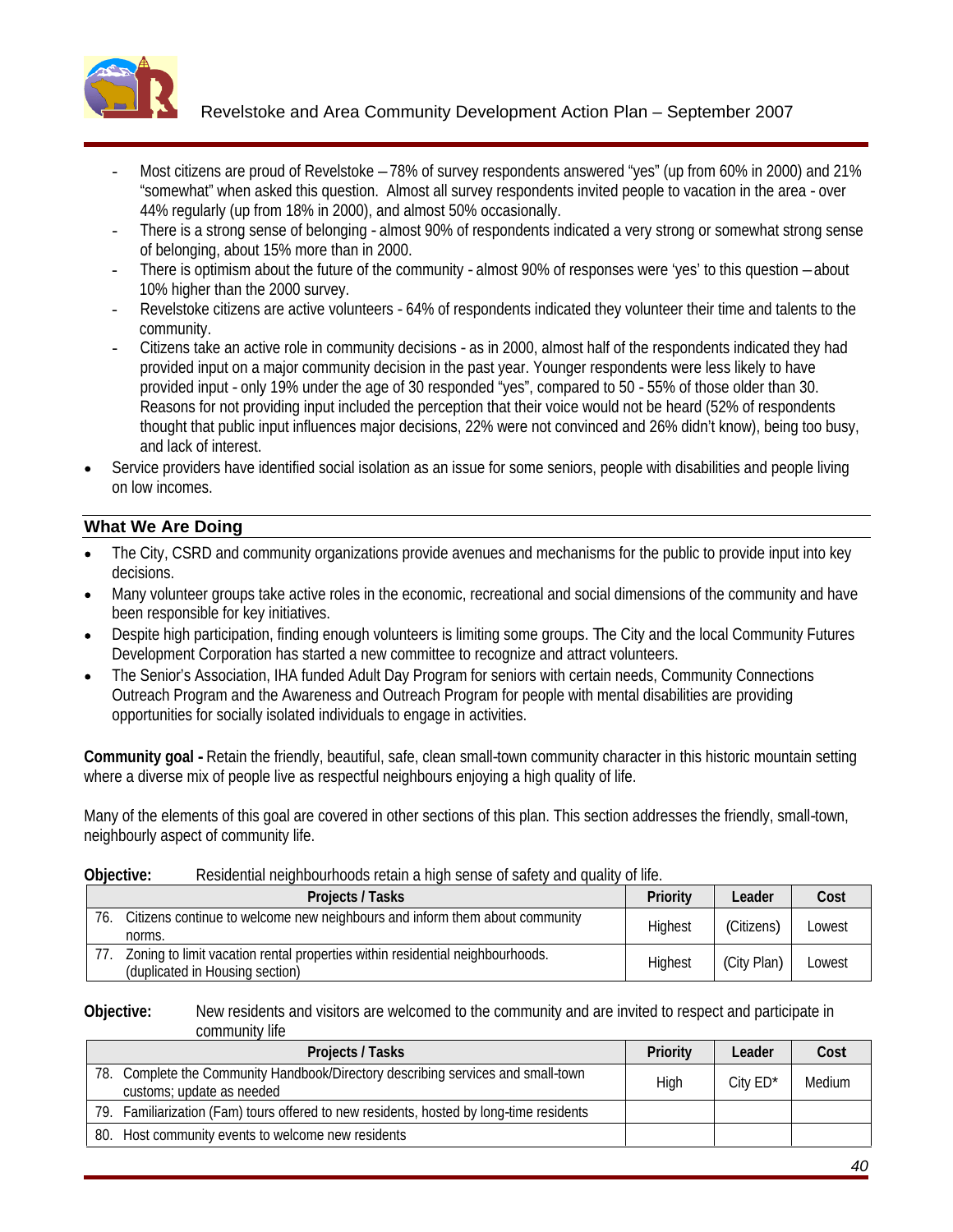

**Community goal** - Continue the high level of participation, volunteerism and involvement of citizens in community activities and decisions, which leads to the current high sense of belonging.

### **Objective:** Continue opportunities for community input to planning and decision processes.

|                                                                                                       | <b>Leader</b> | Cost   |
|-------------------------------------------------------------------------------------------------------|---------------|--------|
| 81. Continue the City services website survey.                                                        | $Citv^*$      | Lowest |
| 82. Continue to seek community input to community and sector strategic plans and<br>development plans | $Citv^*$      | Medium |

### **Objective:** Maintain and expand volunteering.

| ___<br><b>Dealaat</b><br>TUJULE                                   |                                                                      | ەلەم ا<br>$-$       | UUSL   |
|-------------------------------------------------------------------|----------------------------------------------------------------------|---------------------|--------|
| $\sim$<br>Contin'<br>ບບ.<br>coordinator position/point of contact | nue the Volunteer Revelstoke Group and consider creating a volunteer | CEDC                | Lowest |
| 84. Develop links between groups needing volunteers and seniors   |                                                                      | $C^{\wedge}$<br>ישט | LUWCOL |

# **7. Natural Ecosystems and Sustainable Resource Management**

### **What We Know About our Community**

- Local ecosystems are referred to as 'interior rainforests' due to the wet, moderate climate which creates ideal conditions for complex forest ecosystems with large trees, dense understory and extensive moss growth. Alpine meadows with extensive herbs and wildflowers top the steep mountains, along with glaciers.
- Sixteen species of concern (red and blue listed species) and four species of interest are listed in the 2003 Community Environmental Strategy.
- Reduced suitable habitat following logging, creation of hydro reservoirs and increased road access limit some mammal species. Mountain caribou, an endangered species has suffered sharp population declines in the local area.
- Fish species have been impacted by the hydro-electric reservoirs and the water flows associated with hydro dam operations. Hydro reservoir operations have also created extensive seasonal wetlands south of town which provide critical habitat that is used extensively by over 200 species of various birds, including 16 red-listed and 15 blue-listed species. The contract of the contract of the contract of the contract of the contract of the contract of the contract of the contract of the contract of the contract of the contract of the contract of the contract of the c
- Timber harvesting is the dominant industrial activity in forested ecosystems. The community is actively involved in timber management through its ownership of the Revelstoke Community Forest Corporation (RCFC), which manages Tree Farm License (TFL) #56 for the Downie Creek and southern portions of the Goldstream drainages. Management plans direct that one-third of the forested land will be harvested over time. Sustainable forestry practices was the fourth most important environmental issue for respondents to the 2007 community survey, identified by 39% of respondents.
- Hydro-electric transmission lines are also prevalent on the landscape.
- Flooding of valley bottom lands suitable for agriculture leaves the community without adequate farmlands to sustain itself with food.
- Motorized and non-motorized backcountry recreation use is extensive. Heli-skiing, snowmobiling, ski touring, hiking, mountain biking and all-terrain-vehicle use occur both through tenured commercial businesses and public recreation activities. The Revelstoke Mountain Resort development is expected to increase backcountry use, heightening the need for a plan to define compatible uses within ecological and experiential carrying capacities.

### **What We Are Doing**

During the 1990's a land use plan developed by community members was endorsed by the provincial government for the area from Mica to Shelter Bay.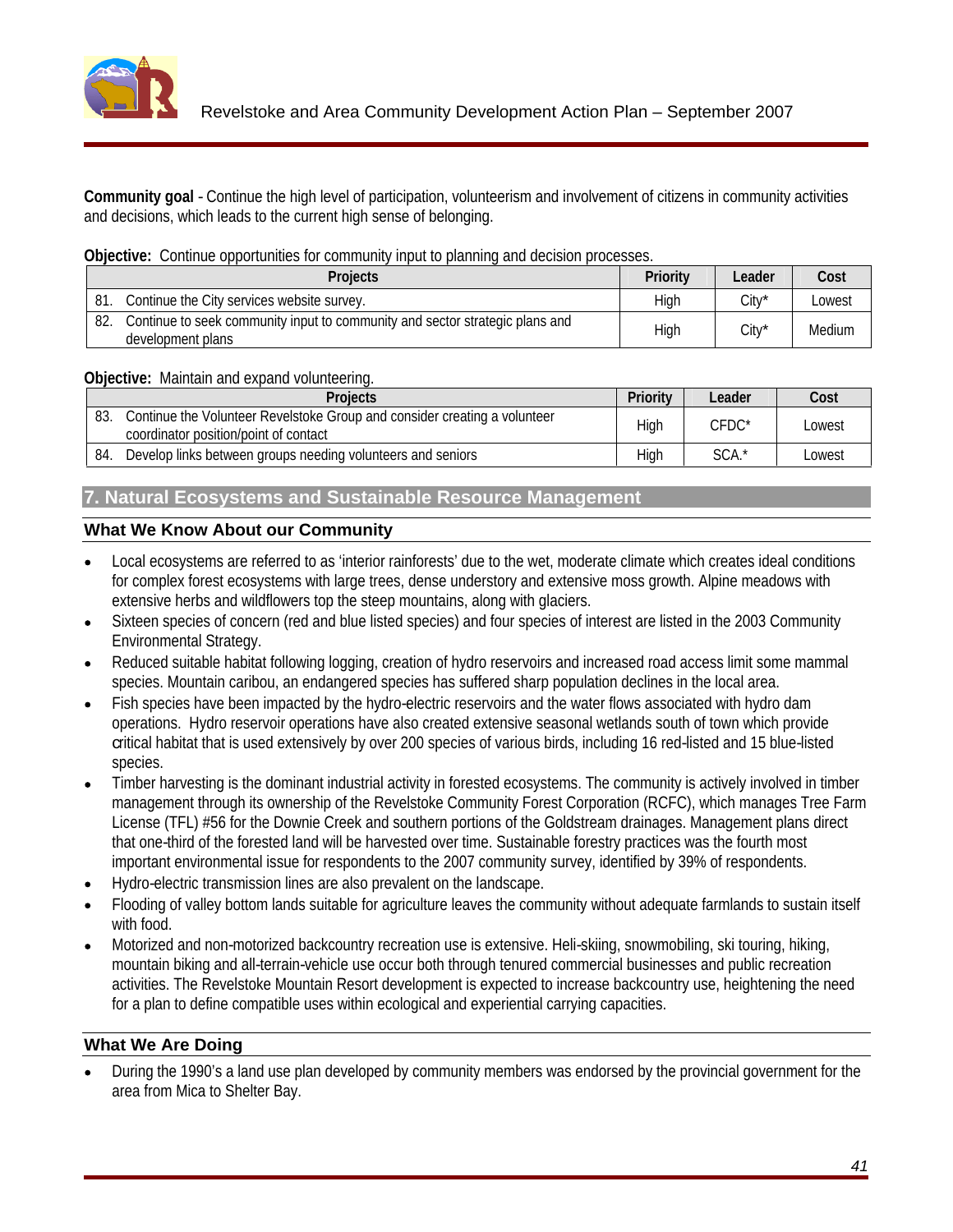

- This land use plan does not address the growing range and intensity of backcountry recreation uses or the potential ecological consequences. A recreation inventory was lead by the Community Futures Development Corporation in 2002 to support a planning process.
- In 2002 the City established a Caribou Recovery Committee to work with community interests and provincial agencies to  $\bullet$ plan and implement recovery actions for local herds.
- Revelstoke Community Forest Corporation received a clean audit from the provincial Forest Practices Board in 2004 and achieved ISO 14001certification which includes the requirement for sound environmental management practices. They are now seeking certification under the Sustainable Forestry Initiative.
- BC Hydro has completed and implemented a Management Plan for the Upper Arrow Lakes Drawdown Zone and the Columbia River Water Use Plan.

**Community goal** - Continue to be involved in land management processes and decisions for the North Columbia Mountains to retain the biodiversity, connectivity and habitats in the area, while allowing for economic and recreational uses.

**Objective:** Up-to-date resource management plans are in place for important natural areas (from Mica Creek townsite to Shelter Bay).

| <b>Projects / Tasks</b>                                                                                                                                                                                                                                                                     |                | Priority   Leader       | <b>Cost</b> |
|---------------------------------------------------------------------------------------------------------------------------------------------------------------------------------------------------------------------------------------------------------------------------------------------|----------------|-------------------------|-------------|
| 85. Continue to implement the 'Drawdown Zone Management Plan for the Columbia River<br>Wetlands to manage for recreation and wildlife values.                                                                                                                                               | <b>Highest</b> | BC Hydro*               | Medium      |
| <sup>1</sup> 86. Management plan is developed and implemented for the Illecillewaet wetlands.                                                                                                                                                                                               |                | (IGS)                   | Medium      |
| 87. Implement the Columbia River Water Use Plan                                                                                                                                                                                                                                             |                | BC Hydro*               | Highest     |
| 88. A backcountry recreation management plan is developed and implemented.                                                                                                                                                                                                                  |                | Provincial<br>agencies) | High        |
| 89. An update of the Revelstoke Minister's Advisory Committee Plan is incorporated into<br>the development of a Sustainable Management Plan for the North Columbia's. This<br>plan addresses all resource uses, includes an environmental strategy, and<br>incorporates broad public input. |                |                         | Highest     |

**Objective:** No loss of important wetland and riparian habitats or habitats for species of concern

| <b>Projects / Tasks</b>                                                                                                                                                                                                 | Priority | Leader                                             | <b>Cost</b> |
|-------------------------------------------------------------------------------------------------------------------------------------------------------------------------------------------------------------------------|----------|----------------------------------------------------|-------------|
| Inventory and prepare management plan for wetlands and riparian habitats within and<br>adjacent to the municipal boundaries.                                                                                            |          | (City/CSRD)                                        | Medium      |
| . Development of a municipal Water Course Protection By-law to ensure important<br>wetland and riparian habitats are protected. (to be considered in the OCP)                                                           | Medium   | (City)                                             | Low         |
| 92. Work with regional, provincial and national officials and agencies to ensure municipal<br>projects and / or sponsored activities do not cause a reduction of important habitats for   Medium<br>species of concern. |          | Provincial<br><b>Ministries</b><br>Federal Depts.) | Low         |

# **Primarily Economic Goals**

**8. Community Economy**

### **What We Know About our Community**

Three business sectors - forestry, tourism and transportation (primarily Canadian Pacific Railway) - as well as public services and government transfers are the major sources of income in the community. This is a high level of diversity and potential stability for a rural BC community.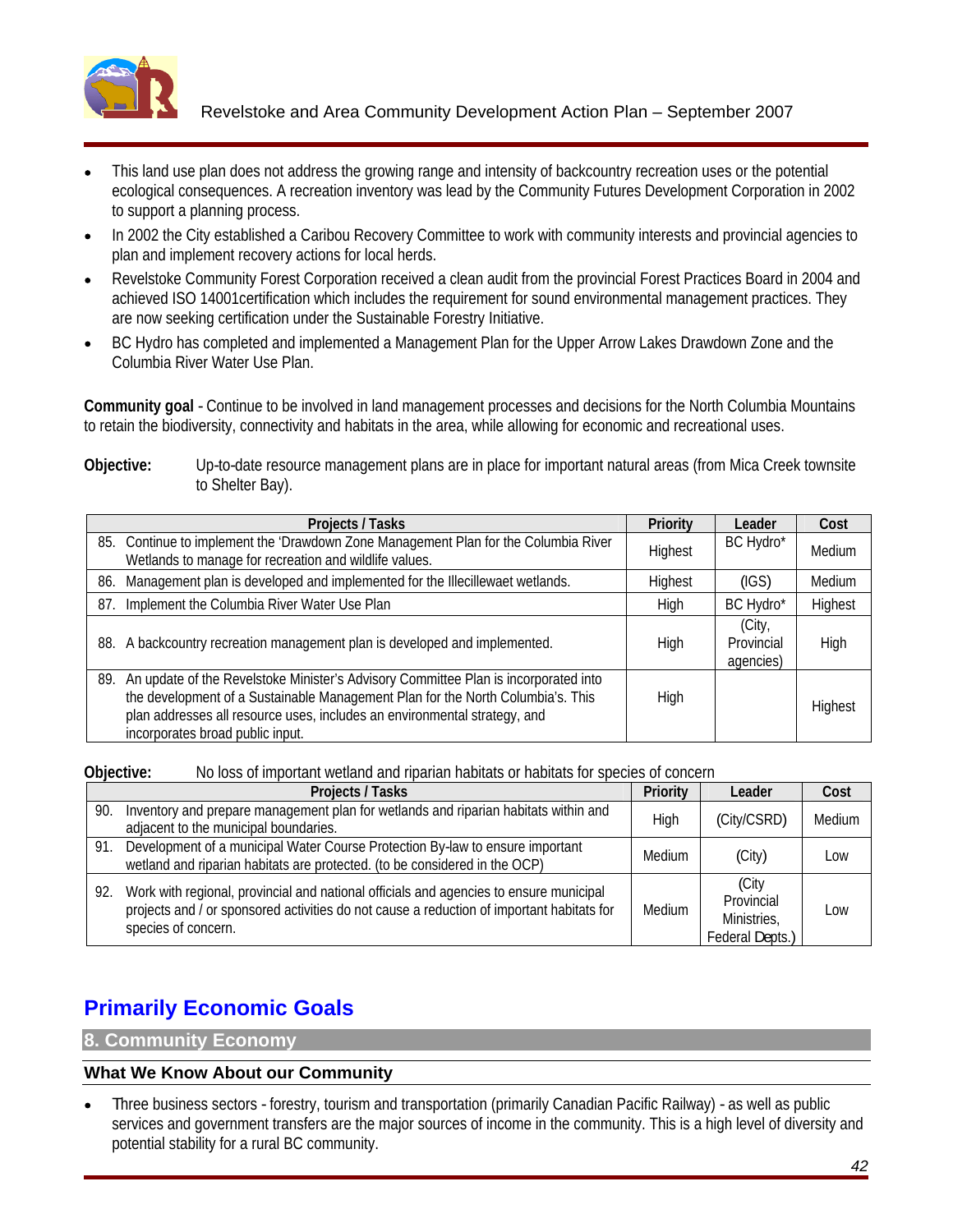

- Low unemployment, increasing property values, more than a doubling in building permits over the past 2 years (from \$5 million to \$13 million), a 3% real increase in community income since 2000 and a growing tourism sector indicate a growing community economy.
- The Revelstoke Mountain Resort will transform the economy over time. In 2007, its first year, the resort expects to invest  $$100$  million.
- 50% of 2007 community survey respondents describe the state of the economy as growing, in direct contrast with the 2000 survey when 50% described the economy as declining. As well, 25% more survey respondents would encourage people to start businesses in Revelstoke.<br>Education and training services, and tourism and hospitality received the highest ranking in the community survey as the
- most important economic sectors to develop.
- Affordable housing was identified by survey respondents.as the most important economic and employment issue needing attention.

- The Chamber of Commerce, Community Futures Development Corporation and a municipal Economic Development Commission provide a range of development services. The close partnership between Community Futures and the City was recognized with a provincial award in 2007.
- The total budget for these organizations is approximately \$1 million, with seven full-time and seven part-time staff.
- The Revelstoke Credit Union offers banking, lending and insurance services, and provides generous annual donations to various groups in the community.
- Credit service for small businesses is available through Community Futures and the Credit Union. Provision of equity is the only development support that is absent.
- The level of satisfaction in business support in Revelstoke has risen significantly in the last few years in the 2000 community survey, satisfaction with local business services was the lowest of the twelve services sampled; in 2007 business support had risen to the fourth highest and was the identified as the lowest priority for improvement.

**Community goal** - Maintain a diverse and strong economy.

#### **Objective:** Maintain business support services.

| Projects                                                                                                                                                                                   | <b>Priority</b> | Leade                        | Cost    |
|--------------------------------------------------------------------------------------------------------------------------------------------------------------------------------------------|-----------------|------------------------------|---------|
| 93. Continue business supports including the federal self-employment program, small<br>business loans and business facilitation                                                            | Highest         | CFDC*<br>City ED*            | Highest |
| 4. Continue to improve city hall's business and development friendliness by:<br>regular meeting of City and Chamber representatives<br>discussions with developers to streamline processes | Highes          | City ED*                     | Low     |
| 95. Continue to have open lines of communication with the community's large employers                                                                                                      | High            | City ED*                     | Low     |
| 96. Develop an inventory of community members with specific business skills                                                                                                                | High            | CFDC <sup>*</sup> City<br>ED | Lowest  |

### **9. Tourism**

- The natural environment, summer and winter recreational activities, history and heritage of the area, and location on the Trans-Canada Highway next to two National Parks provide opportunities for a significant and growing tourism sector. Sports events, music and cultural festivals, and four museums augment outdoor recreation activities.
- 50 'roofed' accommodation properties with 1,355 beds/rooms, 20 campgrounds with 978 sites, and 35 food and beverage establishments were in place in 2007.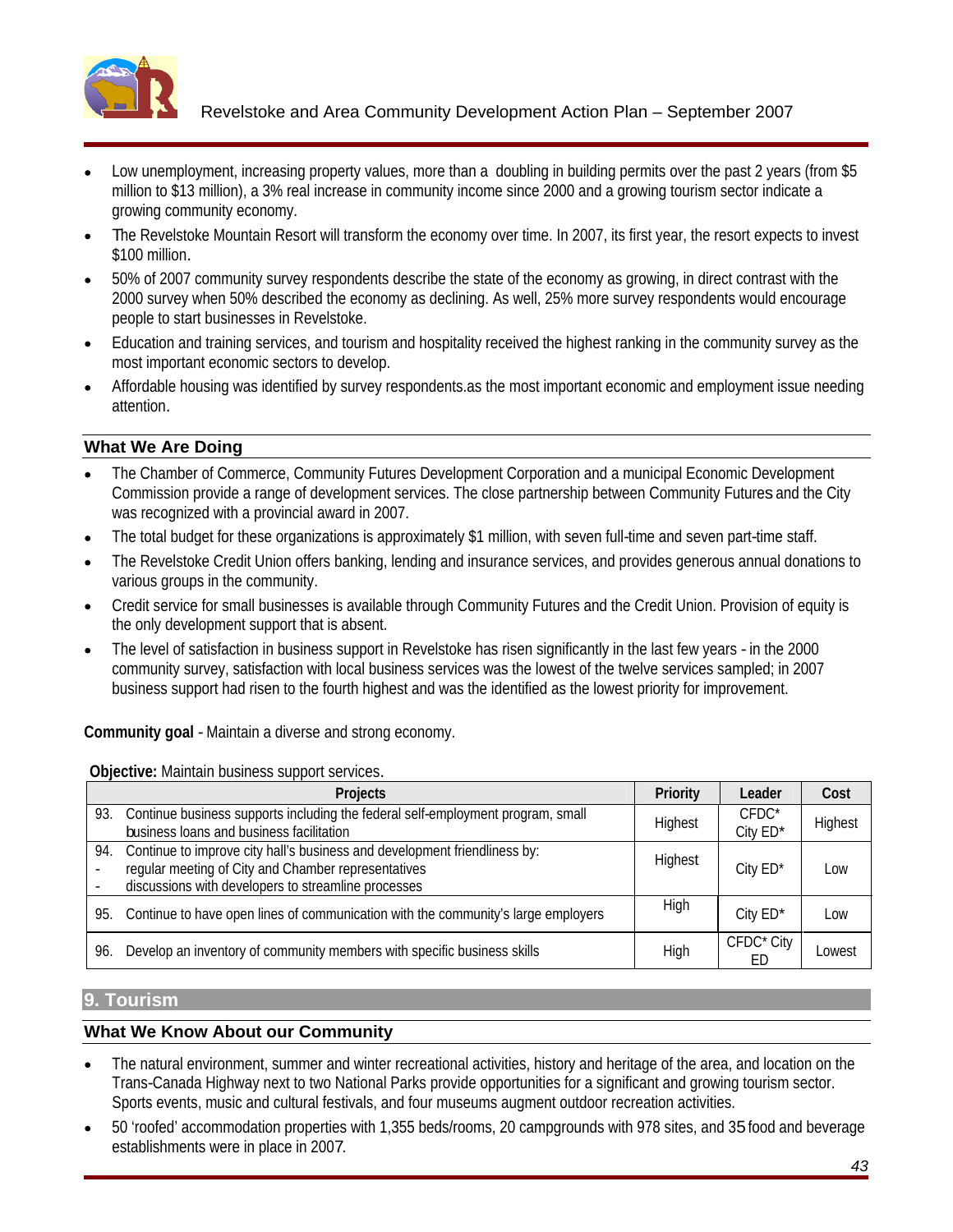

- 670 people were employed in accommodation and food services, and 115 in arts, entertainment and recreation in 2001, the most recent census information that is available.
- Income from the tourism sector is quite low relative to other sectors, compared to the level of employment. Many tourism jobs are entry level, and are part-time and/or seasonal. These positions create opportunities for youth and second household incomes.
- This sector continues to grow with hotel and motel room revenues increased 50% between 2000 and 2006.
- The Revelstoke Mountain Resort development will lead further expansion in this sector.
- Respondents to the 2007 community survey ranked this sector as the second priority for development, after education and training. They also identified the relatively low, seasonal wages in this sector were the second most important economic and employment issue needing community attention.

- Since l997, the City has maintained a tourism development strategy, implemented by a tourism development coordinator in partnership with the Chamber of Commerce.
- In partnership with community organizations the City is supporting expansion of tourism infrastructure including extension of Grizzly plaza, airport upgrade, walking/cycling trail extension (including Illecillewaet pedestrian bridge), Community Centre upgrade for conferences, performing arts centre, forestry museum, snowmobile chalet on Boulder Mountain, public art projects, Centennial Park facility upgrade, highway adventure centre.

**Community goal:** Build on the growing tourism sector by expanding marketing and promotion, improving infrastructure, developing new opportunities and increasing shoulder season visitation.

| Objective: Maintain and expand marketing and promotion activities. |
|--------------------------------------------------------------------|
|--------------------------------------------------------------------|

| Projects                                                                                                                                                                                              | <b>Priority</b> | Leade <sup>r</sup> | Cost        |
|-------------------------------------------------------------------------------------------------------------------------------------------------------------------------------------------------------|-----------------|--------------------|-------------|
| 7. Continue the funding plan for tourism marketing                                                                                                                                                    | Highest         | $City^*$           | <b>High</b> |
| 98. Continue multi-level winter/summer promotion including packaging                                                                                                                                  | Highest         | $CoC^*$            | High        |
| 9. Maintain communication between the tourism industry and the community                                                                                                                              | High            | $CoC^*$            |             |
| 100. Continue to profile Revelstoke as a festivals and events destination while<br>managing potential noise pollution                                                                                 | High            | CoC*/City ED*      | Low         |
| <sup>1</sup> 101. Explore joint promotion activities with Revelstoke Mountain Resort                                                                                                                  | High            | CoC*/RAA           |             |
| 102. Encourage increased diversity in tourism activity (eg. horseback riding, guided<br>outdoor activities near town, etc.)                                                                           | High            | (CoC)<br>(CFDC)    | Lowest      |
| 103. Continue to encourage merchants to extend hours of operation during summer                                                                                                                       | High            |                    | Lowest      |
| 1104. Update the conference package & actively market the community as a conference                                                                                                                   | Medium          | CoC                | Medium      |
| 105. Comprehensive review of all directional signage in and around Revelstoke<br>including highway sign with international activity symbols and event info, without<br>increasing the number of signs | Medium          | (City ED)          | Medium      |

**Objective:** Expand/improve community-wide tourism infrastructure

Note: Performance Centre creation, expanding the Forestry museum and public art installments are included in the arts, culture and heritage section

| TOJECTS                                                                               | <b>Priority</b> | Leader       | Cost    |
|---------------------------------------------------------------------------------------|-----------------|--------------|---------|
| 106. Develop and implement a tourism infrastructure development strategy for the      | Hiahes          | City ED*     |         |
| accommodation tax revenues.                                                           |                 |              |         |
| 107. Extend Grizzly Plaza                                                             |                 | $City$ $ED*$ | Highest |
| 108. Expand walking/cycling trails based on a comprehensive trail plan, including the | High            | City ED*/    | Highest |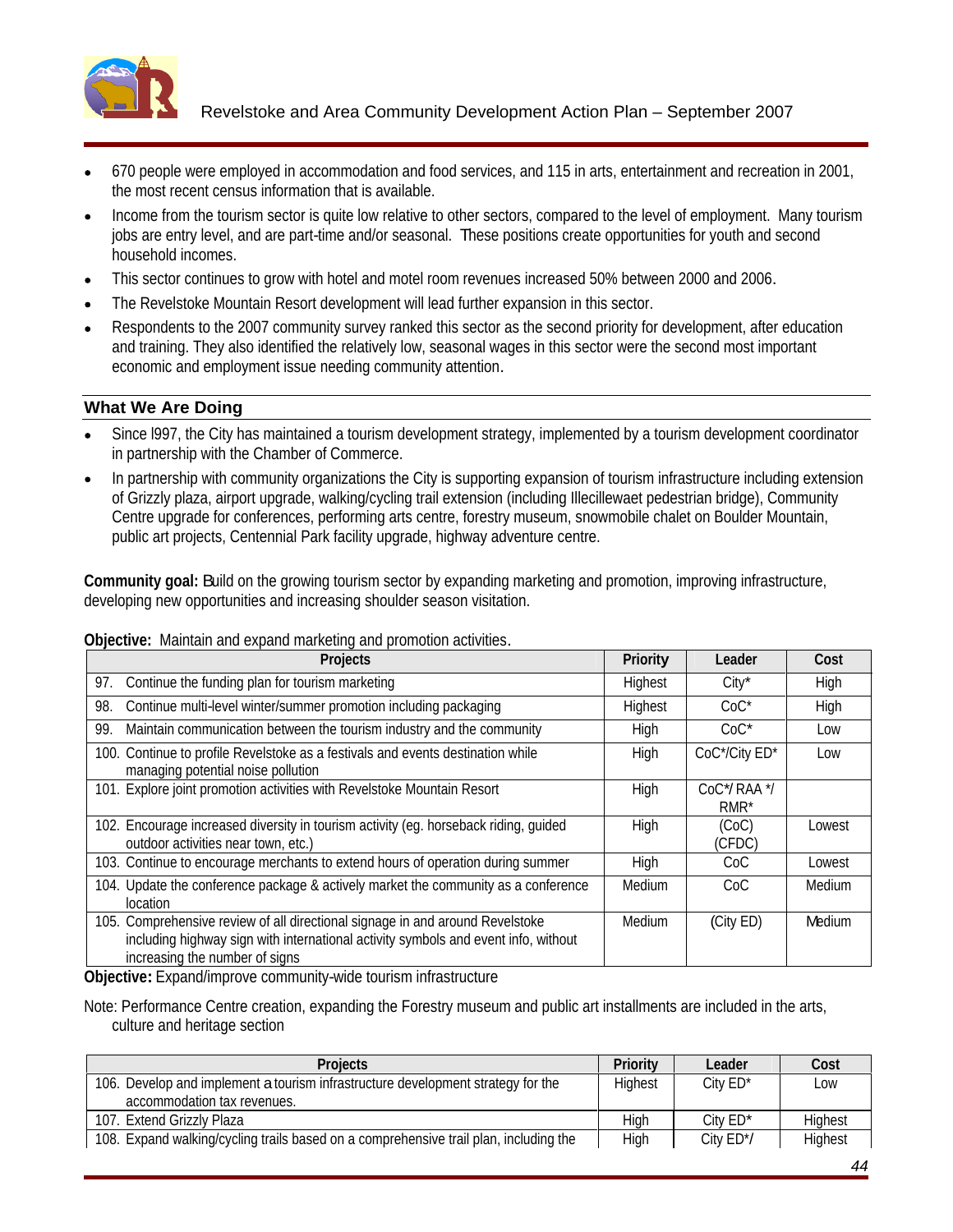

| Illecillewaet pedestrian bridge                                                                                                                                                                        |        | Rotary*                                |             |
|--------------------------------------------------------------------------------------------------------------------------------------------------------------------------------------------------------|--------|----------------------------------------|-------------|
| 109. Upgrade the Community Centre to better serve as a conference centre                                                                                                                               | High   | ∿ ∪uy ⊏∪ α<br>Parks & Rec*             |             |
| 10. Explore opportunities to build a multi-purpose facility at Centennial Park to serve<br>as an outdoor performing facility, sports changing facility and concession.                                 | High   | City Parks &                           | Highest     |
| 11. Complete the river trail system from the Highway 1 bridge to Centennial ball<br>fields. Examine alternate routes including along the banks of the Columbia River,<br>along Front or Third Streets. | Medium | (City Ed)                              | Low to High |
| 12. Establish a snowmobile chalet on Boulder Mountain                                                                                                                                                  |        | `itv FD<br>Snowmobile<br>Club/ Society |             |
| 13. Expand the public art installments                                                                                                                                                                 |        |                                        | Medium      |
| 114. Explore options to create an adventure centre on Highway 1 as a focus for                                                                                                                         |        | City ED -                              | Highest     |

#### **Objective:** Develop tourism opportunities on Westside Road and on Lake Revelstoke

| $\sim$ $\sim$<br>___<br><b>Projects</b>               | <b>Priority</b> | Leader                     | Cost   |
|-------------------------------------------------------|-----------------|----------------------------|--------|
| 115. Maintain communications with provincial agencies | - 11 11 1       | City $ED^*$<br><b>CSRD</b> | Lowest |
| 116. OCP zoning to permit tourism uses                |                 | City Plan*<br><b>CSRD</b>  | Lowest |

#### **Objective:** Increase shoulder season visitation

| <b>PIUJECIS</b>                                            | $D - L - L$<br>Leader<br><b>Priority</b> | Cost |
|------------------------------------------------------------|------------------------------------------|------|
| 117. Create packages focused on the shoulder season        | $\sim$ $\sim$<br>◡◡                      | Low  |
| 118. Open park sites earlier in the year/later in the fall | $\sqrt{200}$ , $\sqrt{2}$ ,<br>BC Parks) |      |

# **10. Retail/services**

# **What We Know About our Community**

- 1,150 workers were employed in the retail and service sector according to the 2001 census. Approximately half are parttime or seasonal workers.
- Although the largest employment sector in the community, lower wages and intermittent work leads to a lower contribution  $\bullet$ to community income.
- The sector ranked third most important for development in the 2007 community survey. Environmental services were ranked as particularly important in the 2007 survey.
- There are three distinct commercial areas: the downtown core and its vicinity where most activity is currently concentrated, the 'gateway' area situated along the TCH at the western entrance, and the industrial park near the eastern access. The resort development at Mount McKenzie will create a fourth area, and the need to create balance amongst commercial areas.<br>78% of local residents indicated in a retail survey in 2006 that they shop out of town once per month or more. Reasons
- given were: items not available in town, price, selection, and part of a trip away.

### **What We Are Doing**

The Chamber of Commerce and the City provide support to the retail sector.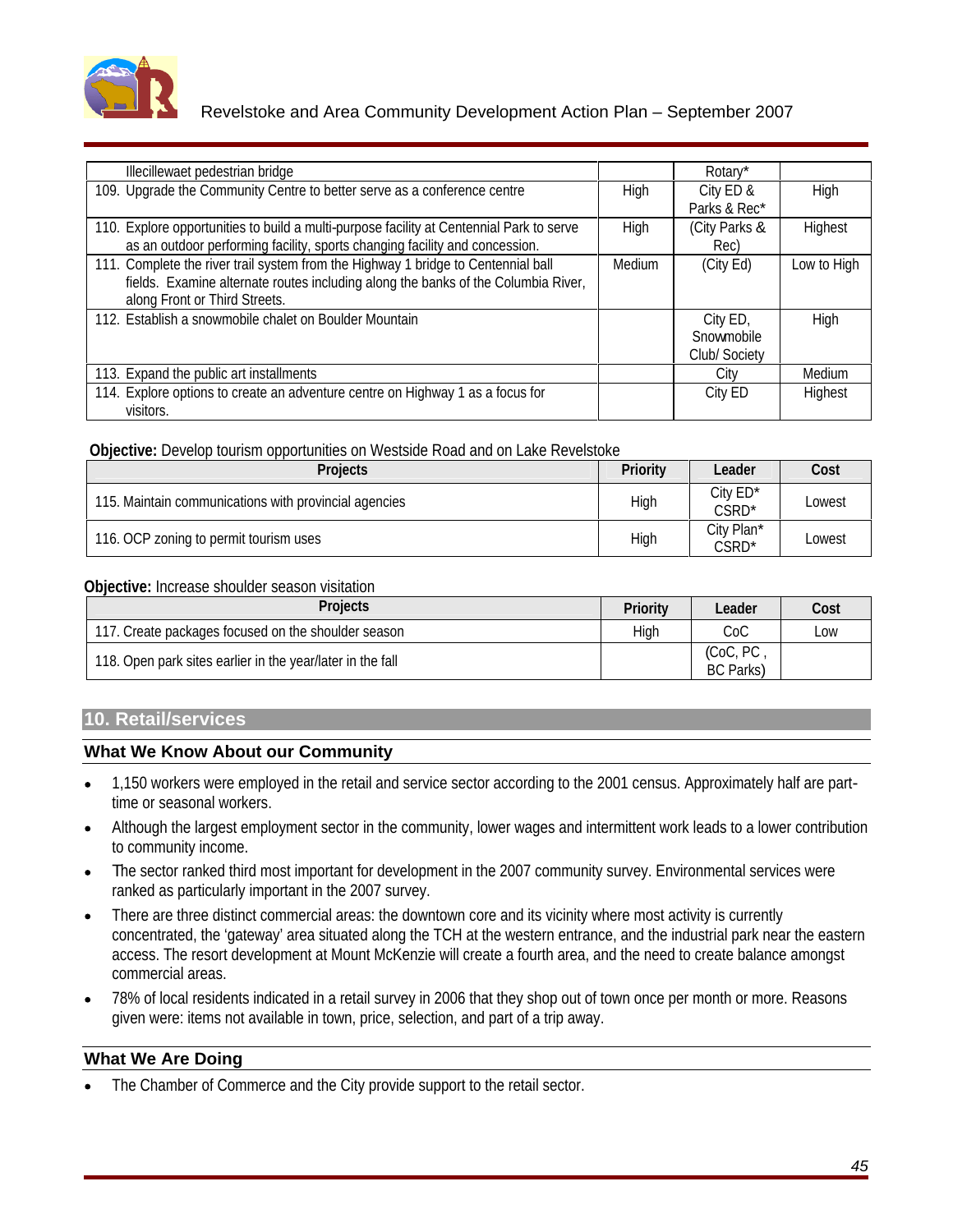

A comprehensive retail strategy completed in 2006 identified opportunities to increase business activity and improve service attitudes. Business owners expressed strong interest in bringing in new shops and businesses, further downtown beautification, improved parking, and extended shopping hours.

**Community Goal:** Implement the recommendations from the 2006 Retail Strategy.

**Objectives/Indicators:** To be defined with the retail sector

**Note:** The retail strategy has just been completed and actions have not yet been prioritized. An action table will be added to this plan once actions are prioritized. Actions should include retaining affordable shopping opportunities.

#### **11. Forest Sector**

### **What We Know About our Community**

- Forestry and wood manufacturing is the largest industrial sector employer with 450 workers.
- Downie Timber Sawmill is the main wood manufacturer and employer with both a sawmill and value-added processing plant, Selkirk Specialty Woods. A number of smaller sawmilling operators, a pole plant operator, cedar shake/shingle cutters and independent logging, hauling, road building, forest management services and silviculture contractors operate in the community.
- In l993, the City of Revelstoke, in partnership with three local sawmills, formed the Revelstoke Community Forest Corporation and took responsibility for managing a Tree Farm License on public land, a unique entity in the province.
- The sector has weathered several international marketplace challenges in recent years, with the high Canadian dollar and a drop in housing starts as the current issues. Continuing local challenges are managing habitat for threatened mountain caribou and air quality impacts from the local wood waste burners.
- In the 2007 community survey forestry was ranked as the seventh most important economic sector, down from second in 2000. Almost 40% of respondents ranked value-added wood manufacturing as in important economic activity needing attention.
- Almost 40% of respondents to the community survey flagged sustainable forestry practices as one of the most important environmental factors needing attention- the 4<sup>th</sup> highest priority.

# **What We Are Doing**

- The Revelstoke Forest Workers Society maintains open communication between the forest sector, community and government and supports high quality training for local forest workers.
- The City and Revelstoke Community Forest Corporation are working with UBC to find profitable uses for the abundant low quality hemlock in the region.
- Forest industry representatives are active in mountain caribou recovery activities.
- Major forest companies have achieved forest product certification, and continue to explore higher levels of certification.
- Downie Timber is planning to decommission its beehive burner in 2007.

**Community Goal:** Retain a strong forest sector by continuing to implement safe, sustainable forest practices and explore opportunities to add value to products.

**Objective:** Maintain support for the forest sector within the community.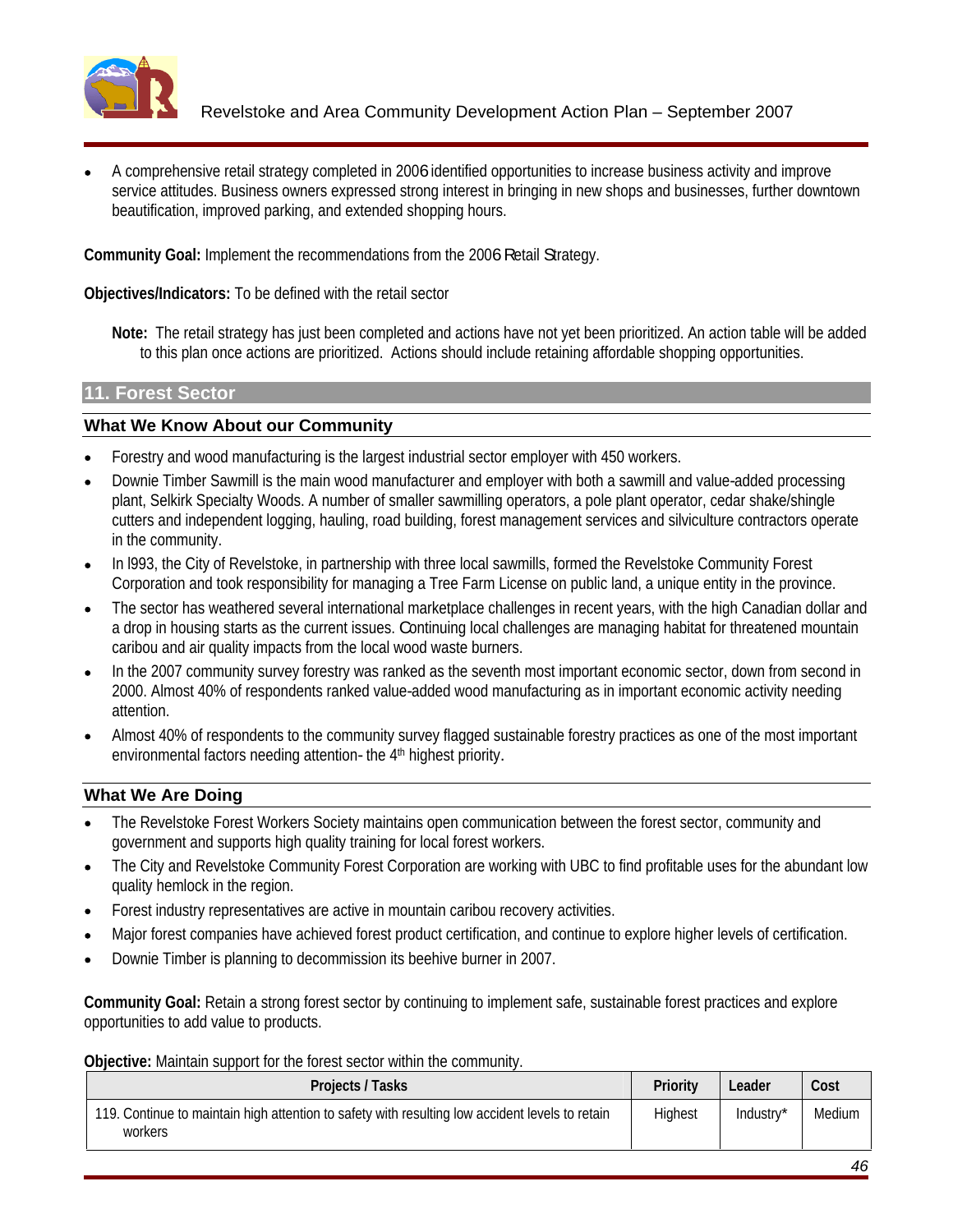

**Objective:** Expand utilization of local timber volumes and products.

| <b>Projects / Tasks</b>                                                                       | Leader                                                        | Cost                  |
|-----------------------------------------------------------------------------------------------|---------------------------------------------------------------|-----------------------|
| 122. Continue to explore opportunities to use hemlock and other under-utilized materials (eg. |                                                               | $City$ $ED^*/$ Medium |
| for bioenerr                                                                                  | lndustrv*                                                     |                       |
| 123. Encourage use of local wood products in local construction projects                      | . Industry*/                                                  | Lowest                |
|                                                                                               | (CFDC)                                                        |                       |
| 124. Encourage value-added wood manufacturing                                                 | City ED*   Lowest<br>the contract of the contract of the con- |                       |

### **Objective:** Ensure readiness for extreme weather events

| <b>Projects / Tasks</b>                                                                                                                               |  | Priority Leader Cost |
|-------------------------------------------------------------------------------------------------------------------------------------------------------|--|----------------------|
| 125. Maintain high wildfire preparedness                                                                                                              |  | Industry* Lowest     |
| 126. Ensure road infrastructure and use is suitable for extreme weather events including<br>increased avalanche occurrence and heavy rainfall events. |  | Industry* Medium     |

# **Primarily Social Goals**

**12. Safety and Emergency Services** 

- 95% of the community survey respondents felt safe in the community, and almost 100% of respondents felt safe in their homes, a slight improvement from 2000 when 89% felt safe in the community and about 94% felt safe at home.
- From 1999-2004 total serious crime rate dropped by 22.7%. Crime levels are relatively low, excepting for youth property crimes, spousal assault and non-cannabis drug offenses which are slightly higher than provincial averages.
- The Community Response Network, an organization that trains and supports citizens to identify adult abuse has noted a rising number of incident reports.
- Slightly over half of the 2007 community survey respondents reported that they, their family or a close friend had experienced crime in the past three years. Theft and vandalism are most frequent, followed by physical assault and substance related crimes.
- Community safety generally was not noted as an important community issue in the 2007 survey. Family violence was cited as the third lowest social priority compared to the second highest in 2000.
- Increased crime and the need for more policing are concerns raised by survey respondents about the resort development.
- Wildfires adjacent to Revelstoke in recent years have heightened concerns about risks to the community.
- The annual call volume for paramedics is now over 1000, up from around 600 in 2000. About 30% of these call-outs are for trauma, with a good portion being motor vehicle accident related.
- Citizens have continually been satisfied with fire protection and police services over the past decade. 2007 community survey respondents expressed the highest level of satisfaction for emergency services (police, fire, ambulance) of all services listed, with 85% being somewhat or very satisfied. Emergency services were the second lowest priority for improvement.
- Community Connections and the Ministry of Children and Family Development have identified the need for support for men experiencing and involved in violence.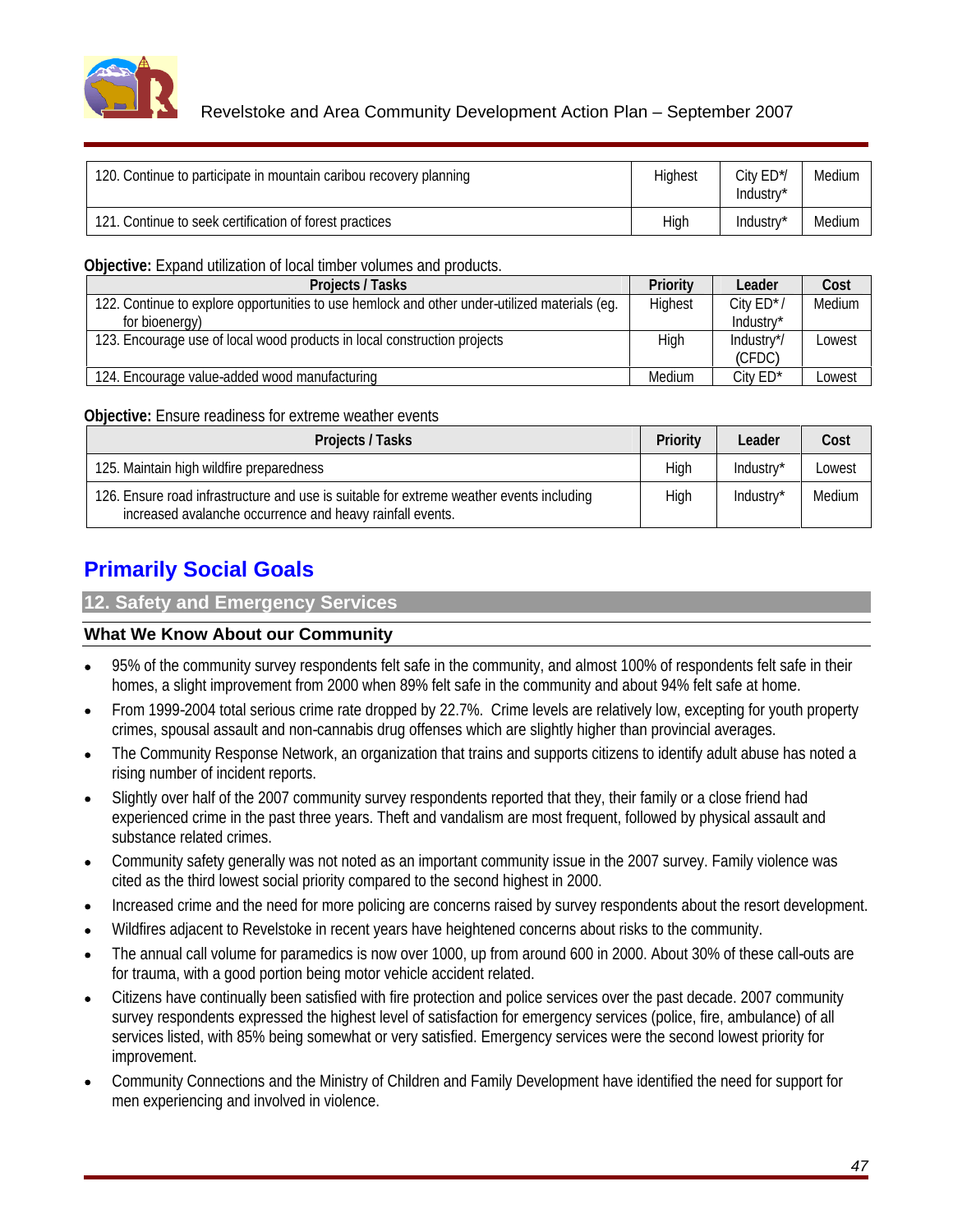

- Police services are provided by the local branch of the Royal Canadian Mounted Police under contract with the City with 20 full time officers and five auxiliaries. A special unit has been added to police high accident highway locations.
- The Revelstoke Fire Department has six paid members and 29 volunteers and provides service within the City and to some rural areas. The plan for Revelstoke Mountain Resort includes a site for a potential satellite fire station on resort lands. The contract of the contract of the contract of the contract of the contract of the contract of the contract of the contract of the contract of the contract of the contract of the contract of the contract of the con
- In 2006 the City commissioned a Community Wildfire Protection Plan and have created a Community Wildfire Committee to support implementation of the plan.
- The Revelstoke branch of the BC Ambulance Service has two paramedic staff on call 24 hours per day and nine part-time paramedic staff available – down from 13 in 2000. Two emergency vehicles are available and each has a capacity of three patients. A permanent facility is being sought for these services.
- The City has an Emergency Planning Committee involving all emergency organizations, and has, in partnership with CSRD, hired a coordinator.
- A local Search and Rescue Society provides emergency support, which is regularly called upon for motor vehicle accidents and backcountry rescues.
- The City funds Victim Support Services, the Women's Shelter Society runs Forsythe House with programs to assist women and children experiencing violence as well as the Community Response Network, and Community Connections offers counseling for children and families experiencing violence.

**Community goal** - Improve on the current high sense of safety in the community by continuing to address conditions that lead to violence and crime and by providing emergency services and services to support victims.

**Objective:** Maintain availability of services for policing, fire protection, search and rescue and ambulance, with expansion as needed. And a structure of the control of the control of the control of the control of the control of the control of the control of the control of the control of the control of the control of the control of the control of

| <b>Projects</b>                                                                        | <b>Priority</b> | Leadr                |         |
|----------------------------------------------------------------------------------------|-----------------|----------------------|---------|
| ". Continue policing, fire protection and search and rescue services to meet existing  | Highest         | City*, RCMP* Highest |         |
| community needs                                                                        |                 | Search & Rescue*     |         |
| 128. Establish additional fire protection services for the resort area                 |                 | RFD/RMR*             |         |
| 129. Stabilize paramedic staffing and establish a permanent base location              |                 |                      | Highest |
| 130. Monitor population growth and visitor levels, and crime incidents to identify and | طحنل            | City, RCMP           |         |
| implement needed service expansion as population and visitations grow.                 |                 | Search & Rescue      |         |

**Objective:** Expand emergency preparedness and wildfire protection activities

| Projects / Tasks                                             | Priority | Leader  | <b>Cos</b> |
|--------------------------------------------------------------|----------|---------|------------|
| 131. Revitalize the emergency preparedness program by:       | Highest  | RFD     |            |
| Continuing to retain a coordinator                           |          |         |            |
| Updating the community preparedness plan                     |          |         |            |
| Implementing mock-up exercises                               |          |         |            |
| 132. Implement the community wildfire protection plan        |          |         |            |
| 133. Encourage households to practice emergency preparedness |          | $- - -$ | Lowest     |

#### **Objective:** Reduce family, spousal and relationship violence and abuse

| <b>Projects</b>                                                                   | Priority Leader Cost |       |             |
|-----------------------------------------------------------------------------------|----------------------|-------|-------------|
| 134. Continue counseling services for children and families experiencing violence |                      |       | Medium,     |
| 135. Continue Victim Support Services                                             |                      | City* | Medium      |
| 136. Continue the Women's Shelter                                                 |                      | ៴៴៶៴  |             |
| 137. Continue the Community Response Network                                      |                      |       | WSS* Medium |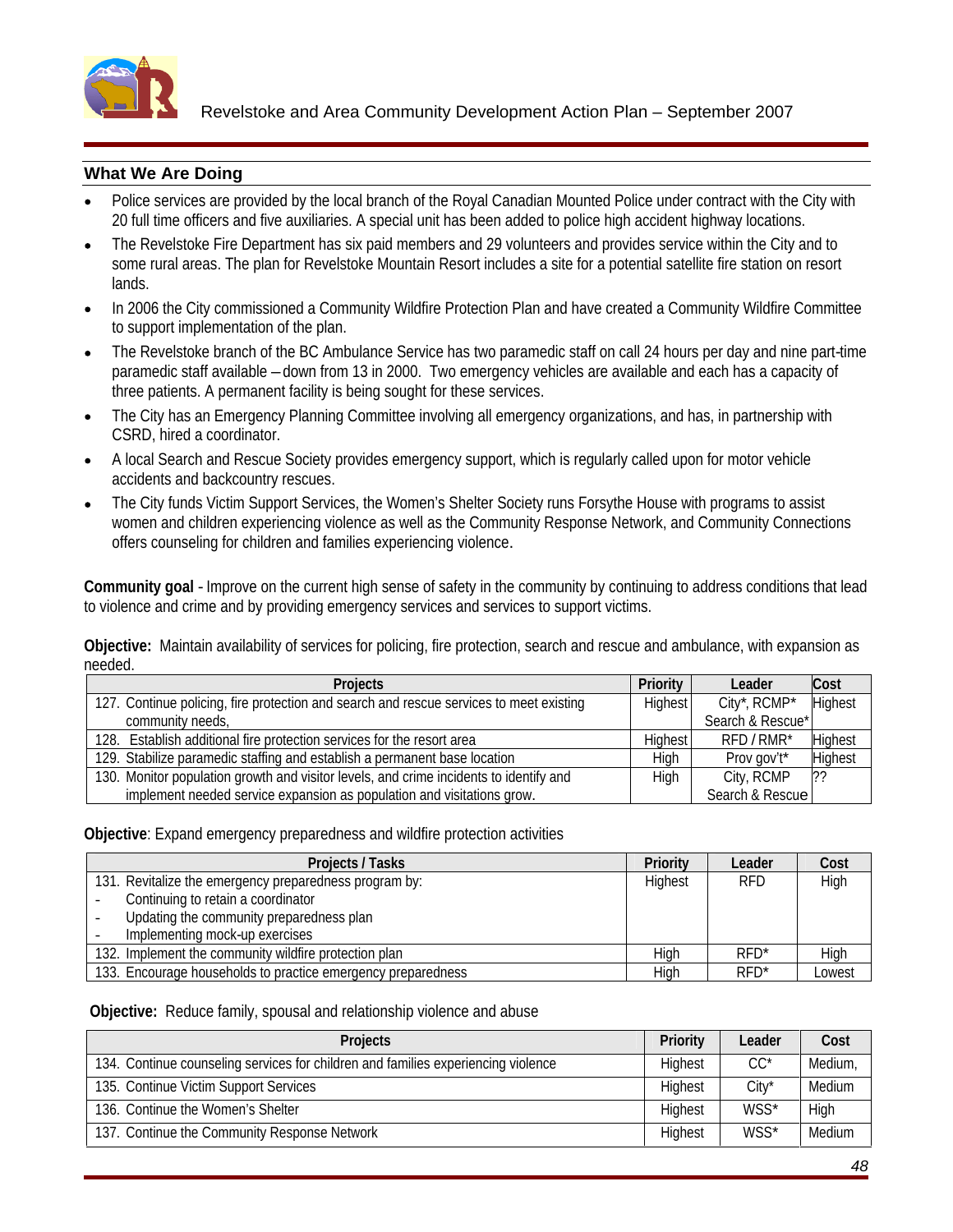

Note: Substance abuse related projects are listed under b) Substance Abuse. Elder abuse related projects are listed under e) Health, Medical and Wellness

# **13. Health and Wellness**

# **Meeting basic needs**

- In the last year, price increases have occurred nationally for mortgage interest costs, homeowner's replacement costs,  $\bullet$ food purchased in restaurants and gasoline. Rental housing costs have also increased locally.
- There are several indicators of increasing hardship for a certain portion of the population: use of the local food bank has risen dramatically since 2001 and there are growing waiting lists for all subsidized housing in the community.
- In 2005 an affordable housing study estimated there are at least 250 families and individuals experiencing 'core housing need' – meaning they were paying more than 30% of their income on housing.<br>2004 income tax returns indicate the following households fall below the low-income cut-offs used by the federal
- governemnt to define low-income families:
	- 50 couples with no children and median annual income of \$12,100.
	- 60 couples with 80 children and median income with two children of \$21,400.
	- 160 lone parents with 230 children and median income for two children of \$14,900.
	- 370 individuals with median income of \$9,900.
- The percent of Revelstoke's population receiving income assistance is less than provincial averages. Single individuals receive assistance at a roughly 20% higher rate than the provincial average.
- In 2007 186 residents were receiving provincial disability pensions. Many of these individuals live in poverty, particularly recently as housing costs have increased.
- The proportion of low income families is almost half the provincial average using a measure of spending more than 20% of the average family on food, clothing and shelter.
- Employment Insurance recipients as a percent of the total population is chronically higher than provincial averages due to the seasonal nature of the main employment sectors (tourism, forestry and transportation – in September the annual average for Revelstoke was 4.5% when the provincial average was 2.7%
- Recent food bank client information provides more insights into who is struggling to make ends meet in the community:
	- Most food bank users are single people, with the remaining being equally lone- and two- parent families and couples with no children.
	- Major income sources of clients are almost equally social assistance, employment and provincial disability support, with a much lower level from pensions.
	- Aboriginal people use the food bank at 10-fold higher rates than their representation in the community population.
	- The vast majority are renters, with some living in public housing and close to half pay more than 50% of their income on rent, with 1 in 5 having faced eviction recently.
- 36% of respondents to the 2007 community survey identified access to basic food, shelter and clothing as an important social issue needing attention – making this the  $4<sup>th</sup>$  highest priority. Child poverty was ranked  $6<sup>th</sup>$  with 19% of responses.
- The 2007 community survey revealed that lower income households were more likely to experience social isolation. Low income families were also the likeliest to describe their family situation as "messed up" (26%) and have difficulty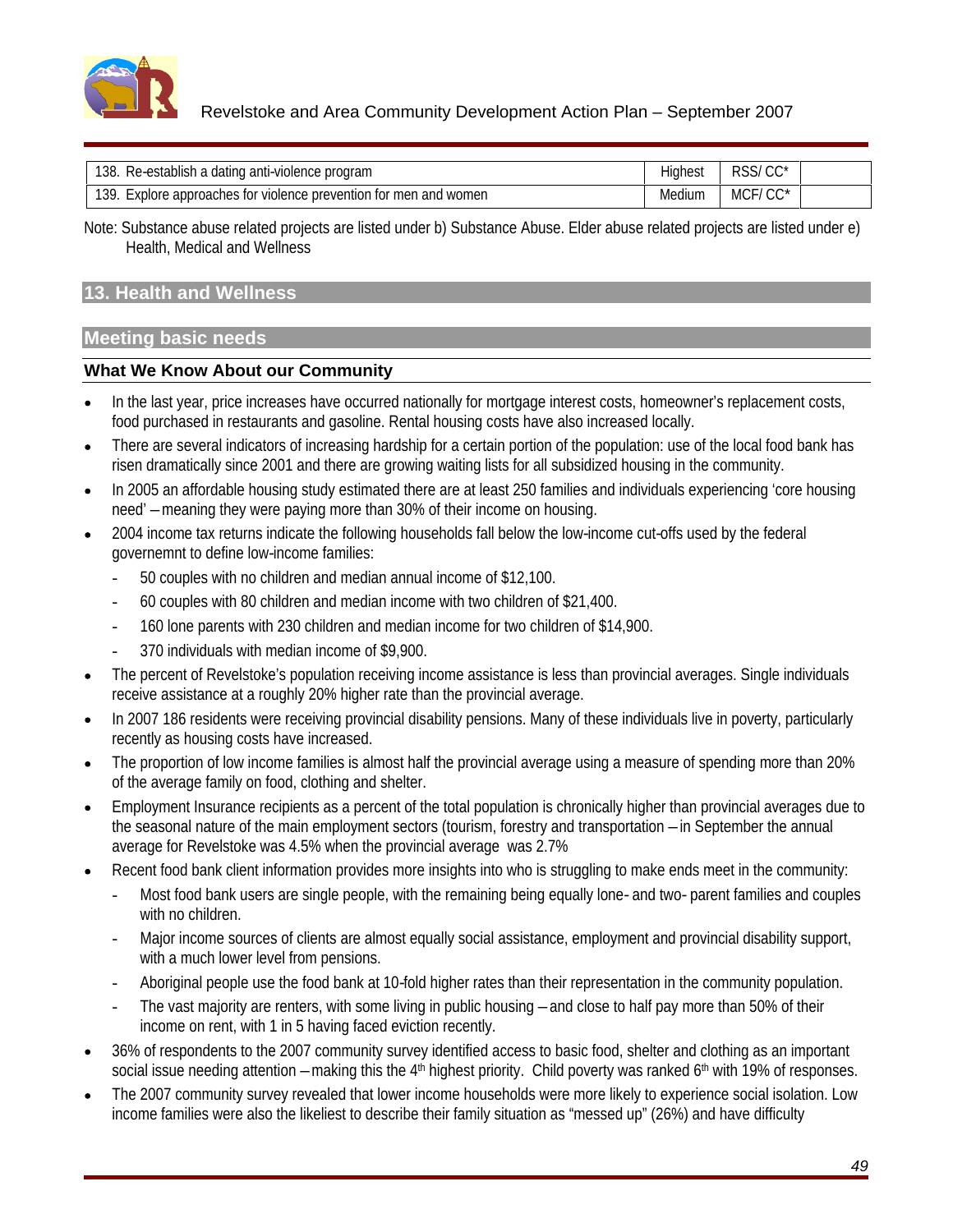

accessing recreation due to cost. Low income households were much more likely to select "Access to basic food, shelter and clothing" as a priority social issue.

- With new eligibility requirements and accounting procedures for income assistance, there is concern among social service providers that some people are 'falling through the cracks'.
- Literacy and employment support providers identify reliable transportation as a key factor that limits the potential for low income families to access services and retain employment.

# **What We Are Doing**

- Since the closure of the Ministry of Human Resources office in 2001, there are few services in the community for people facing emergency financial or housing situations. For those 2007 community survey respondents who were, or had anyone close to them as recipients of income assistance or social services support, over 68% were somewhat or very dissatisfied with income assistance, and almost 62% were somewhat or very dissatisfied with social service support.
- Community Connections Outreach Program runs the food bank, community garden and community kitchen, provides baby bundles and promotes other community activities to support families living in poverty. An Advocate position that supported individuals and families to access services has been reconfigured to a Social Justice Advocate position with new approaches to support citizens to meet needs.
- Some schools provide food programs for children living in poverty.
- Churches are active in supporting those in need, with two lunch programs.
- The Women's Shelter assists women and families in crisis to meet their immediate needs.
- A new Awareness and Outreach Program for people living with mental disabilities is sponsored by Interior Health and runs primarily with volunteers.
- The Seniors Association is implementing new programs to support seniors to meet their basic needs.

**Community goal** - Increase the wellness and sense of belonging of citizens coping with poverty, mental health challenges or social isolation.

#### **Objective:** Support all citizens to access healthy foods.

| Projects / Tasks                                                                                                                                      |         | Priority   Leader                     | <b>Cost</b>       |
|-------------------------------------------------------------------------------------------------------------------------------------------------------|---------|---------------------------------------|-------------------|
| 140. Continue the community food bank/garden/kitchen and outreach program                                                                             |         |                                       |                   |
| 141. Continue and encourage further church sponsored soup/lunch programs.                                                                             |         | Highest Churches*   Low               |                   |
| 142. Continue Meals on Wheels program and Seniors Helping Seniors and Helping Hands<br>programs                                                       | Highest | $SCA*$                                | Medium            |
| 143. Expand school breakfast/lunch programs to all schools                                                                                            |         |                                       | Schools*   Medium |
| 144. Monitor opportunities to relocate the food bank to a permanent site with universal<br>accessibility (no stairs) and take action when appropriate | Hiah    | $CC^*$                                |                   |
| 1 145. Grocery stores should expand single person sized portions, particularly meats.                                                                 |         | Medium   (Grocery   Lowest<br>stores) |                   |

**Objective:** Citizens have equal access to the resources, employment, services and opportunities they require to meet their basic needs. The contract of the contract of the contract of the contract of the contract of the contract of the contract of the contract of the contract of the contract of the contract of the contract of the contract of t

| <b>Projects / Tasks</b>                                                                 | <b>Priority</b> | Leader                          | Cos.   |
|-----------------------------------------------------------------------------------------|-----------------|---------------------------------|--------|
| 146. Continue programs and services for developmentally disabled citizens               |                 | $\Omega$                        | Hiahe  |
|                                                                                         |                 | $\bigcap$ D $\bigcap^*$<br>ULDU |        |
| 147. Provide points of contact for citizen concerns about local, federal and provincial | <b>Highes</b>   | $\sim$                          | Medium |
| cluding computer access of issues other than employment topics.<br>Prvices, including J |                 |                                 |        |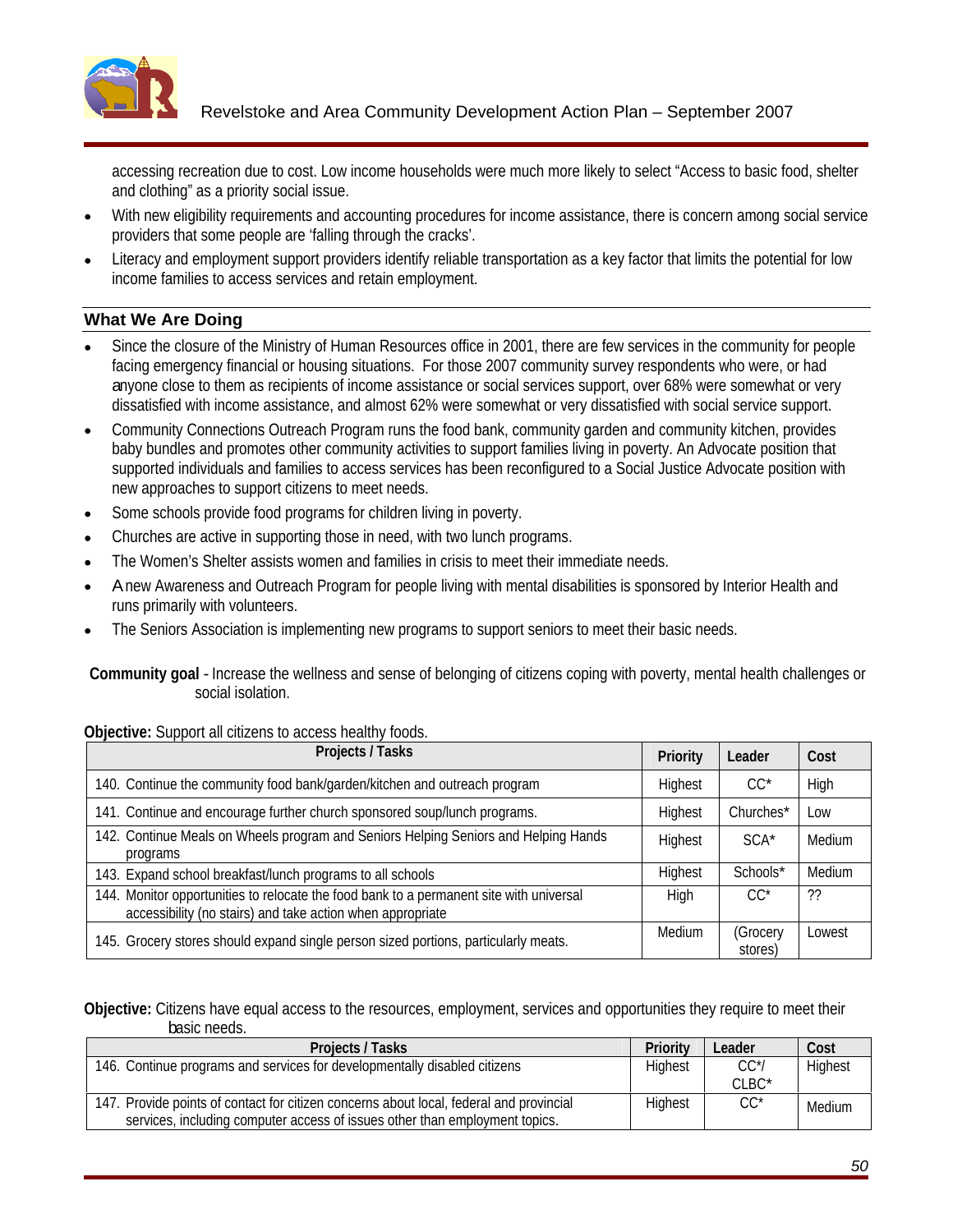

| <b>Objective:</b> Citizens have at least one source of family, friend or professional support in the community.                 |        |             |
|---------------------------------------------------------------------------------------------------------------------------------|--------|-------------|
| <b>Projects / Tasks</b>                                                                                                         | Leader | Cost        |
| 148. Continue the community food bank/garden/kitchen and outreach program                                                       |        | Medium      |
| 149. Continue the awareness and outreach program for citizens with mental health                                                | IHA*   | <b>Fill</b> |
| 150. Continue the lifeskills worker                                                                                             |        |             |
| 151. Continue the summer entertainment in the Plaza, and explore ways to offer free<br>entertainment at other times of the year |        | Medium      |
| 152. Explore options for social activities for single people                                                                    |        |             |

### **Objective:** Provide services to meet short-term, emergency needs

| <b>Projects / Tasks</b>                                                                                         | <b>Priority</b> | Leader                                                                                                    | Cost   |
|-----------------------------------------------------------------------------------------------------------------|-----------------|-----------------------------------------------------------------------------------------------------------|--------|
| 153. Develop local, collective solutions (eg. homeless shelter, allocated emergency                             | <b>Lliah</b>    | $CC^*/WSS$                                                                                                | $\sum$ |
|                                                                                                                 |                 |                                                                                                           | LUW    |
| funde ate                                                                                                       |                 |                                                                                                           |        |
| the contract of the contract of the contract of the contract of the contract of the contract of the contract of |                 | Churche:<br>. <b>.</b><br>the contract of the contract of the contract of the contract of the contract of |        |

Note: The Housing and Transportation sections include actions to improve these services for people struggling to meet their basic needs. The Solid Waste Management/Recycling section includes an action to create a 'free store' for furniture, and other items that are not currently recycled in the community.

### **Healthy lifestyles**

### **What We Know About our Community**

- Almost 93% of respondents to the 2007 survey consider the general well being of the people in their households to be stable or improving, almost the same result as in the 2000 survey.
- For infants, the mortality rate and incidence of low birth weights, which increases health risks for children, are close to or better than the provincial rate.
- The hospitalization rate for children 0-14 years old is lower than the provincial rate for respiratory diseases, but almost double the rate for injuries and poisoning. Teen pregnancy and birth rates are close to the provincial rate. For 2004/05 the hospitalization rate for youth 15-24 years old is more than double the provincial rate.
- From 2000-2004 there were slightly more deaths in total than expected compared to provincial rates. Mortalities from diseases of the arteries (9 deaths) and motor vehicle accidents (9 deaths) occurred at more than two times the provincial rates. The contract of the contract of the contract of the contract of the contract of the contract of the contract of the contract of the contract of the contract of the contract of the contract of the contract of the con
- Health professionals indicate community members reflect the national 'crisis' in child and adult health issues related to excess weight such as Type 2 diabetes. Diabetes was the fourth highest cause of death in Revelstoke from 2000-2004.
- Responses to the 2007 community survey show about 32% of local citizens experience levels of personal stress or frustration they didn't feel they could handle. This is down from about 40% in 2000. The major sources of stress are personal or family finances, health problems and workplace problems.
- Eighty percent of the survey respondents had someone to turn to, with family and friends being the main sources of support. Almost 27% of survey respondents sought professional help. Half the respondents had used these supports one to three times in the past year, while slightly over 20% turned to their support systems more than 10 times in the past year.

# **What We Are Doing**

- Provincially funded services offered through public health, the mental health clinic and the hospital promote healthy lifestyles through pre-and post –natal services, counseling and nutrition advice.
- Approximately every second year the community holds a Health Fair.
- The Screen Smart Committee is providing information and hosting events to encourage alternative family activities to 'screen time', especially physical activities.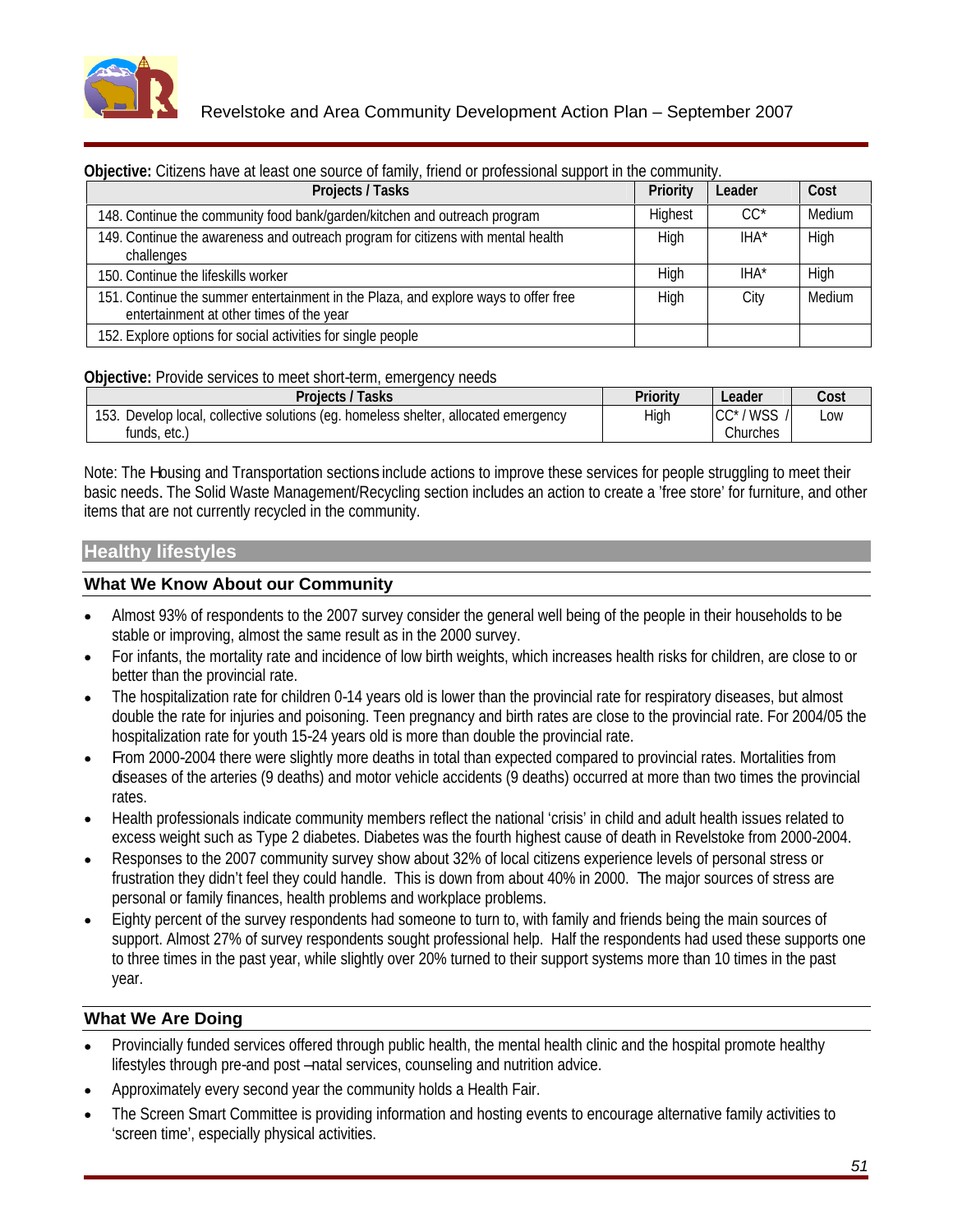

The School District has expanded healthy foods at the high school cafeteria and reduced junk foods in vending machines. The Parks and Recreation Department is shifting to healthier choices for the vending machines in the Community Centre.

**Community goal** - Promote and encourage healthy lifestyles to improve the health of all citizens.

**Objective:** Improve quality of life and reduce mortality rates from unnatural causes

| <b>Projects / Tasks</b>                                                                                                                                                    | <b>Priority</b> | Leader                       | Cost   |
|----------------------------------------------------------------------------------------------------------------------------------------------------------------------------|-----------------|------------------------------|--------|
| 154. Continue to promote alternative family activities to 'screen time'.                                                                                                   | Highest         | RSSC*                        | Low    |
| 155. Inform the community about the highest preventable sources of mortality<br>(heart/circulation-related, diabetes and motor vehicle accidents currently) and prevention | Highest         |                              |        |
| 156. Raise the profile and broaden the Community Health Fair, particularly to include<br>promotion of active, healthy lifestyles                                           | High            |                              |        |
| 157. Limit junk food sales in community and school facilities                                                                                                              |                 | City Parks and<br>Rec* SD19* | Lowest |
| 158. Implement community-based 'healthy lifestyle' days, e.g. Participaction and walk to work                                                                              |                 |                              |        |
| 159. Expand active, non-competitive sports programs at schools                                                                                                             |                 | <b>RTA</b>                   | Lowest |

# **Substance abuse**

### **What We Know About the Situation**

- Citizens see substance abuse as a significant community issue as indicated by the following responses to the 2007 community survey:
	- almost 40% cited problems with substance abuse in Revelstoke as negatively affecting them, their family, friends or co-workers;
	- 36% identified substance abuse as a reason for unemployment, the third highest ranking, and drug and alcohol counseling was listed as a factor that might have kept someone who was working out of town in the community; substance related crimes were reported as the fourth most common type of crime experienced by respondents, their
	- family, or close friends, the same ranking as in 2000;
	- 52% identified this factor as needing attention the second highest ranking; and
	- in somewhat of a contradiction, substance abuse was listed as the second lowest source of personal stress, by only nine individuals.
- In 2000 and 2007 the main forms of abuse were perceived by respondents to the community surveys as:

|                     | ∗חחחר<br>ZUUU     | $2007*$<br>ZUV I                         |
|---------------------|-------------------|------------------------------------------|
| Main form of abuse  | (426 respondents) | (122 respondents)                        |
| Alcohol             | <b>07 40/</b>     | 45.7%                                    |
| Marijuan:           | 5.6%              | 0.001<br>0.0%                            |
| Prescription drugs  | 0.9%              |                                          |
| Other illegal drugs | 22.40/            | 0.401<br>$\cdot$ $\cdot$ $\cdot$ $\cdot$ |
|                     | 0.1001<br>∪י ∪…ט  | 7.40/<br>4.70 /                          |

- Community health professionals also identify substance abuse as a major community issue, with services historically provided mainly for alcohol (58%) and cocaine (22%) abuse, with marijuana being somewhat less (12%), and prescription drug use also a concern. The School District also sees substance abuse as a significant community issue.
- Available statistics and health professionals from outside the community suggest the substance abuse level in the community may not be any more significant than in other communities:
	- Revelstoke ranks 30<sup>th</sup> (best) out of 78 Local Health Areas for "non-cannabis" drug offenses, with rates less than the provincial average.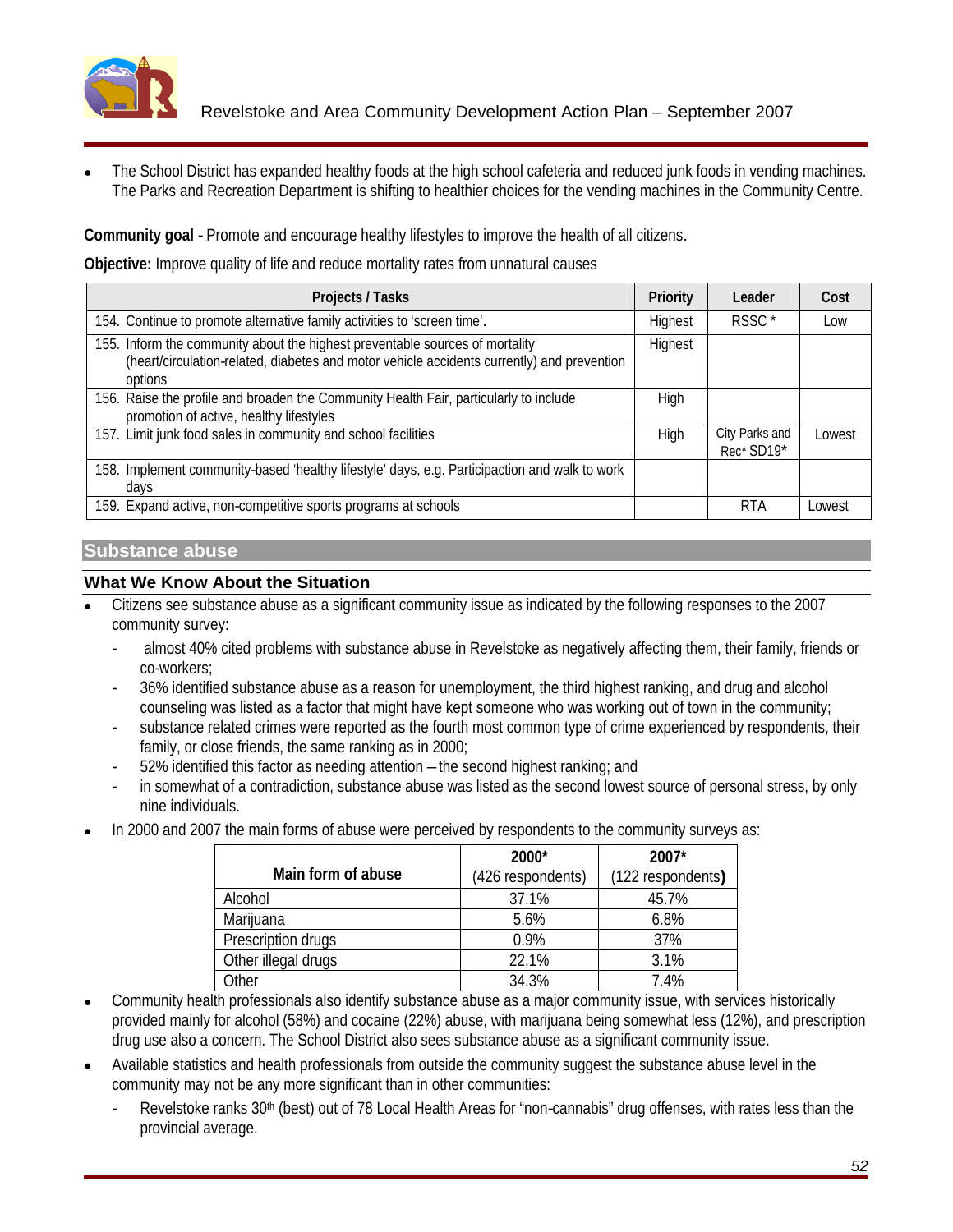

- 
- 
- Juvenile (age 12-17) "non-cannabis" drug offenses between2003 -2005 were zero.<br>Between 2000 and 2004 there were 22 alcohol-related deaths.<br>Between April 1st 2004 and March 31st 2005, per capita alcohol sales in Revelstoke provincial averages (with the qualification that high tourist areas may be overstated).

- A Drug and Alcohol Counselor who is funded by the provincial government through IHA is located at the hospital and works closely with the co-located Mental Health Clinic staff and fee-for-service psychiatrist. Approximately 150-200 clients are seen annually by the counselor. Historically 55% are employed and almost 60% are men.
- Most major employers have employee assistance programs that make referrals to counseling available in town.
- Detox services (usually 4-7 days) are available outside of the community, with the closest locations in Kamloops or Kelowna, but are inadequate to meet the demand.
- Approximately 20 individuals are referred for treatment by the substance abuse program locally; others attend independently. The local annual budget for treatment assistance through the provincial government is approximately \$3,000 – not enough for one month of treatment in most residential programs. Additional funds are sought on a case by case basis. Long waiting lists for access to detox and treatment exist.
- There is a School Prevention Worker at the high school funded through IHA.
- The DARE program, which encourages prevention of drug/alcohol use, has been delivered by the RCMP in grade 5 classes. The contract of the contract of the contract of the contract of the contract of the contract of the contract of the contract of the contract of the contract of the contract of the contract of the contract of the c
- Twelve substance abuse self-help/support groups meet every week, attended by an average of 10-15 people per session.

**Community Goal** - Recognize substance abuse as a major factor limiting the social and economic life of individuals, families and the community and act collectively to reduce abuse and support treatment.

**Indicators:** Alcohol related mortalities decline; community survey respondents report lower levels of abuse negatively impacting them, their family, friends and co-workers.

**Objective :** Increase community- wide awareness of the substance abuse situation, and establish community agreement to reduce substance abuse.

| Projects/Tasks                                                                                                                                                                       | <b>Priority</b> | Leaders | Cost   |
|--------------------------------------------------------------------------------------------------------------------------------------------------------------------------------------|-----------------|---------|--------|
| 160. Community-wide communication about substance abuse levels in the community, effects   Highest<br>on personal, family and community life and available treatment                 |                 |         | Low    |
| 161. Inform employers of the substance abuse situation in the community and resources<br>available to support workers to prevent abuse as well as access counseling and<br>treatment | <b>Highest</b>  | (CoC)   | Lowest |
| 162. Create community events around drug awareness week                                                                                                                              | Highe           |         | Lowest |
| 163. Adult singles substance free social events                                                                                                                                      |                 |         |        |

#### **Objective:** Continue, and where appropriate, proactively expand substance abuse prevention programs to meet identified needs.

| Projects/Tasks                                                                                                     |
|--------------------------------------------------------------------------------------------------------------------|
| 164. Continue full-time school-based prevention program at the high school and expand to the<br>elementary schools |
| 165. Continue the crystal meth prevention program with a community level profile                                   |

**Objective :** Enhance policing and enforcement of substance abuse related activities.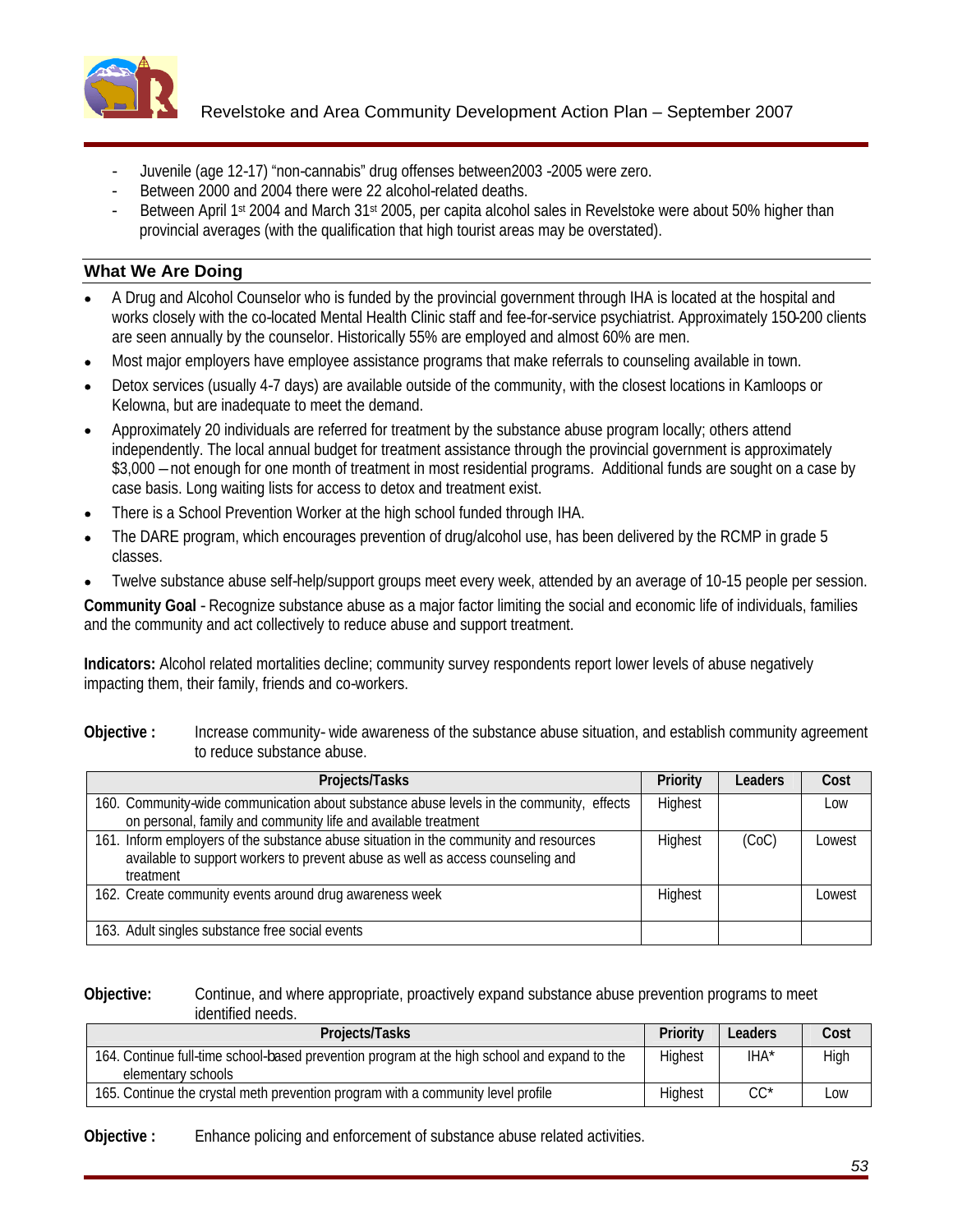

# Revelstoke and Area Community Development Action Plan – September 2007

| <b>Projects/Tasks</b>                                                                                                                            | <b>Priority</b><br>Leaders   | Cost |
|--------------------------------------------------------------------------------------------------------------------------------------------------|------------------------------|------|
| 166. Encourage enhanced policing of drug and alcohol related activities                                                                          | DOMD'                        |      |
| 167. Substance abuse related offenders to be required to enter intervention program and pay<br>fines to local programs (e.g. treatment programs) | /Attorne∨<br>Hiah<br>General |      |

#### **Objective:** Expand awareness of and access to counseling, detox and treatment services.

| <b>Projects/Tasks</b>                                                                                                     |                | <b>Priority Leaders</b>           | <b>Cost</b> |
|---------------------------------------------------------------------------------------------------------------------------|----------------|-----------------------------------|-------------|
| 168. Continue drug and alcohol counseling in the community                                                                | Highest        | I⊔∧*<br>$\mathbf{u}$              | Medium      |
| 169. Information campaign to increase awareness of barriers to access to detox and treatment   Highest<br><b>SAIVICAS</b> |                | IHA*                              | Low         |
| 70. Continue to advocate for increased access to regional detox and treatment services                                    | <b>Highest</b> | IHA*                              | Low         |
| 171. Hospital staff to be trained to handle detox and mental health patients                                              | Highest        | $\overline{\phantom{a}}$<br>(IHA) |             |
| 172. Life skills support to be available for individuals involved in substance abuse counselling                          | Highest        | (IHA)                             | Medium      |
| 173. Tuberculosis test to be available more frequently to expedite access to regional detox<br>services                   |                | (IHA)                             |             |
| 174. Home nurse support for in-home detox                                                                                 | Medium         | (IHA)                             |             |
| 175. Access to hospital acute care beds available for detox                                                               | Medium         | (IHA)                             |             |

#### **Objective:** Encourage responsible use

| Projects/Tasks                                                                                                                                                                   | <b>Priority</b> | Leaders                  | Cost |
|----------------------------------------------------------------------------------------------------------------------------------------------------------------------------------|-----------------|--------------------------|------|
| 176. Continue the municipal policy related to the sale of alcoholic beverages at community<br>events (e.g., sporting and cultural events)                                        | Highest         | City Events<br>Committee | Low  |
| 177. Continue community-based awareness (e.g. information in bars and pubs) program on<br>affects of alcohol and drugs during pregnancy and on fetal development.                |                 | CC*/SD19                 | Med  |
| 178. Encourage designated driver system at events                                                                                                                                |                 | City Events              | Low  |
| 179. Encourage ICBC program use and create incentives for designated driver program in<br>bars and pubs                                                                          |                 |                          |      |
| 180. Establish mentor programs for children and youth lacking positive role models                                                                                               |                 |                          |      |
| 181. Designate and promote a resource for event organizers to work with to encourage<br>alternative activities, focused on food and non-alcoholic things to do, and fund raising |                 |                          |      |

# **Health care services**

- The health care system in the community includes provincially funded services, private fee-for-service providers and volunteer groups.
- Provincial services in the community funded by the Interior Health Authority include:
	- **Queen Victoria Hospital** Offers services related to major trauma, maternity, minor elective surgeries, laboratory and radiology, physiotherapy, outpatient ambulatory care, nutrition, care for the elderly, respite and hospice with staffing of approximately 70 full-time equivalents. There are eight acute care beds and 45 long-term care beds. Visiting physicians provide specialized medical care. Maintaining a full staff of of nurses has been a challenge.
	- Public health services Provide pre- and post-natal services, parenting, school health, adult and seniors health services with one full-time and one part-time public health nurses, a health inspector and clerical support. Immunizations are also provided, as well as individual and group counseling on every aspect of health from nutrition to sexuality. A speech and language pathologist for pre-school children is co-located with the Child Care Society.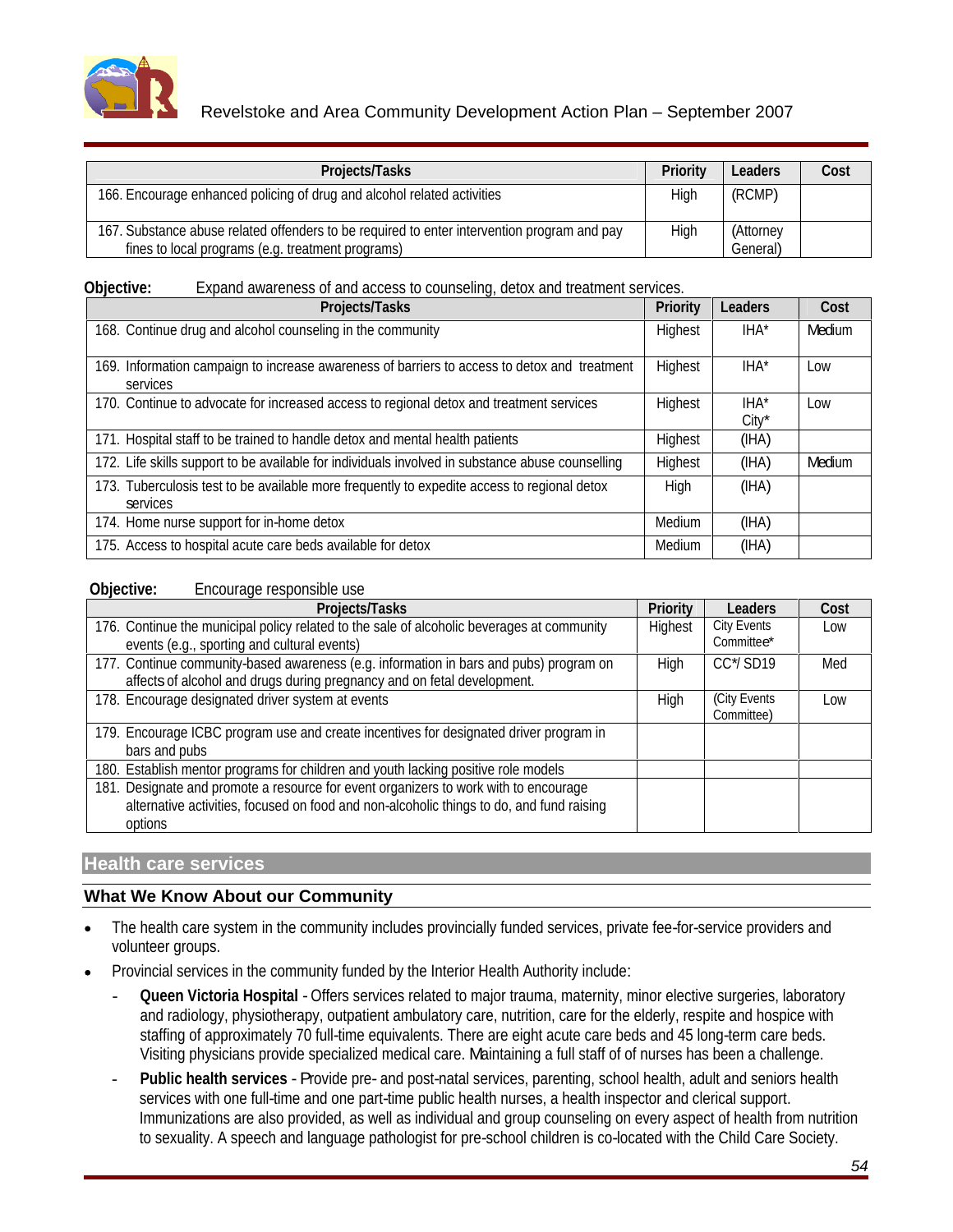

Dental health education and services, nutrition services, and health protection services are provided by IHA through staff from outside the community.

- **Mental Health Clinic** –Provide counseling and life skills support through one part-time counselor, one part-time social worker, and one part-time life skills worker. Child and youth mental health services are co-located with the Ministry of Children and Families.
- **Substance abuse counseling** Provides counseling with one full-time staff.
- **Selkirk Medical Clinic**  Houses eight physicians practicing general medicine, a laboratory, and a complement of nursing staff.
- Public health services, the mental health clinic, substance abuse counselor and a private fee-for-service psychiatrist are located at the hospital. Although services would be better located somewhere more accessible (e.g. downtown) and confidential, the benefit of the hospital location is its low rental costs. There has been a repeated call for a satellite office downtown to facilitate walk-in access.
- Independent health providers include three dentists, two chiropractors, one optometrist, a part-time hearing specialist and a part-time physiotherapist provide professional medical services from their private offices. Health care practitioners
- include seven massage therapists, and two acupuncturists.<br>An active volunteer hospice society provides respite and hospice support. A S.A.F.E.R. clinic (Sexual Awareness for Everyone in Revelstoke) provides sexual health counseling. Numerous volunteer support groups bring people with specific health challenges or experiencing bereavement together.
- Satisfaction with health care services has improved from 2000, when citizens were least satisfied with health care services of all community services. There is still a desire for improvement with access to doctors and hospital services ranking second and third out of 12 services in the survey, mental health and home care services ranking eighth and ninth. 2007 community survey respondents cited a need for a "walk-in" medical office and an overall improvement in health care services in Revelstoke.
- There is also a concern about the impact of Revelstoke Mountain Resort on health care services in the community 61% felt the resort would negatively impact Revelstoke with an increased demand on health care services and 81% felt there should be a high priority placed on taking action to reduce this negative impact.
- Access to services not available in Revelstoke is a major issue given the geographic location of the community, although this has been alleviated by a weekly medical health bus service.

# **What We Are Doing**

The City convenes a Mayor's Advisory Committee on Health Care Services to advocate for community health services.

**Community goal** - Enhance local health care services and assist citizens to access out-of-town care when needed.

| prodotto ottatogio timitang to pian for longon tommoodor                                                                                                        |         |                               |             |
|-----------------------------------------------------------------------------------------------------------------------------------------------------------------|---------|-------------------------------|-------------|
| <b>Projects/Tasks</b>                                                                                                                                           |         | Priority   Leaders   Cost     |             |
| 182. Maintain the Mayor's Health Services Advisory Committee                                                                                                    |         |                               | I owest     |
| 183. Continue the out-of-town medical bus service                                                                                                               |         |                               | Mediur      |
| 184. Improve the responsiveness and access to the medical equipment/aids loan cupboard                                                                          | Highest | (Red Cross) Lowest            |             |
| 185. Develop a shared understanding of the need for medical service expansion as the resort<br>develops, with timely implementation in response to growing need |         |                               | Lowest      |
| 186. Reinforce medi-vac services to ensure regional teams are available as needed and air<br>transport is facilitated                                           |         |                               | <b>High</b> |
| 187. Monitor 'no refusal' protocol for hospital transfers to ensure local citizens have access to  <br>health care as needed                                    |         |                               | Lowest      |
| 188. Clarify the future use of the Moberly Manor building                                                                                                       |         | $\mathbf{r}$                  | Lowest      |
| 189. Continue to monitor opportunities to establish a downtown health unit or satellite office                                                                  |         | Medium   (City/ IHA)   Lowest |             |

### **Objective:** Continue open communications with IHA to bring appropriate services to the community and initiate proactive strategic thinking to plan for longer term needs.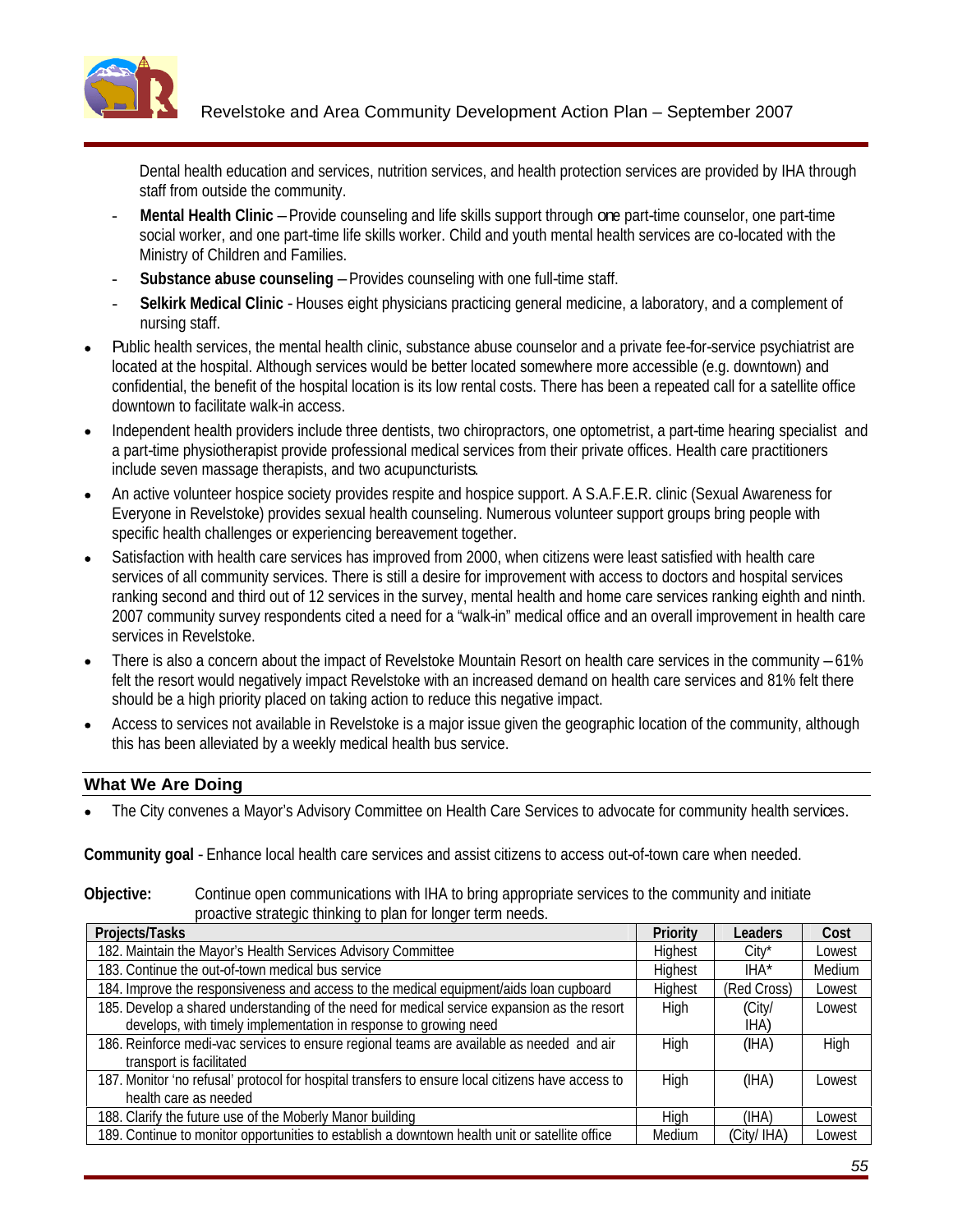

| for public health, mental health clinic and substance abuse counseling                     |        |                          |  |
|--------------------------------------------------------------------------------------------|--------|--------------------------|--|
| 190. Continue discussions to understand hospital staffing levels and acute care bed needs. |        | Medium (City/IHA) Lowest |  |
| 191. Monitor weather conditions and implement heat stress education & protocols before a   | Medium |                          |  |
| sustained heat wave occurs, particularly for high risk shut-ins.                           |        |                          |  |

Note: The Seniors section includes action to provide additional services for aging people with developmental disabilities.

# **14. Families, children and youth**

### **What We Know About our Community**

The type and number of households in the community in 2004 were:

| <b>Type of Household</b>                                                                                 | No. of Households   Percentage |                                                                                                                         |
|----------------------------------------------------------------------------------------------------------|--------------------------------|-------------------------------------------------------------------------------------------------------------------------|
| Couples                                                                                                  | 1.830                          | 53%                                                                                                                     |
| One person                                                                                               | ה ה                            |                                                                                                                         |
| Lone parent with children                                                                                | 450                            |                                                                                                                         |
| <b>TATLE</b><br>IUIAL<br>the contract of the contract of the contract of the contract of the contract of | 3.480                          | 100%<br>the contract of the contract of the contract of the contract of the contract of the contract of the contract of |

- In 2001 about 25% of the population 2,000 young people were between 5 and 24 years old. 975 were between ages 15 to 24
- 97% of 2007 community survey respondents thought it was important to be, and over 90% viewed Revelstoke as being, family oriented, similar to 2000.<br>46% of 2007 community survey respondents described their families as "thriving" (compared to 35% in 2000) and 46.5%
- as "managing" (compared to 55% in 2000). Conversely, low-income households were the likeliest (26%) to describe their family situation as "messed up". Nearly 48% of 2007 community survey respondents had family members living in Revelstoke other than those in their home.
- The demand for child care services continues to expand as new people arrive in town and the job market improves. Lack of child care is a reason cited for unemployment by 26% of 2007 community survey respondents. There continues to be waiting lists for child care throughout the community, especially for those with children under three years old. This is a low-paid field of work and the "burn-out" rate is high. For organizations and child care providers, the biggest challenge has been unstable government funding and the threat of funding cuts.
- As of September 2005 the percentage of youth aged 19 to 24 receiving employment insurance was slightly higher in  $\bullet$ Revelstoke than the provincial average, the percentage of youth under 19 receiving income assistance was much less. BC Stats "Index of Youth at Risk" ranked Revelstoke the fifth best area of 77 Local Health Areas in the province.
- 65% of 2007 community survey respondents indicated satisfaction with support for families and children, down from 75% in 2000. Citizens indicated a moderate to high priority for improvement in these services.
- Some 2007 community survey respondents felt there could be more activities for youth
- Youth respondents to the 2007 community survey differed from older people:
	- they were more likely to be dissatisfied with Revelstoke as a place to live;
	- they were less likely to have provided input on a major community decision in the last year and were less certain how their input would impact community decisions;
	- they were much more likely to be affected by substance abuse.
	- they displayed the most optimism toward the current state of the economy, with 74% believing the economy is growing.
	- they identified "access to education" as a high social priority.
	- they chose "support for entrepreneurs", "arts and cultural expansion", and not surprisingly, "opportunities for youth" as high economic and employment priorities.
	- they were concerned with environmental priorities such as energy conservation.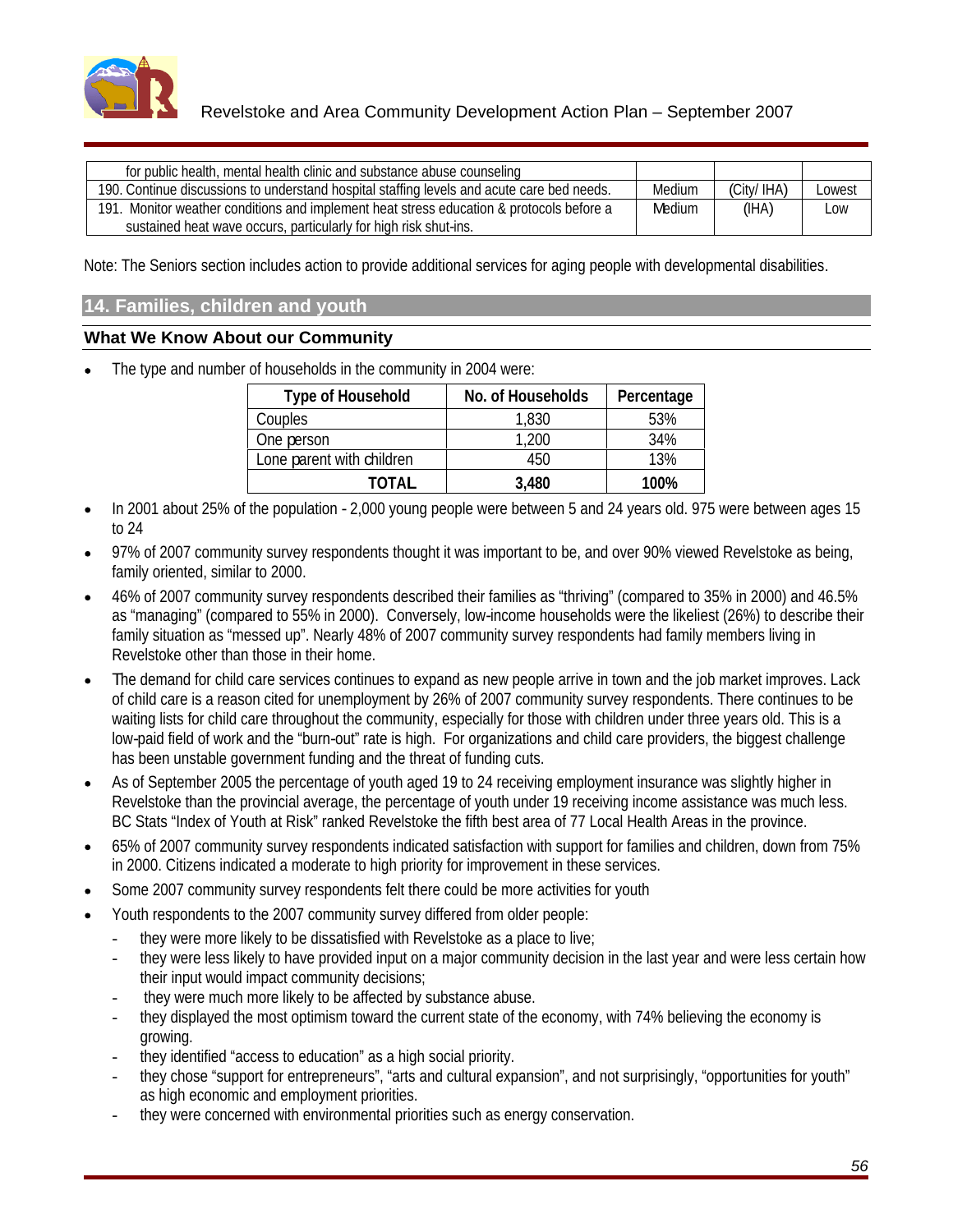

- The Ministry of Children and Family Development has an office staffed with 7.25 full-time equivalent personnel.
- The key community-based organizations are:
	- **Community Connections** The largest community organization, operating as a non-profit society, offering services for adults (including residential group homes) and children with lifelong disabilities; counseling services; family support programs and Jumping Jacks preschool; women's programs; outreach programs for individuals and families that live in poverty; and a youth program...
	- **Interior Health** Provides pre- and post-natal and parenting services and supports for raising healthy families; communicable disease avoidance and vaccination services; child and youth mental health services and speech and language services.
	- **Revelstoke Community Childcare Society** Operates Stepping Stones, the only licensed group child care centre (to be expanded by 20 spaces in 2007), provides referrals to childcare providers, facilitates a toy lending depot, and includes Childcare Resource and Referral (CCRR). Public outcry was recently effective in preventing a complete funding cut but funding remains unstable.
	- **Early Childhood Development Committee** Cross-sectoral volunteer committee acknowledges, values and supports the shared responsibility of investing in young children (0-6 years) so that they may live, learn, play and dream in safe and healthy surroundings. It facilitates community-wide early learning and care, supports parents and providers through information and resources, and encourages family-friendly initiatives.
	- **Columbia Basin Alliance for Literacy** Building on the strengths of families, these programs, either directly or indirectly, support parents to guide their children in learning. A number of family and children literacy programming and services are offered.
	- **School District # 19** In addition to responsibility for the child and youth education system in the community, the School District participates actively in community committees related to child and youth development and learning.<br>Early learning initiatives include the StrongStart Center, a free parent and child (to age 5) drop in progr Talk, a free drop-in program for new parents and babies to 12 months. As well, the district is opening a licensed preschool.
	-
	- **City of Revelstoke** Runs a licensed preschool.<br>- **Okanagan College** Provides a prenatal training program.
	- **S.A.F.E.R. clinic** (Sexual Awareness for Everyone in Revelstoke) Provides sexual health counseling for youth. It is staffed by a physician, a nurse and volunteers, many of whom are youth. This clinic addresses the need for confidential health care services for youth, including a drop-in health clinic, with a particular emphasis on sexual health care and education.

**Community goal -** Continue to demonstrate that our community cares about our children, youth, and families by expanding childcare services and maintaining diverse recreational, cultural, educational and employment opportunities.

### **Objective:** Maintain the community focus on child care through the Child Care Society with expanded child care services. The contract of the contract of the contract of the contract of the contract of the contract of the contract of the contract of the contract of the contract of the contract of the contract of the contract of the

| <b>Projects / Tasks</b>                                                                             |            | Priority   Leader   Cost    |     |
|-----------------------------------------------------------------------------------------------------|------------|-----------------------------|-----|
| 192. Continue the Community Child Care Resource and Referral Program.                               | الممطمئ ال | —— <del>———</del><br>∣CCRR* |     |
| 193. Encourage a full complement of child care options within the community, including for infants. | Highest    | I CCRR* I                   | Low |
| Objective:<br>ommunity services to support children, parents, teens, couples and individuals        |            |                             |     |

| <b>Projects</b>                                                                            | <b>Priority</b> | Leader                    | Cost    |
|--------------------------------------------------------------------------------------------|-----------------|---------------------------|---------|
| 34. Continue existing support services for all families, including recreation, prevention, | Highest         | CC*, MCF*;                | Highest |
| counseling and crisis supports.                                                            |                 | IHA*, RCCS*,              |         |
|                                                                                            |                 | ECDO<br><b>LUDU</b>       |         |
| 195. Continue approaches to make recreational equipment and supervision available to low   |                 | $\overline{MCF^*, CC^*},$ | Low     |
| income families.                                                                           |                 | RCCS*                     |         |
| 196. Act on opportunities to expand recreational activities and entertainment options for  | Medium          |                           |         |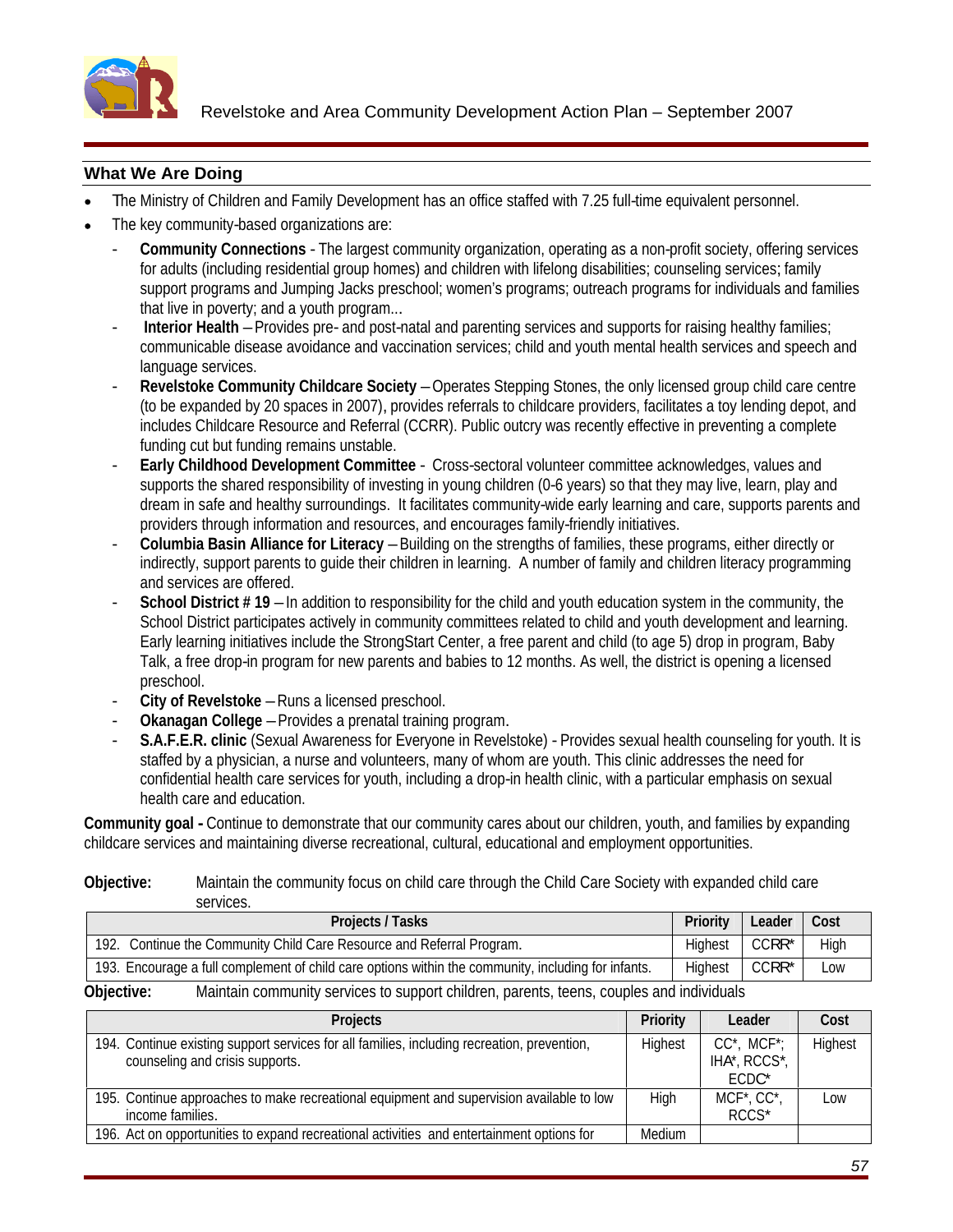

# Revelstoke and Area Community Development Action Plan – September 2007

| youth and families. |  |  |  |
|---------------------|--|--|--|
|                     |  |  |  |

#### **Objective:** Improve teen and youth sense of belonging

|                                                                                                      |        | Leader                | Cost               |
|------------------------------------------------------------------------------------------------------|--------|-----------------------|--------------------|
| 197. Continue the Youth Program Coordinator and events                                               |        |                       | CC*/ (City) Medium |
| 198. Continue the S.A.F.E.R. program (walk-in sexuality clinic)                                      |        | S.A.F.E.R.<br>Society | <i>Medium</i>      |
| 199. Develop ways to involve teens and youth in community processes                                  |        | RLAC/CC/ Low          |                    |
| 1_200. Monitor the need for and opportunities to establish a 'teen space' in the community Fig. 200. | Medium |                       |                    |

Note: Transportation to meet basic needs is addressed in the Transportation section, education is included in the Child and Youth Education section and youth recreation projects are included in the Recreation section.

# **15. Seniors**

### **What We Know About our Community**

- In 2006, there were 1,079 citizens aged 65 years and older in Revelstoke, about 12.5% of the population.
- While the number of older citizens will grow over time as a percentage of the total population, only 32% of 2007 survey respondents were certain they would retire in Revelstoke, down from 60% in 2000.
- Most seniors live in their own homes and plan to stay in town. Seniors who leave town do so to be closer to needed medical support and to escape the snowy conditions. Currently, the long wait times for appointments at the medical clinic and medical treatment are concerns.
- About 30% of seniors live alone.
- Seniors have felt safe in the community but now there is some uncertainty about the future. There is little understanding of the potential impacts of Revelstoke Mountain Resort, with concerns that the price of goods and services will increase and traffic will be congested. Parking close to shops and medical facilities is important for those for whom walking any distance is difficult.
- The lack of appropriate seniors' housing is a concern. There are many seniors on fixed incomes who live in rental housing where rental rates are increasing. There is apprehension that seniors will not be able to afford to own or rent housing in Revelstoke.
- 60% of survey respondents were satisfied with senior services in 2007, down from 90% in 2000. Citizens indicated a moderate to high priority for improvement in these services.

### **What We Are Doing**

- Senior Citizens Association Branch #83 is a volunteer organization that manages the Seniors' Drop-In Centre, offering social and learning activities for seniors. Programs include Seniors Helping Seniors, Meals on Wheels, and Helping Hands. The association is currently implementing an expansion to the Centre, adding a computer learning resources and is broadening activities for seniors, with a special emphasis on isolated individuals.
- The office for the volunteer senior's counselor, offering advocacy services, is located in the centre.
- The Social Worker and Life Skills worker from the hospital provide health related social support, supplemented by an Adult Day Program.<br>The "Health Bus" for out-of-town medical appointments is an important service for seniors.
- 
- The Community Response Network is focusing on education around adult abuse, neglect and self-neglect.

**Community goal** - Support seniors to enjoy a high quality of life within the community.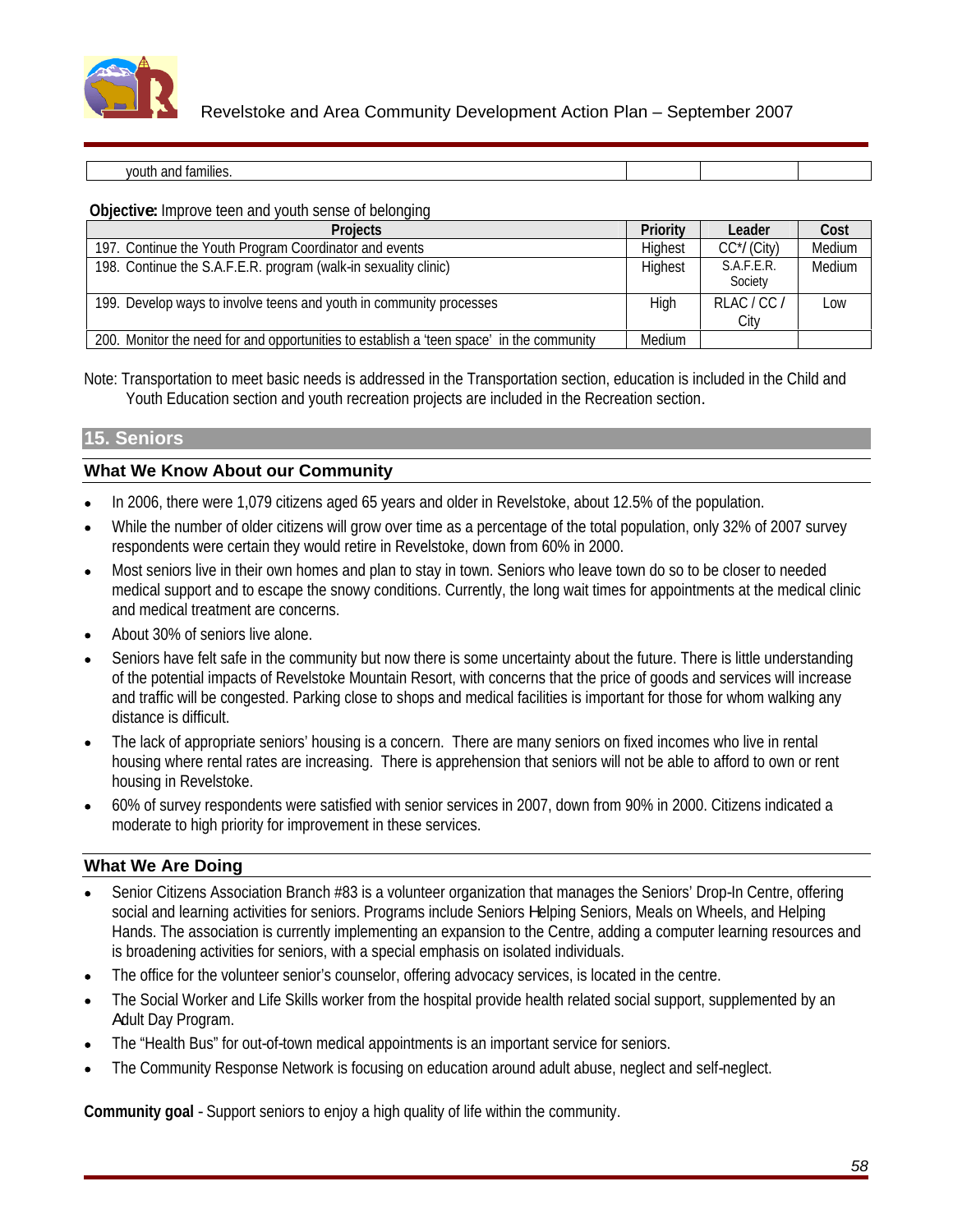

| <b>ODJOUTU:</b> I TOMAO Odinoloht ooi Mood to moot ooinolo moodo aha onoodiago thom to olay in Novolotoko                                                                                                                   |                 |                           |             |
|-----------------------------------------------------------------------------------------------------------------------------------------------------------------------------------------------------------------------------|-----------------|---------------------------|-------------|
| <b>Projects</b>                                                                                                                                                                                                             | <b>Priority</b> | Leader                    | <b>Cost</b> |
| 201. Expand seniors' participation in programs and services                                                                                                                                                                 | Highest         | SCA.                      | Lowest      |
| 202. Continue and expand existing seniors programs and services (recreation,<br>learning opportunities, shopping support, income taxes, meals, etc.)                                                                        | Highest         | SCA.*/OC*<br>/RLAC*       | Medium      |
| 203. Provide ongoing learning opportunities about personal safety (eg. avoiding<br>scams and thefts - including on the internet - and emergency preparedness)<br>and avoiding abuse (physical, emotional and financial) and | Highest         | SCA                       | Lowest      |
| 204. Explore options to reduce the cost of lifeline (personal emergency alert<br>devices) services so more seniors can afford to use this service                                                                           | Highest         |                           | Lowest      |
| 205. Develop supports for seniors to purchase medical supplies and services                                                                                                                                                 |                 | (CC, SCA) Medium          |             |
| 206. Re-establish the fall prevention program                                                                                                                                                                               |                 | (IHA, SCA) Lowest         |             |
| 207. Expand snow removal, yard and handyman services                                                                                                                                                                        |                 | <b>CFDC</b>               | Lowest      |
| 208. Pharmacist support to help sort-out and dispose of old medications                                                                                                                                                     | High            | (Pharmacists) / Lowest    |             |
| 209. Expand home care nurse support                                                                                                                                                                                         |                 | (IHA /<br>Private sector) |             |
| 210. Monitor opportunities to relocate the Seniors Centre to provide more space<br>and expanded kitchen facilities with outdoor views and access                                                                            |                 | $SCA^*$                   | Highes      |
| 211. Encourage employers to provide retirement planning at the workplace                                                                                                                                                    | Medium          | (Employers)               | Lowest      |
| 212. Ensure adequate medical care for aging individuals with developmental                                                                                                                                                  |                 | (IHA, CLBC,               |             |

# **Objective:** Provide sufficient services to meet seniors' needs and encourage them to stay in Revelstoke

Note: Transportation to access basic needs is addressed in the Transportation section; abuse prevention (Community Response Network) is addressed in the safety and emergency services section

# **16. Recreation**

Note: See the Parks and Green Space section for information on parks.

- Public recreation facilities include:
	- A full service community center with Okanagan Regional Library, an attached seniors activity center, new aquatic centre and gym. The Aquatic Centre, which opened in March 2005, is popular with residents and tourists alike and has quickly become a prized feature of the community.
	- Revelstoke Golf Course (18 holes).
	- Revelstoke Forum skating/hockey arena with adjacent curling rink.
	- Three community parks, six neighbourhood parks, including skate board park,soccer, ball fields, and tennis courts.
	- Several other park areas, such as the heritage garden at the museum, Williamson's Lake swimming area, and Grizzly Plaza.
		- Undeveloped parks (e.g. east Williamson's Lake).
- Some community facilities need upgrades, such as the hockey arena and Centennial Park (e.g. baseball grandstands).
- The City Parks and Recreation Department offers a range of activities for children and adults. Organized recreation is also available through 75 recreation groups. 34 of these groups organize activities for children. The community hosts a wide range of tournaments and other sporting events.
- Private businesses operate two gyms and a bowling alley. The former community ski hill is undergoing expansion into Revelstoke Mountain Resort, with a range of year round recreation options.
- The regional district and surrounding public forests offer hiking, rock-climbing, mountain biking, mountaineering, camping, bird-watching, boating, fishing, Nordic and back-country skiing, snowshoeing and snowmobiling.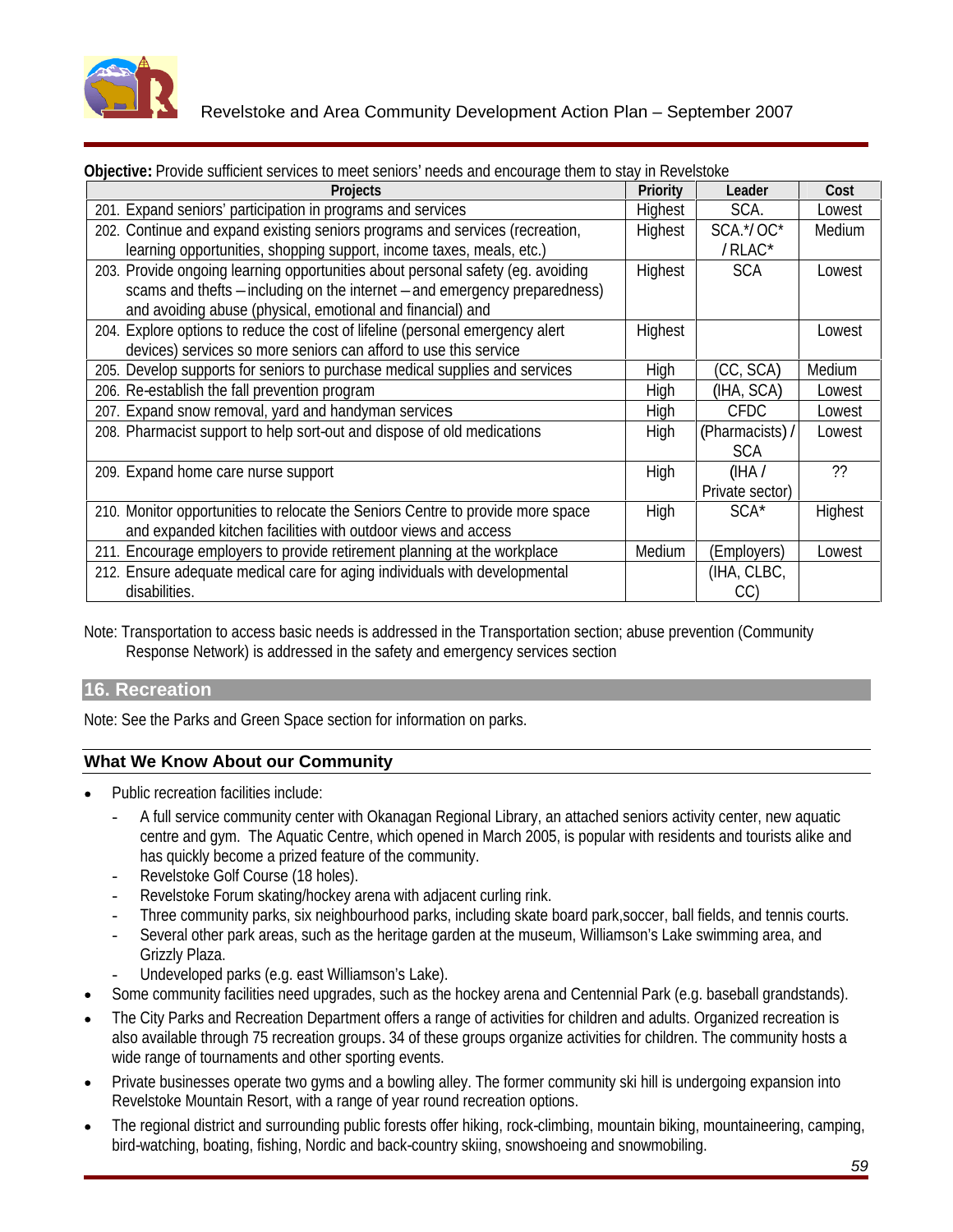

- Two national parks and three provincial parks are easily accessible from the community.
- Almost 85% of 2007 community survey respondents felt their recreational needs were being met, compared to 50% in 2000. Suggestions for further activities included more biking and walking trails, a boat launch, climbing gym and more facilities for youth.
- Almost 90% of survey respondents' families were able to participate in the organized recreational activities in which they were interested, compared to 76% in 2000.

- The City's Parks and Recreation Department manages community recreation facilities and hosts programs. CSRD has a cost sharing arrangement with the City for recreation services (including the indoor pool).
- The City's Parks and Recreation staff supports recreation groups with organizational development, accessing funding and  $\bullet$ hosting events.
- Formal and informal mechanisms exist to support children whose families cannot afford recreation costs to participate in activities.
- The City has convened a biking trail committee to expand the trail network.
- BC Hydro is exploring options to improve the Centennial Park boat launch.

**Community goal** – Retain the broad range of recreation opportunities and support accessibility for all citizens.

**Objective:** Replace unsafe equipment and infrastructure in community parks and at the Forum to support the full range of recreational pursuits

| Projects / Tasks                                                                                                                                                                          | Priority | Leader               | Cost   |
|-------------------------------------------------------------------------------------------------------------------------------------------------------------------------------------------|----------|----------------------|--------|
| 213. Continue to upgrade community park equipment                                                                                                                                         |          | City Parks &         | Medium |
| 214. Examine and implement feasible and affordable options to upgrade the Forum<br>(skating and curling rinks)                                                                            | Hiah     | (City Parks &<br>Rec |        |
| 215. Examine and implement feasible and affordable options to replace the aging<br>grandstand at Centennial Park with suitable facilities for all sports (also in the<br>[ourism section) | Hiah     | City Parks &<br>Rec) |        |
| 1216. Develop permanent bocce and lawn bowling facilities for use by seniors and others<br>(perhaps at the golf course)                                                                   |          | (City Parks &        | Medium |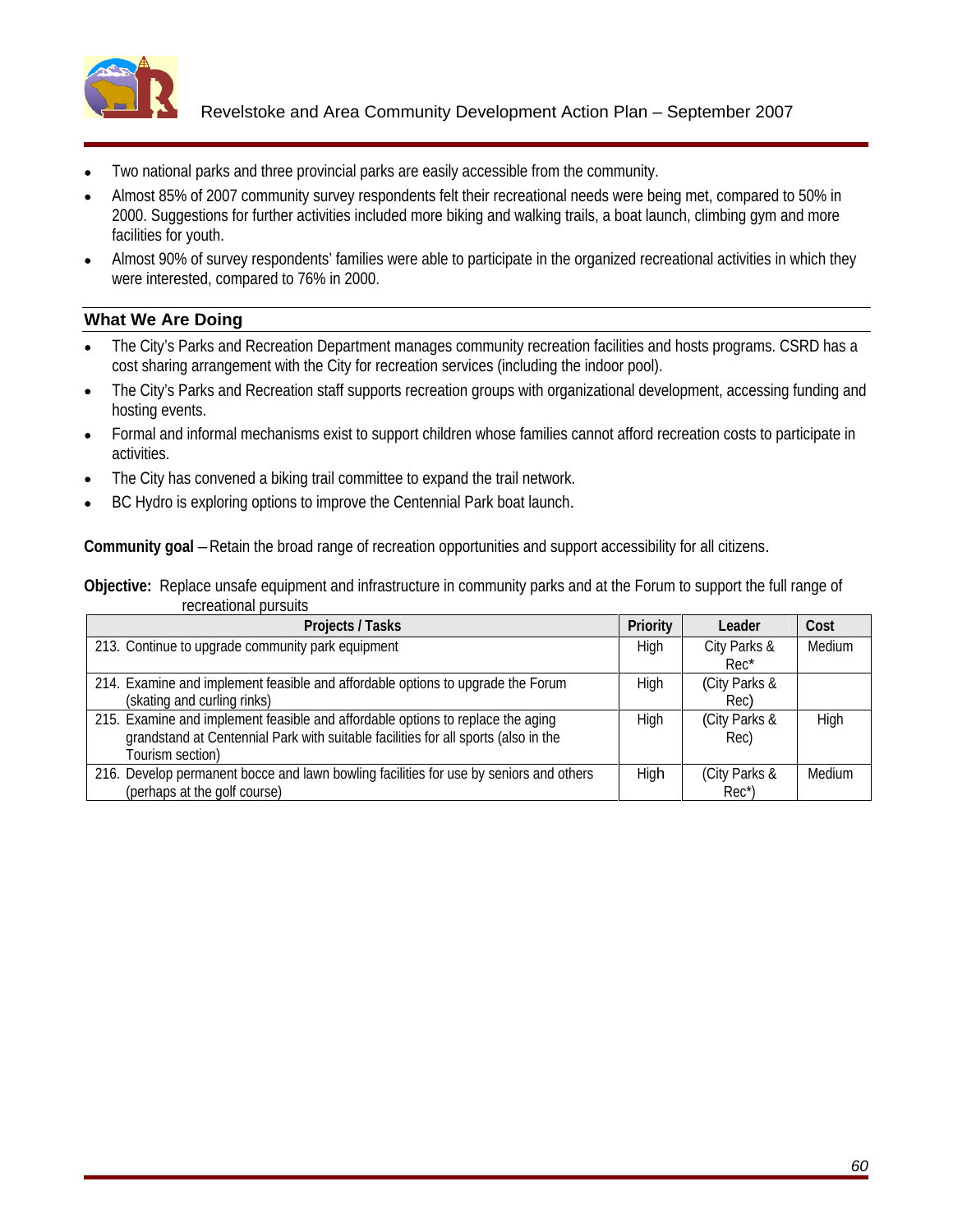

# **Primarily arts, culture, heritage goals**

### **17. Heritage conservation**

# **What We Know About our Community**

- Heritage is a valued element of the community, reflected in the turn-of the-century theme of the downtown revitalization program, restoration of homes and business buildings and numerous public and private sector museums.
- There are concerns that without heritage conservation requirements, heritage buildings are at risk of demolition to make way for new developments.
- The community's heritage is showcased at a number of locations in the community:
	- The Community Museum, which is overseen by the Revelstoke Museum and Archives Association. The museum houses artifacts, mounts displays of local history and provides programming for adults and children.
	- The Revelstoke Railway Museum is owned and operated by a non-profit society, with displays tracing the history of railroading in the area.
	- A small museum at the City Fire Hall displays antique fire fighting equipment.
	- The BC Interior Forestry Museum, initiated in 1999, is owned and operated by a non-profit society and traces the history of forestry in Revelstoke and the southern interior. A recent strategy recommends revisioning the museum by moving to a 30-acre forested location by the Columbia River, changing the name to the "Columbia Forest Centre", including interpretive trails, a campsite and restaurant, and focusing on activity-centered programming as well as holding artifacts.
	- The Nickelodeon Museum showcasing mechanical musical equipment is privately operated.

### **What We Are Doing**

- A City Heritage Commission is involved with the protection and enhancement of existing heritage buildings, residences and historical sites. This Commission has prompted the City to examine alternatives to preserve heritage buildings through zoning, bylaws or special designation.
- The Revelstoke Museums and Gallery Collective brings together the administrators of the museums noted above and the Visual Arts Centre to encourage cooperation, rather than competition, through joint marketing, programming and sharing of expertise and resources.

**Community goal –**Showcase and celebrate our rich community heritage by promoting our museums and retaining heritage buildings.

| <b>Superior</b> commutative point offerits of the maccurity called y concentration       |                   |        |
|------------------------------------------------------------------------------------------|-------------------|--------|
| <b>Projects / Tasks</b>                                                                  | Priority   Leader | Cost   |
| 217. Continue and expand joint marketing to increase awareness and attendance at museums | $M9C^*$           | Medium |
| 218. Continue and expand joint programming                                               | M&GC*             | Low    |
| 219. Continue and expand sharing resources and expertise                                 | M&GC*             | Low    |

**Objective:** Continue the joint efforts of the Museums and Gallery Collective.

**Objective:** Develop the Forestry Museum as funds and capacity allow.

| Projects / Tasks                                               | .    | <b>Priority   Leader</b> |                          | $\mid$ Cost |
|----------------------------------------------------------------|------|--------------------------|--------------------------|-------------|
| 220. Secure Crown land for an expanded site                    |      |                          | Forestry Museum   Low    |             |
|                                                                |      | / City ED*               |                          |             |
| 221. Rebrand and refocus on interpretation for broader appeal  |      |                          | estrv Museum II Low      |             |
| 222. Acquire capital development funds to build infrastructure | ____ |                          | restrv Museum* I - High- |             |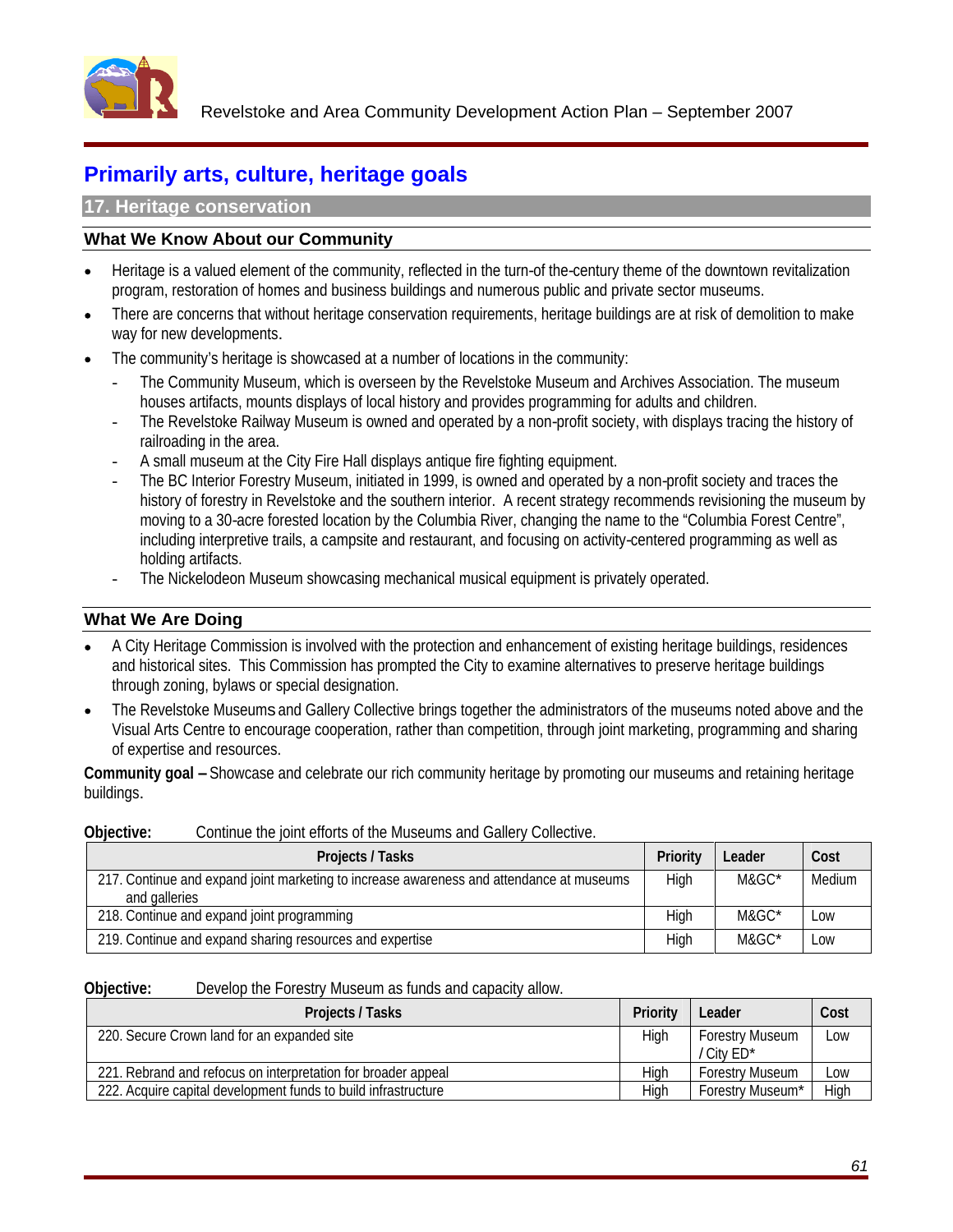

| Objective: | Support preservation and restoration of heritage buildings.                                  |                   |                              |
|------------|----------------------------------------------------------------------------------------------|-------------------|------------------------------|
|            | Projects / Tasks                                                                             | Priority   Leader | Cost<br>$\ddot{\phantom{0}}$ |
|            | 223. Continue the City Heritage Commission and awards                                        | City Plan*        | Low                          |
|            | 224. Explore heritage conservation area designation for appropriate potions of the community | City Plan*        | Low                          |

# **18. Arts and culture**

# **What We Know About our Community**

- Volunteer groups host theatre, music, visual arts and speaker events throughout the year in a number of different venues. In summer, the evening music and Saturday morning Farmers' Markets in Grizzly Plaza are popular gatherings. Early winter craft fairs offer local and regional products.
- The Art Group is a gathering of local artists who have run an independent gallery, and now maintain collections, host art shows and provide learning opportunities.
- Until 2007 the award winning Theatre Company ran MacKenzie Playhouse in the old ski chalet this is now closed to make way for Revelstoke Mountain Resort and the Company is seeking a new location.<br>Since 2004 the Visual Arts Society has operated the Visual Arts Centre which houses an art gallery and pottery, painting,
- photography and woodworking spaces.
- An informal Public Art Committee has established four public installations.
- Two private galleries display local and other art.
- Community festivals include: Winterlude in February, Mountain Beats festival in June, Summer Street festival with music in the plaza during July and August, Timber Days in July, Railway Days in August, Mountain Arts festival in September (which may be discontinued in 2007 due to lack of participation and volunteer burnout)
- Not-for-profit volunteer groups lead this sector, with the only paid staff at the Visual Arts Centre. The pool of volunteers is limited and many people wear multiple hats and burnout is too common a phenomenon.
- A comprehensive Cultural Strategy completed in June 2006 lists a number of strategic objectives.
- The strategy identifies the lack of a performing arts centre as a major gap in community facilities. Many 2007 community survey respondents noted the lack of a performing arts facility as a gap in community facilities.<br>When asked how important it was for the municipality to take leadership to address the range of issues facing the
- community, 48% of survey respondents deemed "cultural" to be very important and 39% somewhat important. While significant, this was lower than responses for environmental, economic or social issues.

# **What We Are Doing**

- The Revelstoke Arts Council is a volunteer umbrella organization with membership from the majority of arts groups in the community
- Convened by the Community Futures Development Corporation the Festival and Events Committee includes City and Chamber of Commerce staff to support largely volunteer festival and events organizing groups to meet needs and expand activities.
- The City sponsored the cultural strategy and is actively supporting the sector to explore options for a performance centre.

Note; This section is based largely on the 2006 Cultural Strategy prepared for the City.

**Community goal -** Maintain a rich array of cultural activities and establish adequate facilities to present the community's cultural offerings.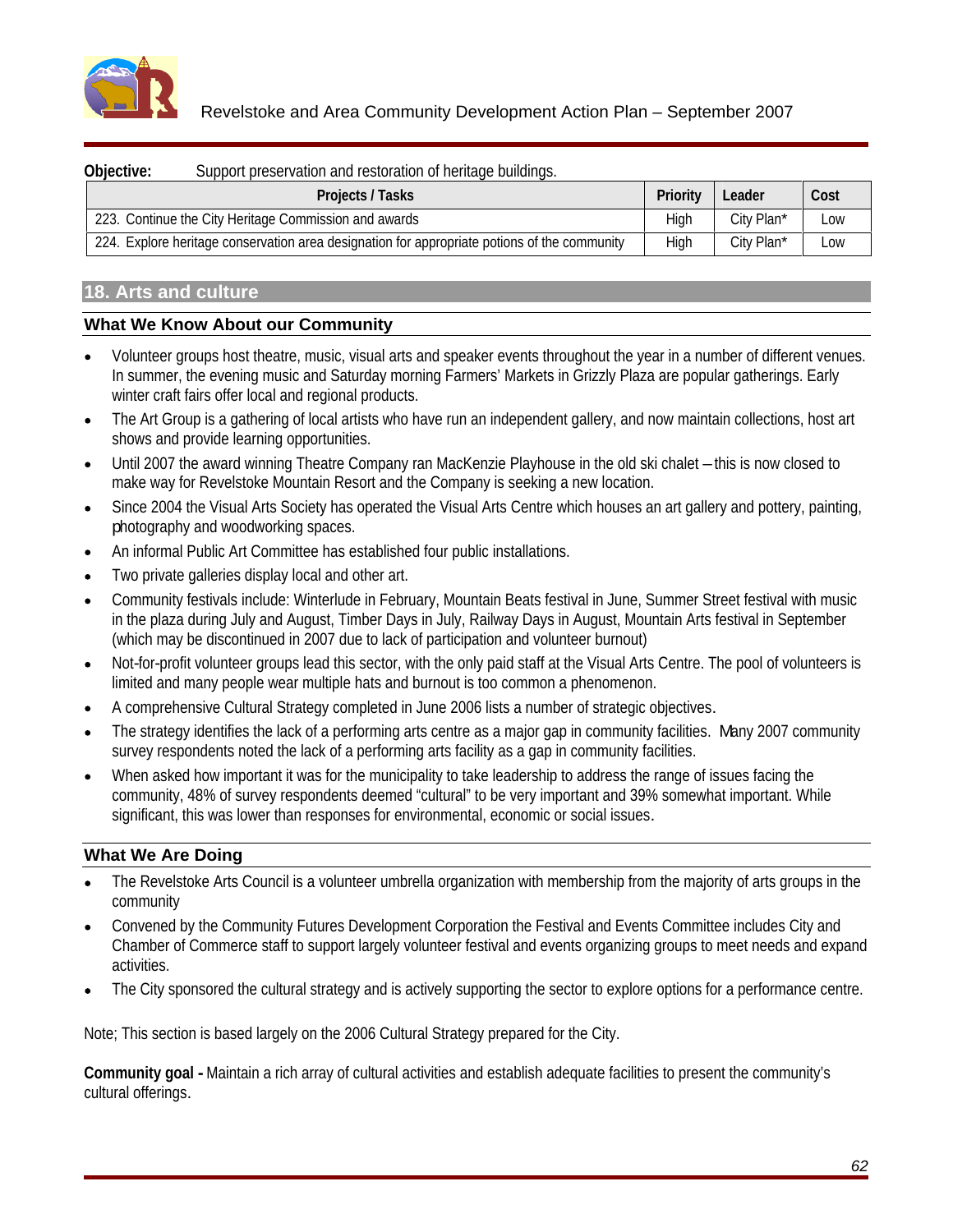

#### **Objective:** Increase the awareness of culture and the perception of its value among residents, and make culture accessible to all segments of Revelstoke society.

| <b>Projects / Tasks</b>                                                                                                                                                                                                          | Priority | Leader                                                     | Cost   |
|----------------------------------------------------------------------------------------------------------------------------------------------------------------------------------------------------------------------------------|----------|------------------------------------------------------------|--------|
| 225. Continue to support and create cross-community projects, such as the Banner Project,<br>where diverse members of the community work side-by-side.                                                                           |          | City* Cultural<br>Presenters                               | Medium |
| 226. Continue the Festival and Events Committee                                                                                                                                                                                  |          | CFDC/City<br>ED/CoC <sup>®</sup>                           | Lowest |
| 227. Develop one reliable, closely managed, well-publicized, and easily accessible<br>community cultural calendar that is available online and also has a presence in hard<br>copy in the downtown core and the local newspaper. |          | (City Parks &<br>Rec., RAC,<br>$CoC +/or$<br>Times Review) | Medium |
| 228. Encourage those segments of the local population that do not usually participate in<br>cultural activity to become engaged by broadening cultural programming.                                                              | Hiah     | (Cultural<br>Presente                                      | Medium |
| 229. Target all segments of the local population in marketing cultural activities.                                                                                                                                               | Medium   | (Cultural<br>Presenter                                     | Medium |
| 230. Increase cultural content in the school experience by means of educational instruction,<br>extracurricular activities (e.g. field trips, performances), and opportunities for work<br>experience with cultural groups.      | Medium   | (SD19 &<br>Cultural Groups)                                | Low    |

### **Objective:** Acknowledge cultural services as a core municipal responsibility, consistent with the vision for Revelstoke, and identify an appropriate community or municipal agency to coordinate the delivery of cultural services.

| $\sim$                                                                                                                                                                                                                                             |             |                                    |      |
|----------------------------------------------------------------------------------------------------------------------------------------------------------------------------------------------------------------------------------------------------|-------------|------------------------------------|------|
| <b>Projects / Tasks</b>                                                                                                                                                                                                                            |             | Priority Leader                    | Cost |
| 231. Recognize that a cultural program is supportive of the overall City Vision Statement<br>and therefore is a core municipal responsibility.                                                                                                     | <b>High</b> | City Council)   Low                |      |
| 232. Designate the Revelstoke Arts Council as the primary community organization for<br>delivering cultural services.<br>Note: The cultural strategy calls for a paid coordinator                                                                  | High        | (City / RAC)                       | High |
| $\frac{1}{233}$ . Officially adopt a municipal Public Art program including developing a Public Art Policy. $\Box$ Medium                                                                                                                          |             | (Public Ar<br>promoters and        | Low  |
| 234. Assign the Revelstoke Arts Council or a purposely newly formed committee to review<br>applications for cultural grants-in-aid and make recommendations for their support to<br>City Council. Consider extending grants to a three-year cycle. |             | Medium (City / RAC / Low<br>Other) |      |

#### **Objective:** Foster excellence in the culture of Revelstoke by building community organizational capacity.

| <b>Projects / Tasks</b>                                                                | Priority   Leader |                | Cost   |
|----------------------------------------------------------------------------------------|-------------------|----------------|--------|
| 1 235. Boost volunteerism across all age groups, thus alleviating volunteer 'burnout'. | Hiah              | 'Voluntee      | Low    |
|                                                                                        |                   | Revelstoke'    |        |
|                                                                                        |                   | Group*         |        |
| 236. Assist community cultural organizations to increase board capacity by means of    | High              | RAC*/CFDC*     | Lowest |
| workshops and accessible literature.                                                   |                   |                |        |
| 237. Consider adopting creative funding structures.                                    |                   | (Cultura)      | Low    |
|                                                                                        |                   | Organizations) |        |

### **Objective:** Ensure that Revelstoke has adequate cultural facilities in which to present the community's cultural offerings.

| <b>Projects / Tasks</b>                                                                   | Priority Leader    |                  | Cost |
|-------------------------------------------------------------------------------------------|--------------------|------------------|------|
| 238. Build on the ingrained philanthropy and pride of the community to garner support for | امزليا             | $\Gamma$ ulturol | Low  |
| adequate facilities                                                                       |                    | ()rganizations)  |      |
| 239. Locate a temporary home and storage for the Theatre Company                          | مامنالا<br>- 11 41 | Theatre          |      |
|                                                                                           |                    | Compo            |      |
|                                                                                           |                    | OH<br>— UIIY ⊏∟  |      |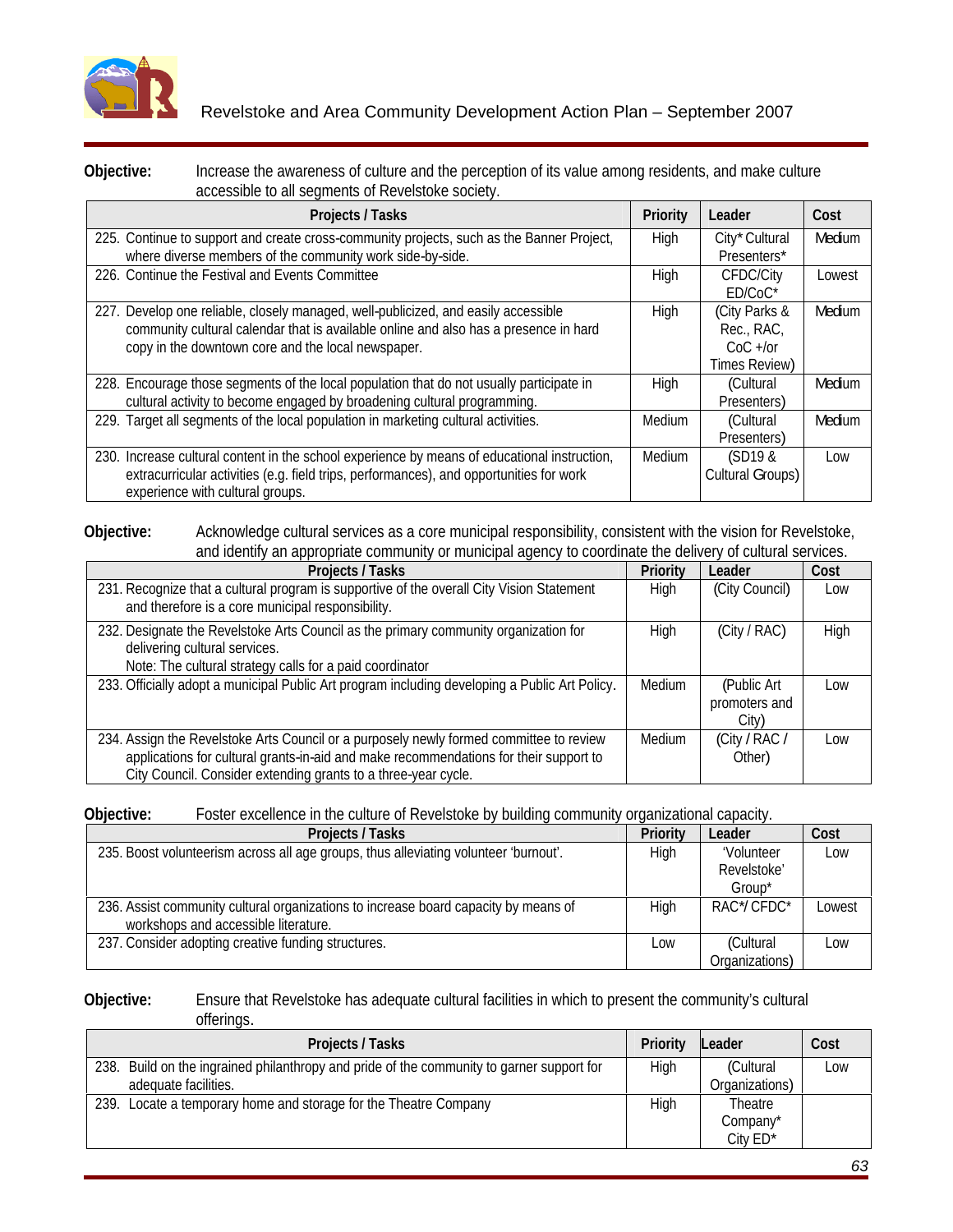

# Revelstoke and Area Community Development Action Plan – September 2007

| 240. Make provisions as soon as possible for a secure community performance venue that |        | City ED, Theatre Highest |                      |  |
|----------------------------------------------------------------------------------------|--------|--------------------------|----------------------|--|
| seats 150 - 250 people with adequate support spaces that should include a rehearsal    |        | Company,                 |                      |  |
| space, lobby, greenroom and scene shop.                                                |        | $RMR*$                   |                      |  |
| 241. Develop another feasibility study for an interdisciplinary Arts Centre.           |        |                          | (RAC, City)   Medium |  |
|                                                                                        |        |                          |                      |  |
| 242. Make provisions for facilities and equipment for outdoor cultural events and      | Medium | (RAC, City,              | High                 |  |
| performances                                                                           |        | Cultura                  |                      |  |
|                                                                                        |        | Organizations)           |                      |  |

# **Objective:** Maximize the effectiveness of the downtown core of Revelstoke to support cultural events.

| <b>Projects / Tasks</b>                                                                            |                     | Priority Leader   | Cost |  |
|----------------------------------------------------------------------------------------------------|---------------------|-------------------|------|--|
| 243. Encourage downtown businesses to keep longer hours. This can extend to participating   Medium |                     | (Downtown         | Low  |  |
| in joint business marketing initiatives as well as the selling of items that relate                |                     | Business Owners,  |      |  |
| specifically to cultural events.                                                                   |                     | Cultural          |      |  |
|                                                                                                    |                     | Organizations,    |      |  |
|                                                                                                    |                     | $CoC$ )           |      |  |
| 244. Encourage downtown businesses to provide and expand space for local artists to                | Medium <sub>I</sub> | (Downtown         | Low  |  |
| showcase their work.                                                                               |                     | Businesses,       |      |  |
|                                                                                                    |                     | Cultural          |      |  |
|                                                                                                    |                     | Organizations.    |      |  |
|                                                                                                    |                     | CoC               |      |  |
| 245. Continue to encourage businesses to maintain and preserve the heritage character of   Medium  |                     | (Downtown         | Low  |  |
| the downtown core as a cultural landscape.                                                         |                     | <b>Businesses</b> |      |  |
|                                                                                                    |                     | $CoC$ )           |      |  |

# **Objective:** Take advantage of the cultural opportunities available as a result of the Revelstoke Mountain Resort.

| Projects / Tasks                                                                             | <b>Priority   Leader</b> |                | Cost |
|----------------------------------------------------------------------------------------------|--------------------------|----------------|------|
| 246. Look for opportunities to partner with developers including Revelstoke Mountain         | Hiah                     | (Cultural      | Low  |
| Resort with respect to events and marketing.                                                 |                          | Organizations, |      |
|                                                                                              |                          | RMR, Othe      |      |
|                                                                                              |                          | Developers     |      |
| 247. Establish a task force to seek creative ways to take advantage of the potential         | Medium                   | (City/Cultural | Low  |
| cultural opportunities linked with the new developments.                                     |                          | Organizations, |      |
|                                                                                              |                          | RMR, Othe.     |      |
|                                                                                              |                          | Developers)    |      |
| 248. Explore the viability of hosting a Winter School of the Arts (similar to Banff's Summer |                          |                |      |
| School of Fine Arts)                                                                         |                          |                |      |

# **Objective:** Continue to build Revelstoke as a unique and memorable destination in culture and heritage.

| <b>Projects / Tasks</b>                                                                | Priority   Leader  | Cost |  |
|----------------------------------------------------------------------------------------|--------------------|------|--|
| 249. Visitors should understand that Revelstoke is a cultural destination as well as a | Medium (City, CoC, | High |  |
| recreational destination.                                                              | Cultural           |      |  |
|                                                                                        | Organizations      |      |  |
| 250. Complete a cultural-tourism marketing plan                                        | Medium (City, CoC, | High |  |
|                                                                                        | Cultural           |      |  |
|                                                                                        | organizations      |      |  |
|                                                                                        | M&GC               |      |  |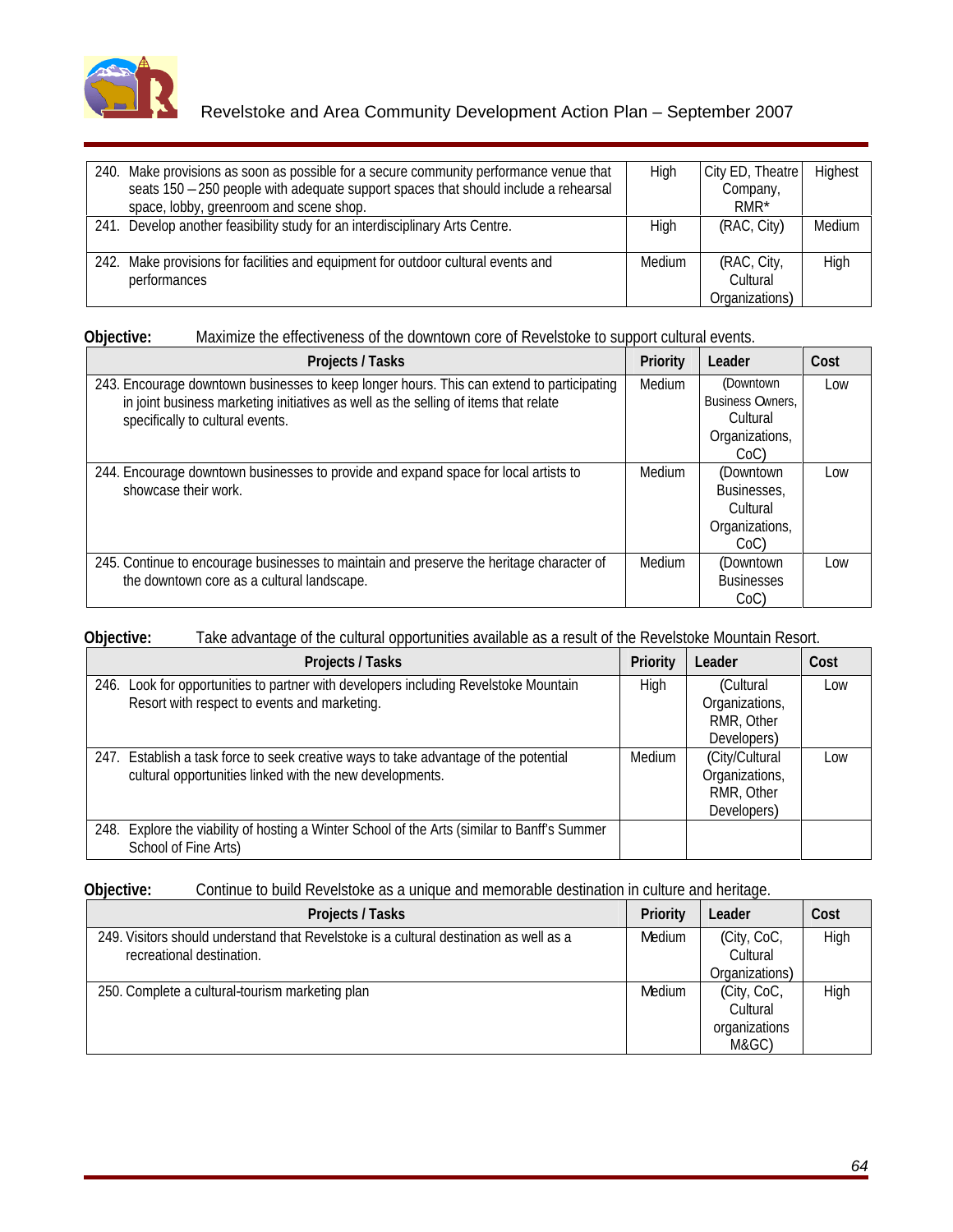

# **Primarily Environmental Goals**

This section is based largely on the 2003 Community Environmental Strategy. Readers are encouraged to refer to the 2003 strategy for more detailed information. The targets included here were defined within the 2003 Strategy – Appendix 3 includes suggested preliminary indicators that reflect the current capacity to collect and report on indicators.

Note: Environmental organizations and City Public Works staff have agreed to meet in initially the fall 2007, and regularly thereafter to review the priorities and identify opportunities to work together to achieve priority actions.

# **19. Environmental Education & Awareness**

### **What We Know About our Community**

- In the 2007 community survey over 89% of respondents deemed the condition of the natural environment around the community to be "very important" to quality of life, and over 82% rated these conditions as "very important' to the state of our economy - almost identical to the 2000 survey results.
- Environmental education and awareness programs are generally ad hoc, time limited, focused on narrow issues and delivery effectiveness is dependant upon the resources and commitment of the agency concerned.

# **What We Are Doing**

Some education and awareness is provided on how to reduce, re-use and recycle (CSRD website and newspaper ads), how to be BearAware and regarding air quality (via the Air Quality Committee). The North Columbia Environmental Society has provided information about reducing toxins and is preparing a series of eco-fact sheets.

**Community goal:** Increase ecological and environmental literacy amongst citizens, businesses, and government

**Objective:** Raise the profile of ecological and environmental topics across the community

**Target:** Citizens, businesses and government achieve the top third of the scale of Environmental Awareness (to the "values", "behaves", and "leads" categories).

| <b>Projects / Tasks</b>                                                                                                                                           |          | Leader             | Cost  |
|-------------------------------------------------------------------------------------------------------------------------------------------------------------------|----------|--------------------|-------|
| 251. Continue to deliver school curriculum on environmental issues and sustainability.<br>Support existing curriculum with new materials.                         | Hiah     | SD <sub>19</sub>   |       |
| 252. Continue Eco-facts and other initiatives to inform the public and businesses about<br>local environmental values and green practices                         | High     | <b>NCES</b>        | Low   |
| 253. Develop environmental recognition and awards for individuals, families and groups<br>and raise the profile on existing "green" awards.                       | Medium   | <b>NCES</b>        | Lowes |
| 254. Continue and expand events to celebrate the local environment/wildlife, e.g.<br>Chickadee Festival hosted by the Friends of Mt. Revelstoke and Glacier Parks | Medium - | Friends*<br>others | LOW   |

# **20. Solid Waste Management/Recycling**

- The Revelstoke landfill does not monitor the weight of recycled materials, so there is no current method of determining Revelstoke's performance in terms of % of total waste that is recycled.
- Citizens responding to the 2007 community survey ranked solid waste/recycling as the most important environmental issue with 55% coding this as very important.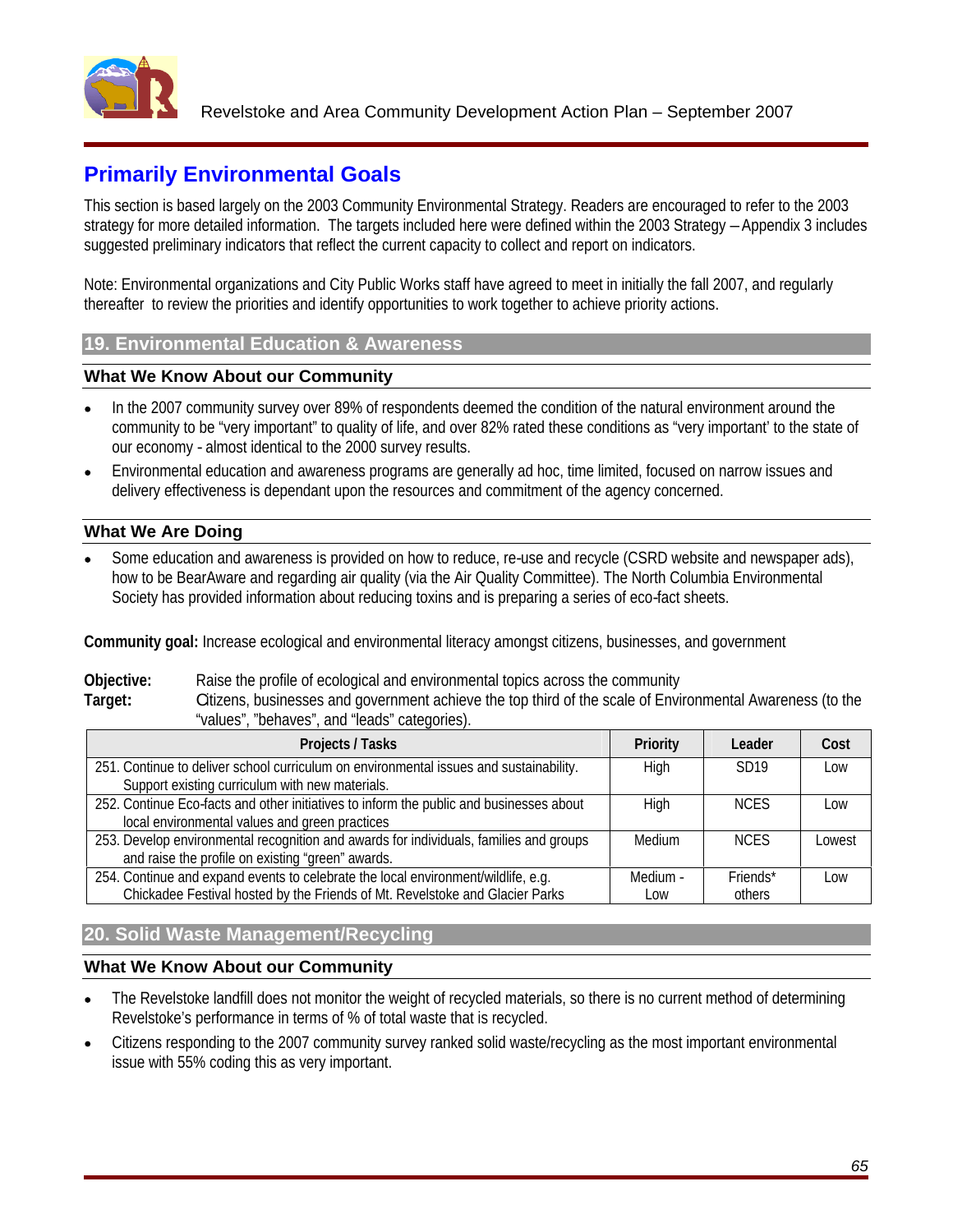

- The City is responsible for solid waste collection from residences throughout the City. Most commercial properties use private waste management contractors for solid waste collection.
- Disposal of municipal, commercial and industrial waste are Columbia Shuswap Regional District functions. The CSRD operates a refuse disposal and 'old' and 'new' landfill sites on Westside Road. The combined life expectancy of these sites is >100 years.
- Current recycling opportunities include:
	- CSRD contracts collection of newspaper, mixed paper, glass and tin food cans can be from two depots in the community;
	- at quarterly recycling events CSRD contracts collection of batteries, paint, computers and other waste at one depot;
	- private contractors in the community recycle beverage containers, cardboard and metal; and
	- the City of Revelstoke has piloted a composting site for internal use.

The CSRD Solid Waste Management Plan is now being reviewed, creating an opportunity to reconsider current practices.

**Community goal** - Reduce the amount of solid waste produced and increase recycling.

**Objective:** Reduce the amount of solid waste produced by the community.

**Target:** The amount of solid waste entering the landfill relative to the provincial target of 1.1 kilograms per person per day.

| <b>Projects / Tasks</b>                                                                                                                                                                                                       | <b>Priority</b> | Leader                | Cost   |
|-------------------------------------------------------------------------------------------------------------------------------------------------------------------------------------------------------------------------------|-----------------|-----------------------|--------|
| 255. Complete updated Solid Waste Management Plans which address:<br>the frequent overfull conditions of the recycling depot bins by the arena<br>ongoing plastic recycling needs                                             | Highest         | CSRD*<br>CE & PW*     | Medium |
| 256. Expand the current CSRD recycling information to a broad based, community-wide<br>awareness program for the 3Rs (Reduce, Re-use, Recycle) including the range of<br>materials and locations where items can be recycled. | Hiahest         | (City, CSRD<br>NCES)  | Low    |
| 257. Continue the community septage / composting facility and license to permit<br>community reuse.                                                                                                                           | Highest         | CE&PW*<br><b>CSRD</b> | Low    |
| 258. Establish a community "free store" for reusable disposables.                                                                                                                                                             | Highest         | WSS/<br>(CSRD)        | Low    |
| 259. Update the City's solid waste bylaw, policies and management practices to<br>encourage and support broader and more comprehensive reduction and re-use                                                                   | Hiah            | (City)                | Lowest |
| 260. Implement mandatory separation of recyclable building materials as part of the<br>building / demolition permit system.                                                                                                   | Hinh            | (City, CSRD)          | Lowest |
| 261. Work with and encourage the Recycling Council of British Columbia to increase the<br>range of items that have a deposit / return levy (e.g. the current deposit and cash<br>return for beverage containers).             |                 | (CSRD, City)          | Low    |
| 262. Develop additional centralized large blue box collection depots, in Arrow Heights and   Medium  <br>Columbia Park, similar to the ones located by the arena.                                                             |                 | (City, CSRD)          | Med.   |

**Objective:** Maximize household waste reduction and recycling<br> **Target:** Opportunities and amount of materials recycled.

Opportunities and amount of materials recycled.

| __ |                                                                                              |                 |                     |       |
|----|----------------------------------------------------------------------------------------------|-----------------|---------------------|-------|
|    | <b>Projects / Tasks</b>                                                                      | <b>Priority</b> | Leader              | Cost  |
|    | 263. Explore options to expand the City septage/composting facility to include kitchen waste | Highest         | CE & PW             |       |
|    | 264. Explore curb-side household recycling options                                           | Highes.         | (CE & PW,           |       |
|    |                                                                                              |                 | $\sim$              |       |
|    | 265. Encourage Bear-Aware household composting (eg. vermiculture).                           |                 | (RBAS,              | Lowes |
|    |                                                                                              |                 | <b>NCCO</b><br>IVED |       |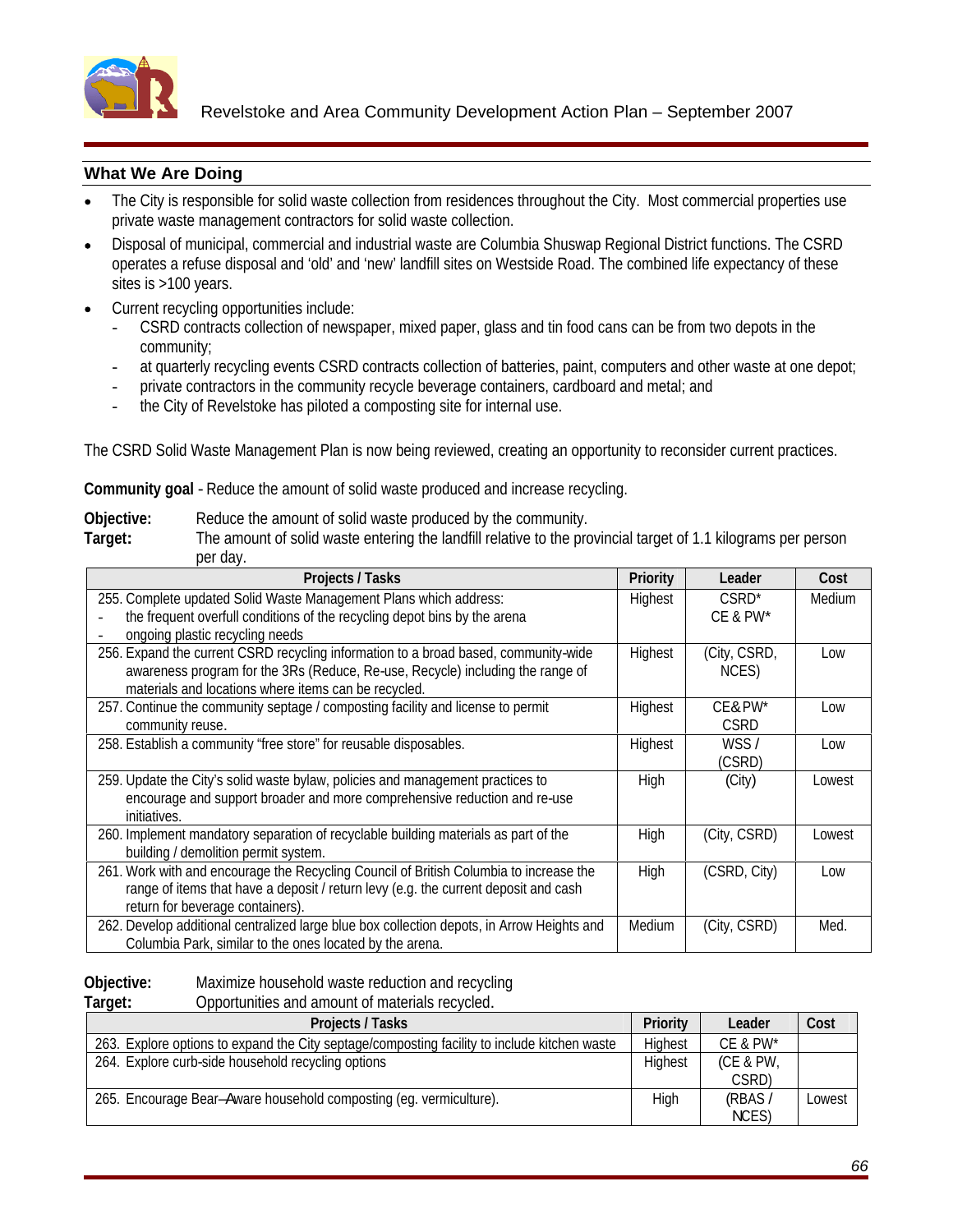

| Objective:<br><b>Target</b> | Maximize business and government waste reduction and recycling<br>Opportunities and amount of materials recycled.                                                                                                                                     |        |                 |        |
|-----------------------------|-------------------------------------------------------------------------------------------------------------------------------------------------------------------------------------------------------------------------------------------------------|--------|-----------------|--------|
|                             | <b>Projects / Tasks</b>                                                                                                                                                                                                                               |        | Priority Leader | Cost   |
|                             | 266. Implement an eco-procurement policy for the City to reduce the amount of raw material<br>that enters into the waste management stream through selecting purchased materials that  <br>have less packaging and are more environmentally friendly. |        |                 | Medium |
|                             | 267. Explore expanded business and government recycling options                                                                                                                                                                                       |        | (CoC)           |        |
|                             | 268. Encourage retailers to source products that are not over-packaged                                                                                                                                                                                | Medium | (000)           | Lowest |

Note: See the Toxic substances section regarding disposal of toxic waste.

# **21. Water**

Note: Drinking water is included in the Water and Food Security section.

### **What We Know About our Community**

- Per capita water use in Revelstoke is approximately 600 litres per day moderate to low compared to other communities  $\bullet$ in the Columbia Basin.
- Mid-summer water shortages in the main community reservoir have occurred when average daily consumption has as much as doubled due to excessive watering of lawns, gardens and other uses.
- 20% of 2007 survey respondents identified water conservation as an important environmental issue.

### **What We Are Doing**

The City has implemented a Water Conservation Strategy which includes irrigation water restrictions and monitoring, repair of water main leaks and a water metering trial. This has helped reduce the amount of water used for irrigation by an estimated 30%.

**Community goal** – The potential for limited sources of clean water over the long-term is recognized and acted on through water conservation and maintaining high water quality in local waterways.

### **Water conservation**

| habits. | Objective: | water conservation by community residents, businesses and<br>ad government by modifying water use<br>L'innance water |  |
|---------|------------|----------------------------------------------------------------------------------------------------------------------|--|
|         |            |                                                                                                                      |  |

**Target:** By 2008, water consumption (per capita) is 20% less than 2002 levels. By 2010, water consumption is 30% less than 2002 levels.

| <b>Projects / Tasks</b>                                                                                                                                                                                                                                                                                                                                                                                                                                                                                                                                               |         | Priority   Leader              | Cost   |
|-----------------------------------------------------------------------------------------------------------------------------------------------------------------------------------------------------------------------------------------------------------------------------------------------------------------------------------------------------------------------------------------------------------------------------------------------------------------------------------------------------------------------------------------------------------------------|---------|--------------------------------|--------|
| 269. Continue public education to enhance water conservation                                                                                                                                                                                                                                                                                                                                                                                                                                                                                                          | Highest | ∣ CE č<br>PW/NCES <sup>®</sup> |        |
| 270. Fully implement the Water Conservation Strategy including:<br>$\sim$ consider financial incentives, In conjunction with provincial and federal governments, to $\parallel$<br>encourage the installation of water efficient devices in homes, offices and businesses.<br>expand the existing summer student program to promote water conservation by<br>including topics such as xeric landscaping, how to grow a garden on less water,<br>produce public education material outlining the social, economic and environmental<br>benefits of water conservation. |         | Highest   CE & PW*             | Medium |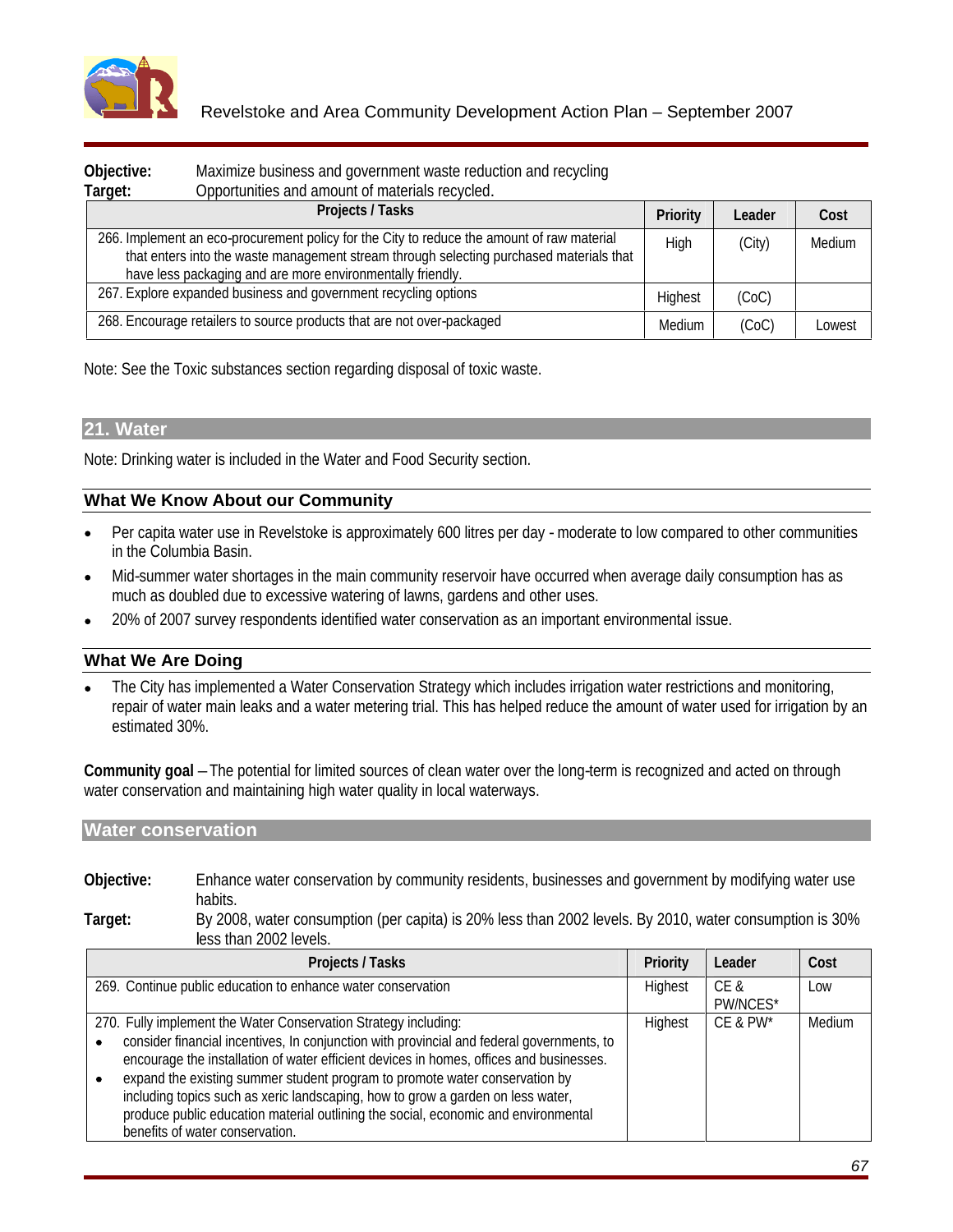

| 71. Continue to implement landscape planning and maintenance programs to reduce                                                                                                                                  | High | $\mathsf{C}$ E & PW* | l Hiah |
|------------------------------------------------------------------------------------------------------------------------------------------------------------------------------------------------------------------|------|----------------------|--------|
| water use through:                                                                                                                                                                                               |      |                      |        |
| Monitoring water use                                                                                                                                                                                             |      |                      |        |
| Xeric landscaping;                                                                                                                                                                                               |      |                      |        |
| Improved turf management;                                                                                                                                                                                        |      |                      |        |
| Improved irrigation techniques;                                                                                                                                                                                  |      |                      |        |
| Leak protection and repair;                                                                                                                                                                                      |      |                      |        |
| Low flow retrofits;                                                                                                                                                                                              |      |                      |        |
| Employee education.                                                                                                                                                                                              |      |                      |        |
| 72. Develop a long-term water metering implementation plan (voluntary initially)                                                                                                                                 | Hiah | CE & PW              |        |
| 273. In conjunction with the updated Provincial Building Codes, enforce mandatory water<br>conservation in new buildings as part of Building Permit Issuance and Inspection (use<br>of water efficient devices). | High | (City Plan)          | Lowest |
| 274. Continue the water conservation module for the K to 7 curricula (Nature Challenge). Medium (SD19) Lowest                                                                                                    |      |                      |        |

# **Water quality**

# **What We Know About our Community**

- The City's secondary wastewater treatment plant discharges treated water into the Illecillewaet River upstream of where it flows through the community. While water quality downstream of the site is compliant with Provincial Water Quality Guidelines, there are notable differences in water conditions between downstream and upstream locations of the treatment plant site.
- Columbia Park, Farwell, downtown and the south Revelstoke neighbourhoods are linked to this plant.
- There is no sewer service in Arrow Heights or the Big Eddy so wastewater is managed with septic tanks and fields, as in the regional district areas. There are concerns about whether these systems are adequately managed, however no reports of ground water problems are known.
- Sewage treatment and discharge ranked  $6<sup>th</sup>$  on the list of important environmental issues, with 33% of the 2007 community survey respondents coding it as important. As well, sewage treatment in Arrow Heights was identified by many survey respondents as a needed service in the community.
- City storm water catchment and disbursement is limited to the Farwell, downtown, south Revelstoke and a small area of Columbia Park neighbourhoods. This water is discharged directly into the Columbia River without any containment traps for oils or other chemicals. It is believed that illegal dumping of substances by city residents into the storm sewer system occurs on a regular basis.
- Storm water discharge was not seen as an important environmental issue by respondents to the 2007 survey.

# **What We Are Doing**

- A sewer line to the resort development on Mt. MacKenzie is expected to eventually link the Arrow Heights neighbourhood to the treatment plant.
- The City separates "clean" snow from "contaminated": snow during snow removal operations and only clean snow is dumped in the Columbia River.
- The City is completing a Liquid Waste Management Plan. Expansion and improvement to the City's treatment plant is needed to accommodate anticipated population growth and the resort development.

**Objective:** Improve wastewater treatment throughout the community by expanding access to the treatment infrastructure while increasing efficiency and decreasing the amount of effluent that is discharged.

### **Target**: Water quality downstream of the wastewater treatment facility relative to Municipal Sewage Regulations (1999) (by 2008).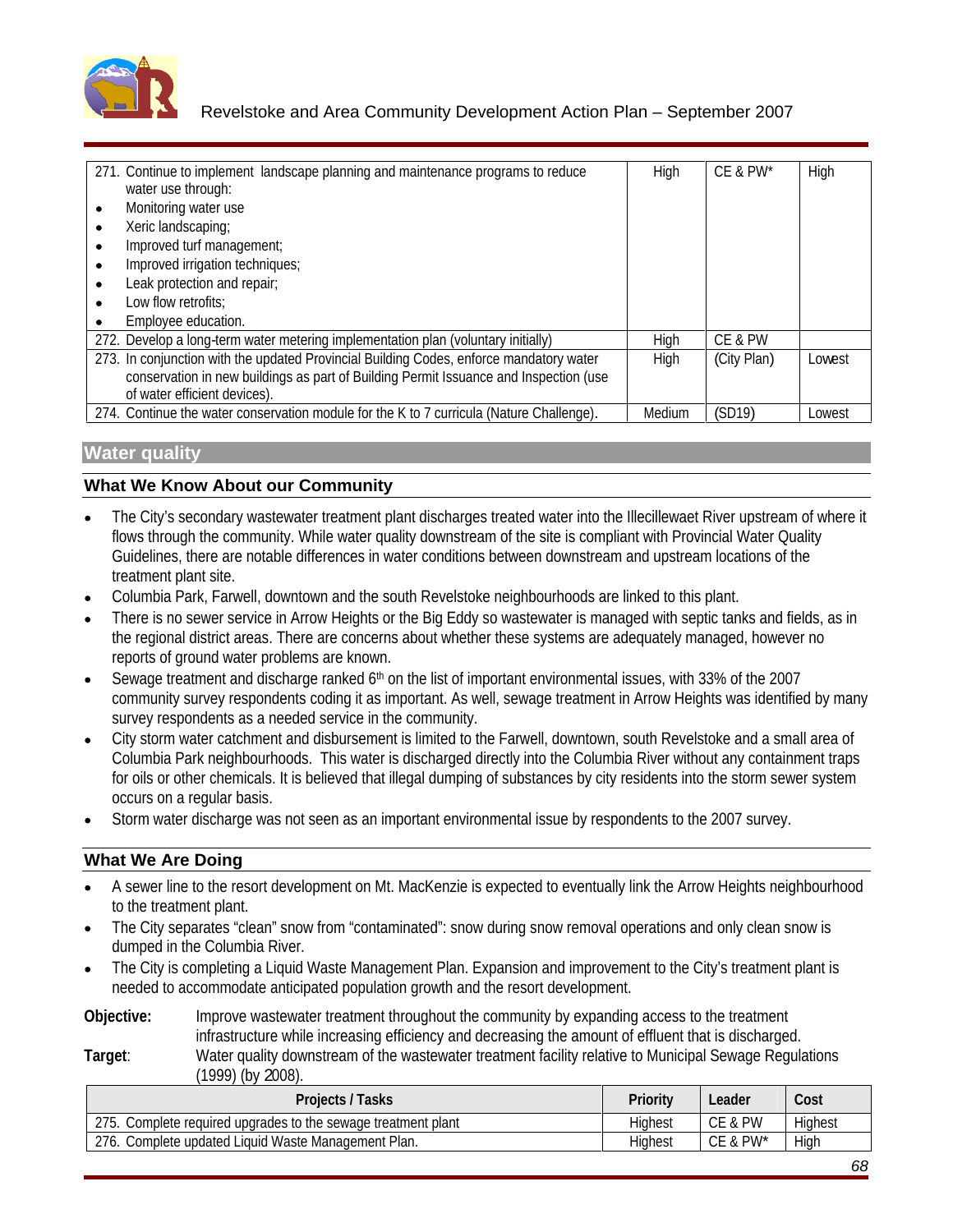

| Objective:<br>crease the volume of effluent to 2000 levels (by 2008).<br>Target:<br>Annual wastewater discharge volumes.                                                                                                                                            |                            |  |
|---------------------------------------------------------------------------------------------------------------------------------------------------------------------------------------------------------------------------------------------------------------------|----------------------------|--|
| <b>Projects / Tasks</b>                                                                                                                                                                                                                                             | <b>Priority Leader</b>     |  |
| 277. In conjunction with the water conservation strategy, implement a public awareness<br>program to educate residents about decreasing water usage and thus water treatment<br>costs, and the effects of disposing toxic substances into the waste water treatment | CE & PW / Lowest<br>NCES*  |  |
| 278. Separate the storm water and sewage lines so storm water doesn't inadvertently enter<br>treatment plant, increasing costr                                                                                                                                      | CE & PW / Medium<br>INL JE |  |

**Objective:** Minimize the release of deleterious substance from storm water outfalls.

### **Target:** Volume of deleterious substances flowing from storm water outfalls.

# **22. Air Quality**

# **What We Know About our Community**

- Burning of wood waste in beehive burners, wood stoves and transportation emissions are the main sources of air pollutants.
- Air quality has been monitored since 1993, with results indicating air quality has improved over time. Between 1992 and 2000 almost 75% of the time air quality was good, with 'fair' conditions, which are within the range that health effects are possible, occurring during February and March.
- Air quality was the second highest environmental priority for respondents to the 2007 survey, with 54% of respondents rating this as an important issue.

# **What We Are Doing**

- In 2006, the City mandated a committee to develop recommendations to improve air quality and educate citizens about  $\bullet$ air quality issues and opportunities to reduce pollutants.
- The City has recently initiated a no idling bylaw
- The Downie Timber Ltd. burner was phased out in July 2007.

**Community goal** - Improve air quality.

Objective: 'Poor" air quality rating (based upon PM<sub>10</sub> rating scale) never occurs and 90% of days are classified with a "good" rating.

**Target:** Air quality monitoring on PM<sub>10</sub> rating scale.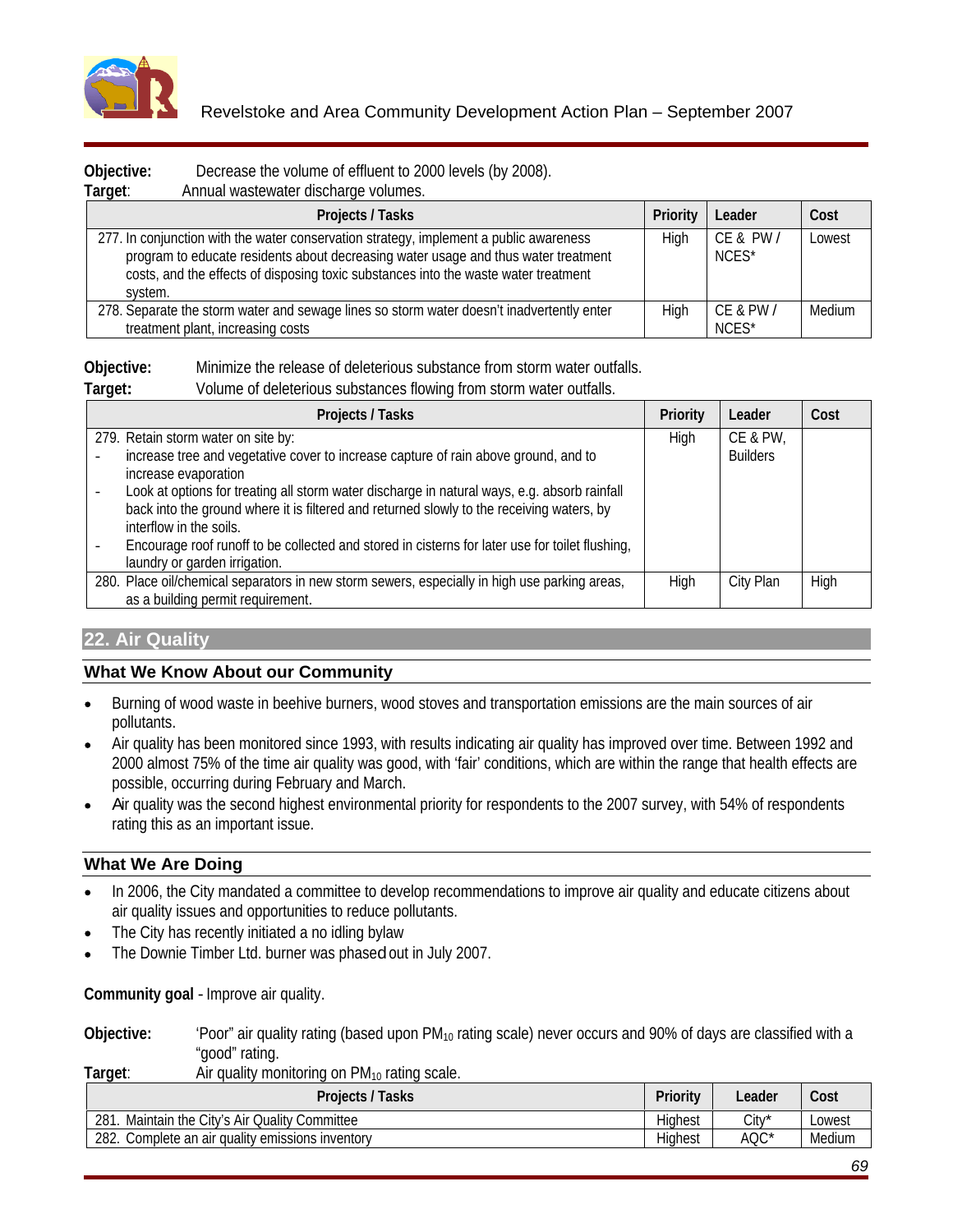

# Revelstoke and Area Community Development Action Plan – September 2007

| 283. Institute a "Clean Air" bylaw to reduce the amount of particulate and CO <sub>2</sub> emissions from   Highest<br>industry, wood burning stoves/furnaces for the purposes of home heating. |        | City               | Lowest              |
|-------------------------------------------------------------------------------------------------------------------------------------------------------------------------------------------------|--------|--------------------|---------------------|
| 284. Continue to support the Air Quality Monitoring Program.                                                                                                                                    | Hiah   | MOE, City, PC, Low |                     |
|                                                                                                                                                                                                 |        | Downie*            |                     |
| 285. Access federal and provincial incentives to retro-fit and/or upgrade to more efficient<br>furnaces and woodstoves.                                                                         | Hinh   | City               | l owest             |
| 286. Provide more education about impacts on air quality and ways to reduce air pollution such                                                                                                  | High   |                    | AQC, NCES* Lowest   |
|                                                                                                                                                                                                 |        |                    |                     |
| Do not idle vehicles (private and industrial) for long periods of time; encourage schools,                                                                                                      |        |                    |                     |
| the hospital and day-care facilities to establish anti-idling drop-off/pick-up zones.                                                                                                           |        |                    |                     |
| Ensure vehicles are properly maintained.                                                                                                                                                        |        |                    |                     |
| Use non-motorized transport, transit, Car-share, or car-pool                                                                                                                                    |        |                    |                     |
| Improve home heating efficiencies and thus reducing home heating fuel consumption                                                                                                               |        |                    |                     |
|                                                                                                                                                                                                 |        |                    |                     |
| Buy appliances with the Natural Resources Canada (NRCan), energy efficiency label.                                                                                                              |        |                    |                     |
| • Reduce use of gas lawn care equipment                                                                                                                                                         |        |                    |                     |
| 287. Continue to celebrate "Clean Air Day" in June or "Car-Free Day" in September with local   Medium                                                                                           |        | AQC*               | l ow                |
| events and challenges.                                                                                                                                                                          |        |                    |                     |
| 288. Reduce the amount of open burning within the city and improve on timing for slash                                                                                                          | Medium | <b>MOFR</b>        | Low                 |
| burning in adjacent forests.                                                                                                                                                                    |        | RFD*.              |                     |
| 289. As vehicles need to be replaced, convert all fleet vehicles to alternative fuel powered                                                                                                    | Medium |                    | (City, fleet   High |
| engines                                                                                                                                                                                         |        | nwners)            |                     |

# **23. Climate Change and Energy Conservation**

### **What We Know About our Community**

- Carbon dioxide (CO<sub>2</sub>) is the most significant form of greenhouse gases which are now recognized as 'very likely' linked to the global average temperature increases since the mid 20<sup>th</sup> century.
- Greenhouse gas emissions were flagged as an important environmental issue by 34% of respondents to the 2007 community survey, making it  $5<sup>th</sup>$  on the list of issues.
- CO<sub>2</sub> emissions are primarily from energy consumption. The 2003 Environmental Strategy identifies personal transportation as the largest source of  $CO<sub>2</sub>$  emissions, followed by commercial transportation and residential buildings.
- The City does not have a comprehensive assessment of the energy efficiency of municipal buildings, however they have joined the BC Hydro Power Smart program.
- Energy conservation was flagged as the 8<sup>th</sup> most important environmental issue with 39% of the respondents to the 2007 community survey coding it as important, suggesting another need for community education and awareness.

# **What We Are Doing**

- The City has partnered with Downie Timber Ltd. to develop and operate a new district heating plant at the Downie sawmill site. The plant burns wood waste in a high efficiency biomass boiler to produce steam and hot water as an energy source. Steam heats the sawmill dry kilns, reducing the need for propane. Hot water is piped to the high school, the City Public Works Compound, the community centre and indoor pool, fire hall and other buildings for heat.
- A recent CarShare program and carpooling website are community initiatives to reduce emissions from personal  $\bullet$ transportation.
- The resort has committed to a high level of environmental management, including energy efficiency.

**Community goal:** Strive for carbon neutral lifestyles and commercial/institutional practices.

**Objective:** Reduce the production of greenhouse gases.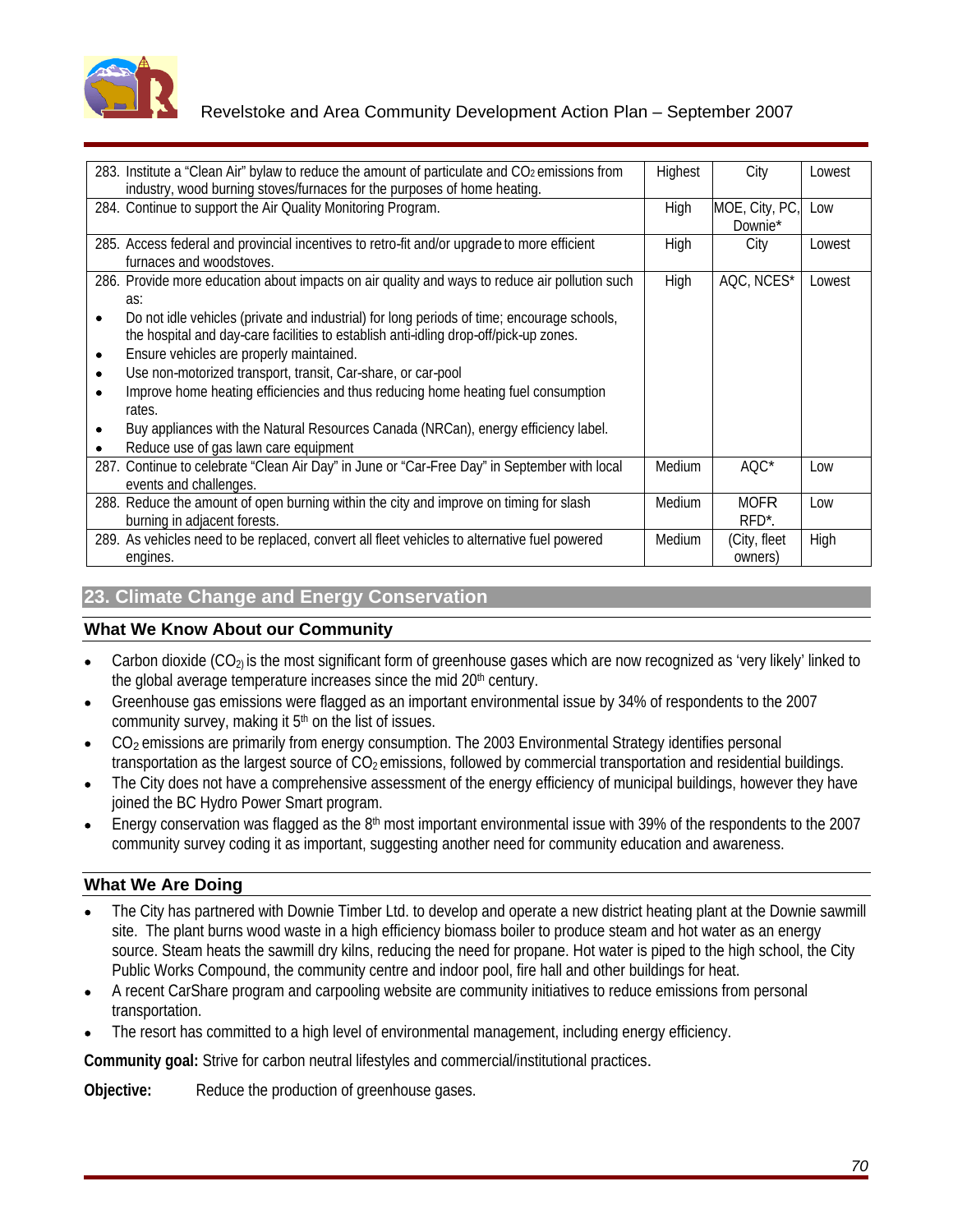

# Revelstoke and Area Community Development Action Plan – September 2007

**Target:** The production of greenhouse gases is reduced by 6% of 1990 levels, as specified by the Kyoto Protocol, which is a 25 percent reduction in emissions from "business as usual" projections (by 2008-2012).

| millon to a Lo personal readeration in emissionic nominesses as asuar projections (b) Loco Lo .L). |                         |              |
|----------------------------------------------------------------------------------------------------|-------------------------|--------------|
| <b>Projects / Tasks</b>                                                                            | <b>Priority Leader</b>  |              |
| 290. Develop a greenhouse gas emission reduction action plan including:                            |                         |              |
| a greenhouse gas inventory and forecast. (Note: should be done in conjunction with the air         | City/AQC*               |              |
| quality emissions inventory)                                                                       |                         |              |
| identifying the most effective approaches to reduce emissions and energy use in municipal          | CE & PW                 |              |
| buildings and operations (including lighting), and in the community broadly, including public      |                         |              |
| education and awareness.                                                                           | CE & PW   Medium        |              |
| establishing baselines for emission sources and procedures to monitor changes                      |                         |              |
| 291. Encourage buy local strategies to reduce emissions from transportation of goods. (See         | Medium<br>- vv          | <b>Lowes</b> |
| Water and Food security section)                                                                   |                         |              |
| 292. Promote 'Wood is Good' based on the energy use merits of using wood versus other              | (CFDC) Lowest<br>Medium |              |
| building products                                                                                  |                         |              |

**Objective:** Reduce the use and improve the management of community energy and energy services.

**Target:** Average residential, commercial and government electrical and propane energy use is reduced by 25% from 2002 levels (by 2008).

| <b>Projects / Tasks</b>                                                                                                                                | <b>Priority   Leader</b>         | ∪ost  |
|--------------------------------------------------------------------------------------------------------------------------------------------------------|----------------------------------|-------|
| 1 293. Develop and implement a Green Building bylaw for public, and if feasible, private                                                               | (City Plan)                      |       |
| 294. Explore and distribute information on incentives for ownership of fuel efficient vehicles.                                                        |                                  |       |
| 295. Encourage homeowners to follow "Energuide for Houses" (Natural Resources Canada<br>-Office of Energy Efficiency) to cut greenhouse gas emissions. | City/NCES*                       | Lowes |
| 296. Promote "Green Homes Visit" program to provide tips on how to improve home energy<br>efficiency                                                   | NCES / Private   Lowest<br>secto |       |

# **24. Parks and green space**

- Existing parks which the City operates and manages include:
	- three community parks total 22.64 hectares (Centennial Park, Queen Elizabeth Park, Williamson's Lake),
	- six neighborhood parks total 8.32 hectares (e.g. Big Eddy Park, Kovach Park, Moose Park),
	- thirteen other parks (area not available) or undeveloped areas 6.83 hectares.
- The Illecillewaet Greenbelt Society manages the park between the Illecillewaet River and the River Trail as a green space on behalf of the community.
- BC Hydro manages much of the lands on the Columbia River floodplain, including the extensive 'drawdown zone' south of the community which provide opportunities for recreation and important wetland wildlife habitats.
- Mount Revelstoke National Park abuts the northeastern boundary of the City with extensive green space and habitats as well as recreational infrastructure including highway access to the alpine in the summer and trails. On its other boundaries the City is surrounded by forested provincial Crown land.
- The City currently exceeds the provincial standards for provision of community parks, but barely meets the neighbourhood park space standard, as shown below.
- Some of the specific issues occurring on many of the parks and green spaces in the community include littering, illegal dumping, partying (and the resultant broken glassed filled firepits), and lack of compliance with dog owners picking up their dog's waste.
- Respondents to the 2007 community survey rated urban forests, parks and green spaces as the 7<sup>th</sup> most important environmental issue, with 30% coding this as important.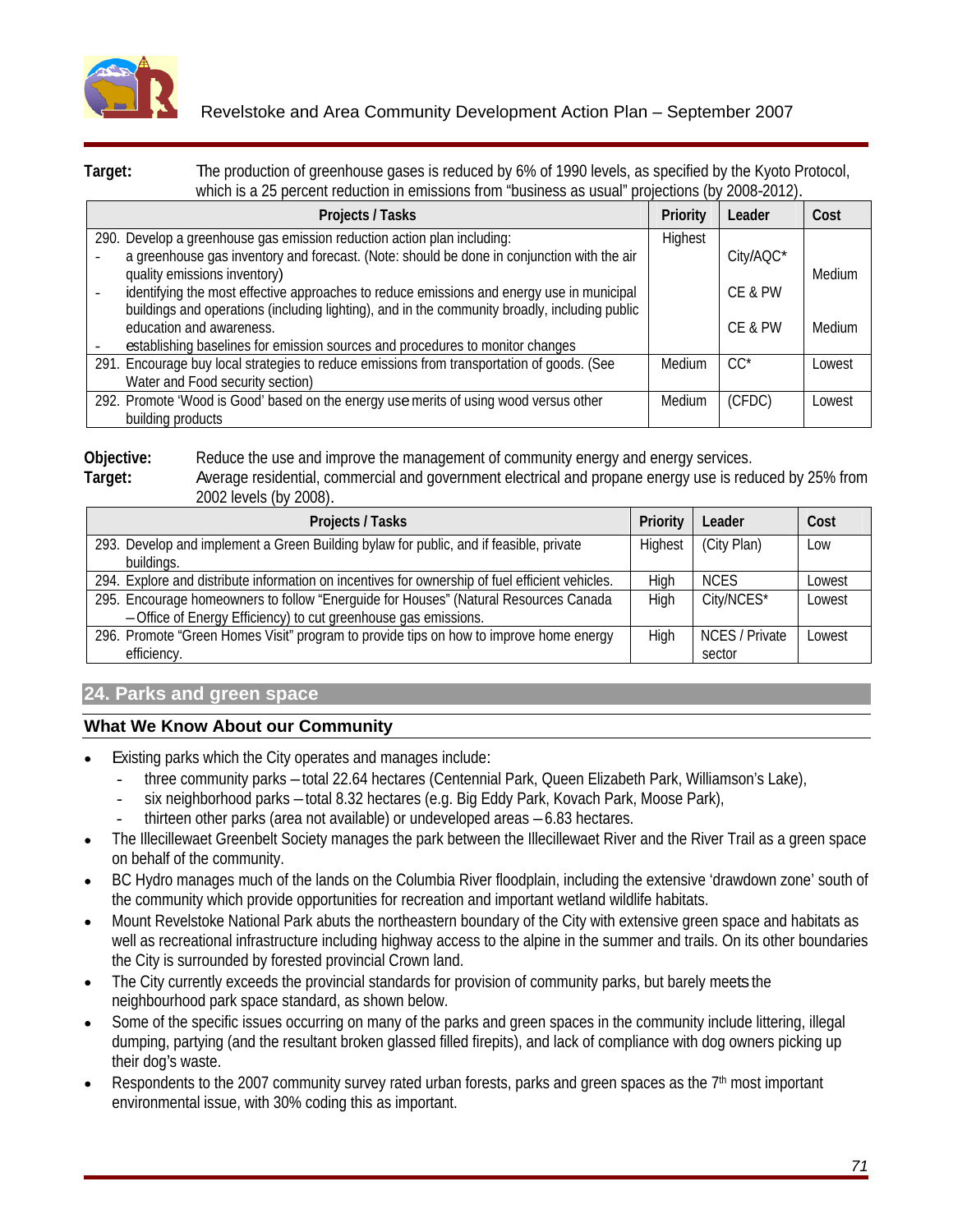

- The City's Parks and Recreation Department manages community parks and green space. CSRD has a cost sharing arrangement with the City for parks and recreation services.
- In 2005 the City completed a draft Parks Master Plan that inventoried existing parks and provided recommendations for improving parks and green space.
- The updated Official Community Plan (OCP) is expected to provide more specific details for the management of the City's parks and green spaces.

**Community goal** - Maintain, or expand and improve on the scale, diversity and management of parks and green space.

**Objective:** Maintain or exceed the current supply of 2.75 hectares per 1,000 population for community parks and 2.56 hectares per 1,000 population for neighbourhood parks<br>Hectares of community and paint hourhood parks need 1999 population

| ⊺arget: | Hectares of community and neighbourhood parks per 1,000 population                                                                                                                                                                                                       |                                        |        |
|---------|--------------------------------------------------------------------------------------------------------------------------------------------------------------------------------------------------------------------------------------------------------------------------|----------------------------------------|--------|
|         | <b>Projects / Tasks</b>                                                                                                                                                                                                                                                  | <b>Priority Leader</b>                 | Cost   |
|         | 297. Adopt and implement the 2005 draft Parks Master Plan including:                                                                                                                                                                                                     |                                        |        |
| needed  | • As feasible, add to parks, including neighbourhood parks in Central Revelstoke and<br>Southside, and within Revelstoke Mountain Resort development where an additional 33.2<br>hectares of public community park area and 16.6 hectares of neighbourhood parks will be | High   City Plan*                      |        |
|         | Individual park management plans                                                                                                                                                                                                                                         |                                        |        |
|         | • improvements in general policies for tree management and noxious weed control, and                                                                                                                                                                                     |                                        |        |
|         | upgrading conditions in specific parks (bear proof containers, mature tree replacement, more $\ $<br>shade trees, etc.)                                                                                                                                                  |                                        |        |
|         | 298. Support school ground greening programs (Note: On hold while school consolidation<br>planning is completed).                                                                                                                                                        | $SD19*$                                | Low    |
|         | 299. Retain parks/green space associated with schools.                                                                                                                                                                                                                   | SDI9/<br><b>City Parks</b><br>and Rec* | Lowest |

# **25. Urban forests**

### **What We Know About our Community**

Trees within the community can provide a number of benefits including conserving energy by providing shade, improving air quality, reducing wind speed and directing air flow, reducing noise pollution, providing habitat for birds, small mammals and other wildlife, reducing storm runoff and the potential for soil erosion, and enhancing the visual and aesthetic qualities of the community.

# **What We Are Doing**

- Trees and forested areas within Revelstoke are the responsibility of:
	- City staff for trees on City lands (parks, streets, green space), though without the guidance of management direction, excepting for the downtown core;
	- Private land owners
- The Provincial Ministry of Forests and timber tenure holders who managed tracts of forested lands within the City limits that are within the Provincial Forest.
- In 2002 the North Columbia Environmental Society commissioned a study to examine the health and management of the urban forest in Revelstoke, including trees on both public and private land within city limits.
- The City has recently hired an arborist to develop and implement urban forestry practices.
- BC Hydro prunes trees to protect powerlines using practices that are not always consistent with the City's tree preservation bylaw.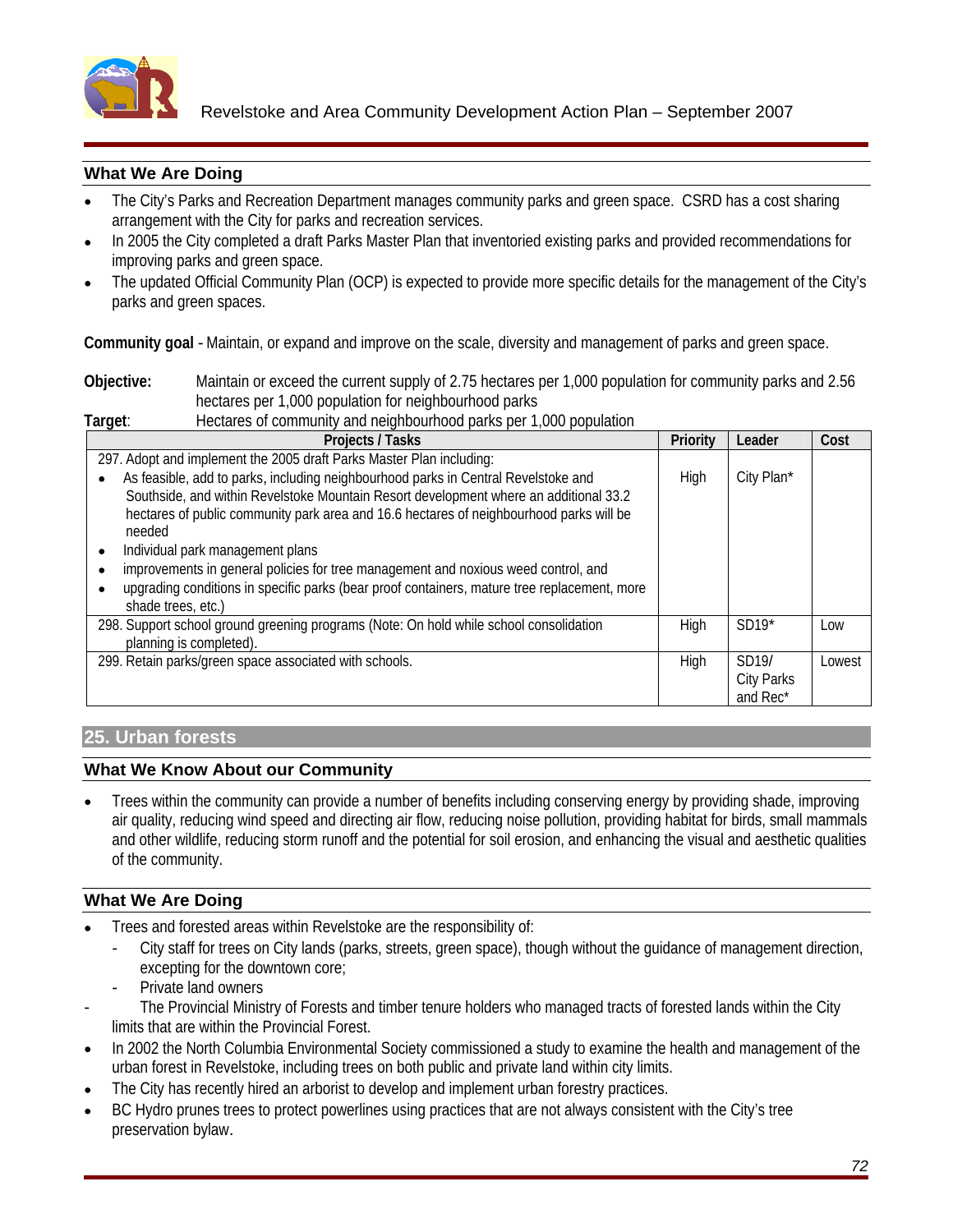

**Community goal -** Improve the long-term planning and management of trees and forest areas in the community.

**Objective:** An Urban Forestry/Tree Preservation Strategy has been developed and is being implemented in the community.

| <b>Projects / Tasks</b>                                                                                                                                                                                                                                                                                                                                                                                                                | Priority Leader Cost                  |        |
|----------------------------------------------------------------------------------------------------------------------------------------------------------------------------------------------------------------------------------------------------------------------------------------------------------------------------------------------------------------------------------------------------------------------------------------|---------------------------------------|--------|
| 300. Continue to implement the Tree Preservation policy and bylaw, including during pruning for<br>powerline protection                                                                                                                                                                                                                                                                                                                | Highest   CE &<br>PW <sup>*</sup> (BC | High   |
| 301. Utilize the Urban Forestry Plan Feasibility Study completed by the North Columbia<br>Environmental Society as guidelines for the completion of the Revelstoke Urban<br>Forestry/Tree Preservation Strategy. Recommendations from the Feasibility Study include<br>the following:<br>Establishment of an urban forestry planning team.<br>Identify the goals and objectives for urban forest management in Revelstoke.             | Highest (City)                        | Medium |
| Assess resources and identify needs, e.g. conduct tree inventory, identify gaps in urban<br>forests, identify deficiencies in existing policies, identify training needs, incorporate urban<br>forestry education etc<br>Define strategies required to meet the needs of planting, maintenance, training, education                                                                                                                    |                                       |        |
| Identify necessary resources and a funding strategy.<br>Outline monitoring methods to ensure success and progress and amend/update the plans as  <br>required.                                                                                                                                                                                                                                                                         |                                       |        |
| 302. Plant food trees species that are consistent with Bear Aware practices (mainly nuts) as part<br>of the food security strategy                                                                                                                                                                                                                                                                                                     | High (CE &                            |        |
| 303. Increase community awareness and involvement in urban forestry in Revelstoke.<br>Host open house to provide information and discuss concerns and issues with urban forestry  <br>in Revelstoke<br>Provide information leaflets and web-based information.<br>Establish a memorial/commemorative tree program.<br>Establish a heritage tree program.<br>• Establish a backyard planting program or community planning program etc. | High (City)                           | Medium |

## **26. Fish and Wildlife**

## **What We Know About our Community**

- Black bears, the occasional grizzly bear, cougars, deer, moose and coyotes traverse the community. Some of these  $\bullet$ animals become classified as problem wildlife as a result of damage occurring to property (including trees and gardens), sometimes resulting in the destruction and removal of the animal.
- The number one wildlife issue that provincial Conservation Officers deal with within the community is problem bears.
- Mountain caribou, a threatened species provincially, inhabit forests adjacent to the community north of Highway 1. The local populations have declined substantially in recent years. Habitat changes through logging and other land uses, disturbance from motorized winter recreation, predation and possibly climate change are all possible causes of population declines. The contract of the contract of the contract of the contract of the contract of the contract of the contract of the contract of the contract of the contract of the contract of the contract of the contract of the
- 28% of respondents to the 2007 community survey coded wildlife as an important environmental issue making it  $9<sup>th</sup>$  on the list of issues.
- Kokanee; rainbow, cutthroat, brook, yellow fin rainbow and bull trout; mountain whitefish and white sturgeon inhabit the streams and rivers in the area. Sturgeon are an endangered species and bull trout are a threatened species. Bridge and Tum Tum (Tonkawatla) Creeks flow through the City boundaries.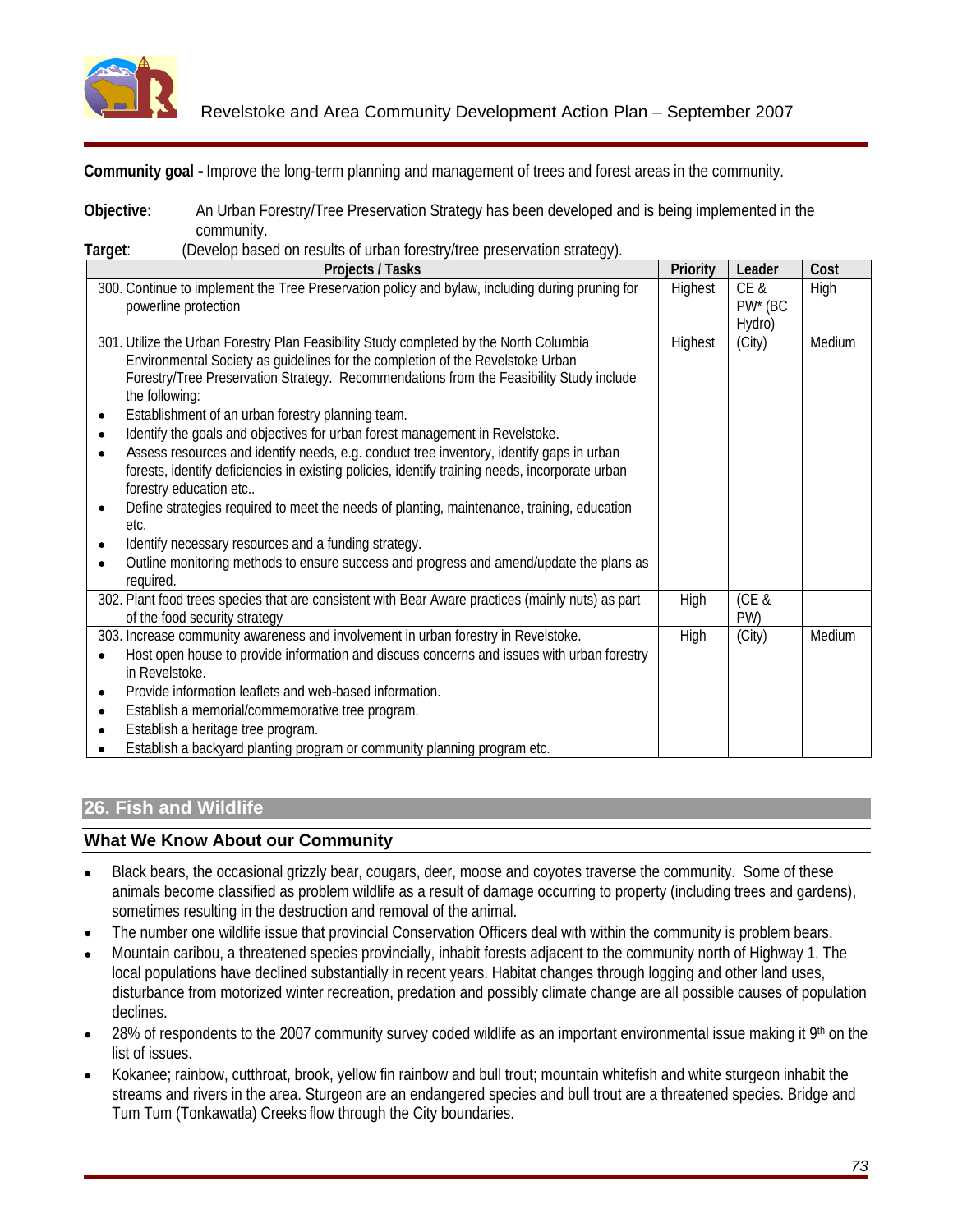

## **What We Are Doing**

- The Bear Management Committee was initiated in 1996 and instituted the first Bear Awareness Program in the province. The Bear Awareness program is working – over the 10 years before the Committee began, an average of 28 bears per year were destroyed, including a total of 15 grizzlies; this has dropped to an average of 7 bears per year.
- The community has yet to achieve provincial Bear Smart standards because of current solid waste management practices. Bear proofing of garbage has been occurring at a modest rate. As well, attractants such as fruit trees and the spawning kokanee salmon in Bridge Creek draw bears into the community.
- A regional white sturgeon recovery committee are implementing actions to recover sturgeon populations.
- The City has appointed a committee to work with provincial agencies to develop and implement local mountain caribou recovery actions.

**Community goal -** Maintain healthy fish and wildlife populations by reducing the number of human-wildlife conflicts, retaining habitats and taking actions to recover species at risk.

#### **Objective:** Eliminate bear deaths and relocations that are a result of bears being attracted into the city by garbage, domestic fruit, compost and other human generated attractants. **Target:** Number of bear deaths and relocations.

| <b>NUMBER OF DEAL ACAINS AND ICIDEALISTS</b>                                   |                         |          |
|--------------------------------------------------------------------------------|-------------------------|----------|
| Projects / Tasks                                                               | <b>Leader</b><br>чюну к | 0.04     |
| 304. Continue support and funding for the Revelstoke Bear Aware Program.       | $City^*/CSRD^*$         | l Medium |
| 305. Strive to become classified as a Bear Smart community by implementing the | (City / CSRD)<br>Hinh.  |          |
| outstanding required action of developing and maintaining a bear-proof         | <b>RBAS</b>             |          |
| municipal solid waste management system                                        |                         |          |

**Objective:** Minimize all other human-wildlife conflicts.<br> **Target:** Number of human-wildlife conflicts.

**Target**: Number of human-wildlife conflicts.

**Objective:** Increase the number of healthy animals in the Revelstoke Mountain Caribou herd.

| Target: | over time.<br>lation census<br>Population |  |  |  |
|---------|-------------------------------------------|--|--|--|
|         |                                           |  |  |  |

**Objective:** Maintain existing fish stocks and habitat.

**Target**: (Not included in the 2003 plan)

| <b>Projects / Tasks</b>                                                                                                                  |      | Priority   Leader             | $\vert$ Cost |
|------------------------------------------------------------------------------------------------------------------------------------------|------|-------------------------------|--------------|
| 308. Continue research, monitoring and recovery planning/actions for endangered<br>white sturgeon and threatened bull trout populations  | Hiah | White Sturgeon<br>Team; (MOE) |              |
| 309. Avoid development that degrades the water quality in fish-bearing streams to<br>the level that fish habitat is negatively impacted. | Hiah | (City, MoE)                   | ??           |
| 310. Avoid disturbance to spawning and rearing areas in the lower reaches of<br>streams draining into the Columbia River.                |      | (City, MoE)                   |              |
| 311. Maintain marsh habitats along the Arrow Lakes reservoir and Lake Revelstoke.                                                        | High | (City, MoE)                   |              |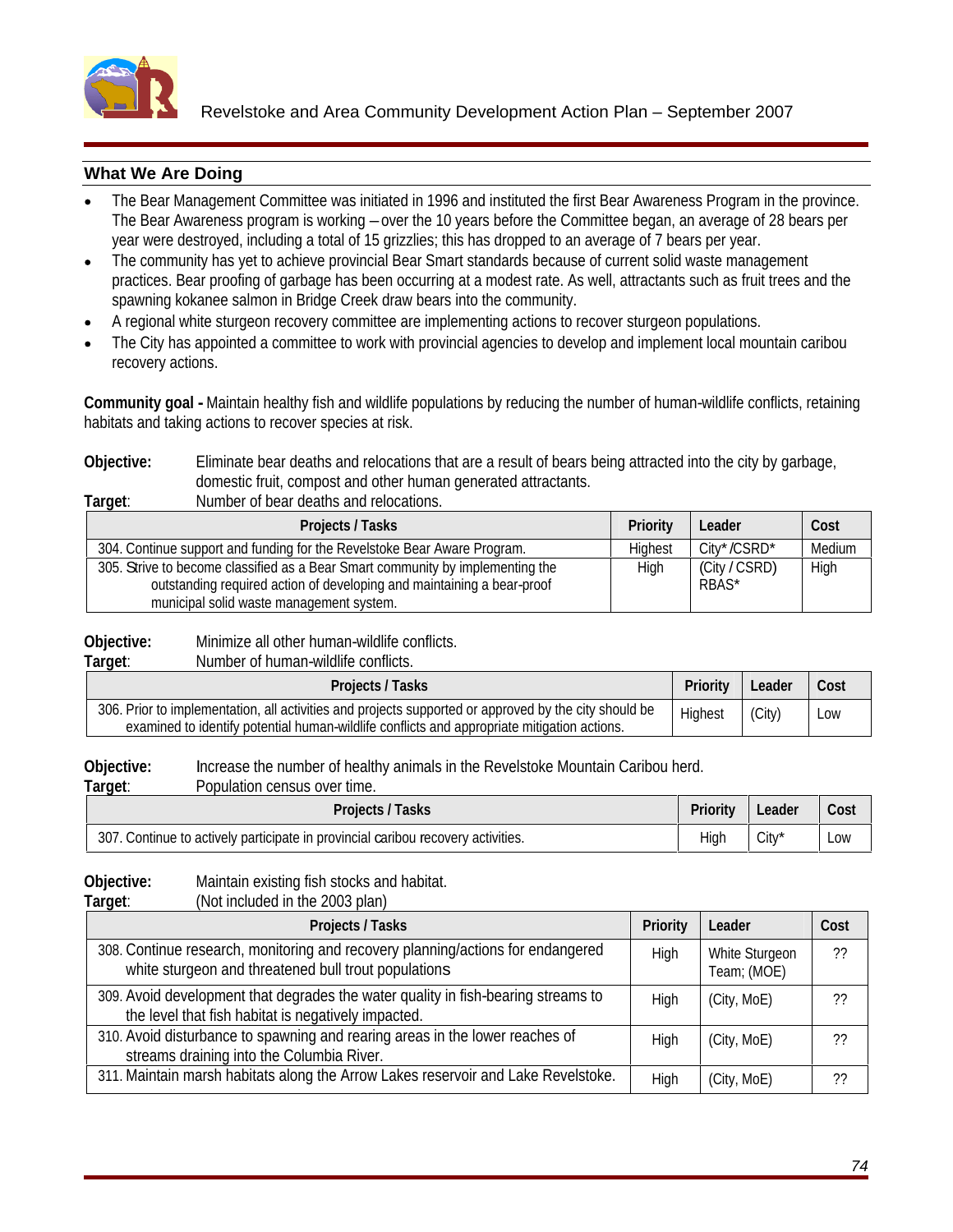

Revelstoke and Area Community Development Action Plan – September 2007

## **27. Toxic Substances**

#### **What We Know About our Community**

- Residents use a plethora of toxic household substances. The lack of facilities for recycling toxic substances results in  $\bullet$ most being dumped down drains and toilets, or directly into the environment.
- The City and some industrial users have old landfills and dump sites that have been buried and are no longer in use. It is unknown if these sites are leaching contaminated toxins.
- Only 14% of respondents to the 2007 community survey coded toxic substances as an important environmental issue.

#### **What We Are Doing**

- The City has implemented a turf management plan to improve the condition of community fields and parks by building up the soil base and has reduced pesticide use by 75%.
- In past years the North Columbia Environmental Society (NCES) implemented two initiatives which are not currently active;
	- The Toxic Smart Program which provided free home visits to suggest non-toxic or less toxic alternatives to toxic substances that were in the home, and recommend proper disposal for hazardous products.
	- A Pesticide Awareness Campaign with brochures, newspaper articles, pesticide-free lawn signs and an information kiosk.
- Some toxic materials can be disposed at the landfill site. Other toxic substances are collected during the recycling fairs.

**Community goal -** Reduce the amount of toxins used and provide for proper disposal.

**Objective:** Homeowner, businesses and government agencies have access to information about toxic substances, alternatives and disposal.

**Target**: (not defined)

**Objective:** Use of pesticides and herbicides is eliminated on commercial, government and residential properties (by 2008).

**Target**: Amount and type of pesticides and herbicides used on commercial, government and residential properties.

| Projects / Tasks                                                                                      | <b>Priority</b> | ∣ Leader      | Cost                 |
|-------------------------------------------------------------------------------------------------------|-----------------|---------------|----------------------|
| 313. Continue practices to reduce reliance on pesticides on City property.                            |                 | CE & PW*      | ⊥I ∩w                |
| 314. Develop and implement city bylaws that a<br>s that restrict the use of pesticides and herbicides | Hinhaet         | $\mid$ (City) | $\sim$ $\sim$ $\sim$ |
| within City boundaries                                                                                |                 |               |                      |

**Objective:** A facility/system exists for the proper disposal of toxic substances (by 2008).

#### **Target:** Toxic substance disposal options

| <b>Projects / Tasks</b>                                                               | , I Laadar I<br>Tionly   Leager | Cost        |  |
|---------------------------------------------------------------------------------------|---------------------------------|-------------|--|
| 315. Expand the opportunities for toxic waste disposal                                | est (City, CSRD) Medium         |             |  |
| 316. Complete an inventory (location, contamination extent) of old solid waste sites. | ___<br>Medium I (City)<br>10.01 | <b>High</b> |  |
|                                                                                       |                                 |             |  |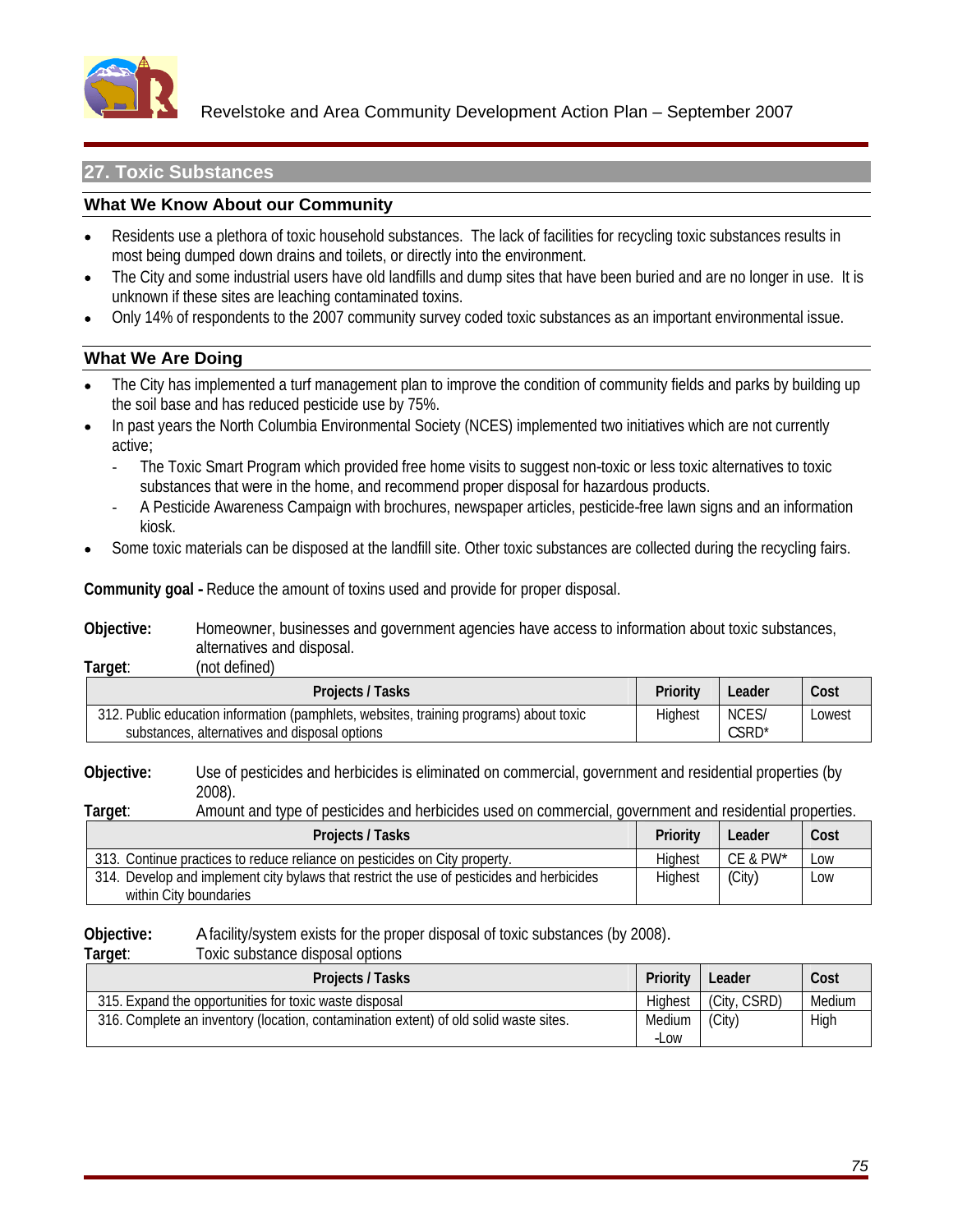

Revelstoke and Area Community Development Action Plan – September 2007

## **28. Noise and Light Pollution**

## **What We Know About our Community**

- Noise pollution refers to the destructive effects of excessive sound, usually based on properties of loudness and irritation.  $\bullet$
- Although there are a number of sources of loud noise emitters in the community, there are no ambient noise level  $\bullet$ readings for Revelstoke.
- Ongoing noise from the operation of the train yard continues to be unbearable for some at times.
- Light pollution is wasted light, and thus energy. Within Revelstoke, the primary sources of light pollution are from street lights and ornamental lighting (e.g. spot lights atop the Entry Portal towers).
- Noise and light pollution were not identified as important environmental issues in the 2007 community survey.  $\bullet$

## **What We Are Doing**

- The City has a noise by-law (1172) which is usually used by the RCMP to stop loud parties.
- The City and CP Rail have reduced the noise from train whistles by installing gates at the railways crossings at downtown locations. The contract of the contract of the contract of the contract of the contract of the contract of the contract of the contract of the contract of the contract of the contract of the contract of the contract of the
- The City has reduced the wattage of these lights during the night

**Community goal** - Minimize unwarranted noise and light pollution.

**Objective:** A revised and updated noise bylaw is being enforced (by 2004).

**Target**: (not defined)

| <b>Projects / Tasks</b>                                                                   |         | Priority   Leader   Cost |     |
|-------------------------------------------------------------------------------------------|---------|--------------------------|-----|
| 317. Revise/update and enforce the City of Revelstoke Noise Bylaw (1172) to deal with new | Highest | $\mid$ (City)            | Low |
| recognized noise standards. The bylaw should:                                             |         |                          |     |
| Define sounds that constitute excessive noise.                                            |         |                          |     |
| • Define maximum permitted sound levels for day and night.                                |         |                          |     |
| • Define exceptions to the permitted sound levels.                                        |         |                          |     |
| Stipulate penalties for violations.                                                       |         |                          |     |

**Objective:** Develop and implement a Light Pollution Bylaw (by 2004) **Target**: Existence and enforcement of a light pollution bylaw.

| <b>Projects / Tasks</b>                                                                                | Priority Leader |                    | Cost |
|--------------------------------------------------------------------------------------------------------|-----------------|--------------------|------|
| 318. Develop and implement a Dark Night Sky by-law and policy. The bylaw would define "light   Highest |                 | $\mid$ (City)      | Low  |
| pollution" as every form of illumination by artificial light which is dispersed outside the            |                 |                    |      |
| areas it is dedicated to, particularly if directed above the level of the horizon. Under the by-       |                 |                    |      |
| law, citizens and organizations are obligated to "take measures to prevent the occurrence              |                 |                    |      |
| of light pollution                                                                                     |                 |                    |      |
| 319. Continue to use low wattage bulbs to reduce the amount of light that is cast skyward by           |                 | $CE & PW^*$ Medium |      |
| the decorative city entrance portals.                                                                  |                 |                    |      |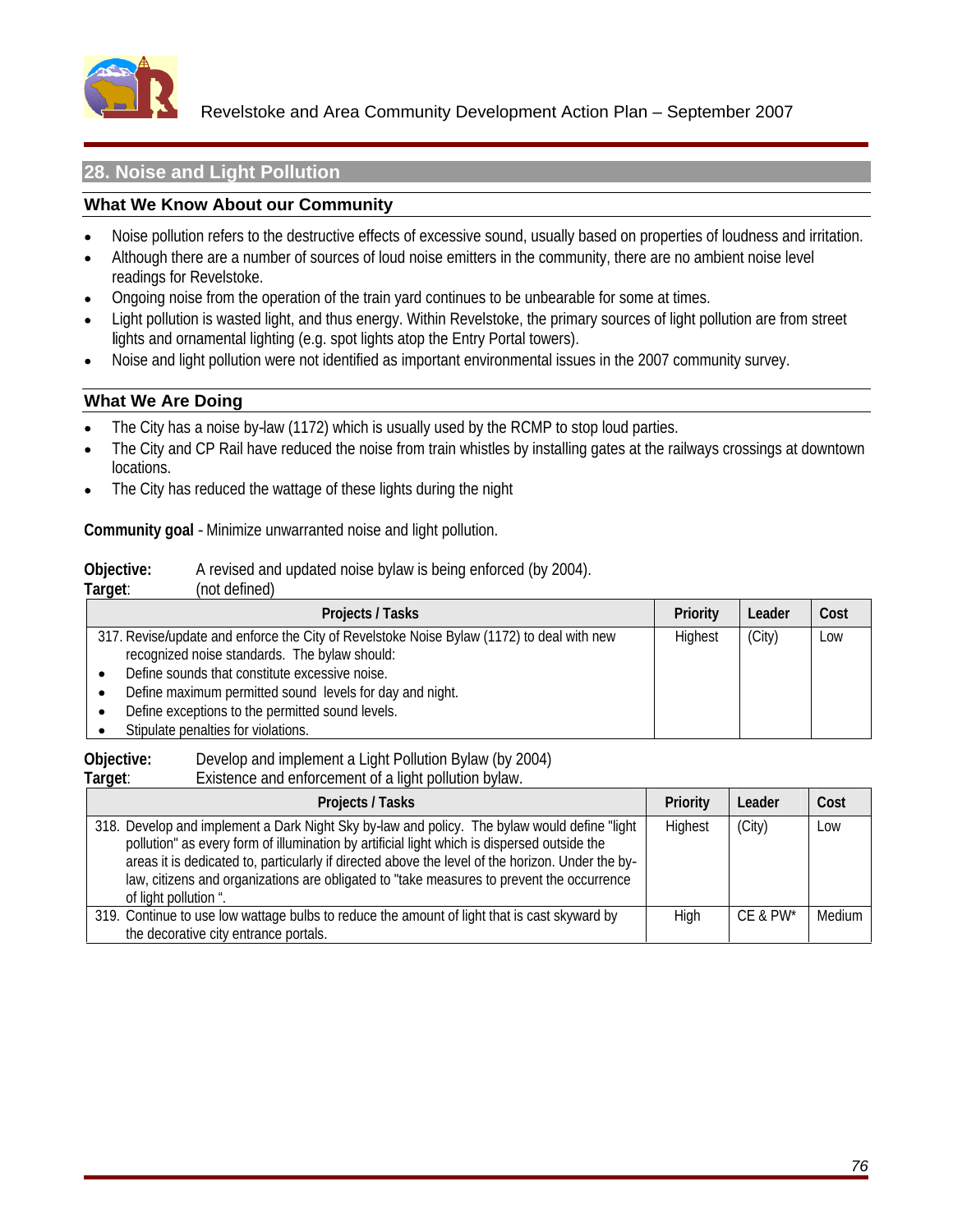

# E. Indicators

Monitoring progress on achievement of goals is an essential task in the implementation of any plan. This is accomplished by defining indicators – information that tells us whether we are moving towards or away from the goal.

Defining indicators is a relatively new tool in community development. It requires a commitment of resources and attention to detail over time to yield fruitful results. It is not clear what level of resources the City of Revelstoke and the CSRD are able or willing to assign to this aspect of planning. The use of economic indicators by the Community Economic Development Director, the continuation of the community survey and the extensive collection of information for this Action Plan as well as the 2001 Action Plan and the 2003 Community Environmental Strategy indicate a commitment to using data to inform planning and decisions. Creating a set of indicators that span the community goals and beginning to report on these indicators regularly is the next step.  $\blacksquare$ 

As a start to this task, a preliminary listing of indicators for each community goal has been compiled. Indicators were selected based on the following criteria:

- indicators already used in the community, or recommended in previous reports,  $\bullet$
- readily available information,
- understandable by the public,
- illustrate trends over time, and
- whenever feasible, monitors outcomes/results, rather than activites/inputs (eq. for safety, the suggested indicator is serious crime rates, not no. of police officers/capita)

A suggested list of potential indicators is included in Appendix 3. This list is larger than should be implemented initially - 88 indicators that might be reported on annually, 26 indicators from the community survey and eight indicators from the national census completed every 5 years. The relevant components of this suggested list should be reviewed with the Economic Development Commission, the recommended Social Action Council, the recommended Environmental Action Network and the Arts Council, as well as committees which specific knowledge such as for Affordable Housing, Health Services and Air Quality to confirm the highest priority indicators and secure commitments to collect and report this information over time.

# F. Implementation

Taking action on the priorities identified in this plan will require cooperative working partnerships, open lines of communication and tight coordination amongst the City and Regional District, not-for-profit and volunteer community organizations as well as provincial and federal agencies.

Section C of this report provides recommendations to better reflect the activities of the Community Economic Development Director by renaming the department, adding additional staff and project resources to support action across all sectors. Creation of a Social Action Council and a Community Environment Network, and a close working relationship with the Arts Council is also recommended to guide the actions of this department.

Any plan, and particularly a plan such as this which spans the entire community during times of change, should be considered a 'living document' which is updated and refined as new information becomes available and as conditions change.

As well, this Action Plan was developed while the community was on the cusp of significant changes from the development of Revelstoke Mountain Resort and a major revision to our Official Community Plan (OCP). While the Action Plan was being prepared it wasn't possible to gauge the pace of the resort development over the three years of the Plan, or what new approaches the community might set for itself in the OCPs being completed for the City and CSRD Electoral Area 'B'. The recommendations below recognize the need to revisit this Action Plan frequently to incorporate new information and priorities:

1. **Plan refinement and updating –**The emphasis for this Action Plan was incorporating the 20 focused strategies that had been completed since 2001 for specific sectors or interests in the community. Consequently there is less detail and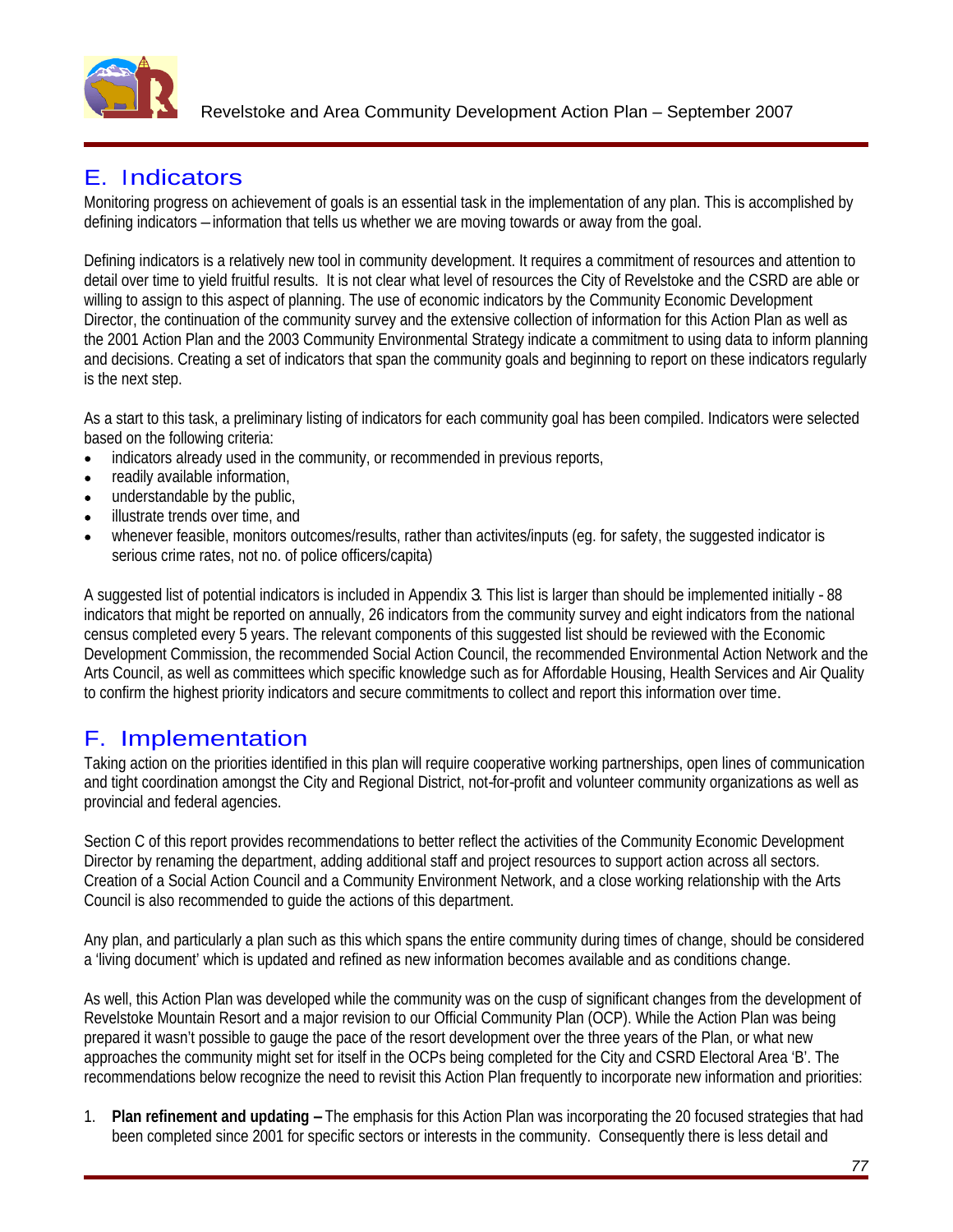

somewhat dated actions for sectors where recent plans have not been prepared. This is particularly the case in the social sector, excepting the early childhood development and literacy areas, and generally for environmental topics, where the 2003 Environmental Strategy is now dated. Further consultation and refinement of the actions is advised for these topics.

**Recommendations:** 

- **a) A first task for the recommended Social Action Council could be to review this plan and identify essential refinements based on their broad knowledge of the community. The Minister's Advisory Committee on Health Services might also be invited to review the health sections and provide input. Both groups might also provide advice on the suggested indicators to create a shorter, more focused list.**
- **b) Similarly, a first step for the suggested Environmental Action Network could be to review the environmental sections of the plan and the suggested indicator lists. Several environmental organizations and the Public Works expressed interest to meet in the fall of 2007 to begin this type of collaborative work – they explicitly wanted to create annual plans for the next 3 years.**
- **c) The City website should continue to be refined to provide easy access to reports, surveys and other materials citizens, businesses, organizations and agencies want to consult during this period of rapid change.**
- **d) The task of recording any changes to the plan, including completion or deletion of priority actions, should be clearly assigned so the 'living document' is up-to-date ate least monthly.**
- **2. Indicator monitoring approach** Once the preliminary indicators have been confirmed or revised through the recommendations above, the City will need to document baselines for the final indicators, and develop a monitoring plan which identifies responsibilities, timelines and resources for accessing, storing, reporting and updating indicator information

**Recommendation:** Following review of the preliminary indicators the Community Development Department should develop a monitoring plan with clear responsibilities, timelines and resources for accessing, storing, reporting and updating indicator information.

3. **Incorporating new directions from the new Official Community Plans and new census results** – The OCP for CSRD Electoral Area 'B' is expected to be completed in December 2007; the City OCP is scheduled to be completed in the fall of 2008. In late 2008 the 2006 census data will be fully reported.

**Recommendation: The Community Portrait and Action Plan should be updated in the fall of 2008 to include information from the new OCPs and the census results. The City should host a broad community review of this new information, and any suggested changes in priorities.**

**4. Annual updates –**For several years running the City has hosted an annual review of the Community Action Plan to inform the community of actions that have been taken and invite input to add new actions and reprioritize actions. The past practice of an evening session to accomplish this may not be adequate given the broad range of topics covered in this new plan.

## **Recommendations:**

- **a) The annual Action Plan review should continue with a broad community forum.**
- **b) An update session with each sector (Economic Development Commission, new Social Action Council, Environment Action Network and the Arts Council) , and review by City departmental staff and CSRD staff not involved in these groups, but responsible for actions, should occur before the broad community forum to allow a thorough review by each sector before the broad community review.**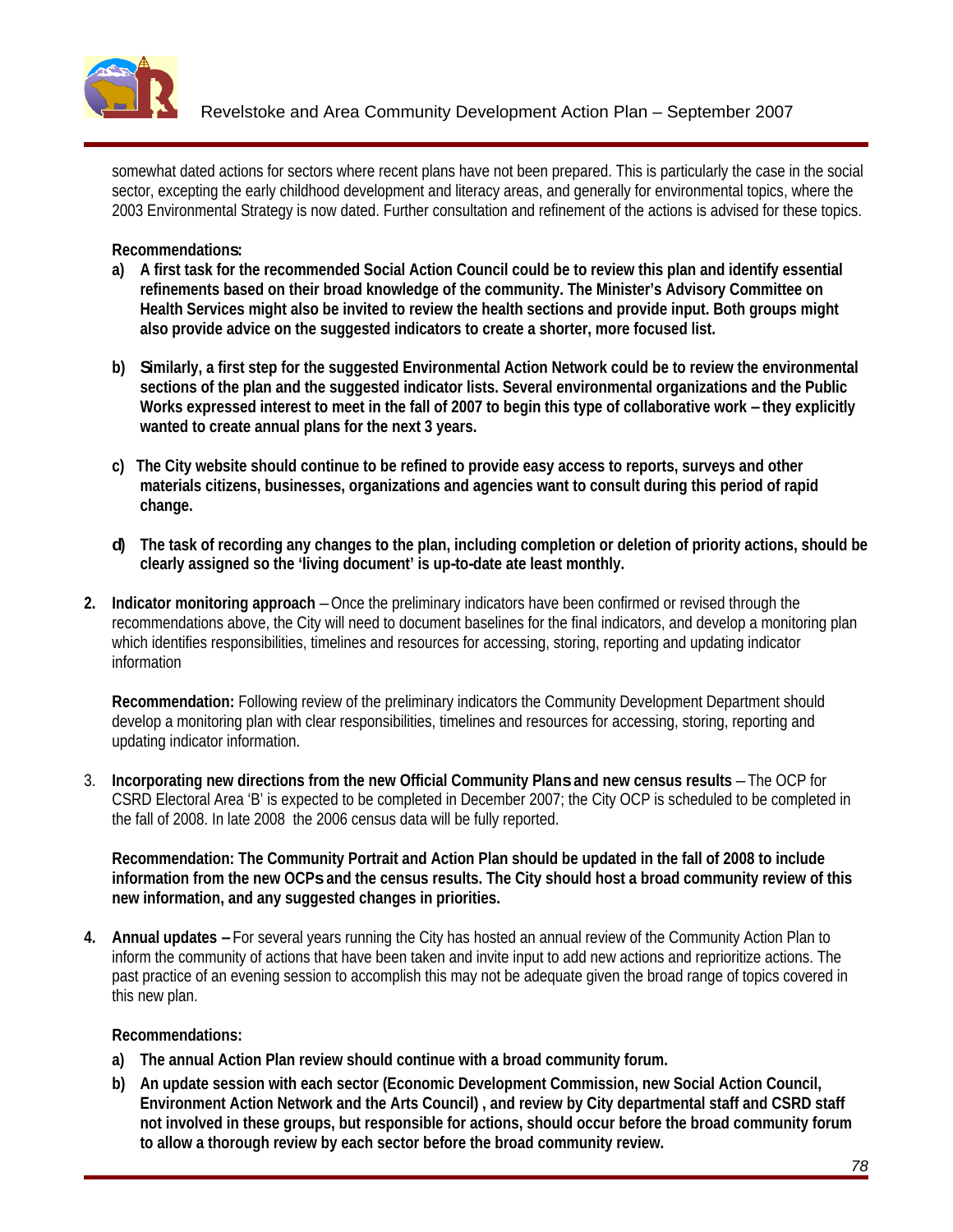

- **c) Priority actions should not be dropped from the annual planning process until it is confirmed that these priorities have been acted on, or they are no longer relevant**
- **5. Facilitate integration of new strategies**  Over twenty strategies had been completed for specific community topics since 2001 when the last Action Plan was prepared. These strategies were combined and prioritized in this Action Plan. The wide range of formats and level of detail in these strategies made it difficult to prepare a report with a common structure, and to prioritize actions.

#### **Recommendation: The structure and format of new strategies should facilitate integration into the overall Action Plan. This does not require absolute adherence to the structure and format of this plan.**

This Action Plan includes a large number of priority actions that are critical if the community is to achieve its vision and goals during the upcoming period of substantial change. By expanding the municipal role to support collective action across all sectors, the City can continue to support community organizations and citizens to create and enjoy the high quality of life that we cherish in Revelstoke.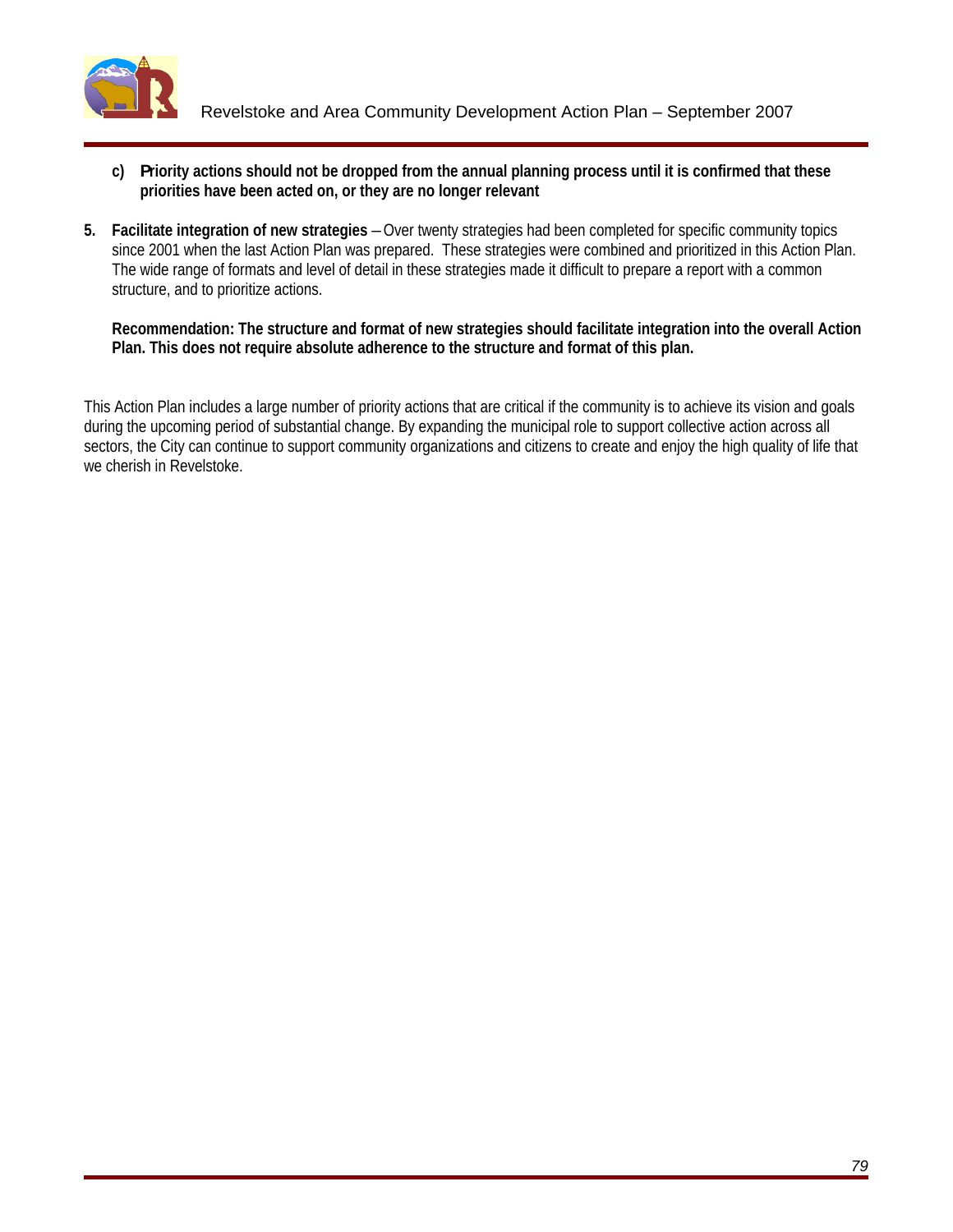

Revelstoke and Area Community Development Action Plan – September 2007

# Appendix 1 – List of Community Strategic Plans 2002-2007

Notre: These documents are on the City of Revelstoke website [\(www.cityofrevelstoke.com](http://www.cityofrevelstoke.com)) unless a weblink is provided.

- 2002. City of Revelstoke. Snowmobile Strategy
- 2003. City of Revelstoke & Columbia Shuswap Regional District. Revelstoke Community Environmental Strategy.
- 2003 . City of Revelstoke. Revelstoke Tourism Development Strategy.
- 2004. Maax Tourism Consulting. Tourism Market Analysis (for the Community Futures Corporation of Revelstoke).
- 2004. Brent Harley and Associates. Socio-economic and Land Use Assessment of Potential Impacts of the Proposed Mount MacKenzie Expansion Plan.
- 2005. Revelstoke Early Childhood Development Committee. Revelstoke Early Childhood Development Strategic Plan.
- 2005. Pearce, C. Attracting and Welcoming Immigrants to Revelstoke BC Scanning the Opportunities.
- 2005. Planet Consulting Group Inc. et.al. Revelstoke Parks Master Plan Part One: Future Park and Trail Concept.
- 2005. Quadra Planning Consultants Ltd. Upper Arrow Lakes Reservoir Drawdown Zone Management Plan.
- 2005. BC Ministry of Agriculture and Lands. Revelstoke Higher Level Plan Order. <http://ilmbwww.gov.bc.ca/lup/lrmp/southern/revelstoke/index.html>
- 2005. Zacharias, J. Revelstoke Affordable Housing Study.
- 2005. Revelstoke Literacy Action Committee/Literacy Now. Revelstoke Community Literacy Plan.
- 2006. BC Hydro. Socio-Economic Impact Analysis for the Proposed Revelstoke Unit 5 Project.
- 2006. Commonwealth Historic Resource Management Limited. A Cultural Strategy for the City of Revelstoke
- 2006. Commonwealth Historic Resource Management Limited. A Program Development Plan for the BC Interior Forestry Museum.
- 2006. Hope, S., Clark, R., and Cheung, K. Community Wildfire Protection Plan for the City of Revelstoke.
- 2006. Zacharias, J. Revelstoke Affordable Housing Strategy and Policy Options.
- 2007. City of Revelstoke, Retail Strategy
- 2007. BC Hydro. Columbia River Project Water Use Plan. [\(http://www.bchydro.com/rx\\_files/environment/environment51070.pdf](http://www.bchydro.com/rx_files/environment/environment51070.pdf))
- 2007. Columbia Shuswap Regional District. Electoral Area 'B' DRAFT Official Community Plan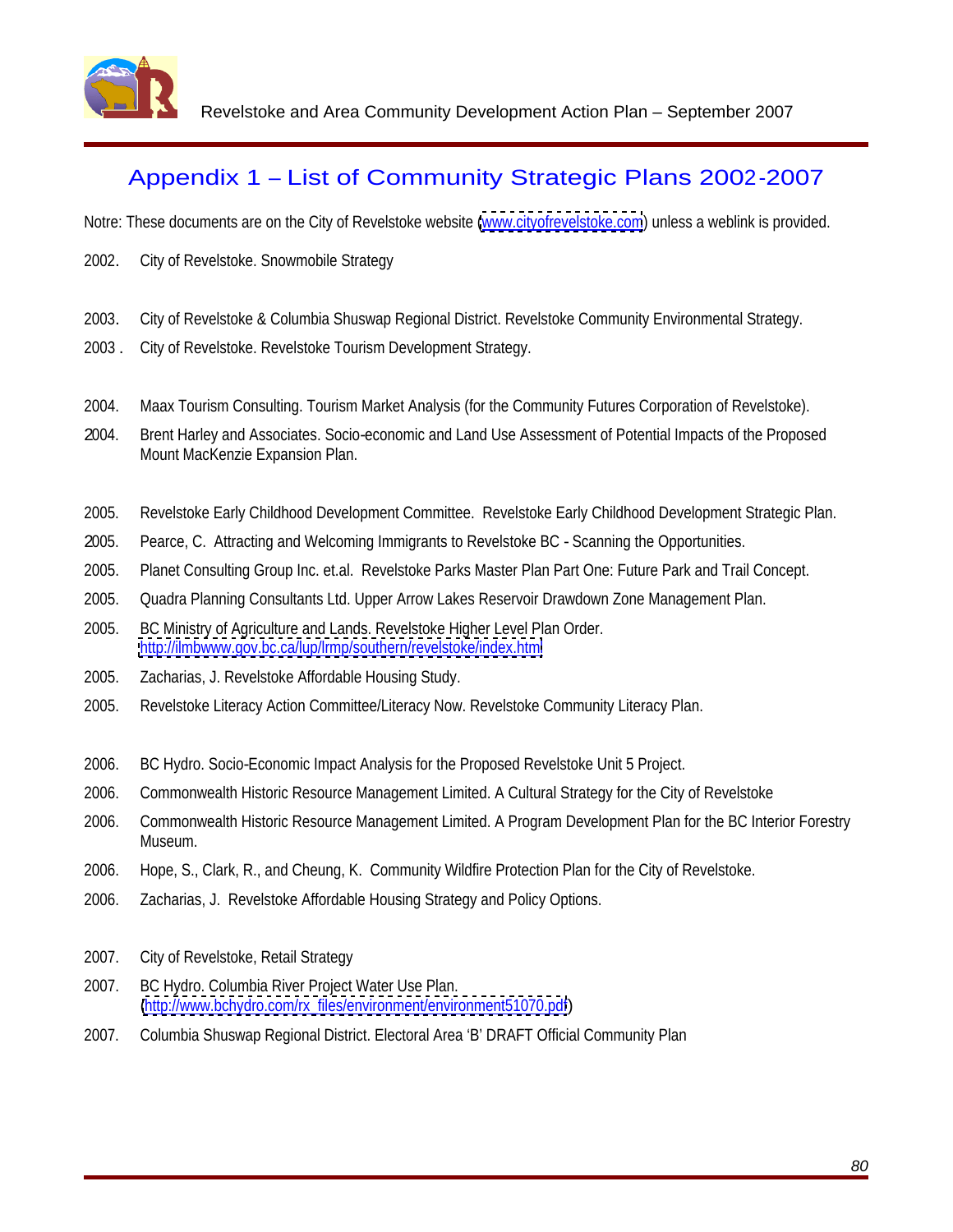

## Appendix 2 – Goal Analysis

**C**=very complimentary

- = no interaction

**u** = uncomplimentary

**c** = somewhat complimentary **cu** = complimentary or uncomplimentary depending on actions taken

## **Table A. Comparing Integrating Goals with Economic and Social Goals**

|                                                    |  | <b>Integrating</b> |           |                       |
|----------------------------------------------------|--|--------------------|-----------|-----------------------|
|                                                    |  |                    | æ.<br>ひ ® | Ĕ¤<br>Comm.<br>charac |
|                                                    |  |                    |           |                       |
| Econom <sup>®</sup>                                |  |                    |           |                       |
| Safety/emergency services                          |  |                    |           |                       |
| Sense of belonging & participation                 |  |                    |           |                       |
| $\frac{1}{8}$ Health/wellness                      |  |                    |           |                       |
| Families/children/youth                            |  |                    |           |                       |
| Seniors                                            |  |                    |           |                       |
| Arts, culture, heritage, recreation infrastructure |  |                    |           |                       |

## **Table B. Comparing Environment Goals with Integrating, Economic and Social Goals**

|                                    |           |           |                        |           | <b>Environmental Goals</b> |                |                        |                          |           |
|------------------------------------|-----------|-----------|------------------------|-----------|----------------------------|----------------|------------------------|--------------------------|-----------|
|                                    |           | 홀필        |                        |           |                            | א ט            |                        | $\overline{\phantom{0}}$ |           |
|                                    |           |           |                        |           |                            |                | ∍                      |                          |           |
| Housing                            |           |           | <b>cu</b><br><b>CU</b> | <b>cu</b> | <b>cu</b>                  | <b>cu</b>      | <b>CU</b><br><b>cu</b> |                          | <b>cu</b> |
| Transportation                     |           |           | <b>cu</b>              |           | <b>cu</b>                  | cu             | <b>CU</b><br><b>CU</b> |                          | $\sim$    |
| Workforce/adult education          |           |           |                        |           |                            |                |                        |                          |           |
| Child/youth education              |           |           |                        |           |                            |                |                        |                          |           |
| Community character                |           |           |                        |           |                            |                |                        |                          |           |
| Community economy                  | $c$ u     | <b>cu</b> |                        | <b>cu</b> | <b>cu</b>                  | c <sub>u</sub> | $\sim$                 |                          | $c$ u     |
| Safety/emergency services          |           |           | $\sim$ $\sim$          |           |                            |                |                        | <b>cu</b>                |           |
| Sense of belonging & participation |           |           |                        |           |                            |                |                        |                          |           |
| Health/wellness                    |           |           |                        |           |                            |                |                        |                          |           |
| Families/children/youth            |           |           |                        |           |                            |                |                        |                          |           |
| Seniors                            |           |           |                        |           |                            |                |                        |                          |           |
| Arts, culture, heritage            | <b>cu</b> |           |                        |           |                            |                | $\sim$                 | $\sim$                   |           |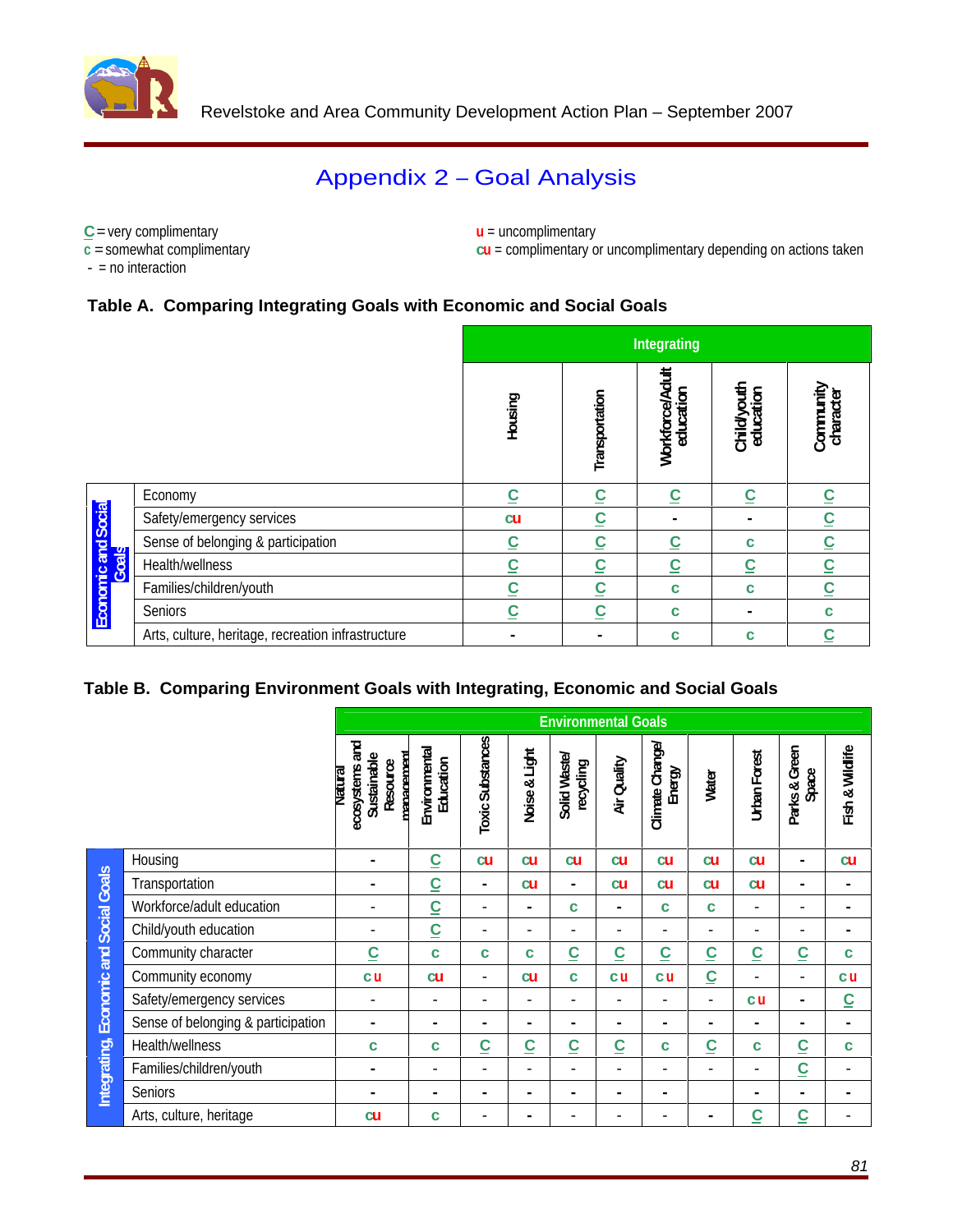

# Appendix 3 – Preliminary Indicators

## **Revelstoke Community Development Action Plan Preliminary Indicator Suggestions**

Note: Abbreviations for indicator sources are listed on the back page of the plan

|                                                                                                                       | <b>Suggested Indicators</b>                                                                                                                      |                                                                                                                                                    |
|-----------------------------------------------------------------------------------------------------------------------|--------------------------------------------------------------------------------------------------------------------------------------------------|----------------------------------------------------------------------------------------------------------------------------------------------------|
| <b>Update annually</b><br>(Source)                                                                                    | <b>From the Community Survey</b><br>(Update every 5 years in conjunction with  <br>new census data)                                              | <b>Census Data</b><br>(Update every 5 years)                                                                                                       |
|                                                                                                                       | <b>INTEGRATING GOALS</b>                                                                                                                         |                                                                                                                                                    |
| enables citizens to choose to live their entire lives in the community.                                               | Housing - Increase the availability of affordable, suitable, adequate, safe and environmentally sound housing that shelters our workforce and    |                                                                                                                                                    |
|                                                                                                                       | Affordable Housing Committee to develop - See suggestions in the 2006 Affordable Housing Strategy - Table 4                                      |                                                                                                                                                    |
| 2. Transportation                                                                                                     |                                                                                                                                                  |                                                                                                                                                    |
|                                                                                                                       | • Create more affordable, accessible transportation alternatives for seniors and citizens living with disabilities or on low incomes.            |                                                                                                                                                    |
| a) Portions of the community accessed by<br>BC Transit, Handi-dart and taxi service<br>(Transit Committee to develop) | Satisfaction with available transportation                                                                                                       |                                                                                                                                                    |
| as the community grows, and reduce greenhouse gas emissions.                                                          |                                                                                                                                                  | Encourage use of alternatives to private automobiles, especially non-motorized transportation, as part of healthy lifestyles, to reduce congestion |
| b) Extent of bicycle/pedestrian paths linking<br>community neighbourhoods (City Plan)                                 | Transportation modes used                                                                                                                        |                                                                                                                                                    |
| c) Bus service ridership (5% increase per<br>year for 5 years) (Transit Committee)                                    |                                                                                                                                                  |                                                                                                                                                    |
| d) Number of private vehicles/capita (ICBC)                                                                           |                                                                                                                                                  |                                                                                                                                                    |
| River and the resort.                                                                                                 | Maintain safe, efficient, affordable and environmentally sound access throughout the community, including to the south side of the Illecillewaet |                                                                                                                                                    |
| e) Transportation plan is in place (Eng)                                                                              |                                                                                                                                                  |                                                                                                                                                    |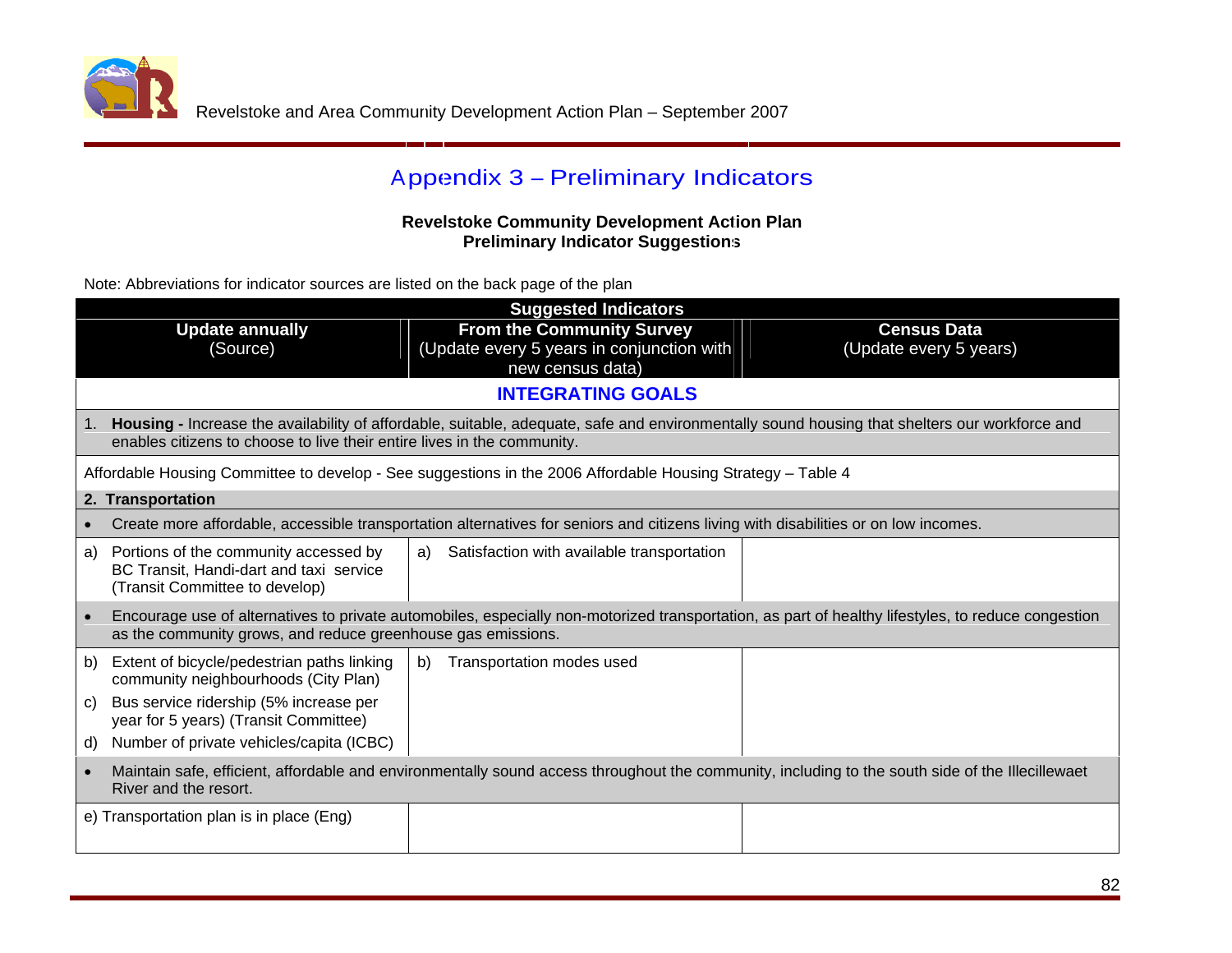

|                                                                                                                                                                              | <b>Suggested Indicators</b>                                                                                                                   |                                                                                                                                                     |
|------------------------------------------------------------------------------------------------------------------------------------------------------------------------------|-----------------------------------------------------------------------------------------------------------------------------------------------|-----------------------------------------------------------------------------------------------------------------------------------------------------|
| <b>Update annually</b><br>(Source)                                                                                                                                           | <b>From the Community Survey</b><br>(Update every 5 years in conjunction with $\vert$<br>new census data)                                     | <b>Census Data</b><br>(Update every 5 years)                                                                                                        |
|                                                                                                                                                                              | Enhance existing highway, railway and air transportation options to improve the safety, reliability and cost of transportation to Revelstoke. |                                                                                                                                                     |
| ) Number of highway motor vehicle<br>accidents; motor vehicle mortalities per<br>capita (IHA)<br>g) Rail passenger service exists (City CED)<br>h) Airport use levels (CSRD) |                                                                                                                                               |                                                                                                                                                     |
|                                                                                                                                                                              | Workforce and adult learning (To be developed further by the Workforce Partnership)                                                           |                                                                                                                                                     |
|                                                                                                                                                                              | women and the working poor and by attracting new residents to fill jobs that cannot be filled by residents.                                   | Alleviate workforce shortages by collective actions focused on employment of local residents, particularly by reducing the barriers faced by youth, |
| Chronic job vacancy ads: no. of<br>employers/no. of positions- (Employment<br>Centre)                                                                                        | c) Satisfaction with employment support<br>services                                                                                           | a) Size of the labour force<br>b) Labour force participation rates<br>For men, women and defined age classes                                        |
|                                                                                                                                                                              | Strengthen the adult education system to support local residents to access available employment and support continuous learning.              |                                                                                                                                                     |
| Employment barrier reduction services in<br>place (Employment Centre)<br>Unfilled jobs due to lack of access to<br>education or training (Workforce<br>Partnership - annual) | e) Participation in learning opportunities<br>Satisfaction with adult learning<br>opportunities                                               | c) Education profile (for defined age classes)                                                                                                      |
|                                                                                                                                                                              |                                                                                                                                               | 4. Child and Youth Learning Support the current high quality formal education for children and youth, and provide informal learning opportunities.  |
| School readiness vulnerability index<br>(UBC)                                                                                                                                | g) Satisfaction with the formal child and<br>youth education system                                                                           |                                                                                                                                                     |
| m) Scholastic achievement relative to<br>provincial levels (School District)                                                                                                 |                                                                                                                                               |                                                                                                                                                     |
| n) Student sense of safety (School District)                                                                                                                                 |                                                                                                                                               |                                                                                                                                                     |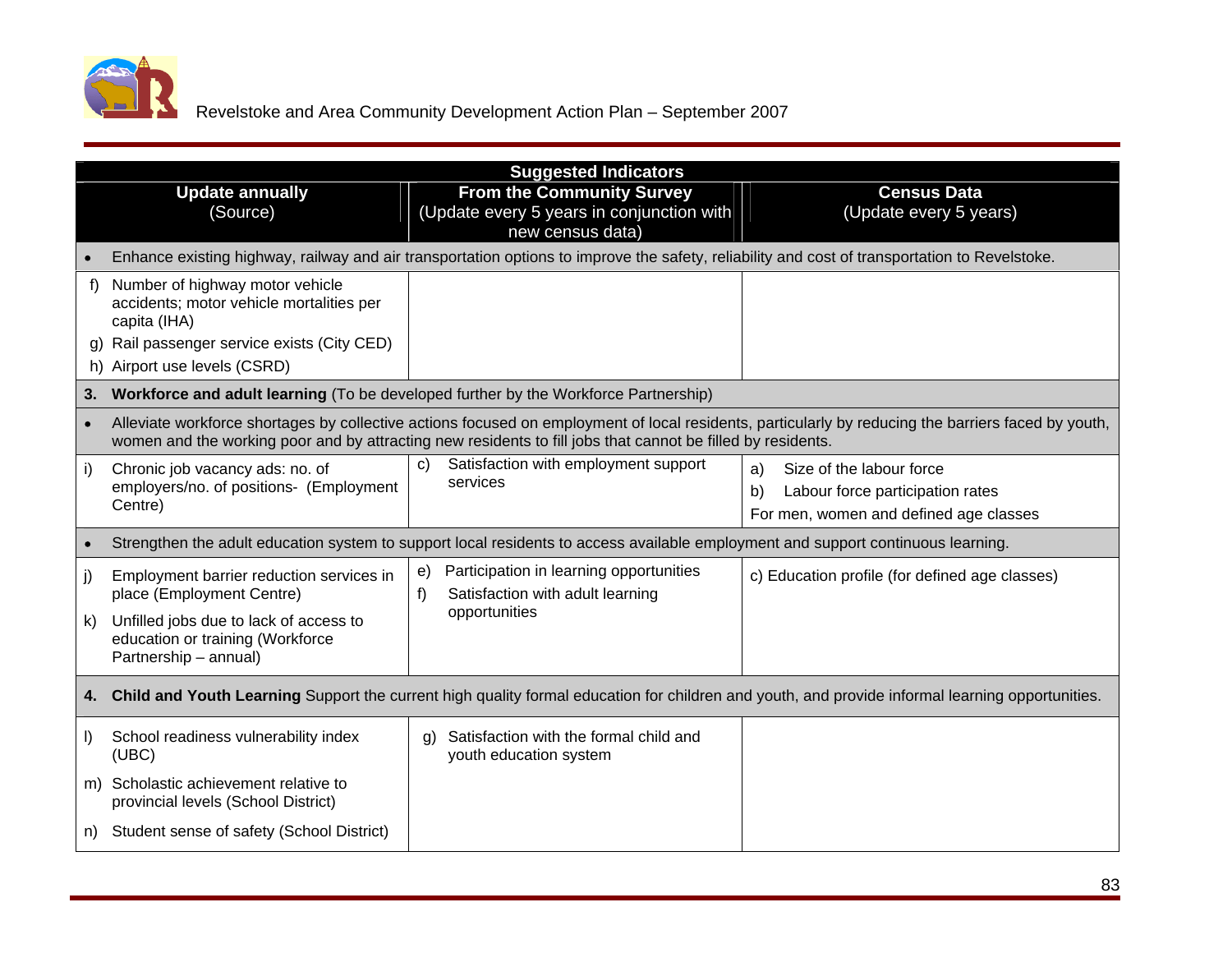

|                                                                                                                | <b>Suggested Indicators</b>                                                                                                                          |                        |
|----------------------------------------------------------------------------------------------------------------|------------------------------------------------------------------------------------------------------------------------------------------------------|------------------------|
| <b>Update annually</b>                                                                                         | <b>From the Community Survey</b>                                                                                                                     | <b>Census Data</b>     |
| (Source)                                                                                                       | (Update every 5 years in conjunction with $ $                                                                                                        | (Update every 5 years) |
|                                                                                                                | new census data)                                                                                                                                     |                        |
| 5. Water and food security                                                                                     |                                                                                                                                                      |                        |
|                                                                                                                | Maintain safe and secure sources of drinking water for all residents of the City of Revelstoke and area.                                             |                        |
| o) Status of community watersheds (Ministry<br>of Forests/Range)                                               |                                                                                                                                                      |                        |
| p) Availability of safe drinking water to all<br>citizens (IHA)                                                |                                                                                                                                                      |                        |
|                                                                                                                | Community members are aware of food security issues. (indicators to be developed through the Food Security Initiative)                               |                        |
| 6. Community character and sense of belonging                                                                  |                                                                                                                                                      |                        |
| respectful neighbours enjoying a high quality of life.                                                         | Retain the friendly, beautiful, safe, clean small-town community character in this historic mountain setting where a diverse mix of people live as   |                        |
| q) Total population/population pyramid (BC<br>Stats/IHA)                                                       | Perceptions of neighbourhood safety and $  d \rangle$ Demographics – total population, age, sex,<br>quality of life                                  | ethnicity              |
|                                                                                                                | Sense of belonging                                                                                                                                   |                        |
| high sense of belonging.                                                                                       | Continue the high level of participation, volunteerism and involvement of citizens in community activities and decisions, which leads to the current |                        |
| Voter participation (??)                                                                                       | % of citizens who volunteer                                                                                                                          |                        |
| Community involvement opportunities in<br>planning and decision processes and<br>number of participants (City) | Satisfaction with involvement in<br>community decisions                                                                                              |                        |
|                                                                                                                |                                                                                                                                                      |                        |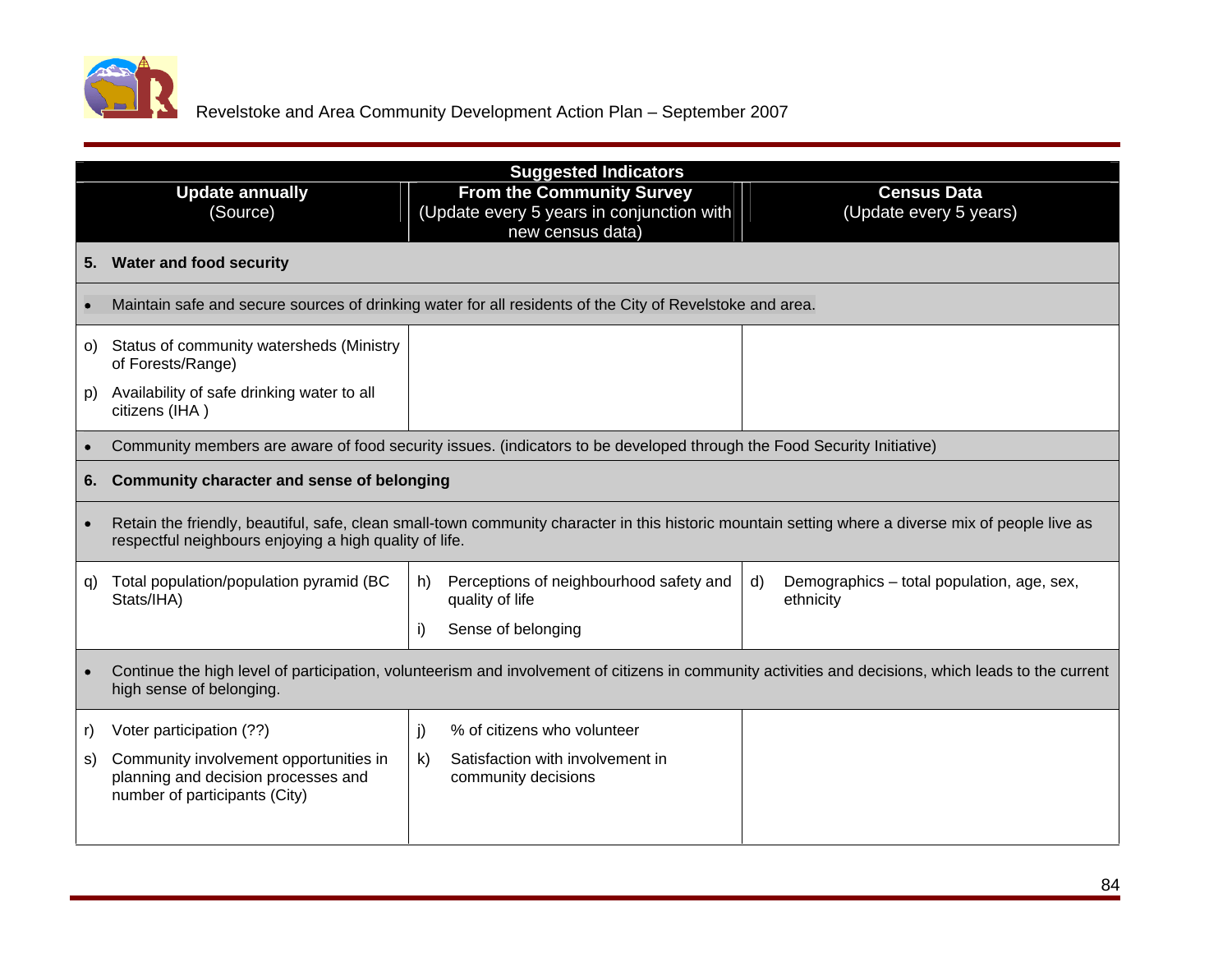

|                                                                             | <b>Suggested Indicators</b>                                     |                                                                                                                                                                                                                                                                                          |
|-----------------------------------------------------------------------------|-----------------------------------------------------------------|------------------------------------------------------------------------------------------------------------------------------------------------------------------------------------------------------------------------------------------------------------------------------------------|
| <b>Update annually</b>                                                      | <b>From the Community Survey</b>                                | <b>Census Data</b>                                                                                                                                                                                                                                                                       |
| (Source)                                                                    | (Update every 5 years in conjunction with  <br>new census data) | (Update every 5 years)                                                                                                                                                                                                                                                                   |
|                                                                             |                                                                 | 7. Natural ecosystems and sustainable resource management - Continue to be involved in land management processes and decisions for the<br>North Columbia Mountains to retain the biodiversity, connectivity and habitats in the area, while allowing for economic and recreational uses. |
| t) Up-to-date resource management plans<br>completed and implemented (City) |                                                                 |                                                                                                                                                                                                                                                                                          |
| u) Change in species of concern listing<br>(CDC)                            |                                                                 |                                                                                                                                                                                                                                                                                          |
|                                                                             | <b>PRIMARILY ECONOMIC GOALS</b>                                 |                                                                                                                                                                                                                                                                                          |
| 8. Community economy - Maintain a diverse and strong community economy.     |                                                                 |                                                                                                                                                                                                                                                                                          |
| v) Number and value of building permits by<br>type (City)                   | Satisfaction with business support<br>services                  | e) Employment and income by sector (if provided<br>by BC Stats)                                                                                                                                                                                                                          |
| w) Total community income and income<br>sources (BC Stats)                  |                                                                 |                                                                                                                                                                                                                                                                                          |
| x) Median income by gender/age (Taxfiler<br>data (annual or every 5 years)  |                                                                 |                                                                                                                                                                                                                                                                                          |
| increasing shoulder season visitation.                                      |                                                                 | 9. Tourism - Build on the growing tourism sector by expanding marketing and promotion, improving infrastructure, developing new opportunities and                                                                                                                                        |
| y) Room revenues by season (BC Ministry<br>of Finance)                      |                                                                 | Sector employment<br>f                                                                                                                                                                                                                                                                   |
| z) Number of users of the Visitor Centre<br>services (CoC)                  |                                                                 |                                                                                                                                                                                                                                                                                          |
|                                                                             |                                                                 |                                                                                                                                                                                                                                                                                          |
|                                                                             |                                                                 |                                                                                                                                                                                                                                                                                          |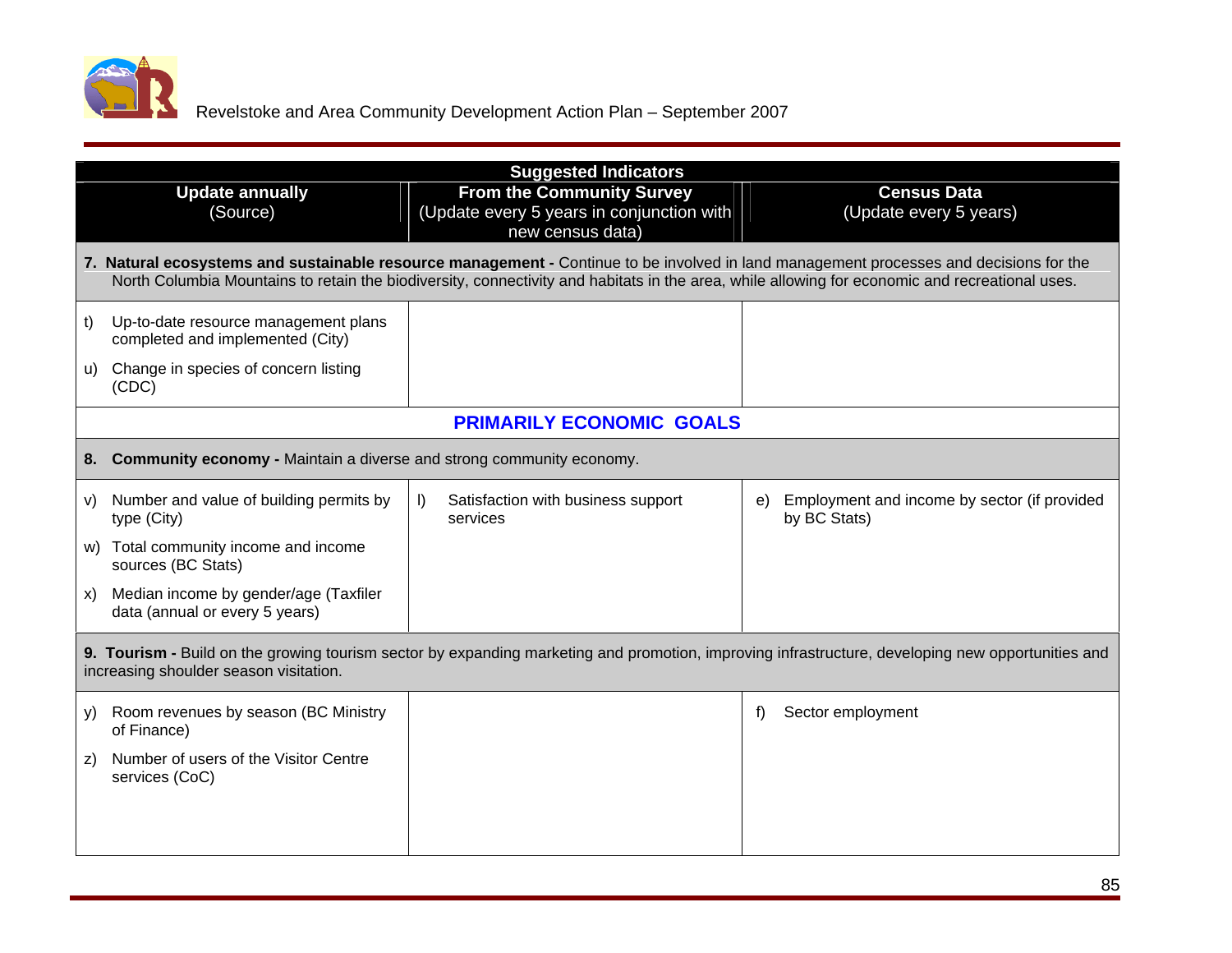

|                                                                               | <b>Suggested Indicators</b>                                                                                                 |                                                                                                                                                |
|-------------------------------------------------------------------------------|-----------------------------------------------------------------------------------------------------------------------------|------------------------------------------------------------------------------------------------------------------------------------------------|
| Update annually<br>(Source)                                                   | <b>From the Community Survey</b><br>(Update every 5 years in conjunction with<br>new census data)                           | <b>Census Data</b><br>(Update every 5 years)                                                                                                   |
| 10. Retail and Services - Implement the 2006 retail strategy recommendations. |                                                                                                                             |                                                                                                                                                |
| To be developed with the retail sector                                        |                                                                                                                             |                                                                                                                                                |
|                                                                               |                                                                                                                             |                                                                                                                                                |
| value to products.                                                            |                                                                                                                             | 11. Forest Sector - Retain a strong forest sector by continuing to implement sustainable forest practices and encourage opportunities to add   |
| aa) Number of deaths in the industry<br>(Industry)                            |                                                                                                                             | g) Sector employment                                                                                                                           |
| bb) Forest product certification levels<br>(industry)                         |                                                                                                                             |                                                                                                                                                |
| cc) Projected timber supply over time<br>(Ministry of Forests/Range)          |                                                                                                                             |                                                                                                                                                |
| (??annual or every 5 years?)                                                  |                                                                                                                             |                                                                                                                                                |
|                                                                               | <b>PRIMARILY SOCIAL GOALS</b>                                                                                               |                                                                                                                                                |
|                                                                               | to violence and crime and providing emergency services and services to support victims.                                     | 12. Safety and emergency services - Improve on the current high sense of safety in the community by continuing to address conditions that lead |
| Serious crime rate (BC Stats)<br>dd)                                          | m) Satisfaction with services                                                                                               |                                                                                                                                                |
|                                                                               | n) Sense of community safety                                                                                                |                                                                                                                                                |
| 13. Health and wellness                                                       |                                                                                                                             |                                                                                                                                                |
|                                                                               | Increase the wellness and sense of belonging of citizens coping with poverty, mental health challenges or social isolation. |                                                                                                                                                |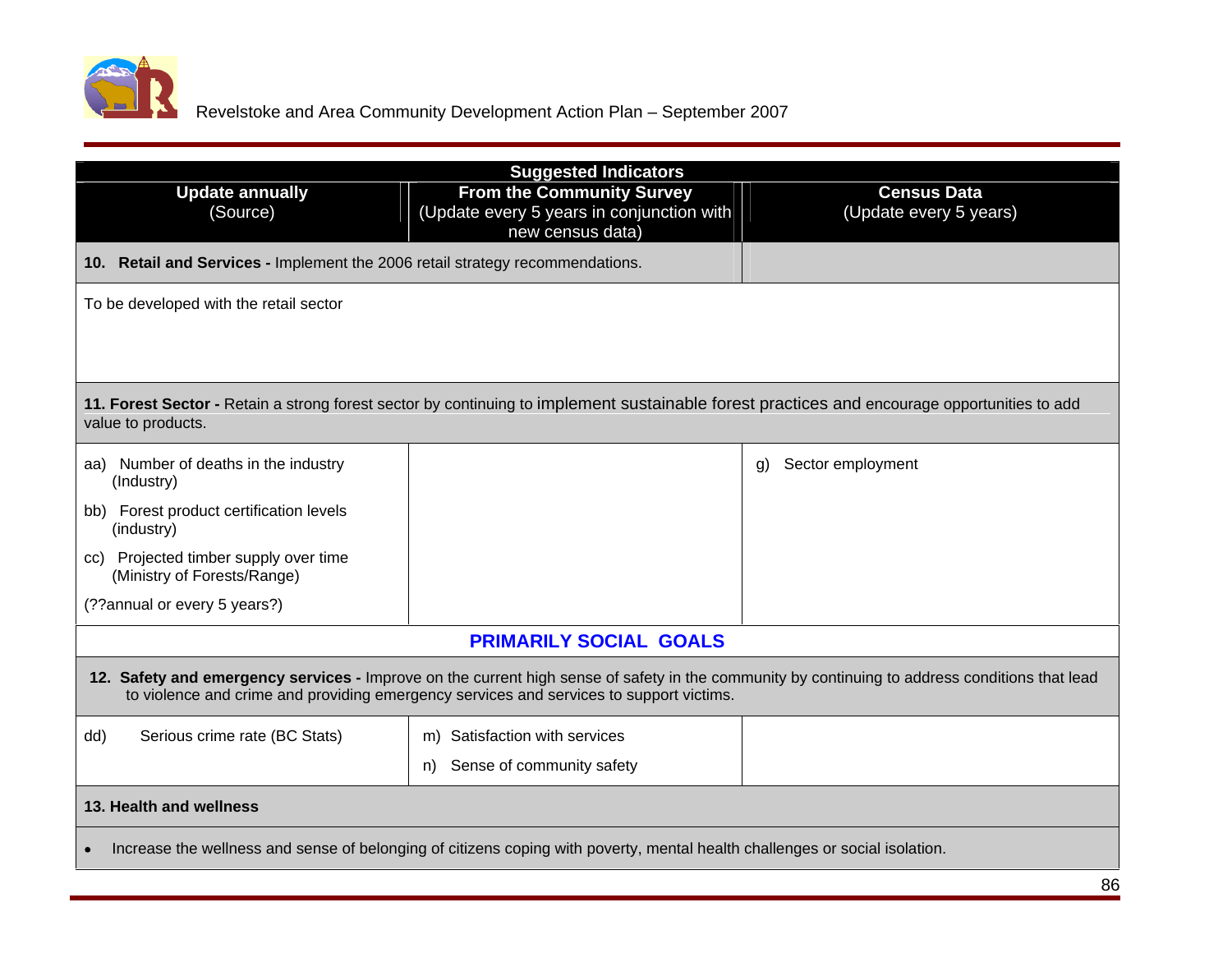

|                                                                                                                                       | <b>Suggested Indicators</b>                                                                                                                                                                                                                              |                                              |
|---------------------------------------------------------------------------------------------------------------------------------------|----------------------------------------------------------------------------------------------------------------------------------------------------------------------------------------------------------------------------------------------------------|----------------------------------------------|
| <b>Update annually</b><br>(Source)                                                                                                    | From the Community Survey<br>(Update every 5 years in conjunction with $\vert$<br>new census data)                                                                                                                                                       | <b>Census Data</b><br>(Update every 5 years) |
| Food bank use (CC)<br>ee)<br>Suicide rate (IHA)<br>f(f)<br>Families below the low income cut-<br>gg)<br>offs (Taxfiler data)          | o) Sense of belonging and well-being (total<br>compared to low income respondents)<br>p) Satisfaction with services (low income<br>respondents)                                                                                                          |                                              |
| Promote and encourage healthy lifestyles to improve the health of all citizens.                                                       |                                                                                                                                                                                                                                                          |                                              |
| Mortality rates from lifestyle related<br>hh)<br>sources compared to provincial rates<br>(HHA)                                        | q) Sense of well-being                                                                                                                                                                                                                                   |                                              |
| Health related events and attendance<br>(?)                                                                                           |                                                                                                                                                                                                                                                          |                                              |
| to reduce abuse and support treatment.                                                                                                | Recognize substance abuse as a major factor limiting the social and economic life of individuals, families and the community and act collectively                                                                                                        |                                              |
| Alcohol and drug related mortalities<br>(IHA)<br>Alcohol and drug related offenses (BC<br>kk)<br>Stats)<br>Support services available | q) Perceptions of levels of abuse<br>r) Satisfaction with services                                                                                                                                                                                       |                                              |
|                                                                                                                                       | Enhance local health care services and assist citizens to access out-of-town care when needed.                                                                                                                                                           |                                              |
| Services/capita (IHA)<br>mm)                                                                                                          | s) Satisfaction with services                                                                                                                                                                                                                            |                                              |
|                                                                                                                                       | 14. Families, children and youth - Continue to demonstrate that our community cares about our children, youth, and families by expanding<br>childcare services and maintaining diverse recreational, cultural, educational and employment opportunities. |                                              |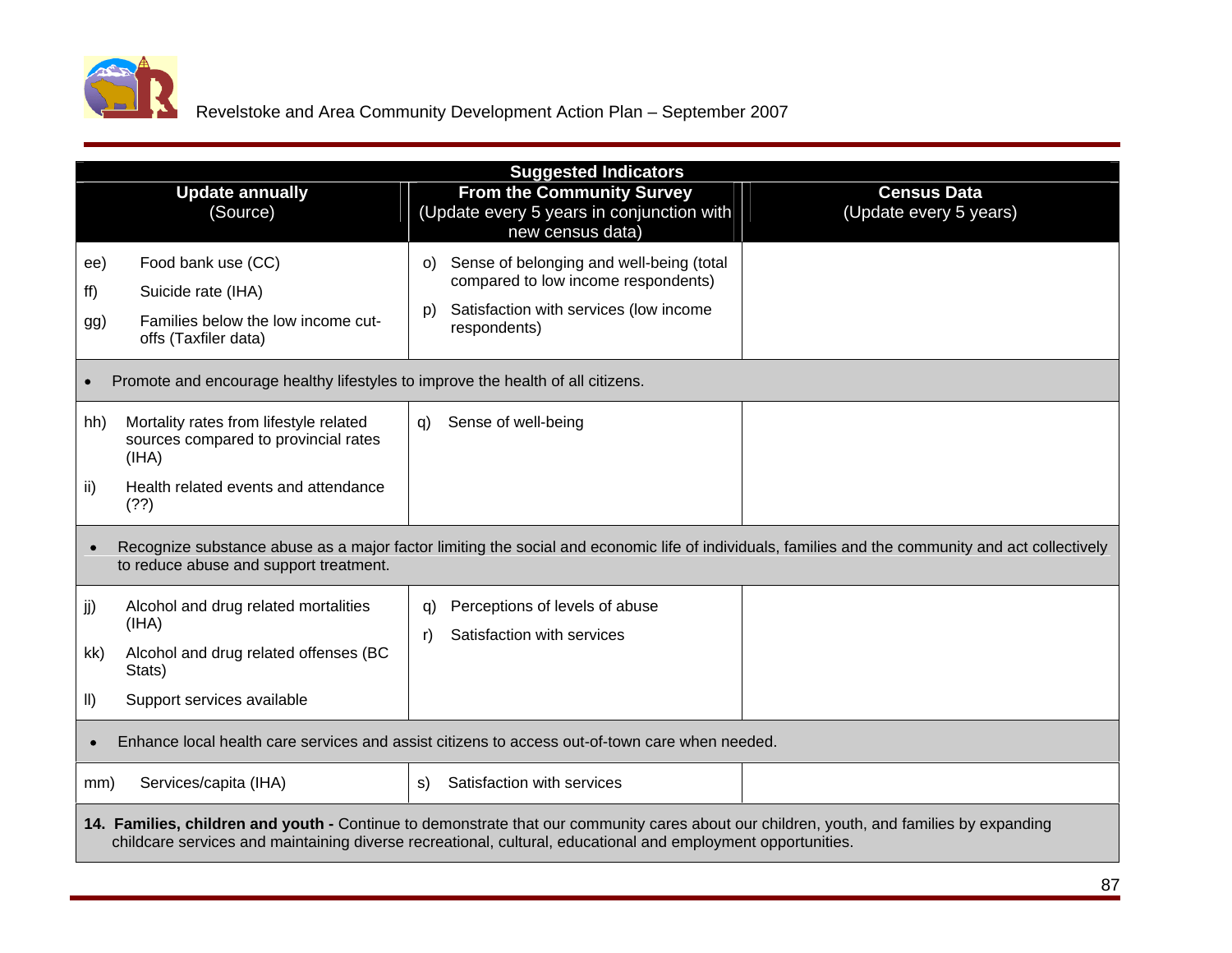

|                                                                                                                                     | <b>Suggested Indicators</b>                                                                         |                                                                                                                                             |
|-------------------------------------------------------------------------------------------------------------------------------------|-----------------------------------------------------------------------------------------------------|---------------------------------------------------------------------------------------------------------------------------------------------|
| <b>Update annually</b><br>(Source)                                                                                                  | <b>From the Community Survey</b><br>(Update every 5 years in conjunction with  <br>new census data) | <b>Census Data</b><br>(Update every 5 years)                                                                                                |
| Number and types of families (taxfiler<br>nn)<br>data)                                                                              | t) Satisfaction with services<br>u) Teen/youth sense of belonging                                   |                                                                                                                                             |
| Low birth weight babies (IHA)<br>00)<br>Number of childcare spaces; waiting list<br>pp)<br>for childcare space (Child Care Society) |                                                                                                     |                                                                                                                                             |
| Youth El/Basic Benefits levels (BC<br>qq)<br>Stats)                                                                                 |                                                                                                     |                                                                                                                                             |
| 15. Seniors - Support seniors to enjoy a high quality of life within the community.                                                 |                                                                                                     |                                                                                                                                             |
| Seniors Centre program attendance<br>rr)<br>(Seniors Association)                                                                   | v) Satisfaction with services                                                                       | h) Demographics                                                                                                                             |
| <b>Guaranteed Income Supplement level</b><br>ss)<br>compared to provincial (BC Stats)                                               |                                                                                                     |                                                                                                                                             |
| 16. Recreation - Retain the broad range of recreation opportunities and support accessibility for all citizens.                     |                                                                                                     |                                                                                                                                             |
| Recreation infrastructure safety status<br>tt)<br>(City Parks and Rec)                                                              | w) Satisfaction and access to services                                                              |                                                                                                                                             |
| City funding/capita (City Parks and<br>uu)<br>Rec)                                                                                  |                                                                                                     |                                                                                                                                             |
|                                                                                                                                     | <b>PRIMARILY CULTURAL GOALS</b>                                                                     |                                                                                                                                             |
| natural heritage areas.                                                                                                             |                                                                                                     | 17. Heritage conservation- Showcase and celebrate our rich community heritage by promoting our museums and retaining heritage buildings and |
| Museum attendance and financial<br>VV)<br>stability (Museums)                                                                       |                                                                                                     |                                                                                                                                             |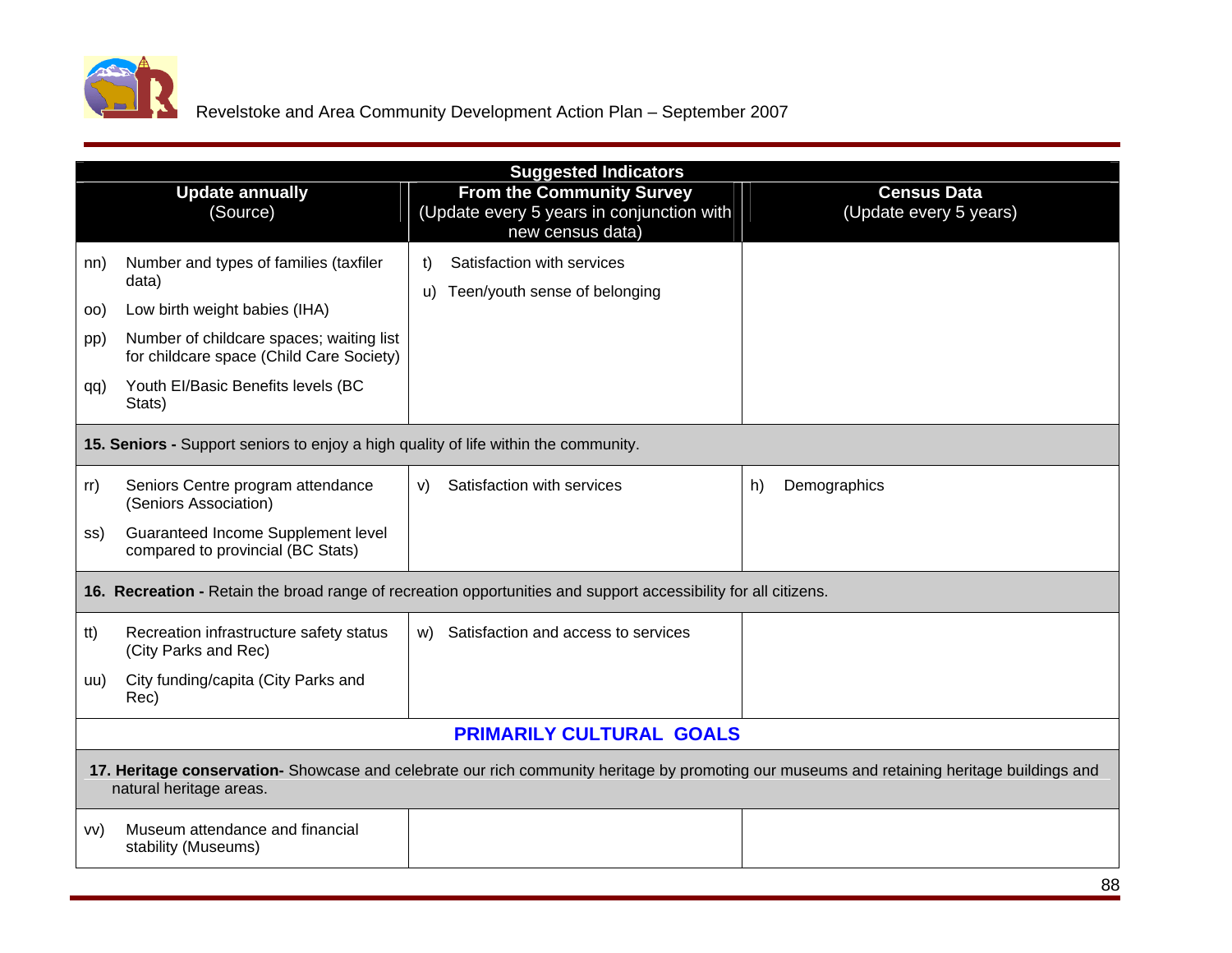

|                                                                                                                                | <b>Suggested Indicators</b>                                                                                                                          |                        |
|--------------------------------------------------------------------------------------------------------------------------------|------------------------------------------------------------------------------------------------------------------------------------------------------|------------------------|
| <b>Update annually</b>                                                                                                         | <b>From the Community Survey</b>                                                                                                                     | <b>Census Data</b>     |
| (Source)                                                                                                                       | (Update every 5 years in conjunction with $ $<br>new census data)                                                                                    | (Update every 5 years) |
| ww) Heritage buildings/natural heritage<br>areas threatened (Source??)                                                         |                                                                                                                                                      |                        |
|                                                                                                                                | 18. Arts and culture - Maintain a rich array of cultural activities and establish adequate facilities to present the community's cultural offerings. |                        |
| xx) No. of festivals/attendance (Festival<br>organizers)                                                                       | Satisfaction with opportunities                                                                                                                      |                        |
| City funding per capita (City)<br>yy)                                                                                          |                                                                                                                                                      |                        |
|                                                                                                                                | PRIMARILY ENVIRONMENTAL GOALS                                                                                                                        |                        |
|                                                                                                                                | 19. Solid waste management/recycling- Reduce the amount of solid waste produced and increase recycling.                                              |                        |
| $\mathsf{z}$ zz) Solid waste management plans in place $\mathsf{y}$ ) Satisfaction with services<br>(City Eng & PW/CSRD)       |                                                                                                                                                      |                        |
| aaa) Household recycling options (CSRD)                                                                                        |                                                                                                                                                      |                        |
| maintaining high water quality in local waterways.                                                                             | 20. Water - The potential for limited sources of clean water over the long-term is recognized and acted on through water conservation and            |                        |
| bbb) Per capita water consumption (City<br>Eng & PW)                                                                           | z) Satisfaction with services                                                                                                                        |                        |
| ccc) Liquid waste management plans in<br>place (City Eng & PW)                                                                 |                                                                                                                                                      |                        |
| ddd) Portion of the community connected to<br>sewage treatment plan (City Eng &<br>PW)                                         |                                                                                                                                                      |                        |
| eee) Water quality downstream of the<br>sewage treatment facility relative to the<br><b>Municipal Sewage Regulations (City</b> |                                                                                                                                                      |                        |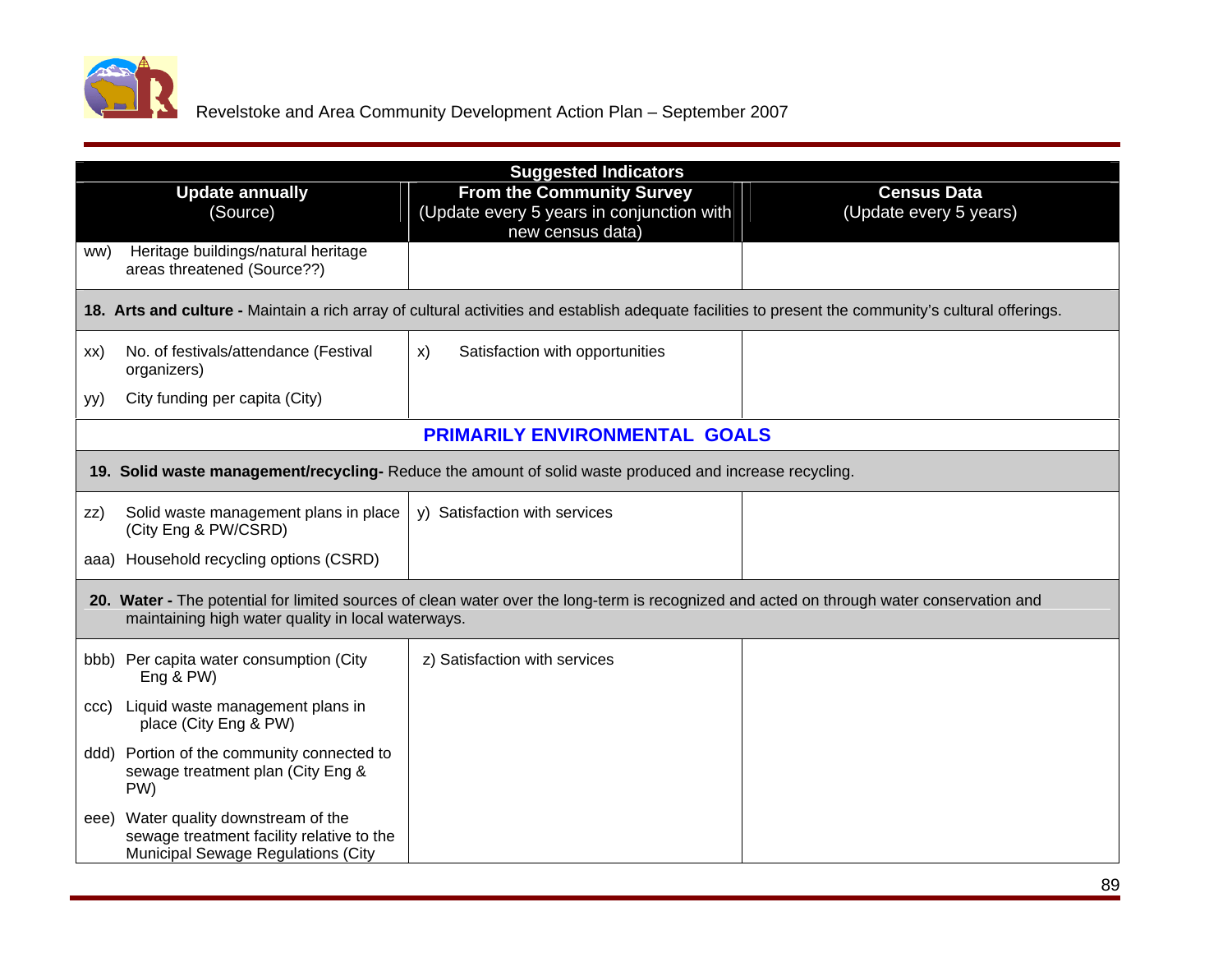

|                                                                                          | <b>Suggested Indicators</b>                                                                                                 |                        |
|------------------------------------------------------------------------------------------|-----------------------------------------------------------------------------------------------------------------------------|------------------------|
| <b>Update annually</b>                                                                   | <b>From the Community Survey</b>                                                                                            | <b>Census Data</b>     |
| (Source)                                                                                 | (Update every 5 years in conjunction with  <br>new census data)                                                             | (Update every 5 years) |
| Eng & PW)                                                                                |                                                                                                                             |                        |
| Annual sewage treatment plant<br>fff)                                                    |                                                                                                                             |                        |
| discharge volumes (City Eng & PW)                                                        |                                                                                                                             |                        |
| 21. Air quality- Improve air quality.                                                    |                                                                                                                             |                        |
|                                                                                          |                                                                                                                             |                        |
| $\vert$ ggg) Air quality monitoring on PM <sub>10</sub> rating<br>scale (BC Environment) |                                                                                                                             |                        |
| To be further developed by the Air Quality<br>Committee                                  |                                                                                                                             |                        |
|                                                                                          |                                                                                                                             |                        |
|                                                                                          | 22. Climate change and energy conservation- Strive for carbon neutral lifestyles and commercial/institutional practices.    |                        |
| Greenhouse gas reduction plan in<br>hhh)<br>place (City Eng & PW)                        |                                                                                                                             |                        |
| Residential, commercial and<br>$\vert$ iii)<br>government electrical and propane         |                                                                                                                             |                        |
| energy use (BC Hydro, Terasen)                                                           |                                                                                                                             |                        |
|                                                                                          | 23. Parks and green space- Maintain, or expand and improve on the scale, diversity and management of parks and green space. |                        |
| Community and neighbourhood park<br>iii)<br>area/capita (City Parks and Rec)             | Satisfaction with park/green spaces<br>$\mathsf{z})$                                                                        |                        |
|                                                                                          | 24. Urban forests- Improve the long-term planning and management of trees and forest areas in the community.                |                        |
|                                                                                          |                                                                                                                             |                        |
| (Indicators are to be developed)                                                         |                                                                                                                             |                        |
|                                                                                          |                                                                                                                             |                        |
|                                                                                          |                                                                                                                             |                        |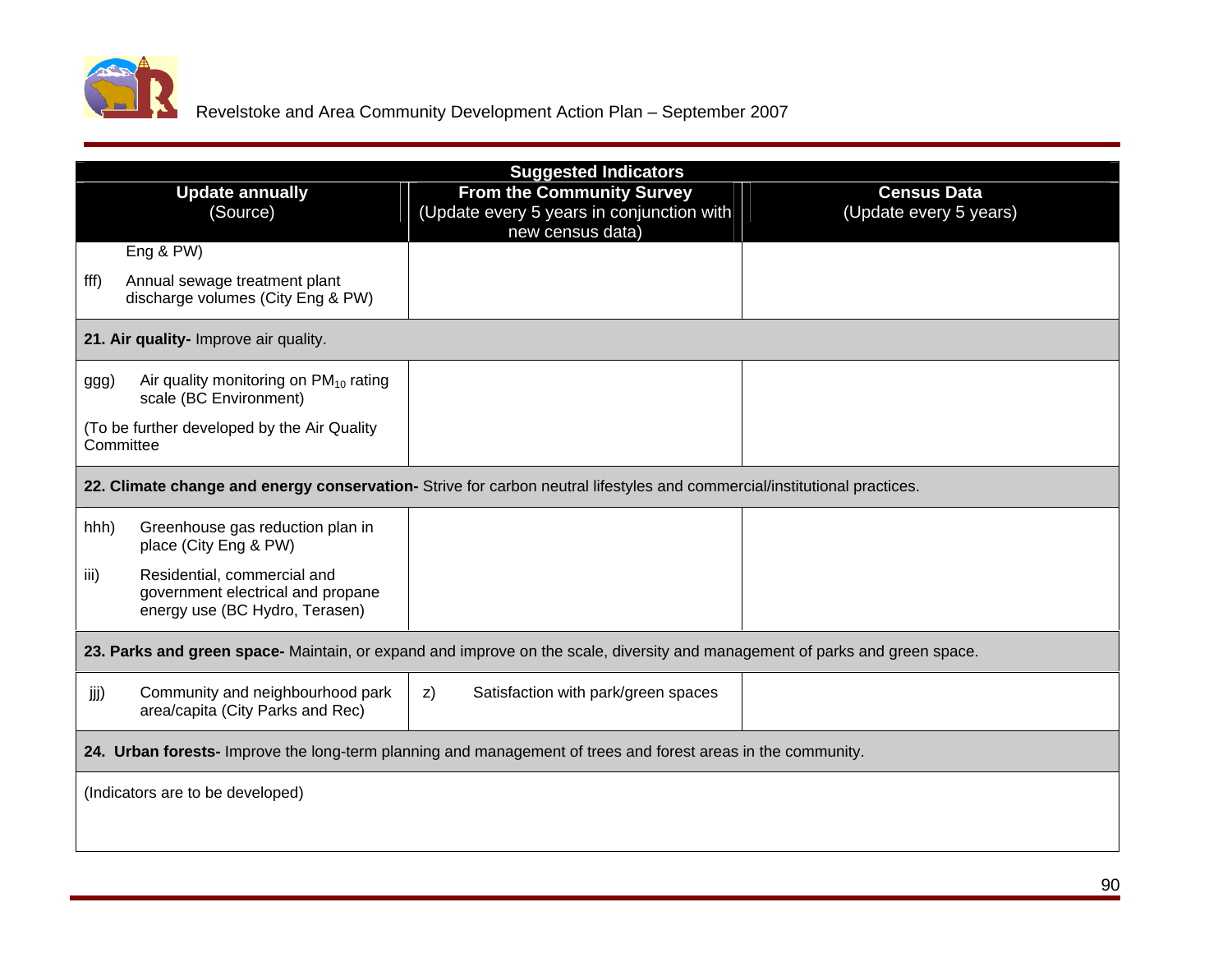

|                                                                                                    | <b>Suggested Indicators</b>                                                                                                                             |                                              |
|----------------------------------------------------------------------------------------------------|---------------------------------------------------------------------------------------------------------------------------------------------------------|----------------------------------------------|
| <b>Update annually</b><br>(Source)                                                                 | <b>From the Community Survey</b><br>(Update every 5 years in conjunction with  <br>new census data)                                                     | <b>Census Data</b><br>(Update every 5 years) |
| actions to recover species at risk.                                                                | 25. Fish and wildlife- Maintain healthy fish and wildlife populations by reducing the number of human-wildlife conflicts, retaining habitats and taking |                                              |
| kkk)<br>Number of bear deaths and<br>relocations (BC Environment)                                  |                                                                                                                                                         |                                              |
| Number of reported human-wildlife<br>$\parallel$ IIII)<br>conflicts (BC Environment)               |                                                                                                                                                         |                                              |
| mmm) Local mountain caribou population<br>census (Caribou research team -<br>annual)               |                                                                                                                                                         |                                              |
| 26. Toxic substances - Reduce the amount of toxins used and provide for proper disposal.           |                                                                                                                                                         |                                              |
| Amount and type of pesticides and<br>herbicides used on City properties<br>nnn)<br>(City Eng & PW) |                                                                                                                                                         |                                              |
| Toxic substance disposal options<br>000)<br>(CSRD)                                                 |                                                                                                                                                         |                                              |
| 27. Noise and light pollution- Minimize unwarranted noise and light pollution.                     |                                                                                                                                                         |                                              |
| Existence and enforcement of noise<br>ppp)<br>and dark night skys bylaws                           |                                                                                                                                                         |                                              |